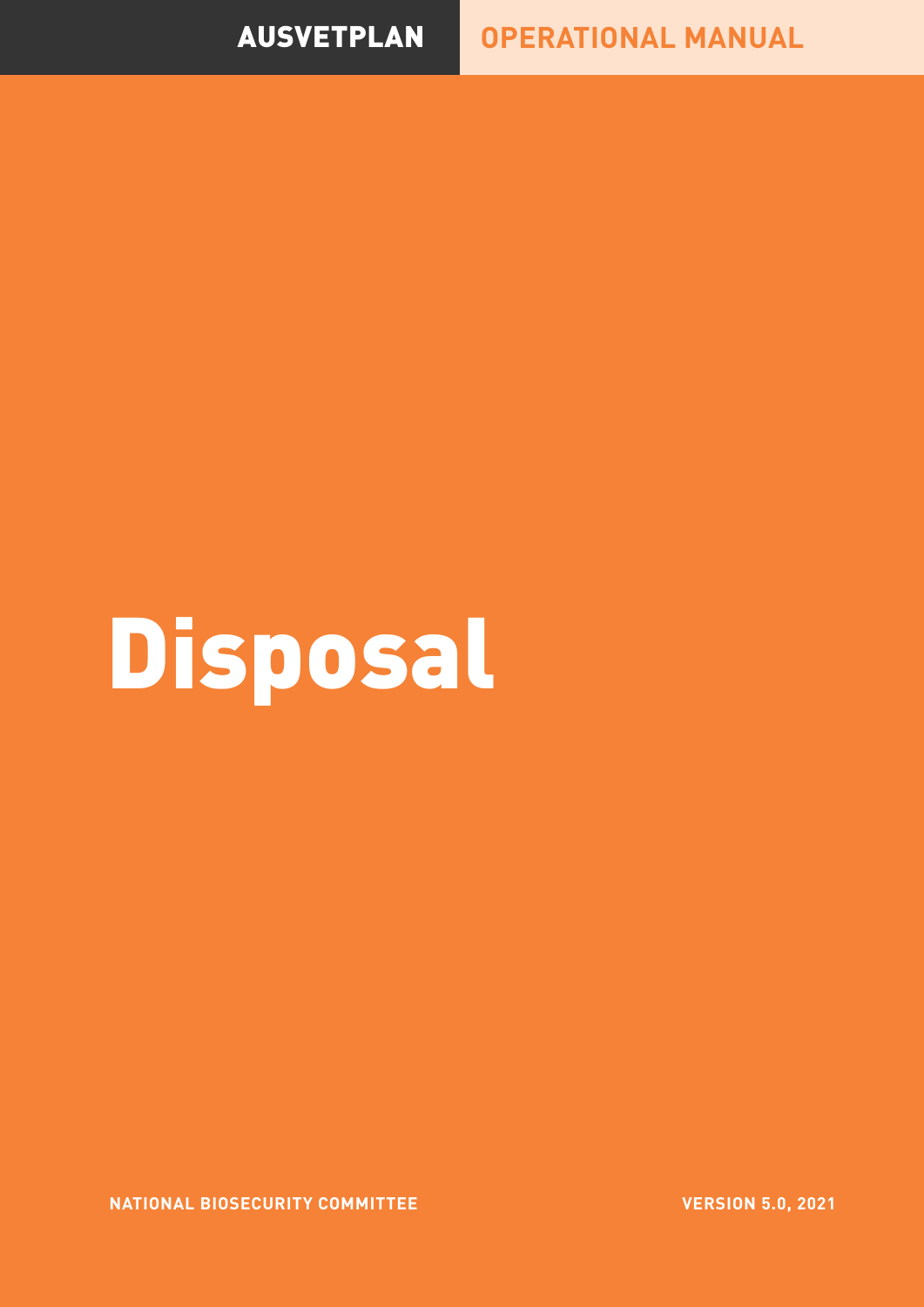**© 1991–2021 Animal Health Australia ABN 86 071 890 956. Certain materials in this publication are protected by copyright and are reproduced with permission from the Commonwealth of Australia, acting through its Department of Agriculture, Water and the Environment (or any successor agency); each state and territory of Australia, as represented by their relevant agencies, and by the National Biosecurity Committee and Animal Health Committee; and Animal Health Australia's industry members.**

ISBN 0 642 24506 1 (printed version) ISBN 1 876 71438 7 (electronic version)

#### **Licence**



This work is licensed under the *Creative Commons Attribution-NonCommercial-ShareAlike 4.0 International License*, with the exception of:

- any third-party material contained within the work;
- any material protected by a trade mark; and
- any images and/or photographs.

To view a copy of this licence, visit http://creativecommons.org/ licenses/by-nc-sa/4.0/.

#### **Moral Rights**

The author(s) of this work hold 'moral rights' as defined in the *Copyright Act 1986* (Cth) and assert all moral rights in connection with this work. This means you must:

- attribute (give credit to) the author(s) of this work;
- not say a person is a creator of a work when they are not; and
- not do something with the work (such as change or add to it) that would have a negative impact on the reputation of the author(s) of this work.

Failure to do so could constitute a breach of the *Copyright Act 1986*  $(C<sub>th</sub>)$ .

#### **Disclaimer and warranty**

- This publication has been produced in accordance with the procedures described in the AUSVETPLAN *Overview*, and in consultation with Australian Federal, State and Territory Governments; the relevant livestock industries; nongovernment agencies; and public health authorities, as relevant. Any views and opinions expressed in this document do not necessarily represent the views and opinion of the authors or contributors, Animal Health Australia or the Commonwealth of Australia.
- This publication is for use in emergency situations. The strategies and policy guidelines in this work are not applicable to quarantine policies for imported livestock or livestock products.
- This publication is not legal or professional advice and should not be taken as a substitute for legal or other professional advice.
- This publication is not intended for use by any person who does not have appropriate expertise in the subject matter of the work. Before using this publication, you should read it in full, consider its effect and determine whether it is appropriate for your needs.
- This publication was created on **November 2021**. Laws, practices and regulations may have changed since that time. You should make your own inquiries as to the currency of relevant laws, practices and regulations as laws, practices and regulations may have changed since publication of this work.

No warranty is given as to the correctness of the information contained in this work, or of its suitability for use by you. To the fullest extent permitted by law, Animal Health Australia is not, and the other contributing parties are not, liable for any statement or opinion, or for any error or omission contained in this work, and it and they disclaim all warranties with regard to the information contained in it, including, without limitation, all implied warranties of merchantability and fitness for a particular purpose. Animal Health Australia is not liable for any direct, indirect, special or consequential losses or damages of any kind, or loss of profit, loss or corruption of data, business interruption or indirect costs, arising out of or in connection with the use of this work or the information contained in it, whether such loss or damage arises in contract, negligence, tort, under statute, or otherwise.

#### **Text under development**

In this manual, text placed in square brackets [xxx] indicates that that aspect of the manual remains unresolved or is under development; such text is not part of the official manual. The issues will be further worked on by experts and relevant text included at a future date.

#### **Contact information**

If you have any requests or inquiries concerning reproduction and rights, or suggestions or recommendations, you should address these to:

#### **AUSVETPLAN — Animal Health Australia**

Executive Manager, Emergency Preparedness and Response PO Box 5116 Braddon ACT 2612 Tel: 02 6232 5522 email: aha@animalhealthaustralia.com.au

#### **Approved citation**

Animal Health Australia (2021). *Operational manual: Disposal* (version 5.0). Australian Veterinary Emergency Plan (AUSVETPLAN), edition 5, Canberra, ACT.

#### **EMERGENCY ANIMAL DISEASE WATCH HOTLINE: 1800 675 888**

The Emergency Animal Disease Watch Hotline is a toll-free telephone number that connects callers to the relevant state or territory officer to report concerns about any potential emergency disease situation. Anyone suspecting an emergency disease outbreak should use this number to get immediate advice and assistance.

#### **Publication record**

**Edition 1** 1991

#### **Edition 2**

Version 2.0, 1996 (major update to Edition 2)

#### **Edition 3**

Version 3.0, 2007 (major update and inclusion of new cost-sharing arrangements)

Version 3.1, 2015 (major update)

#### **Edition 5**

Version 5.0, 2021 (incorporation into the edition 5 format, and minor updates to the information on management of wool).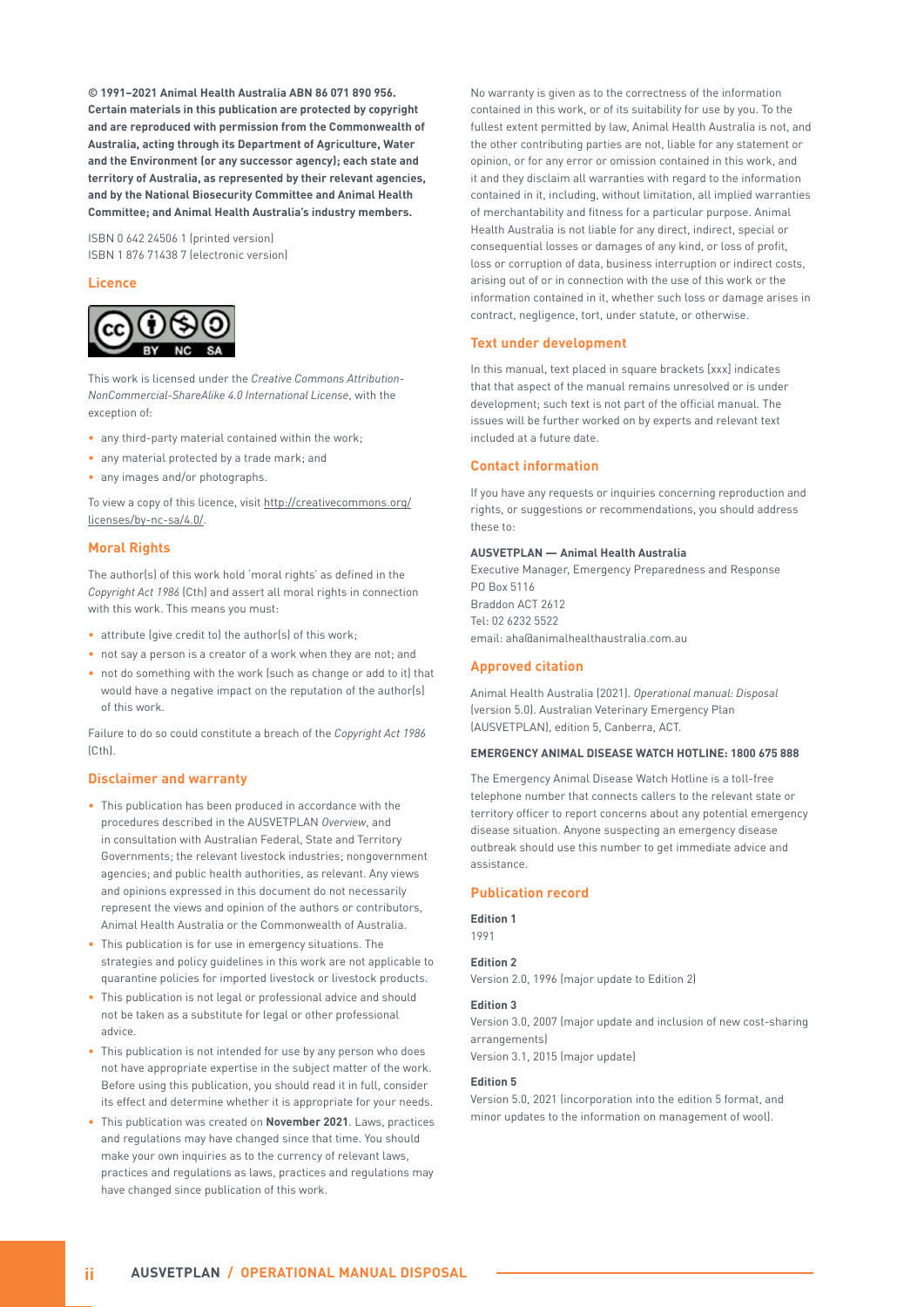## **Contents**

| 1              |  |
|----------------|--|
|                |  |
|                |  |
| $\overline{2}$ |  |
|                |  |
|                |  |
|                |  |
|                |  |
|                |  |
|                |  |
|                |  |
|                |  |
|                |  |
| 3              |  |
|                |  |
|                |  |
|                |  |
|                |  |
|                |  |
|                |  |
|                |  |
|                |  |
|                |  |
|                |  |
|                |  |
|                |  |
| 4              |  |
|                |  |
|                |  |
|                |  |
|                |  |
|                |  |
|                |  |
|                |  |
|                |  |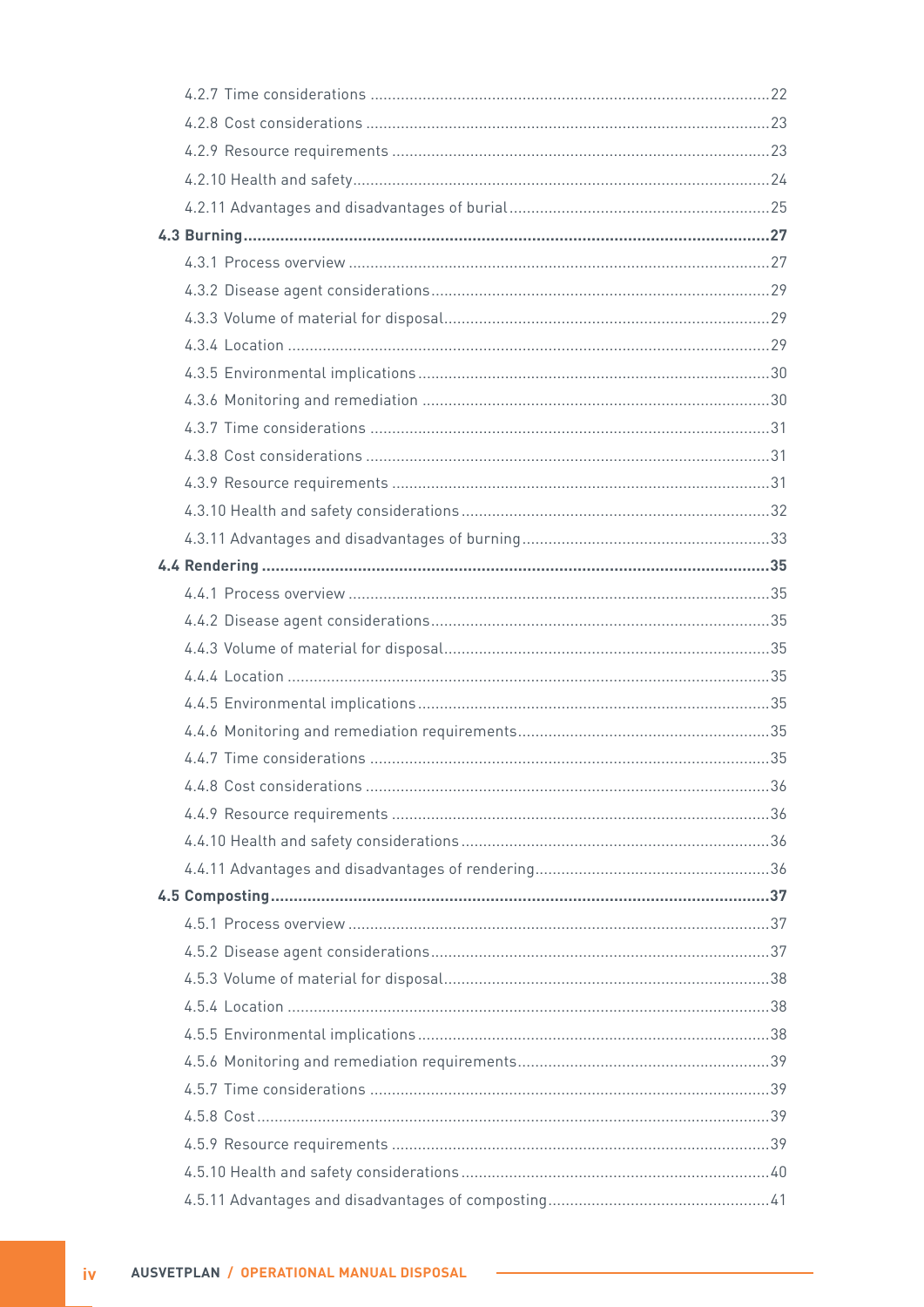| 5 |                                                                          |  |
|---|--------------------------------------------------------------------------|--|
|   |                                                                          |  |
|   |                                                                          |  |
|   |                                                                          |  |
|   |                                                                          |  |
|   |                                                                          |  |
|   |                                                                          |  |
|   |                                                                          |  |
|   | 5.1.6 Processing into milk powder for storage and subsequent disposal47  |  |
|   |                                                                          |  |
|   |                                                                          |  |
|   |                                                                          |  |
|   |                                                                          |  |
|   |                                                                          |  |
|   | 5.3.1 Effluent management during an emergency animal disease response 48 |  |
|   |                                                                          |  |
|   |                                                                          |  |
|   |                                                                          |  |
|   |                                                                          |  |
|   |                                                                          |  |
|   |                                                                          |  |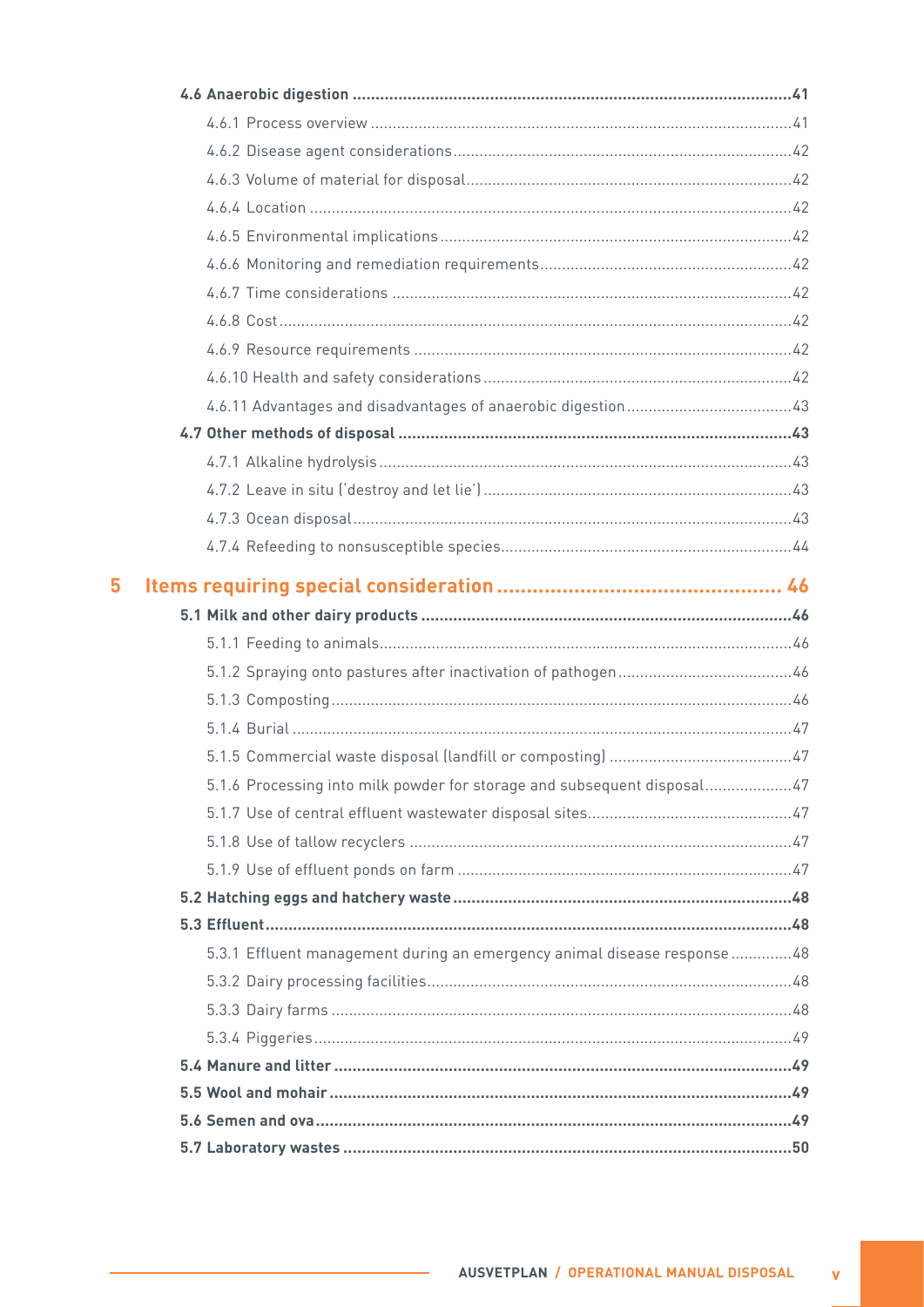### **Figures**

| Figure 3.2 Issues to be considered in deciding options for transport 13        |  |
|--------------------------------------------------------------------------------|--|
|                                                                                |  |
|                                                                                |  |
|                                                                                |  |
|                                                                                |  |
| Figure A7.1 Example of construction of a pyre, including aerial                |  |
| Figure A9.1 Cross-section of single effluent pond, showing treatment volumes85 |  |
| Figure A9.2 Cross-section of double effluent pond, showing location of         |  |

#### **Tables**

| Table A1.1 Materials that may need to be transported and/or disposed of |  |
|-------------------------------------------------------------------------|--|
|                                                                         |  |
|                                                                         |  |
|                                                                         |  |
|                                                                         |  |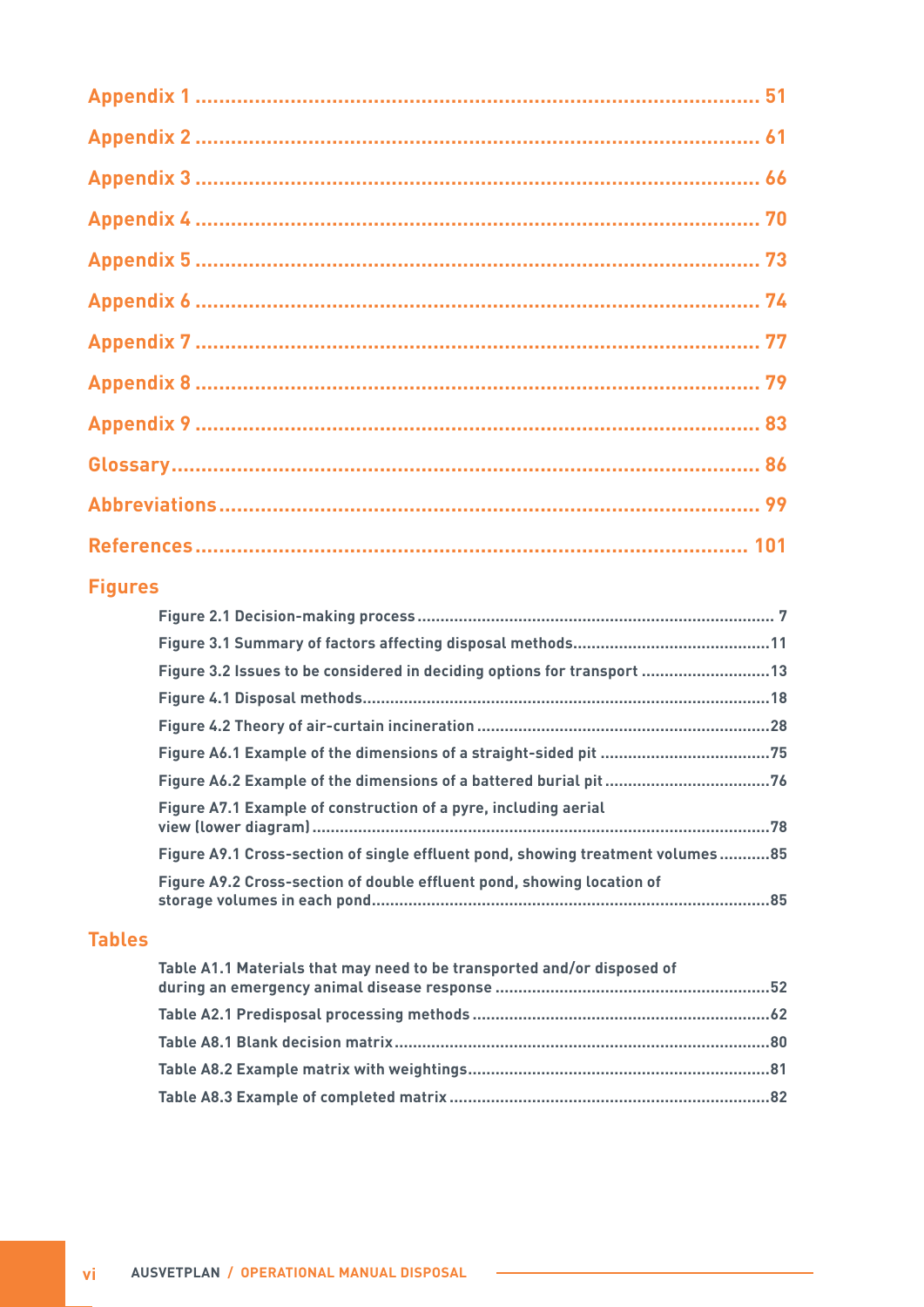## <span id="page-6-0"></span>Preface

This operational manual for disposal methods is an integral part of the **Australian Veterinary Emergency Plan**, or **AUSVETPLAN**. AUSVETPLAN structures and functions are described in the **AUSVETPLAN** *Overview*.

This manual has been produced in accordance with the procedures described in the **AUSVETPLAN** *Overview* and in consultation with Australian national, state and territory governments, and the relevant industries.

In this manual, text placed in square brackets [xxx] indicates that that aspect of the manual remains contentious or is under development; such text is not part of the official manual. The issues will be worked on by experts and relevant text included at a future date.

Guidelines for the field implementation of AUSVETPLAN are contained in the disease strategies, operational manuals, management manuals and wild animal response strategy. Industry-specific information is given in the relevant enterprise manuals. The full list of AUSVETPLAN manuals that may need to be accessed in an emergency is shown below. The complete series of manuals is available on the Animal Health Australia website.<sup>1</sup>

| <b>Response strategies</b>               | Individual strategies for each of 30 diseases<br>۰<br>Response policy briefs (for diseases not covered by individual<br>۰<br>manuals |
|------------------------------------------|--------------------------------------------------------------------------------------------------------------------------------------|
| <b>Operational procedures</b><br>manuals | Decontamination<br>Destruction of animals<br>$\bullet$<br>Disposal<br>$\bullet$                                                      |
|                                          | Livestock welfare and management<br>۰<br>Valuation and compensation<br>۰<br>Wild animal response strategy<br>۰                       |

#### **AUSVETPLAN manuals**

*Cont'd*

<sup>1</sup> [www.animalhealthaustralia.com.au/ausvetplan](https://animalhealthaustralia.com.au/ausvetplan/)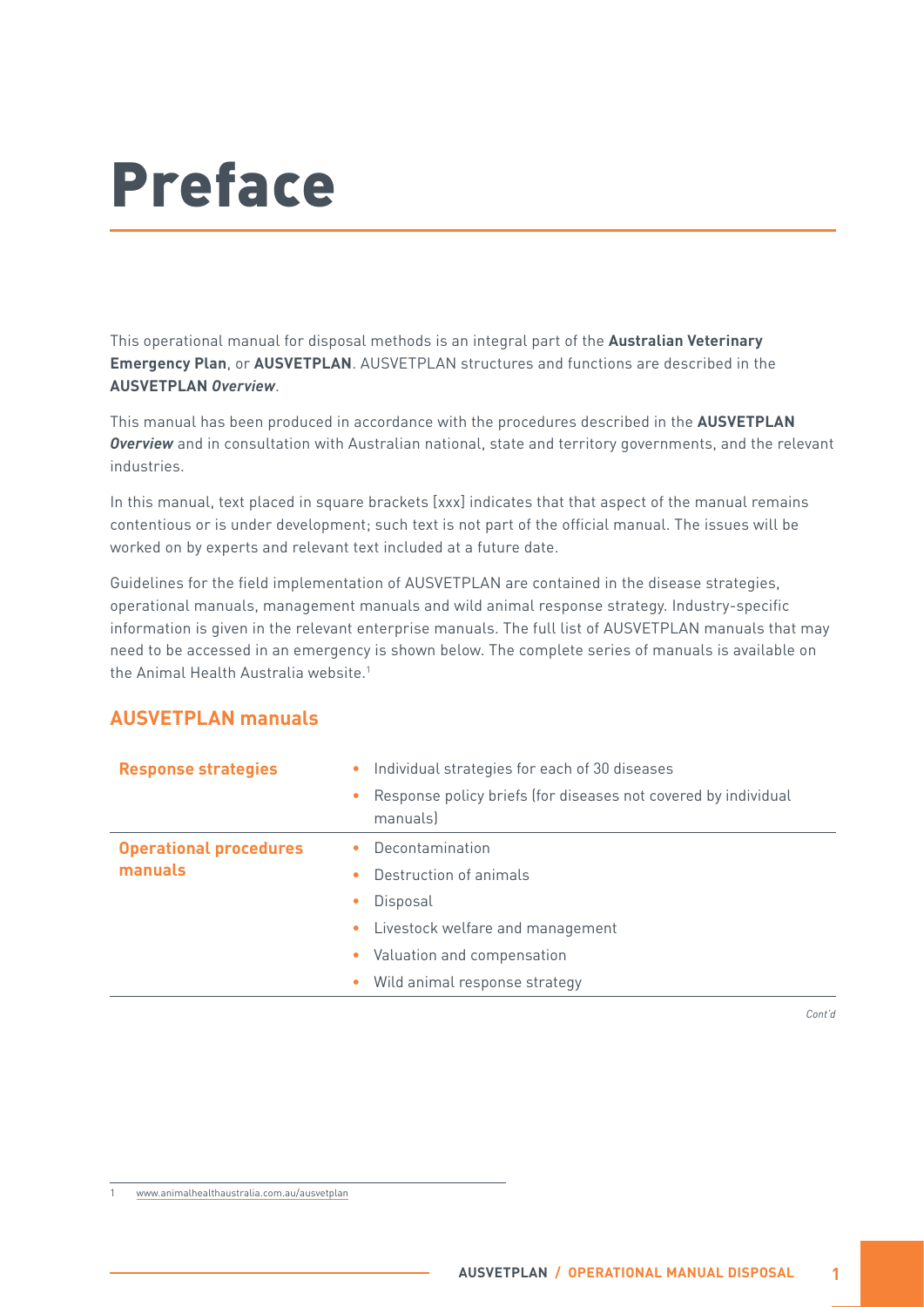| <b>Enterprise manuals</b> | Artificial breeding centres<br>$\bullet$                |  |  |
|---------------------------|---------------------------------------------------------|--|--|
|                           | Beef cattle feedlots<br>$\bullet$                       |  |  |
|                           | Meat processing<br>$\bullet$                            |  |  |
|                           | Pork industry<br>$\bullet$                              |  |  |
|                           | Poultry industry<br>$\bullet$                           |  |  |
|                           | Saleyards and transport<br>$\bullet$                    |  |  |
|                           | Wool industry<br>$\bullet$                              |  |  |
|                           | Zoos<br>۰                                               |  |  |
| <b>Management manuals</b> | Control centres management (Parts 1 and 2)<br>$\bullet$ |  |  |
|                           | Laboratory preparedness<br>۰                            |  |  |
| <b>Overview</b>           |                                                         |  |  |

#### **Nationally agreed standard operating procedures2**

Nationally agreed standard operating procedures (NASOPs) have been developed for use by jurisdictions during responses to emergency animal disease incidents and emergencies. These procedures underpin elements of AUSVETPLAN and describe in detail specific actions undertaken during a response to an incident.

The following NASOPs are of relevance:

| 01 | Personal decontamination - entry and exit procedures                                |
|----|-------------------------------------------------------------------------------------|
| 03 | Loading and unloading of carcasses and materials for biosecure transport            |
| 12 | Decontamination of large equipment                                                  |
| 26 | Decontamination of groups of people - entry and exit procedures                     |
| 27 | Biosecure movement of contaminated carcasses and materials - during road transport. |

In addition, each jurisdiction will have its own standard operating procedures, which should be followed.

2 [www.animalhealthaustralia.com.au/nationally-agreed-standard-operating-procedures](https://animalhealthaustralia.com.au/nationally-agreed-standard-operating-procedures/)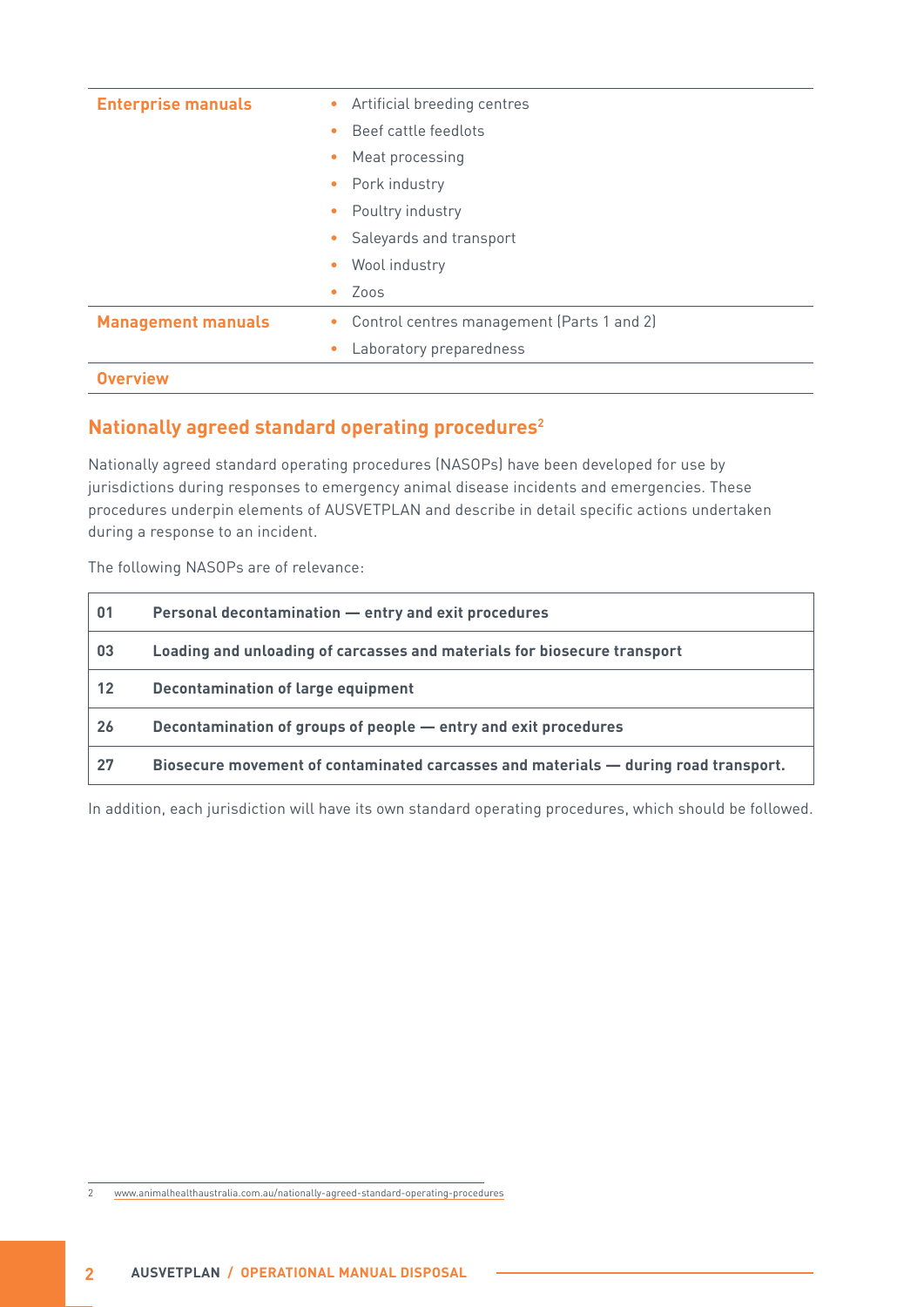## **Introduction**

<span id="page-8-0"></span>The primary objective of disposal of carcasses, animal products, materials and wastes is to prevent the dissemination of infection. This process is therefore an essential part of an animal disease eradication program. Disposal should be completed as soon as possible after destruction to minimise opportunities for infectious material to disperse.

Although rapid disposal is of primary importance, it must be undertaken in a way that does not increase the risk of spread of the disease, or adversely affect the environment or the community. Care needs to be taken to classify all waste according to its potential infectivity. State and territory legislation relating to the classification and disposal of waste materials must be considered and, where possible, the relevant provisions followed.

As part of preparedness planning, potential stakeholders should be identified and engaged in the process of identifying potential disposal methods.

## **1.1 Purpose of this manual**

This manual addresses the matters to be considered when disposing of waste, including animal carcasses and animal products, for disease control purposes. It provides a decision-making framework that allows decisions on disposal methods to be assessed using weighted factors such as current legislation, operator safety, community concern, international acceptance, availability of transport, industry standards, local environment, cost-effectiveness, resource availability and speed of resolution. The importance of each factor will vary with each animal health emergency. The approach allows logical, defensible and transparent decisions to be made on disposal of waste from an animal health emergency, using one method or a combination of methods.

Since each event will differ in its extent, the available resources, the risk to operators and the suitability of available disposal methods, this manual does not seek to provide solutions for every possible eventuality.

In any major animal health emergency, disposal methods used at the beginning of a campaign may be superseded by more appropriate methods as the extent of the response is better understood. The solutions are likely to be a combination of the most appropriate technologies.

This manual should not be read in isolation. Reference should also be made to the relevant AUSVETPLAN disease strategy, the **AUSVETPLAN operational manual** *Decontamination*, relevant nationally agreed standard operating procedures and jurisdictional standard operating procedures.

This manual does not include possible avenues of waste minimisation, such as slaughter of animals (uninfected or vaccinated) for human consumption, or potential treatment of animal products to render them suitable for human or animal consumption.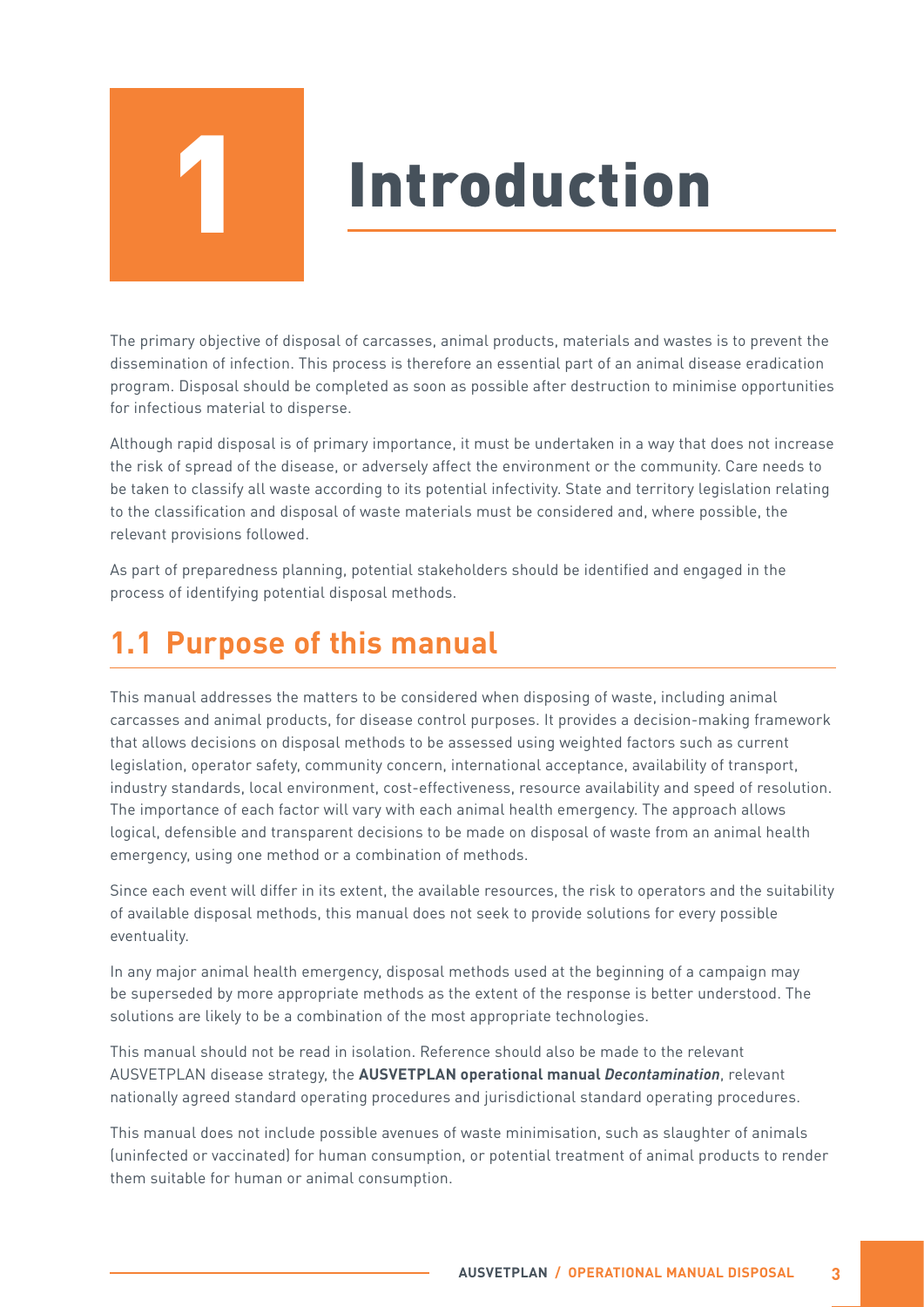## <span id="page-9-0"></span>**1.2 Predisposal issues**

Carcasses and other items awaiting disposal pose a high risk of disease spread. They should be contained to prevent unauthorised access, and to prevent domestic pets, wild animals and birds from removing potentially infectious material. People attempting to gain unauthorised access might include distressed animal owners, animal rights activists, local stakeholders, unauthorised media, disgruntled employees and the curious public. Control of insects and rodents should be considered if there is a risk of passive transmission to nearby susceptible species. If disposal is delayed, carcasses should be thoroughly sprayed with an approved disinfectant (see the **AUSVETPLAN operational manual**  *Decontamination*) and covered, if possible.

All site hazards, including the exposure of personnel to potential zoonotic infection, must be identified and assessed, and appropriate controls must be implemented, before disposal work begins. Personnel should be fully trained and briefed, including on the nature of the disease and any hygiene requirements.

Overall management of disposal operations is described in the **AUSVETPLAN management manual**  *Control centres management manual*, Parts 1 and 2 (in particular, reference to infected premises management in Part 2).



Farm biosecurity gate signage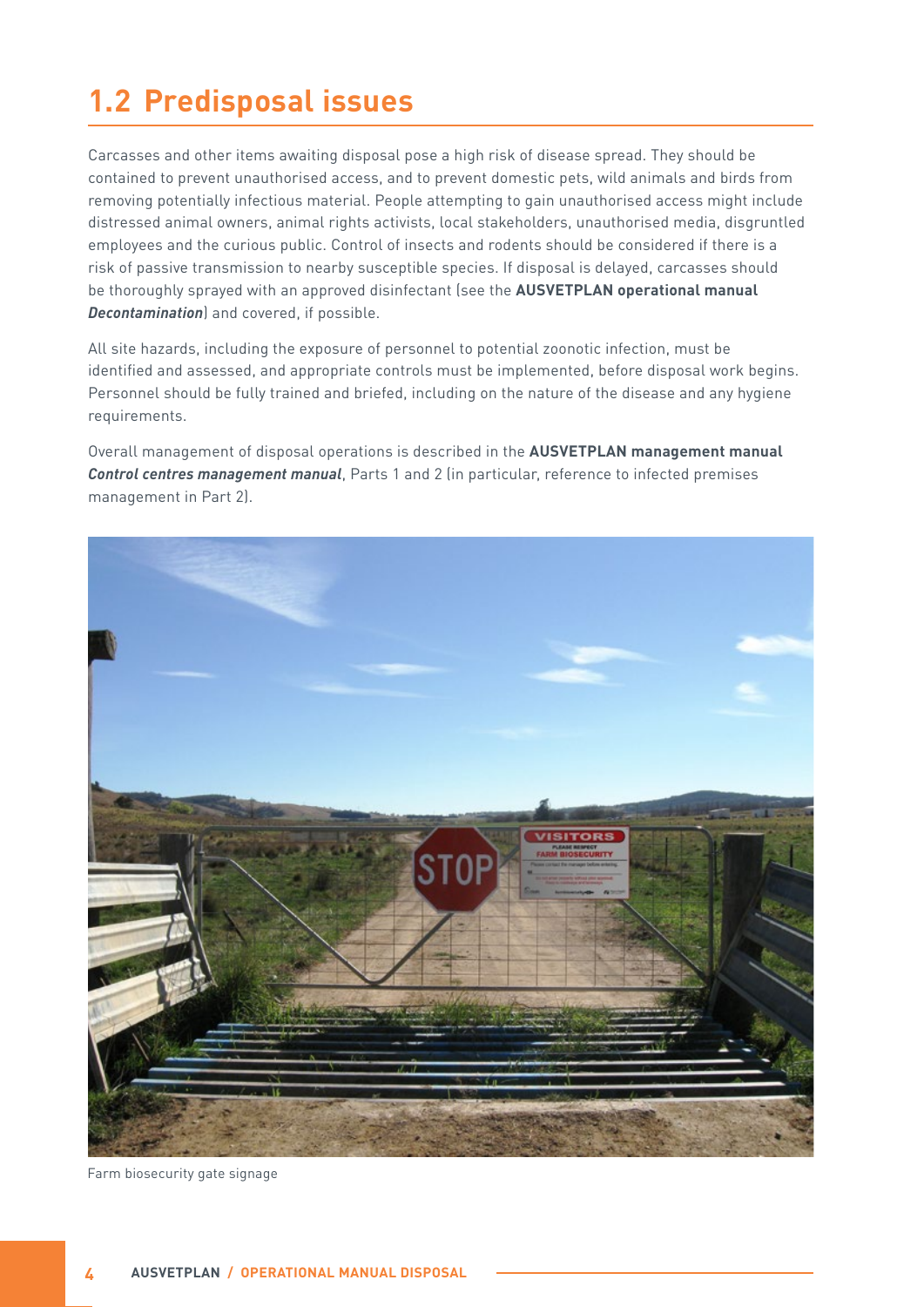## The decision-<br>making framework

## <span id="page-10-0"></span>**2.1 Introduction**

Disposal of animal carcasses, materials and equipment (fomites) used in the husbandry of animals, and products and byproducts created by the enterprises involved is a major concern in an emergency animal disease (EAD) response.

To assess and prioritise disposal methods according to their appropriateness, a decision-making framework should include all relevant factors, and be flexible enough to allow modifications for different situations and locations. In small-scale responses or the early stages of a response, a number of different disposal methods may be appropriate. For a large-scale response, a single method is likely to predominate.

The decision-making framework includes the selection of an expert team to review a particular field situation and follow a structured decision-making process, and make recommendations to the controller of the operation. The recommendations (see Appendix 5) will be delivered to the controller of the local control centre (LCC). This approach allows consideration of all available disposal methods and the application of the best solution at the local level, while being acceptable in the broader context of an EAD response.

## **2.2 Planning before responses**

Prior planning should be undertaken by animal health authorities, in conjunction with all stakeholders, including environment protection agencies, local government, and other agencies and service providers (eg excavation and transport contractors, waste disposal operators). This is particularly relevant for enterprises with large numbers of livestock, such as cattle feedlots and piggeries.

Planning before responses, possibly including formal agreements, may provide the opportunity to resolve and clarify areas of concern. Environmental agencies may be able to provide guidance and contacts for the relevant licensing policy experts. A fast-track or emergency approval process might be available as the basis of agreements or standard operating procedures, to ensure timely approvals under particular circumstances.

Some legislation may provide exemptions, such as that the minister may, with the approval of the governor, declare by order that the provisions of an Act do not apply in respect of:

- a particular area of the state, or
- a specified premises, act or thing, or
- premises, acts or things in a specified class or situated in a specified area of the state.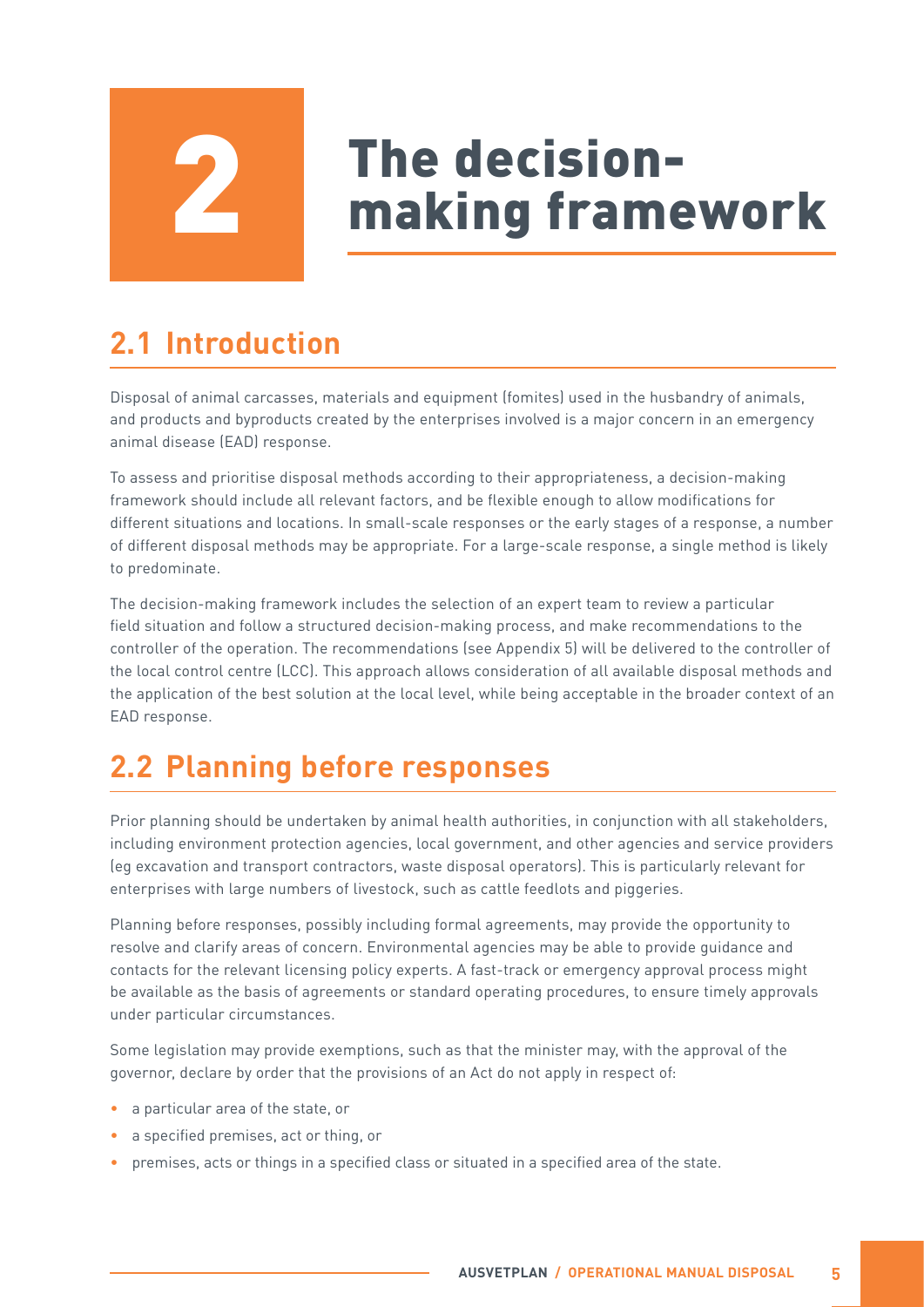<span id="page-11-0"></span>The most efficient method of using such exemptions may be to set up a memorandum of understanding (MOU) with the appropriate environmental agency.

Approval of a previously unexplored site for disposal is the least preferred option, because it may require a complex assessment that may take some time. If this is to be considered as an option, there may need to be an MOU between the agencies with a clear and well-defined process for a rapid approval process. This could be open to challenge as not complying with the relevant legislation.

A list of disposal sites and procedures pre-approved by the appropriate agencies may be a more practical and safe option.

## **2.3 Decision-making process**

Overseas experience in the United Kingdom (Scudamore et al 2002), Japan (2010) and the Republic of Korea (2010) has shown that the urgency of containing an EAD often overwhelms the ability of those working on disposal to keep up. Disposal must be conducted in a way that takes into account factors such as the feelings of affected farmers and communities, the need for disposal methods to be publicly and internationally acceptable, and the need to ensure that disposal does not leave the community with a long-term or permanent adverse environmental inheritance.

Local conditions (eg position of the watertable, bushfire restrictions), available resources (eg fuel, transport), timeliness, and state or territory environment protection legislation must be considered and may limit practical disposal methods. Other factors for consideration include safety, cost, the disease, and industry standards and agreements. Section 3 outlines the factors that may affect the decisionmaking process.

Disposal methods cannot be considered in isolation from factors that may determine or limit the methods available at the time (Figure 3.1). Section 4 outlines the disposal methods. Figure 4.1 gives a schematic representation of disposal methods.

All wastes need to be considered concurrently. There may be potential for disposal of one waste to complement disposal of another — for example, composting of poultry carcasses and poultry litter.

Figure 2.1 outlines the sequence of steps in the decision-making process.

### **2.4 Establishment of an expert team**

Decisions about the classification of wastes, and transport and disposal of carcasses and other potentially infective material should never be made in isolation. The LCC Operations Management function, with assistance from LCC Planning Management, is responsible for bringing together a team of relevant experts to gather the information, complete the decision-making process and make a recommendation(s).

Membership of the expert team will vary with the incident, and the disposal methods and factors being considered. It is important to keep the focus at the local level. The team needs to be assembled quickly and provide its recommendations as soon as possible. Delays in carcass disposal can result in public health concerns, and increased stress to animal owners and local communities, and may reduce the available disposal methods (eg it is difficult to transport autolysed carcasses).

The following list provides a guide to the expertise that might be required. One member of the team may provide a number of different areas of expertise. A smaller group of representatives may be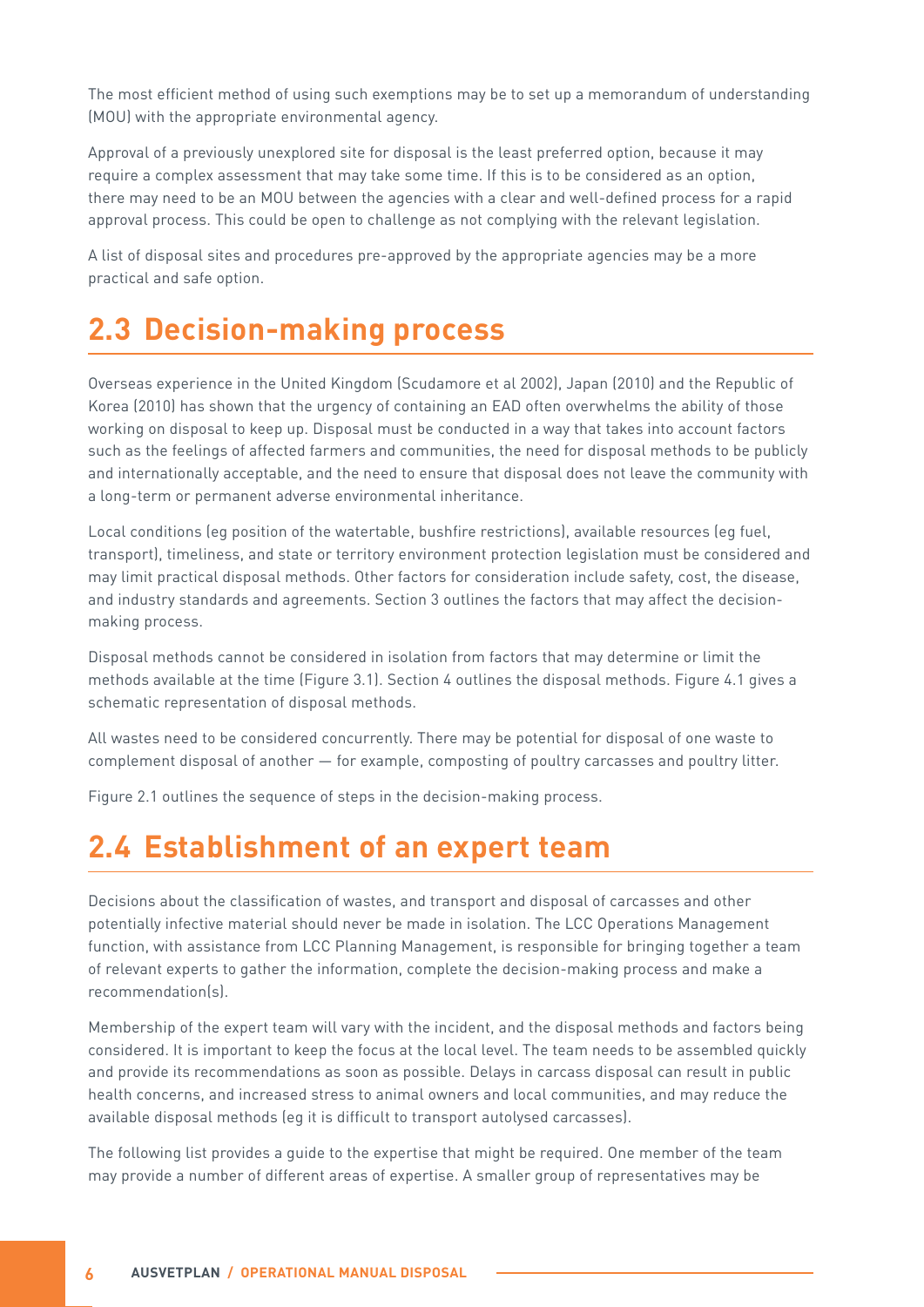<span id="page-12-0"></span>

Figure 2.1 Decision-making process

required to efficiently undertake tasks such as site inspections, and then report back to the whole team before recommendations are made:

- LCC Operations Management function (chair)
- animal health expert with knowledge of the disease and the required level of biosecurity
- environmental agency representative(s)
- civil engineer
- LCC Planning Management or delegate
- LCC Infected Premises Operations function or delegate
- industry representative(s)
- local emergency management officer(s)
- local council or community representative(s)
- transport coordinator(s)
- local health authority representative
- other agencies, as appropriate (eg water authority, lands authority, emergency services, health department, rendering plant, waste disposal, landfill site).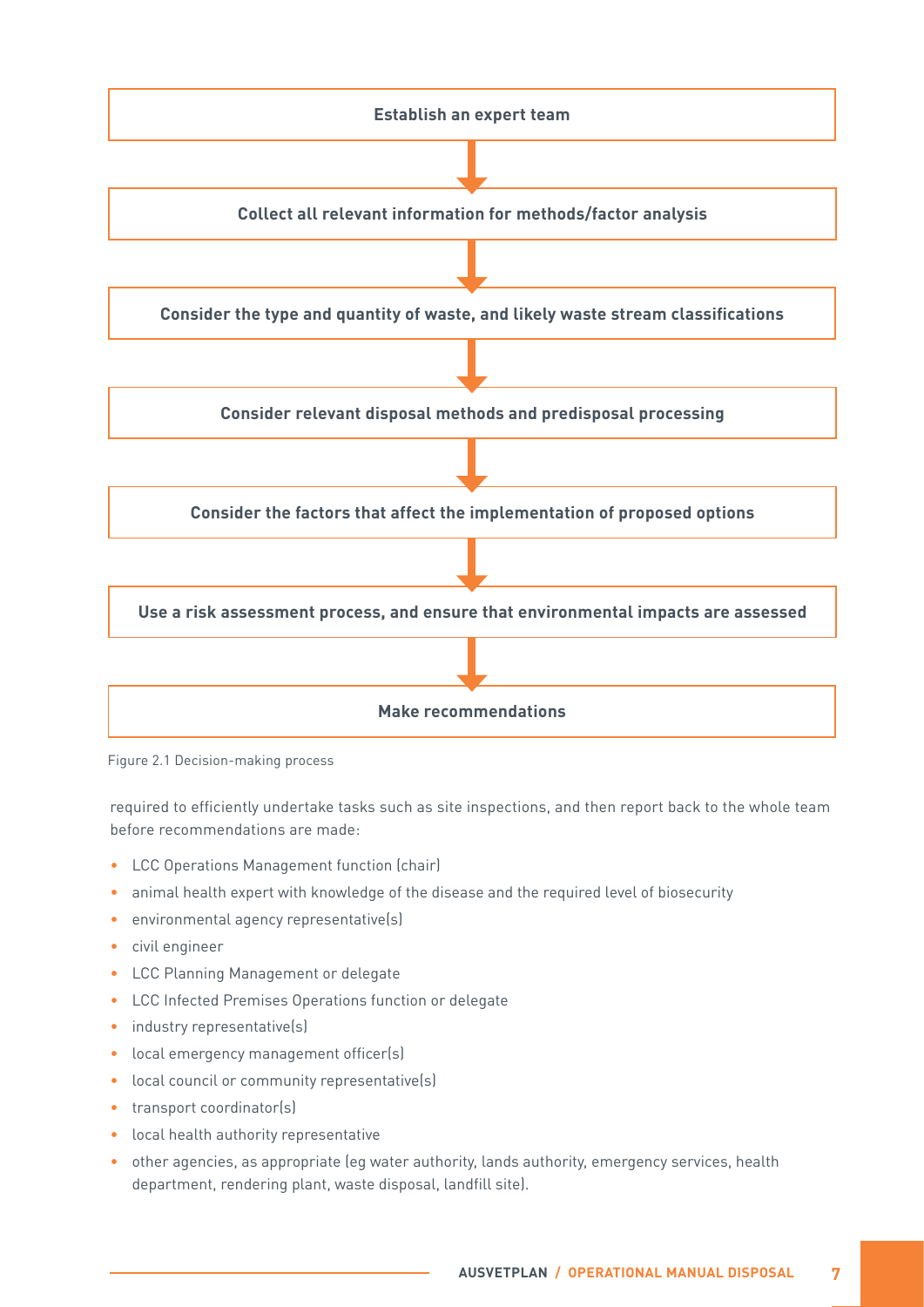<span id="page-13-0"></span>It is important that the membership of this team, the decision-making process followed and the recommendations made are documented, to facilitate transparency in decision making and allow decisions taken to be reviewed later.

## **2.5 Waste material type and quantity**

Waste materials that may need to be transported or disposed of during an EAD response are listed in Appendix 1.

Different disease outbreaks will require different control measures, resulting in different types and amounts of waste. An eradication plan that requires the slaughter of all infected and at risk animals, and the decontamination and disposal of associated materials (such as for foot-and-mouth disease) would produce large amounts of waste in a short time. An outbreak of bovine spongiform encephalitis, on the other hand, would probably require disposal of fewer carcasses and animal products over a prolonged period. Some intensive industries produce larger quantities of waste products than others.

Many Australian waste management facilities (eg renderers, landfills, knackeries, facilities for disposal of liquid waste and hazardous materials) process wastes similar to those that might be generated during an EAD outbreak. These facilities might be able to be used for diseases that do not generate large quantities of materials for immediate disposal. Conversely, in a large outbreak, routine waste disposal techniques might not be able to cope. This applies particularly to the disposal of liquid wastes such as milk. Whereas small volumes of milk can normally be treated using ultra-high temperature, large volumes may be difficult to process.

## **2.6 Classification of material**

Classification of the waste is important, as it will help determine the method(s) of disposal that are approved. The expert team, in consultation with relevant authorities, will classify the wastes that may arise from the EAD response.

The waste materials that can result from an EAD outbreak are many and varied. Waste could fall under class 6.2 (infectious substances) of the Australian Dangerous Goods Code, but the classification of waste may vary between state and territory jurisdictions. Although it may be possible to bypass waste disposal legislation if a state of emergency is enacted, it would be preferable to meet the requirements of the relevant environmental legislation to avoid short-term and long-term environmental damage.

## **2.7 Predisposal processing**

Predisposal processing of carcasses, animal parts, products and fomites in an EAD response may increase options for their transport and disposal, and could be crucial in determining the most appropriate and cost-effective disposal methods. If the infectivity of a material can be reduced or eliminated, less restrictive methods of handling and transport may be possible. It might also be possible to modify the form of the material to make it easier to handle, make alternative transport methods viable, and possibly speed up the disposal and decomposition process.

Appendix 2 gives some predisposal processing methods, and their advantages and disadvantages.

Care must be taken to ensure that predisposal processing does not increase the risk of spreading the disease, result in excessive additional costs, or add to work health and safety concerns.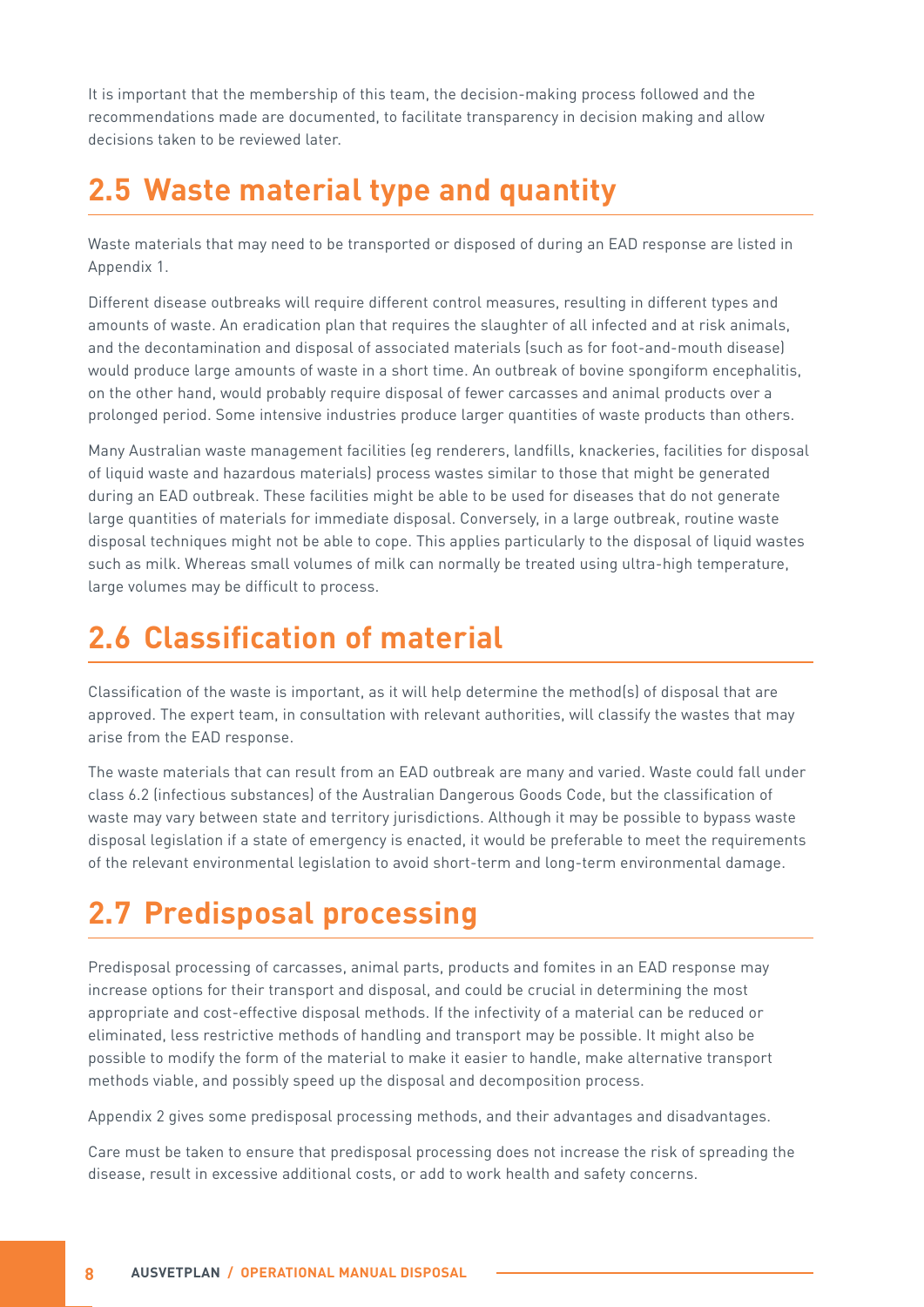## <span id="page-14-0"></span>**2.8 Decision making and recommendation**

The expert team, using a structured decision-making process, such as the appreciation process or another documented method used in the affected jurisdiction, will consider the relevant factors (see Section 3) and their impact on the relevant disposal methods (see Section 4), to determine a ranked list of suitable disposal methods.

A two dimensional matrix (see Appendix 8) aims to give structure to the consideration of complex interactions in a way that demonstrates the transparency of the expert team's decision. The matrix, or another documented method for reaching a decision, allows a variety of different disposal methods to be considered for the existing conditions. This technique uses the weighting of various factors and an assessment of their utility to reach a conclusion on the most suitable of the available disposal methods. If a disposal method is not available for operational or disease management reasons, it is excluded from the process at the outset. Members of the team work on the matrix together, and the result should be a ranked list of acceptable disposal methods agreed by the majority of the team. This process should be guided by a skilled facilitator, who may be part of the LCC Operations Management function. The ranked list needs to be determined within a short timeframe.

It will probably be necessary to perform this process for different types of wastes that have different handling and disease risk characteristics. A 'one size fits all' solution is unlikely.

As with all decisions made in an EAD response, the process by which the recommendation on disposal is decided must be transparent and accountable. To achieve this, a standard format should be followed for submitting the recommendation to the LCC. The recommendation must include a list of the members of the team who completed the process, the ranked list of recommended disposal methods, a list of reference materials referred to, and a brief summary of the advantages and disadvantages of each option. A suggested report format can be found in Appendix 5.

## **2.9 Media and community engagement**

This section should be read in conjunction with the *Biosecurity incident public information manual3* , with specific reference to::

- the role of the Biosecurity Incident National Communications Network
- the public information function during an EAD response.

It is important to clearly state to the public and media that:

- the disposal methods being used were adopted on the recommendations of an expert panel
- disposal arrangements must not impede disease control measures, particularly slaughter of infected animals; delays in disposal will potentially result in spread of the disease — this will necessitate the slaughter of more animals and/or reduce the disposal methods available, because disposal of decomposing carcasses is difficult.

Communications plans should address the concerns of the community (see Section 3.7 for further details).

<sup>3</sup> [www.animalhealthaustralia.com.au/ausvetplan](https://animalhealthaustralia.com.au/ausvetplan/)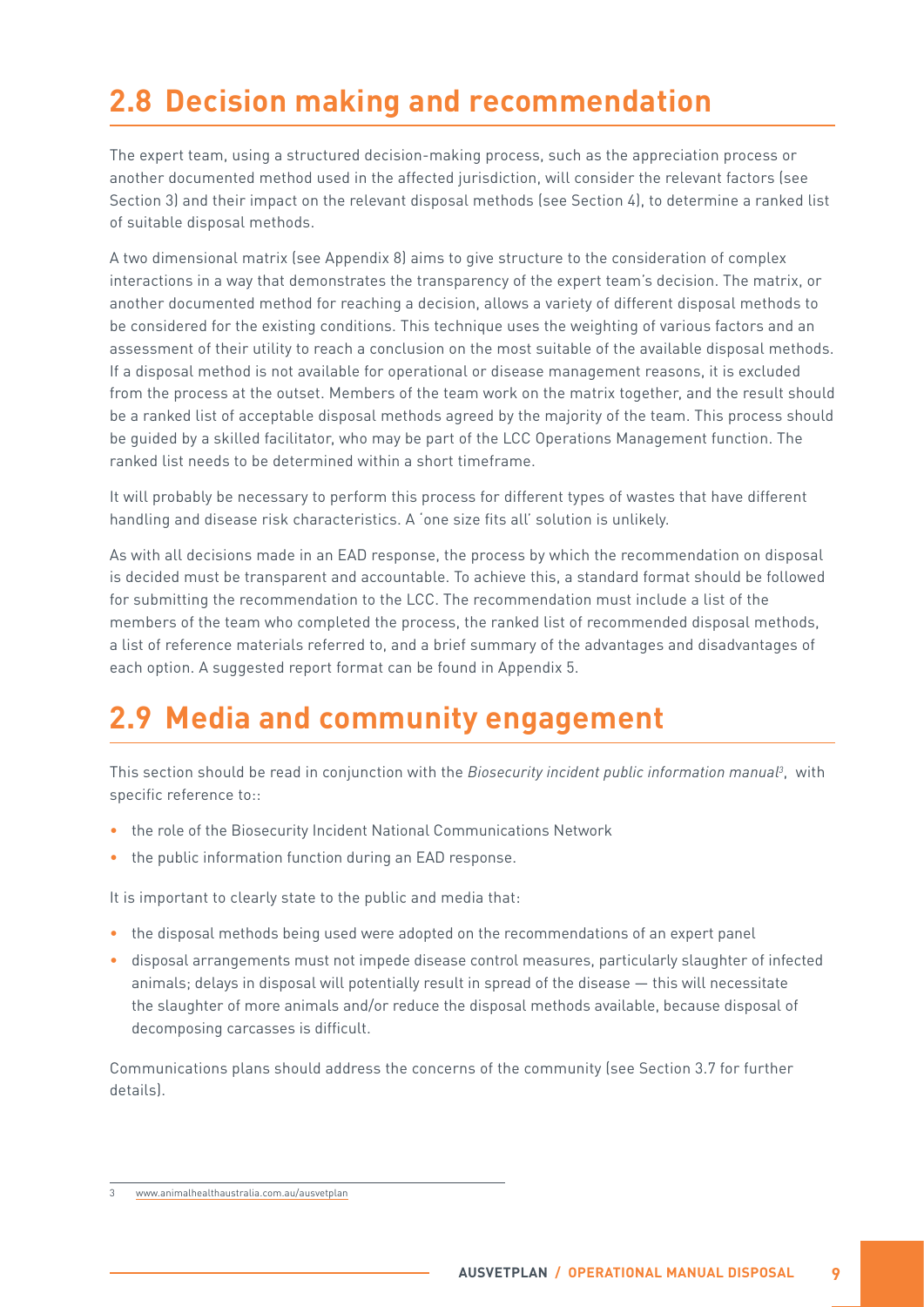# **Factors to be<br>considered**

## <span id="page-15-0"></span>**3.1 Introduction**

A variety of factors will affect the decision-making process and the disposal method(s) recommended (see Figure 3.1). The relative importance of each factor will depend on the local situation. The epidemiology of the disease may mean that some disposal methods are not appropriate.

Most importantly, the disposal methods chosen must prevent the dissemination of infection. They must also gain international acceptance from a disease control perspective; be generally acceptable to the local and broader community; meet legislative requirements and industry standards; and take into account community and operator safety, the local environment and transport availability. Costeffectiveness and speed of implementation are also fundamental to the choice of disposal method.

Long-term factors, such as the maintenance, monitoring and eventual rehabilitation of disposal sites, must be considered. Emergency animal disease (EAD) outbreaks may necessitate the creation of large mono-fill waste disposal facilities that are far harder to manage in the medium and long term than mixed general wastes in terms of odour, gas and leachate generation. The statutory requirements of local, state/territory and national authorities must be met. The industry involved and those associated with it need to be reassured that the disposal process is secure. The public needs to know that food, drinking water and the environment remain safe from contamination.

| <b>Test</b>              | Specimen required   Test detects |                     | Time taken to<br>obtain result |
|--------------------------|----------------------------------|---------------------|--------------------------------|
| Virus isolation          | Tissue/whole EDTA blood          | Virus               | $5-7$ days                     |
| Histopathology           | Tissue samples                   | Microscopic changes | 2 days                         |
| Electron microscopy      | Tissue samples                   | Virus               | 1 day                          |
| Animal inoculation tests | Virus isolate                    | Host range          | 10 days                        |

Timely availability of resources, such as information, materials, expertise and equipment, must also be considered.

Source: Information provided by CSIRO-AAHL, 1995 (refer to CSIRO-ACDP for most up-to-date information).

## **3.2 The disease**

The epidemiology of the EAD agent will affect the choice of transport and disposal methods. To maintain biosecurity, it is essential to understand the mechanisms involved in the transmission of the infective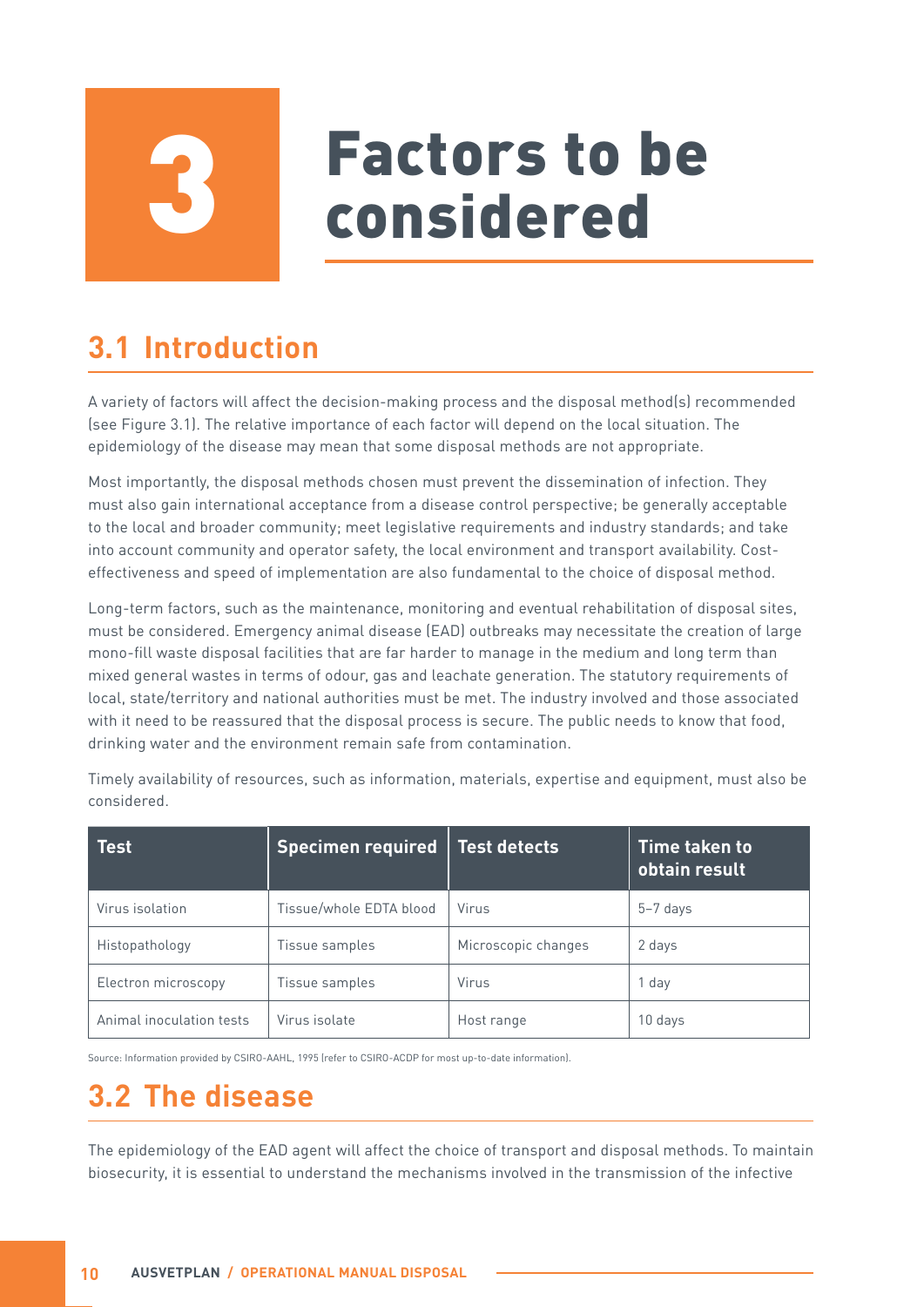<span id="page-16-0"></span>

Figure 3.1 Summary of factors affecting disposal methods

agent. The ability of an agent to survive a particular disposal method will determine whether that method can be used. The **AUSVETPLAN resource document** *Persistence of disease agents in carcases*  and animal products (Williams 2003) should be consulted.<sup>4</sup> For the epidemiological characteristics of the EAD, refer to the relevant disease strategy.

## **3.3 Transport**

See Appendix 1 for a list of materials that may need to be transported in an EAD response.

An integral part of the decision-making process is assessment of the risks of transporting carcasses or other material to the disposal sites, either within the infected premises or to another location. The infectiveness of the disease agent and the need to maintain biosecurity will determine the type of transportation required.

<sup>4</sup> [www.animalhealthaustralia.com.au/ausvetplan](https://animalhealthaustralia.com.au/ausvetplan/)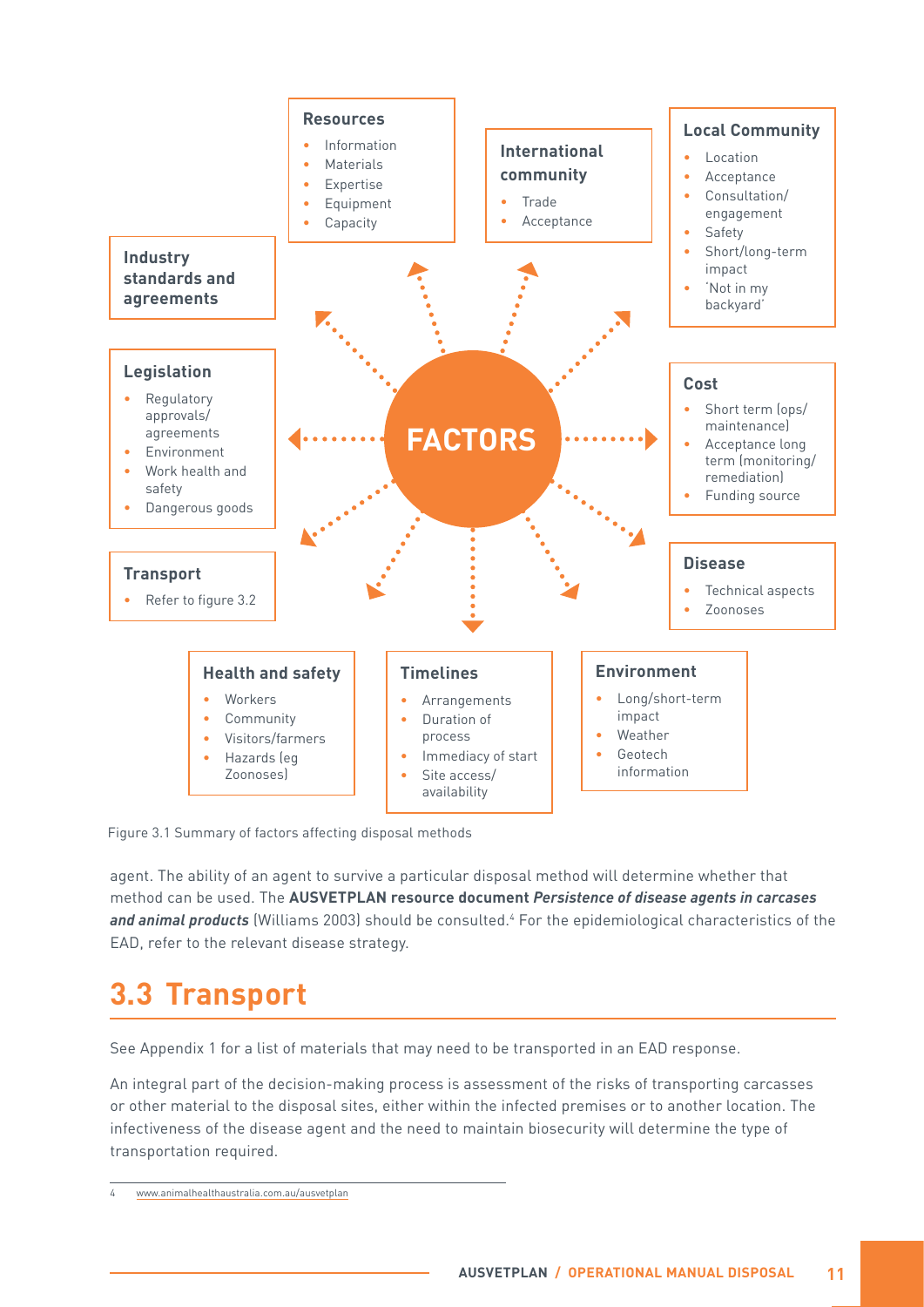<span id="page-17-0"></span>Waste management and other transport contractors may have vehicles suitable for the transport of carcasses and contaminated material under acceptable risk management procedures. Some specialised waste contractors are licensed to handle such wastes, and are familiar with the work health and safety (WHS) concerns — for instance, those already contracted to Quarantine Approved Premises. Selection and monitoring of transport operations should ensure that movement of materials provides the appropriate level of risk management.

If transportation is needed during an EAD response, the methods and infrastructure used will depend on interrelated factors such as the infectiveness of the disease agent, the urgency of the operation, and the cleaning and disinfection procedures required. Figure 3.2 shows the transport factors schematically. Appendix 4 lists some of the questions that arise when transport of infectious material is considered.

In a large-scale outbreak, burial, composting or other means of disposal of large numbers of carcasses at a selected site will often require specialised transport by large-capacity transport vehicles that can ensure biosecure loading. The functioning of these vehicles can be a critical element of the biosecurity of these methods of disposal. Assessing the availability of vehicles of the required type will help to determine if a disposal method is viable.

Preparedness planning should identify potential disposal sites and potential transport contractors. If material is to be transported, it is important that a comprehensive risk assessment has been completed; a biosecurity plan is in place; and appropriate local authorities have been advised of what is proposed, the routes to be taken and the safeguards that are in place before transport commences.

## **3.4 Environment**

Rapid approval of disposal methods and sites for disposal may require pre-approval mechanisms involving agreements with environment protection and other agencies. Agencies responsible for EAD legislation should discuss the range of preferred and possible disposal methods, and the approval processes required for each.

Formal legal advice is required to determine whether state and territory environmental legislation or legislation relating to EAD control takes precedence in each jurisdiction. Cultural aspects, such as sacred sites, also need to be considered.

Environment protection agencies are the normal regulatory agencies for setting standards, risk assessment, design approval, licensing and monitoring for putrescible waste landfill facilities. Their input is essential in planning before responses and as early as is possible in a response, to provide sufficient lead time for key considerations for each site to be determined, and for the adequacy of design and mitigation measures to be assessed.

Environment protection agencies may not have considered in detail the types of situation that might arise during EAD outbreaks. Therefore, it is important to work with these agencies, taking into account current legislation, to evaluate the logistics required to gain approvals for a range of disposal methods within timeframes consistent with AUSVETPLAN objectives. It is important that the environment protection agencies are actively involved in all planning and training exercises involving disposal. They are essential liaison officers in the expert team in the local control centre and state coordination centre.

Appendix 3 provides an extensive list of environmental factors that may need to be taken into account. Consideration of the factors that are critical in selecting a site for possible disposal should inform agreements with environment protection agencies, so that disposal activities are not delayed.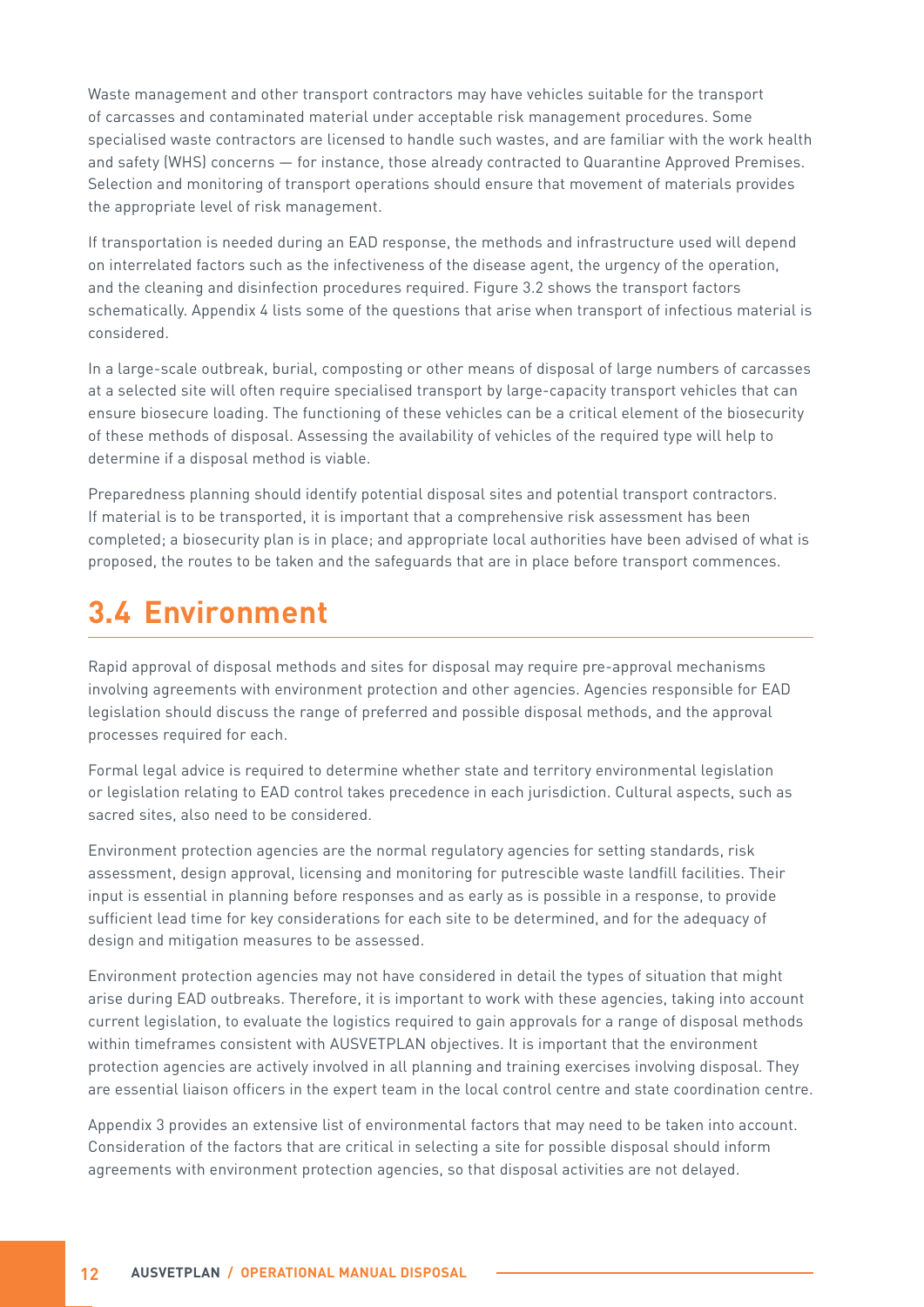<span id="page-18-0"></span>

|                  | <b>Biosecurity</b>                    | Disease dependent<br>Form of material<br>$\bullet$<br>Sealed/unsealed<br>$\bullet$                                            | Prior treatment of materials<br>Routes                                                                                                                                                       |
|------------------|---------------------------------------|-------------------------------------------------------------------------------------------------------------------------------|----------------------------------------------------------------------------------------------------------------------------------------------------------------------------------------------|
|                  | <b>Source</b>                         | On farm<br>٠<br>Contractors<br>Industry<br>$\bullet$                                                                          | State/local government<br>۰<br>Department of defence<br>۰                                                                                                                                    |
|                  | <b>Cleaning &amp;</b><br>disinfection | Disease dependent<br>$\bullet$<br>Equipment type<br>$\bullet$                                                                 | Limitations on disinfectants<br>٠<br>Locality<br>$\bullet$                                                                                                                                   |
|                  | <b>Contractor</b>                     | <b>Business continuity</b><br>$\bullet$<br>Contract management<br>$\bullet$                                                   | Prior experience<br>$\bullet$                                                                                                                                                                |
| <b>TRANSPORT</b> | <b>Materials</b>                      | <b>Animals</b><br>Live<br>Dead<br>$\bullet$<br>Inputs<br>Equipment (small/large)<br><b>Disinfectants</b><br>Fuel<br>$\bullet$ | <b>Products</b><br>Meat<br>$\bullet$<br>Milk<br>$\bullet$<br>Eggs<br>$\bullet$<br>Wool/skins<br>$\bullet$<br>Reproductive<br>$\bullet$<br>Manure/sewage<br>Bedding/surplus feed<br>$\bullet$ |
|                  | <b>Urgency</b>                        | Disease dependent<br>$\bullet$<br>Other state pressure<br>$\bullet$                                                           | Public perception<br>$\bullet$<br>Weatherl hotl<br>$\bullet$                                                                                                                                 |
|                  | On/off site                           | Disease dependent<br>$\bullet$<br>Disposal method<br>$\bullet$<br>Containment<br>$\bullet$                                    | Locality<br>$\bullet$<br><b>Materials</b><br>$\bullet$<br>Public perception<br>$\bullet$                                                                                                     |
|                  | <b>Health and</b><br>safety           | Disease dependent<br>۰<br><b>Disinfection</b><br>$\bullet$<br>Public protection<br>$\bullet$                                  | Personal protective<br>$\bullet$<br>equipment<br>Training<br>$\bullet$                                                                                                                       |
|                  | <b>Distance</b>                       | Disease dependent<br>$\bullet$<br>Availablity of disposal sites<br>$\bullet$<br>Equipment availability<br>$\bullet$           | Equipment amount<br>Material type<br>$\bullet$<br>Material quality<br>$\bullet$                                                                                                              |
|                  | Loading/<br>unloading                 | Conveyor systems<br>$\bullet$<br>Lift systems                                                                                 | Auger                                                                                                                                                                                        |

Figure 3.2 Issues to be considered in deciding options for transport

Consultation with personnel with responsibility for administration of environmental legislation, and inclusion of personnel with experience in site selection (including people with local knowledge) on the expert team will speed the decision-making process in this critical area.

Post-disposal monitoring and remediation should also be discussed with environment protection agencies, to determine appropriate responsibilities. Long term risk management and monitoring costs are likely to be future considerations.

Locations of disposal sites must be comprehensively documented. This includes use of a GIS (geographic information system) mapping tool for potential carcass disposal sites.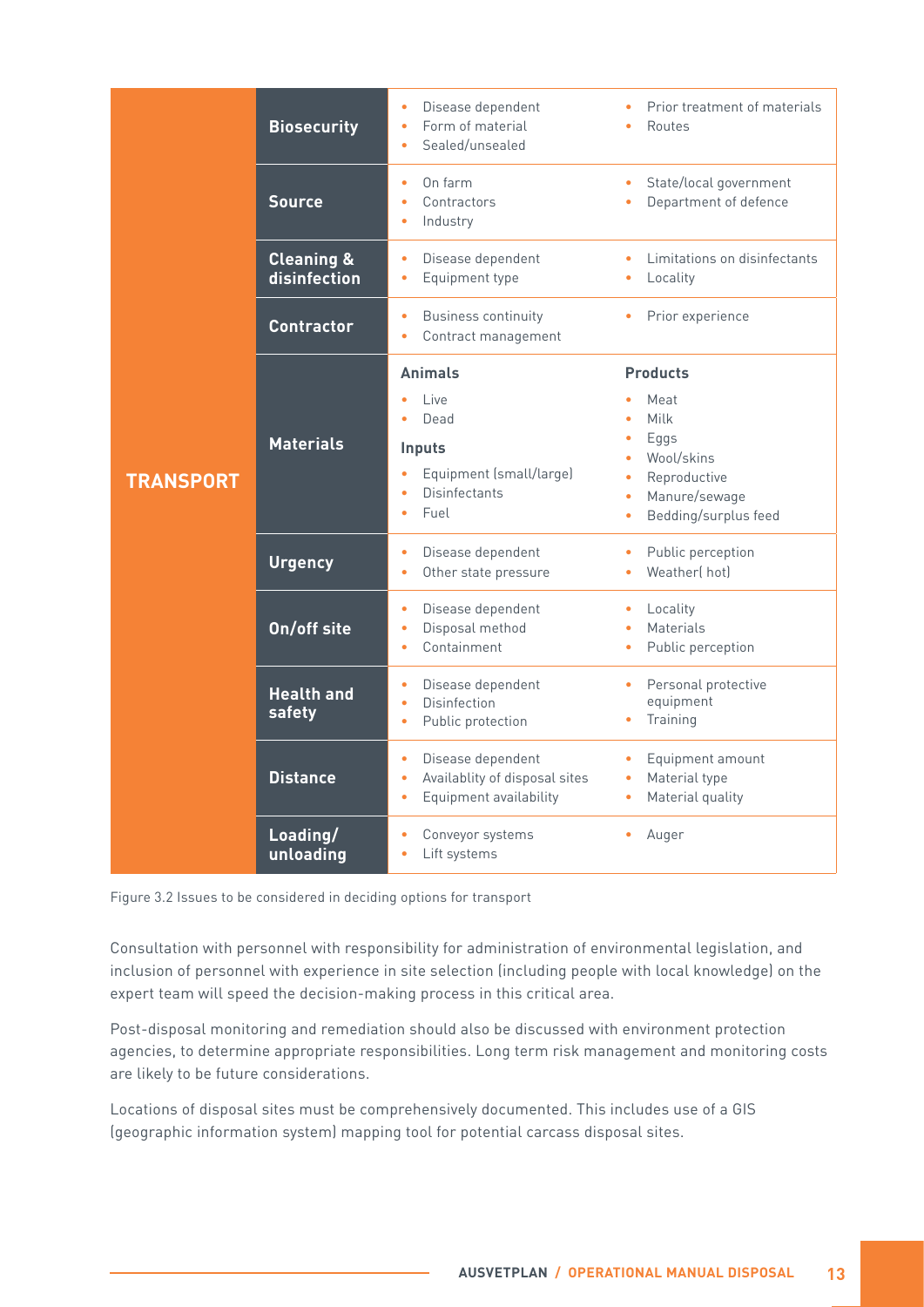## <span id="page-19-0"></span>**3.5 Safety**

Worker safety must rank highly when a disposal method is being chosen, and every effort must be made to effectively manage identified risks.

Disposal and transport require the use of large machinery, and deployment of personnel in unfamiliar surroundings. Under legislation in all states and territories, all transport and disposal activities to be carried out in the event of an EAD outbreak must be subject to risk assessments before they are undertaken, to ensure the safety of the workers involved.

A preliminary detailed risk assessment of each potential disposal method and work site should be undertaken, with appropriate input from WHS professionals. Appropriate treatment methods should be devised to minimise risks to personnel.

Some animal diseases are zoonoses; particular care must be taken to avoid transmission of such diseases to those involved in disposal operations. This might include use of personal protective equipment, vaccination of personnel, or ensuring that personnel have access to prophylactic therapy.

The safety of the community also needs to be considered at all times.

### **3.6 Legislative requirements and regulatory approval**

Legislation varies between states or territories, and may also vary according to the location of the outbreak.

Environmental legislation, in particular, needs to be considered. However, other legislation could also affect the choice of disposal method, such as legislation that deals with the handling of dangerous goods, or WHS.

Disposal sites may trigger the need for works approval or licensing under environmental legislation. The relative precedence of environmental and EAD legislation should be determined for the jurisdiction in question. Jurisdictional legislation also needs to be examined in terms of its applicability to the proposed disposal methods — for example, 'composting' under the legislation might refer to the production of commercial compost, rather than disposal of waste.

Another issue to consider is that the disposal sites may become 'contaminated sites' under environmental or other legislation, so that they require formal reporting, investigation and management to minimise environmental and health risks. This can be a complex and expensive process, involving long-term groundwater monitoring and possible intervention.

It may be necessary to amend the restricted area to include the disposal site.

## **3.7 Community concerns**

Potential local community concerns about the disposal method and site will need to be assessed. Ensuring that the local, as well as overall, environmental impacts of a disposal method are minimised should help to reduce community concerns. Proximity of the operation to human habitation and failure to keep the community fully informed may increase concerns. Effective consultation and ongoing liaison with the community are an important part of the decision-making process.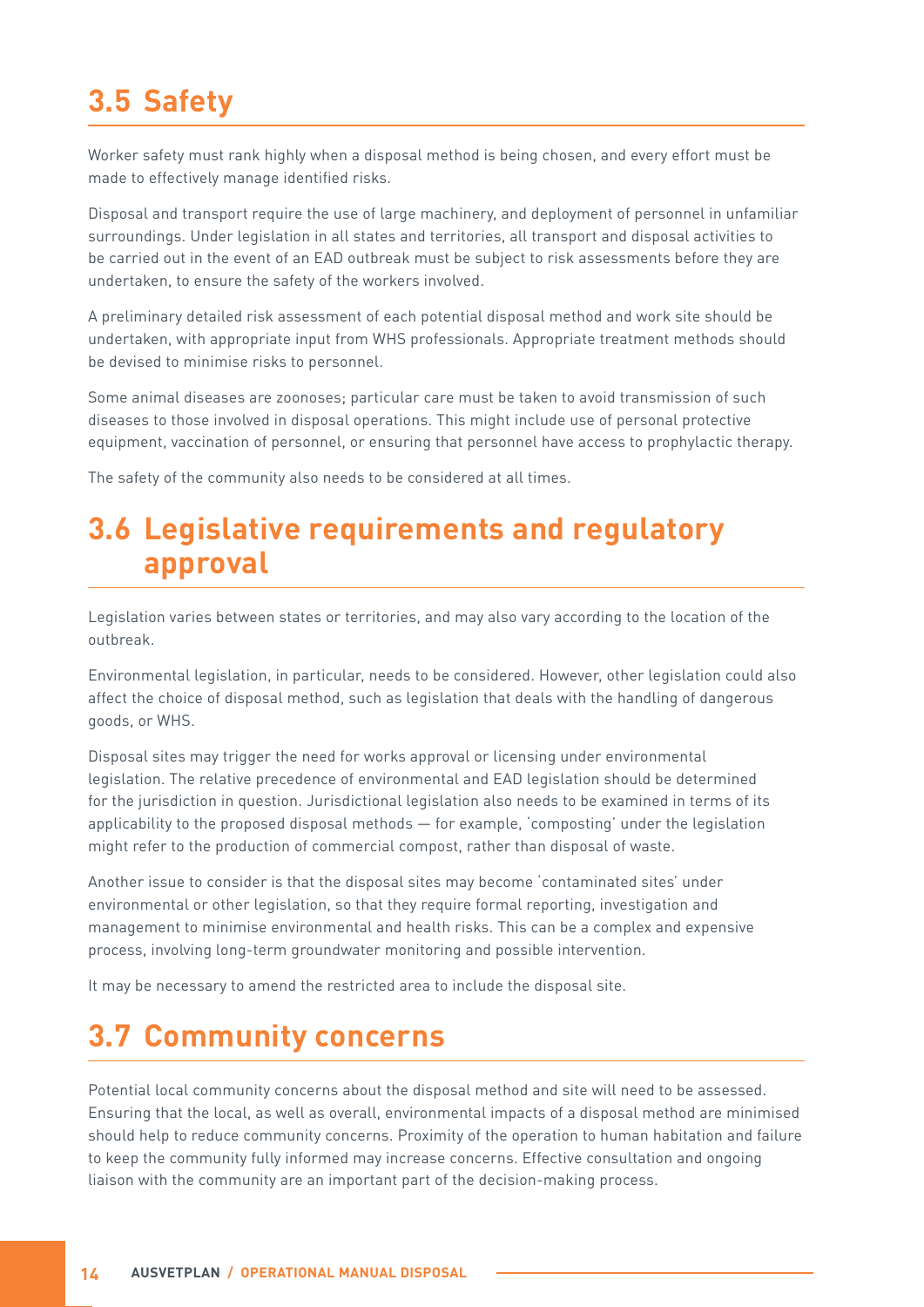<span id="page-20-0"></span>

Livestock road train in Queensland

Transport of carcasses and contaminated materials may cause concern for the community because of the potential for spread of infection. The safeguards taken need to be clearly stated. Another specific concern is the potential for the EAD agent to spread by thermal air currents when materials are burnt. Studies in the United Kingdom in 2001 showed this to be unlikely for foot-and-mouth disease (Bourne 2001, Gloster et al 2001).

Issues that may affect the community include:

- potential generation of odours from carcasses
- the potential for leachate to pollute water supplies
- the potential for air pollution to result from burning of carcasses and other material, and the resulting impacts on health (especially for asthma suffers)
- the extent and length of proposed monitoring programs
- use of local resources to the detriment of the local community for example, use of local fuels; filling of local landfills; and deterioration of facilities, such as roads, due to use of heavy machinery
- potential restriction of access to facilities, such as landfill sites
- future plans for the rehabilitation of disposal sites, the time required for rehabilitation and any potential restrictions on the use of the sites.

## **3.8 Cost**

It is difficult to fully cost the available disposal methods. In the planning process, consideration should be given to developing costing models that cover all operational costs and future monitoring costs. These models could significantly hasten the estimation of the relative costs of different disposal methods.

Consideration needs to be given to continuing costs of disposal methods that may provide quick solutions but require long-term maintenance, management and monitoring, or extensive remediation work. For example, burial may be quick, but the need for monitoring and potential problems with aquifer contamination may make it less acceptable than composting, which may need longer management but produce a desirable, readily disposable product.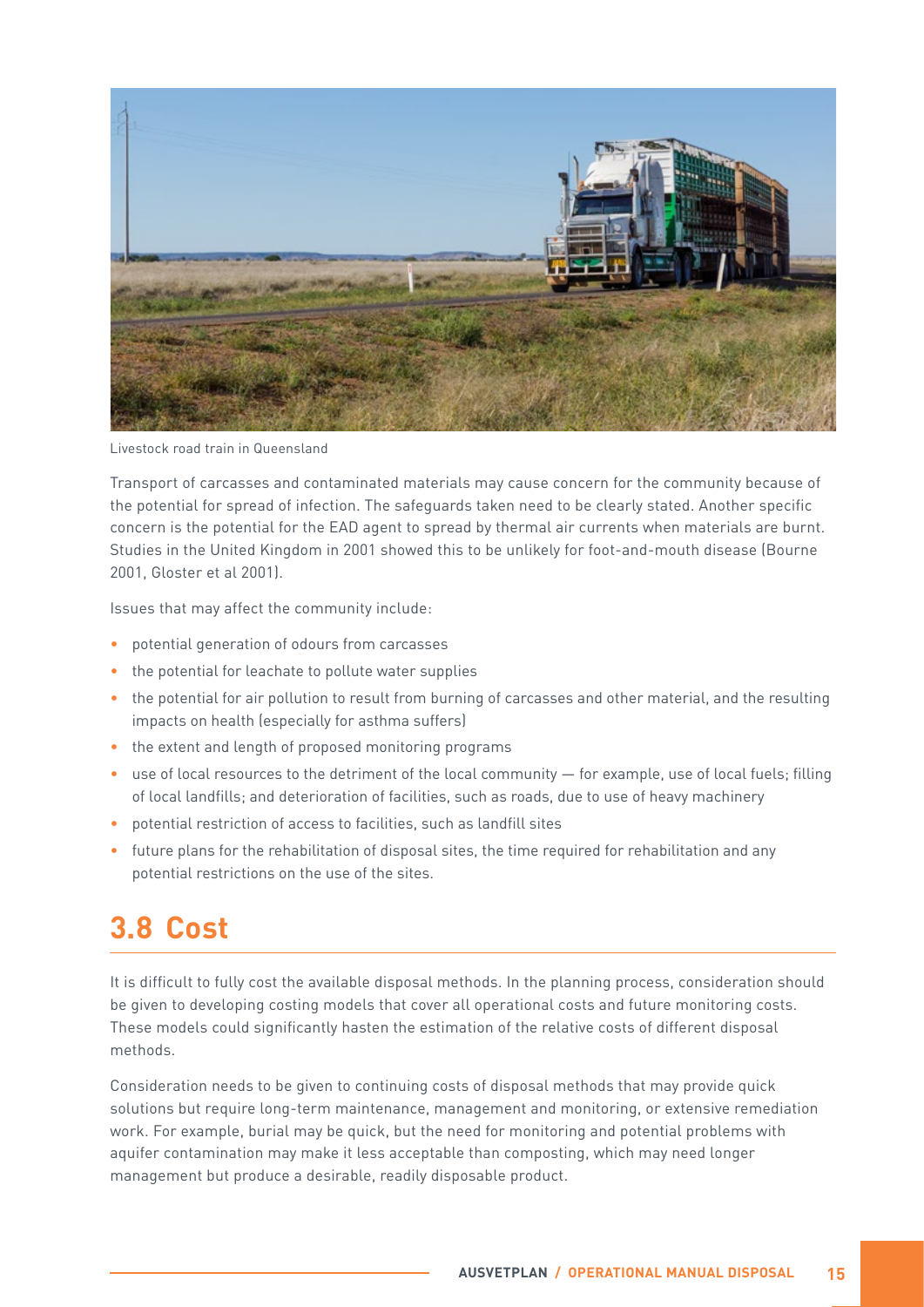## <span id="page-21-0"></span>**3.9 Timeliness**

Usually, a disposal method that neutralises the infective material as soon as possible is preferable. Some disposal methods may provide quick solutions but require long-term maintenance, management and monitoring, or extensive remediation work. These aspects need to be considered.

## **3.10 Industry standards and agreements**

Standards vary from industry to industry and sometimes from state to state, and may vary according to the location of the outbreak. They should be considered on a local basis.

## **3.11 International community**

Overseas trading partners will decide how soon to resume trade with Australia after an EAD outbreak. To a large extent, its confidence will be determined by Australia's appropriate use of internationally accepted methods of control and eradication, including the disposal methods used.

## **3.12 Resources**

The availability of suitable and sufficient resources must be considered when assessing disposal methods. Resources include information, such as weather information and maps; personnel capacity and capability; equipment, including machinery (on-site, contracted, transport) and safety equipment; and materials, such as fuel sources and appropriate disinfectant.

Resource limits may affect the choice and extent of use of a particular disposal method, and the ability to comply with legislation or biosecurity requirements. Use of some resources, especially if supplies are exhausted, may have a detrimental impact on the environment and the local community.

Personnel engaged in disposal must be competent to perform their functions, which will vary for each disposal method. They may include personnel providing technical advice and support, contractors (for machinery, transport and facilities), site supervisors, safety personnel and field personnel. Given that trained personnel are likely to be a limiting resource in a large outbreak, optimum use should be made of contractors, where possible. All personnel, including contractors, must be provided with appropriate training in biosecurity and safe working practices.

Preparedness planning should identify the types of resources required, potential suppliers and limitations.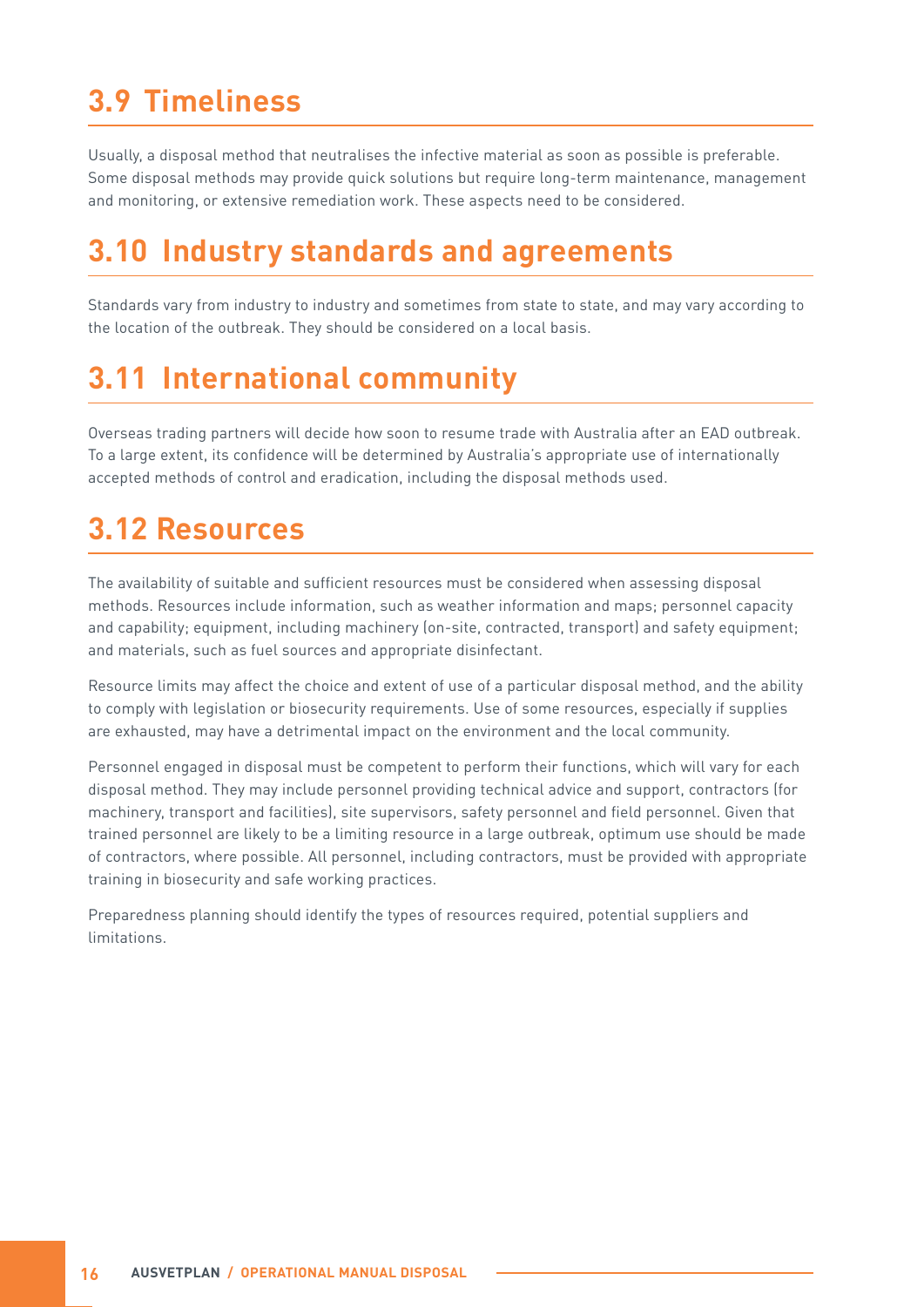# Methods<br>of disposal

## <span id="page-22-0"></span>**4.1 Introduction**

In an emergency animal disease (EAD) response, there are a number of methods for disposing of carcasses and other items. The most common disposal methods for carcasses and other materials are burial (either at an existing licensed landfill site or in a specially designed and excavated pit), cremation (either on a pyre, or in an incinerator or pit burner), rendering, composting and disposal by alkaline hydrolysis (see Figure 4.1). Other disposal methods may be considered if relevant factors and risks are assessed in accordance with the transparent and systematic decision-making process outlined in this manual.

The most appropriate disposal method, or combination of methods, should result from following the decision-making process outlined in Section 2. Before work commences, it is important that appropriate advice is sought on all the factors identified in Section 3 as having a potential impact on disposal methods.

The methods used to dispose of animals, animal products and associated wastes during an EAD outbreak must be science based.

Much time can be saved by prior consultation with appropriate authorities, such as environment protection agencies, to locate appropriate potential sites and to determine the basic minimum requirements for the various options available. The 2013 National Capacity Profile for Carcass Disposal project, overseen by the National Biosecurity Committee, showed that all jurisdictions are actively engaged at a whole-of-government level in disposal preparedness.

A number of predisposal processing treatments may need to be considered before the disposal method is used. These include freezing and storage, grinding, sterilisation (using disinfectants, heat, barriers), and carcass breakdown (see Appendix 2 for more information).

## **4.2 Burial**

#### **4.2.1 Process overview**

Carcasses of all classes of stock and other contaminated materials (such as litter and manure) can be disposed of by burial if suitable site(s) are available. The main categories of burial are described below.

#### **Trench burial on-site**

Trench burial involves the excavation of a trench into the earth, placing of carcasses and other materials in the unlined trench, and covering the materials (backfilling) with excavated earth. Typically, this takes place on the site where animals originate.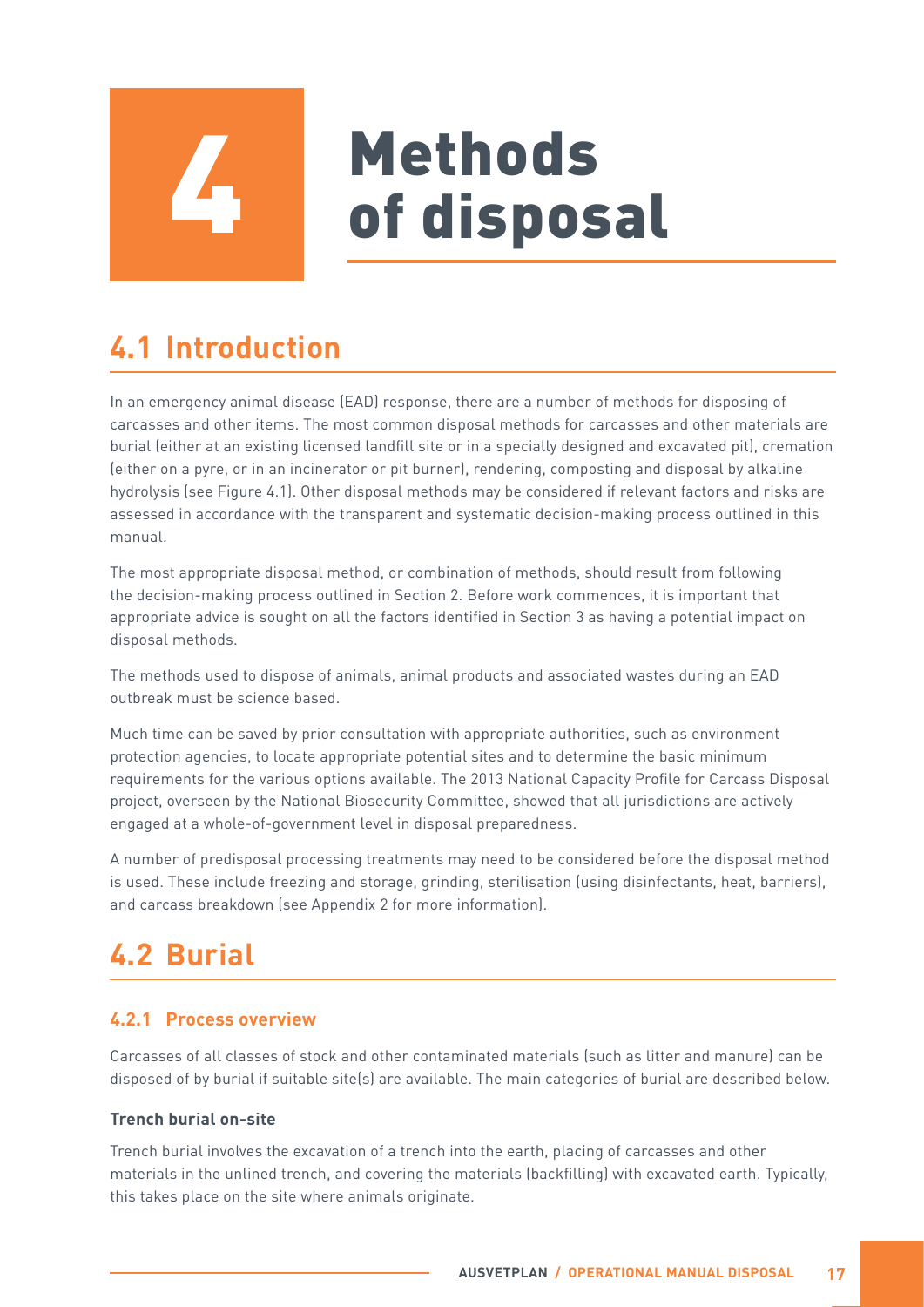<span id="page-23-0"></span>

Figure 4.1 Disposal methods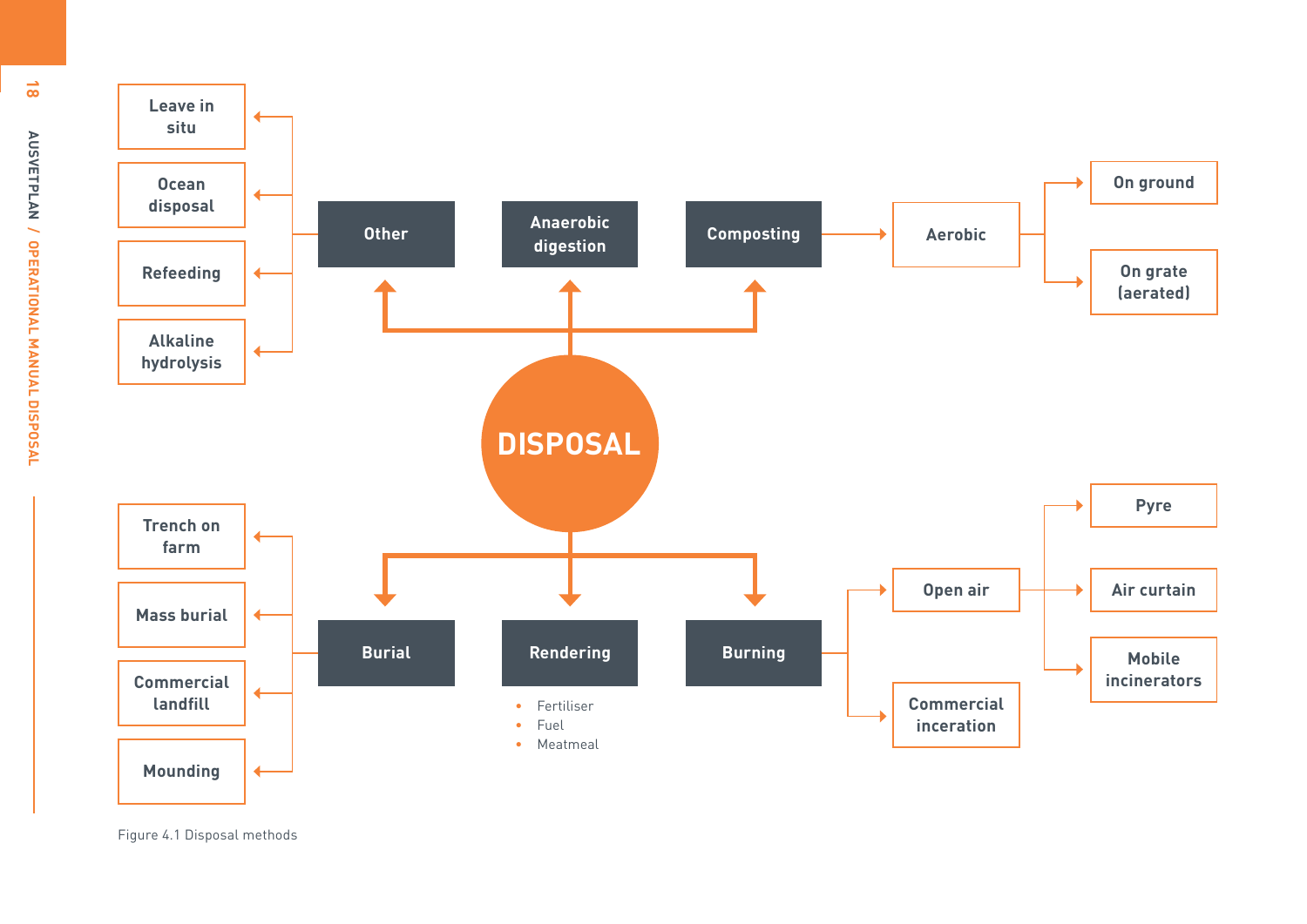#### <span id="page-24-0"></span>**Commercial landfill**

Use of commercial landfill involves the use of a highly regulated pre-existing waste disposal facility, typically designed with sophisticated byproduct (methane and leachate) management systems to protect the environment.

#### **Mass burial**

Mass burial is used when large numbers of animal carcasses from multiple locations are disposed of. It may incorporate the use of sophisticated byproduct management systems. Unlined burial is usually used when soil types or local geology can control the risk of leachate leakage, whereas lined burial is used when there are risks of leakage of leachate into subsoil or the watertable. Typically, these sites are not at a pre-existing waste facility; however, the burial site location may have been previously assessed for this purpose.

#### **Mounding (above-ground burial)**

Mounding (above-ground burial) involves placing carcasses on a natural surface of earth and covering them with earth obtained from another source. Typically, this takes place on the site where animals originate. There will be byproducts of decomposition to manage.

A number of environmental, work health and safety (WHS), and future land-use matters need to be considered, and the appropriate authorities (such as state or territory environment protection agencies, local councils and agencies responsible for WHS) should be consulted before a site and disposal method are chosen. Issues such as post-burial site management and environmental monitoring should also be discussed with stakeholders and regulators, such as the responsible local government and environmental agencies.

In most circumstances, the construction and burial process will be carried out by contractors. Site logistics should be discussed in detail with prospective contractors or others carrying out the process.

Lime (calcium oxide) has been used for centuries in agriculture as a disinfectant, and in burial pits to increase the rate of decomposition of carcasses. It is now known that the disinfectant properties of lime are due to its ability to raise the pH. A pH above 10 will disrupt bacterial cell walls and hydrolyse viral genome nucleotides. Unfortunately, this counteracts the acidification of carcasses that occurs naturally as part of the decomposition process and destroys many disease organisms. In addition, it has been shown recently that calcium preserves anthrax spores (Himsworth 2008). Hence, addition of lime to burial pits is not recommended.

#### **4.2.2 Disease agent considerations**

Burial is a biosecure disposal method for most EADs. Exceptions are anthrax, for which deep burial is contraindicated because of the persistence of anthrax spores in soil, and transmissible spongiform encephalopathies (TSEs), which require specific heat treatment to denature the infectious prions.

The biosecurity requirements and logistics of transporting carcasses and other materials to a suitable burial site should be carefully considered.

#### **4.2.3 Volume of material for disposal**

The amount of material to be disposed of and the number of locations from which it will be sourced will have an important bearing on which burial method is used. Trench burial and mounding tend to be used for on-farm burial locations when the amount of material to be disposed of is small and the number of properties is low. Some jurisdictions have weight or volume limits for material for disposal,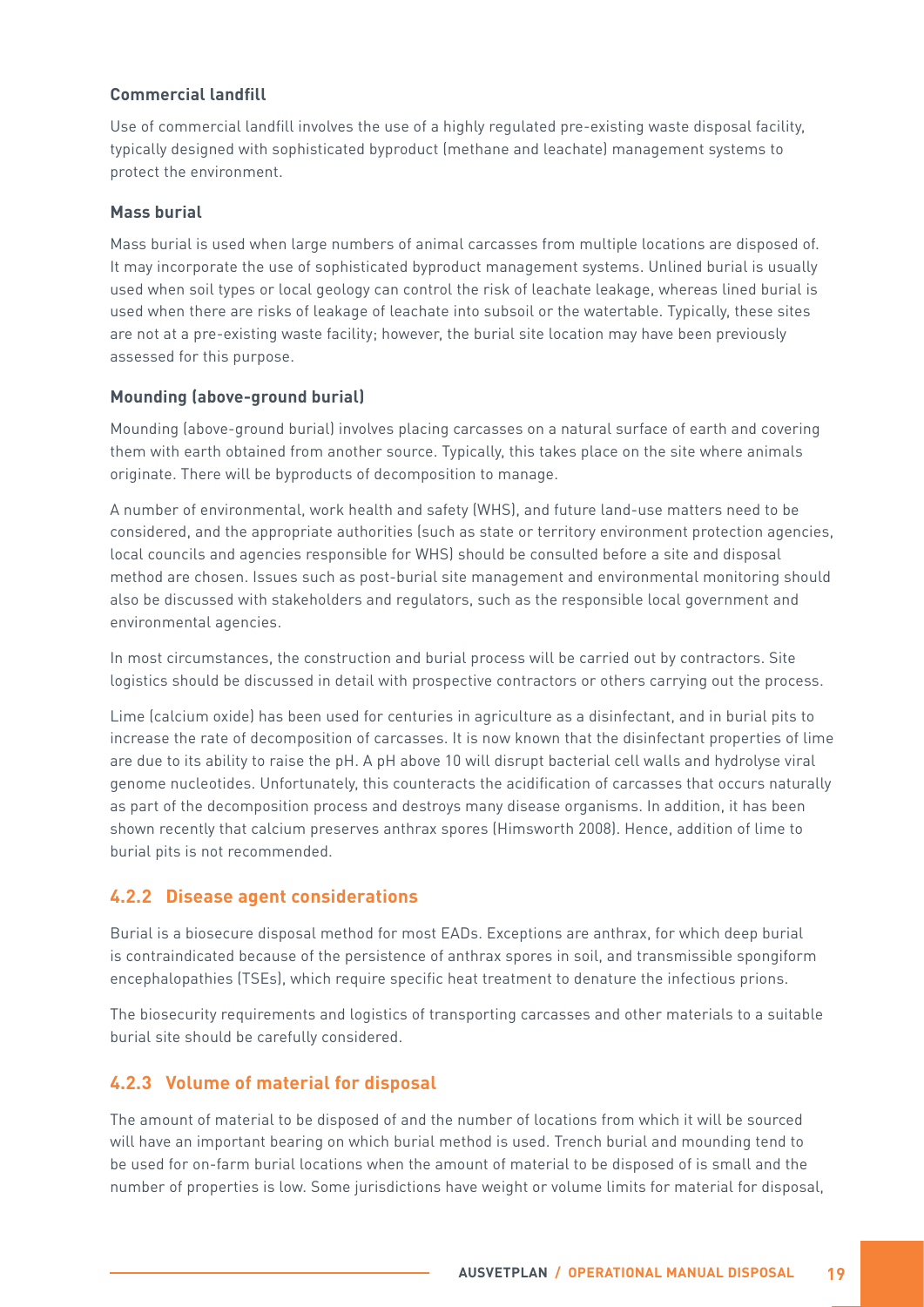<span id="page-25-0"></span>above which the need for environmental agency approval is triggered. Use of many small burial sites on individual properties may have advantages, rather than bringing material from many sites to one large central burial site that then requires approvals. The volume or weight of carcasses and other materials to be buried from one premises may be small enough that approval from an environmental agency is not needed.

#### **4.2.4 Location**

Approval requirements will vary according to state/territory or local regulations. Consultation with jurisdictional environmental and other agencies is therefore essential. Important considerations for selection of burial sites include the criteria addressed below. For each of these criteria, the site may need to be evaluated using further on-site investigation and/or detailed map analysis. It is always preferable to have potential sites evaluated and given environmental agency approval as part of preparedness activities, rather than seeking approval during an incident.

#### **Proximity to drinking water supply**

It is preferable that the site is not in a drinking water catchment area, as defined by jurisdictional water authorities. This will prevent contamination of water supplies by decomposing animal carcasses.

#### **Proximity to human habitation**

The site should be away from towns, dwellings and major roads to reduce the risk of undesirable exposure of the public to dust, odour and unsightly activities.

#### **Soil characteristics**

The site should preferably be on soils of low permeability (any soil with significant clay content). Even pits in clay soils should have their bases compacted during construction because fissures and porous sandy inclusions are a common occurrence. Where soils are not of low permeability, efforts should be made to stockpile clay from excavations or obtain clay from nearby sources for use in lining the pit base.

If there are issues with soil permeability, consideration should be given to lining pits. This reduces the likelihood of contamination of the watertable by leachate.

#### **Groundwater depth**

The seasonal maximum groundwater level at the site should be below the base of the burial pits, whose level should be determined and approved by environment protection agencies. This will also reduce the likelihood of contamination of the watertable by leachate.

#### **Proximity to surface water**

The site should be away from any watercourses, lakes, ponds and so on, to reduce the likelihood of contamination of water systems by leachate and runoff. This includes natural or dammed fresh water, aquaculture ponds, tailings ponds, sewage treatment ponds, reservoirs and water tanks. The distance from the watercourse needs to be approved by the environment protection agency.

#### **Proximity to coast**

The site should be a sufficient distance from the coast to reduce the likelihood of coastal contamination by leachate and to avoid areas that are heavily used for recreation. As well, sandy soils near the coast are very permeable.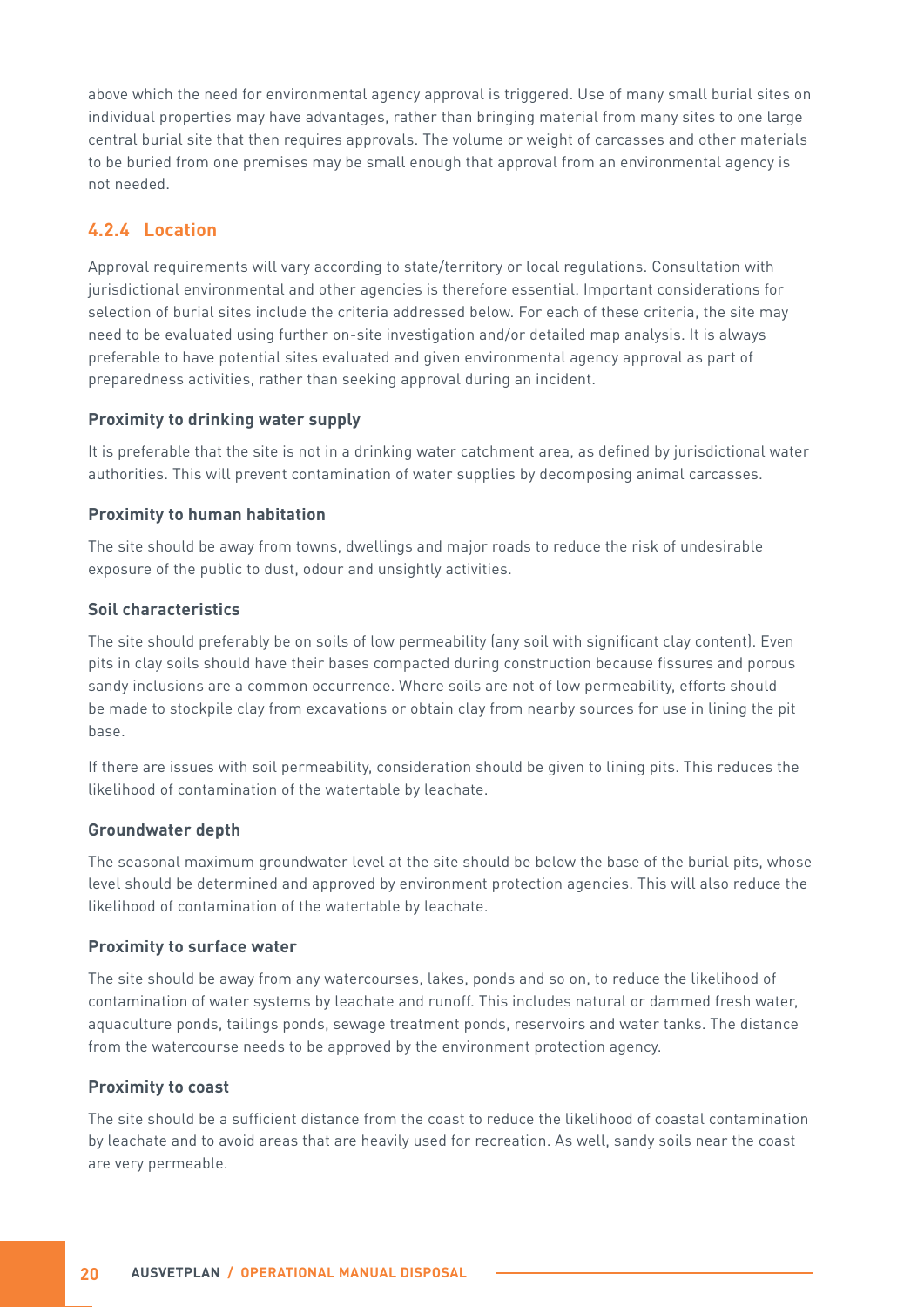#### <span id="page-26-0"></span>**Proximity to World Heritage areas, conservation areas and Indigenous cultural sites**

The site should be a sufficient distance from World Heritage areas, conservation areas and Indigenous cultural sites (including midden sites) to preserve the values associated with these sites. Distances vary according to state/territory and local regulations; environmental agencies should be consulted.

#### **Site accessibility**

The site should be accessible to trucks and earthmoving equipment, allowing them to enter easily and be effectively disinfected.

#### **Site terrain**

The site should preferably not be on a slope greater than 6% and should allow digging of 5 metre deep pits with heavy equipment. This is a logistical constraint associated with construction of burial pits.

#### **Site area**

The site should be of sufficient size to accommodate the required burial activity without affecting neighbours.

#### **4.2.5 Environmental implications**

Environmental implications of all burial categories, including trench burial and mounding (which carry smaller risks), are potentially serious and are detailed in Section 3.4. Environmental implications of lined pits, although less than for most unlined pits, are not insignificant; the site must be monitored to ensure that the integrity of the liner is maintained.

Environmental implications for an established commercial landfill facility will already be part of the facility's management planning.

#### **Leachate production**

Leachate is the liquid that is released during the decomposition of wastes. It has been estimated that 50% of the available fluids will leak out of carcasses within the first week following death, and nearly all fluid will drain from the carcasses in the first 2 months. Following the outbreak of foot-and-mouth disease (FMD) in the United Kingdom in 2001, it was estimated that 170 litres of fluid was released in the first 2 months by an adult cattle carcass, and 16 litres was released from an adult sheep carcass (UK Environment Agency 2001).

The potential for leachate to cause long-term problems is significant, especially for putrescible monofill disposal pits for carcases. Effective leachate management must be included in early planning, such as by the inclusion of drainage to collection points in pit bases, with inspection points and pump-out wells installed at appropriate locations, depending on pit design.

Leachate can potentially contaminate surface water and groundwater supplies. Advice must be sought from relevant environment protection agencies on the programs required for containment, treatment and monitoring of leachate.

#### **Gas production**

Gas production from decomposition within unopened carcasses may result in a considerable increase in the volume of the buried material, to the extent that the surface of the closed pit may rise, and carcasses and/or leachate may be expelled. However, WHS and biosecurity considerations may outweigh the benefits of slashing the rumens of carcasses to prevent them from bloating and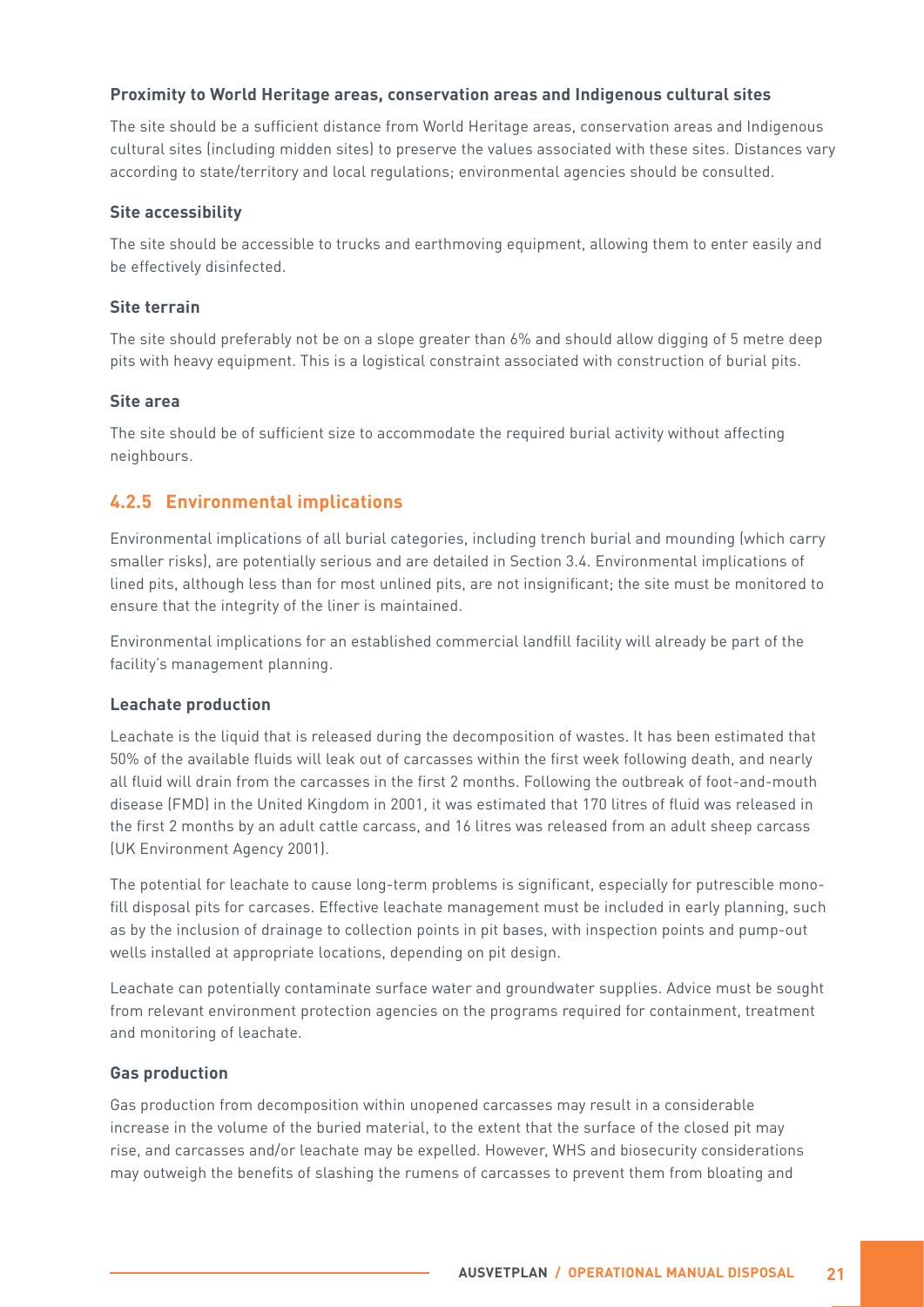<span id="page-27-0"></span>surfacing. Carcasses should not be slashed before transport. A small puncture hole can be made in rumens at the side of the pit before the carcass is placed in the pit. Alternatively, attachments on excavating equipment can be used to puncture carcasses when this is considered necessary. Under no circumstances should personnel enter the pit during filling. Where mass burials occur, the gas trapped under the cover of soil can be vented through pipes for treatment.

#### **4.2.6 Remediation requirements (including monitoring)**

Remediation requirements for trench burial and mounding will depend on local environmental regulatory requirements.

Regular inspection of unlined mass burial sites after closure is recommended so that appropriate action can be taken in the event of movement of leachate in the soil profile or other problems. The objective is to return the site to its original condition. Advice on the need for an ongoing environmental monitoring program for burial sites will need to be obtained from the relevant environment protection agency during the planning stage.

Inspections of lined burial sites after closure may be less frequent than for unlined sites. However, advice on the management and treatment of leachate, and the extent of environmental monitoring will need to be obtained from the relevant environment protection agency.

Remediation requirements for a commercial landfill facility will already be part of the facility's management planning.

#### **4.2.7 Time considerations**

**Trench burial and mounding** are the least time-consuming burial methods when small numbers of infected properties are involved. After site environmental risks have been considered, operational issues are more time efficient because of low resource needs, including low transport requirements.

For **mass burial**, selection of a site that is not currently used for that purpose will inevitably involve some delays before burial activities can take place. For many EADs, destroying affected animals is a high priority to stop the production of the disease agent. Depending on the weather conditions, there is a practical limit on how long animal carcasses and other materials can be left before being transported to an approved and constructed burial facility. This imposes limits on the usefulness of a large-scale, approved site for disposing of animals destroyed early in an emergency response. As mentioned in Section 3.4, well-planned prior agreements with environmental agencies can reduce the approval time, to allow deep burial to occur within practically functional periods.

**Lining or partial lining of pits** and use of absorbent layers may help to control the generation, release and degradation of leachate that may affect groundwater resources. It may allow use of sites where subsoil structure or deep groundwater has not been fully evaluated. This may reduce the time between site identification and use, if materials to line the pit can be sourced promptly. In most cases, significant time is needed to obtain materials to line burial pits.

Using a **commercial landfill facility** will have significant time advantages because approvals, construction, access and security facilities are already in place. Resources such as power, water, lighting and on-site machinery are often also available. Environmental risk management measures will usually already have been carried out.

Methods to mitigate leachate issues include using clay from excavations or nearby sources to put in place a compacted and channelled clay base, use of high-density polyethylene (HDPE) liners, and placement of absorbent layers of wood chips or hay.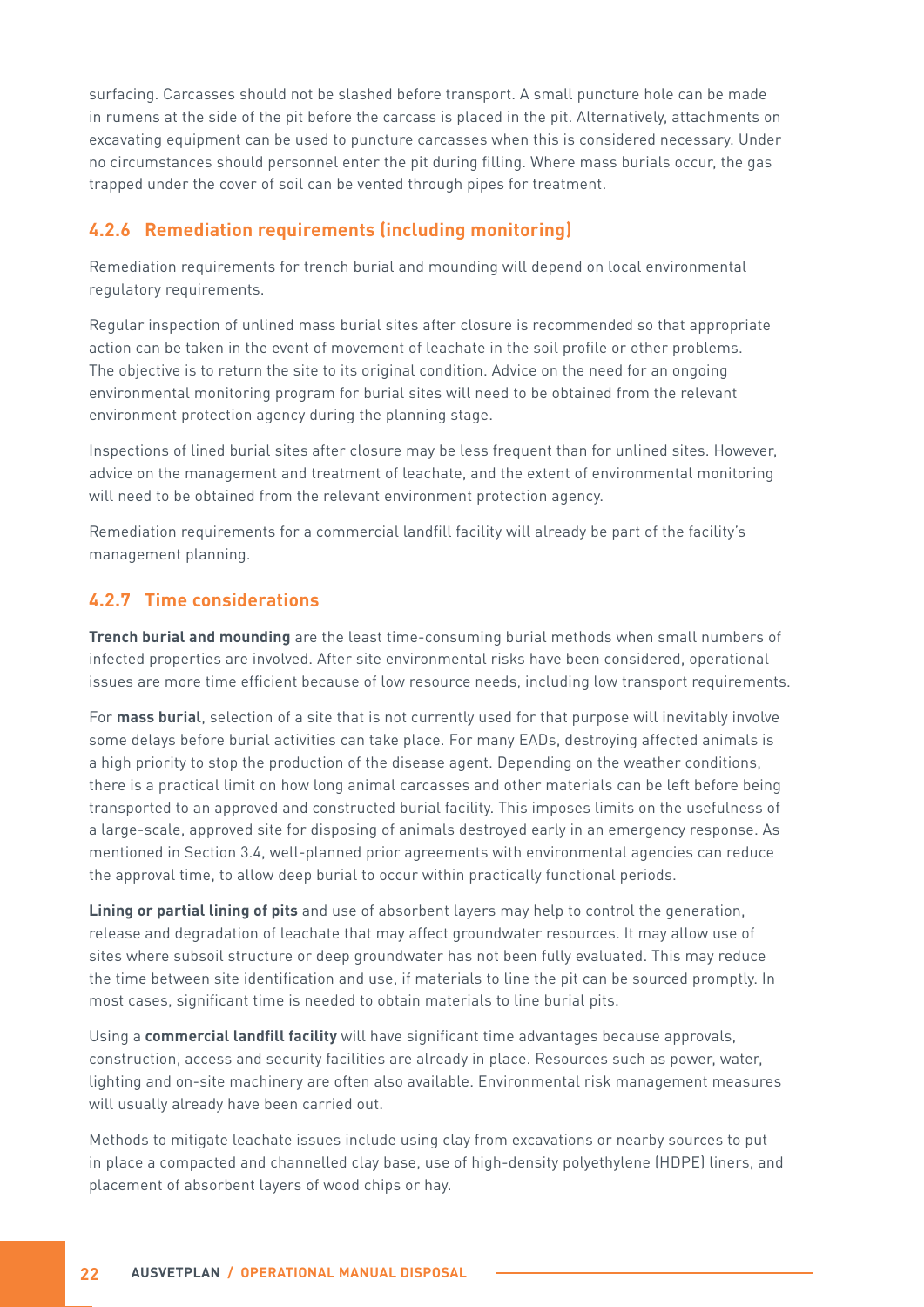#### <span id="page-28-0"></span>**4.2.8 Cost considerations**

**Trench burial and mounding** will generally require less infrastructure and personnel, and will therefore have lower costs. The cost of excavation, access and security will need to be included.

For **unlined mass burial**, there are two main cost categories to be considered:

- Immediate costs include site evaluation, provision of access, construction of facilities and security, carcass transport and site burial works. It is likely that many of these operations will be carried out by contractors.
- Longer-term costs of rehabilitation of the site include monitoring movement of leachate in the soil profile, and monitoring for contamination of water or other sensitive environmental assets.

For **lined mass burial**, the longer-term costs of rehabilitation of the site, including monitoring, need to be considered. There may be a much lower risk of movement of leachate from the pit, and therefore a reduced need for monitoring of the site and surrounds. However, the cost of facilities to manage and treat leachate will need to be added.

The cost of using a **commercial landfill facility** can usually be established quickly, thus avoiding complex costings of unbuilt and unapproved sites.

Economic modelling of all cost issues, including transport, site costs and ongoing monitoring costs, will inform decisions about the most suitable burial method(s).

#### **4.2.9 Resource requirements**

The following important issues relating to resource requirements are common to all categories of burial.

#### **Supervision**

The burial site will be managed by approved infected premises site supervisory (IPSS) personnel, who are responsible for all activities being carried out at the burial site. All personnel on the site must have been inducted. Since burial activities may carry significant safety risks, an officer with good knowledge of WHS principles should be appointed for the site.

When using a commercial landfill facility, the existing site workforce is usually available and familiar with working on the site. Personnel will need to be trained in biosecurity procedures, including safety procedures, by infected premises security (IPS) personnel. IPS personnel retain responsibility for biosecurity procedures.

#### **Burial works**

The activities of pit construction and burial works can be conducted by contractors. The expert team (see Section 2.4) can decide the specifications of the contract, and IPS personnel can directly supervise the contractors. In most cases, contractors will arrange their own resources and include the supply of these in the contract price.

For lined burial, sourcing of suitable pit liner and equipment to install it is the main additional activity required before burial works commence.

When using a **commercial** landfill facility, burial works will usually be conducted by employees of the existing facility on a contract basis. The specifications of the contract will be decided by the expert team. The facility will normally have, or have access to, its own resources. IPS personnel will be responsible for biosecurity at the site.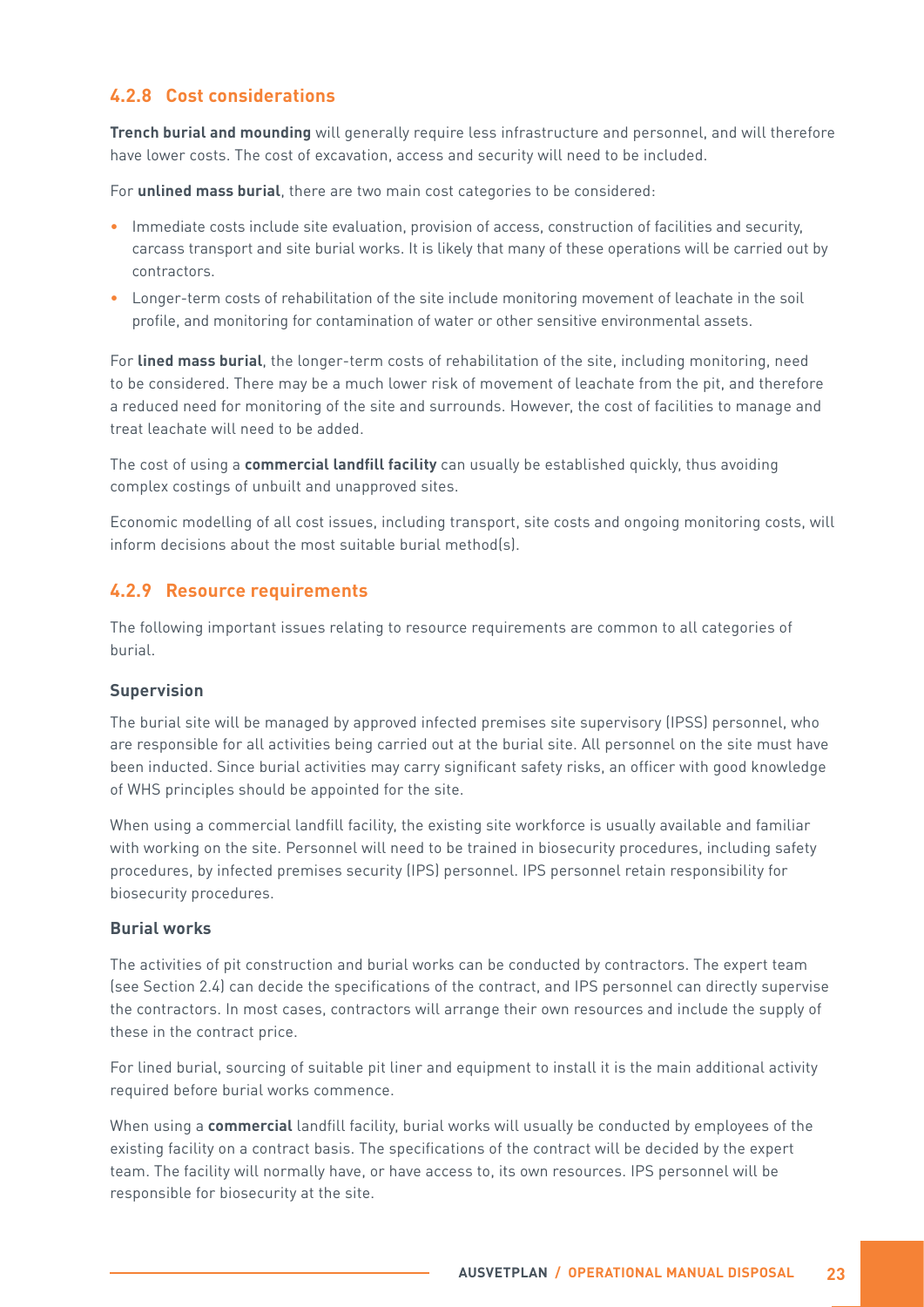#### <span id="page-29-0"></span>**Site security (people and uncontrolled animals)**

For **trench burial**, security is normally the same as for the infected premises (IP).

For **mounding** at the site of origin of the carcasses (the IP), security will be as for the IP. Where mounding occurs at a site for disposal of carcasses and other materials from multiple IPs, security will be as for mass burial (see below).

**Lined and unlined mass burial** sites are likely to require perimeter security, depending on the location. Construction of security fencing for the burial site should be considered.

When using an existing **commercial landfill facility**, some base level of security will exist for the facility; this may need to be increased, in consultation with the facility's management.

#### **Disinfection**

For all burial categories, a disinfection area will need to be constructed to allow disinfection of vehicles, personnel and equipment leaving the burial site. The infected premises operations (IPOPs) team will determine the need for resources such as disinfectant, spray units and protective clothing for this part of the burial site operations. All contractors for this function will need to be trained in biosecurity.

#### **4.2.10 Health and safety**

Activities on burial sites have significant safety risks, and the safety of operational personnel is an overriding consideration. The engagement of an officer trained in WHS is a critical component of risk management. Decisions on layout, design, equipment flow and other issues that affect the safety of the site should be made by the IPOPs team, in consultation with the contractors on the site, as well as facility management when commercial landfills are used. If the cause of the emergency is a disease that is a zoonosis (eg avian influenza or Hendra virus infection), additional WHS measures may need to be taken to prevent infection of burial site workers.

Other issues to consider include the hygiene of the personnel working on the site, the availability of rescue equipment if a person falls into the pit or the pit wall collapses, and hearing and dust protection. All operations should be controlled by IPSS personnel or commercial facility personnel. Personnel should be properly trained and briefed before operations begin. Biosecurity for the site remains the responsibility of IPs personnel.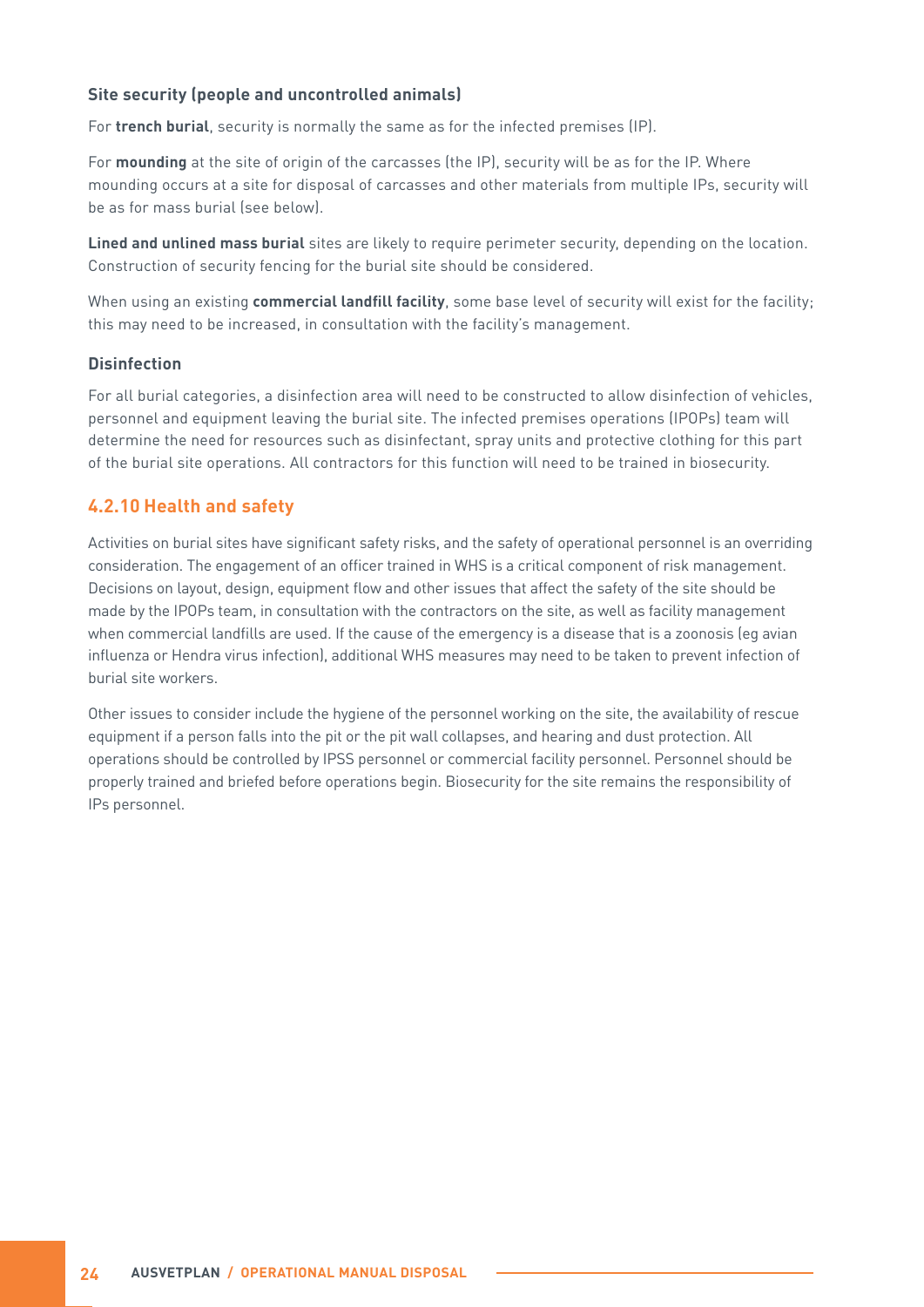#### <span id="page-30-0"></span>**4.2.11 Advantages and disadvantages of burial**

| <b>Burial category</b>          | <b>Advantages</b>                                                                                                                                                                                                                                                                                                                                                                           | <b>Disadvantages</b>                                                                                                                                                                                                                                                                                                                                                                                                                                                                                                                                                                                                            |
|---------------------------------|---------------------------------------------------------------------------------------------------------------------------------------------------------------------------------------------------------------------------------------------------------------------------------------------------------------------------------------------------------------------------------------------|---------------------------------------------------------------------------------------------------------------------------------------------------------------------------------------------------------------------------------------------------------------------------------------------------------------------------------------------------------------------------------------------------------------------------------------------------------------------------------------------------------------------------------------------------------------------------------------------------------------------------------|
| <b>All categories</b>           | Allows any number of animals of all species to be disposed of<br>Can be initiated relatively quickly if the site has prior approval<br>Continuous process that minimises exposure times<br>Less visible than other disposal methods<br>$\bullet$<br>International acceptance<br>$\bullet$<br>Allows disposal of other materials<br>Minimises odour risk                                     | Potential risk to groundwater<br>$\bullet$<br>Requires suitable geology and land area<br>Likely to require ongoing site monitoring<br>Requires biosecure transport of materials to a site<br>$\bullet$<br>WHS risks for large operations (large equipment required)<br>$\bullet$<br>Leachate and gas may need to be treated<br>$\bullet$<br>Potential local community resistance<br>May affect future use and rehabilitation of the site<br>Requires timely availability and acceptable cost of suitable<br>equipment<br>Not suitable for urban areas or near human habitation funless<br>it is a commercial landfill facility) |
| <b>Trench burial</b><br>on-site | Can be initiated relatively quickly on the site where animals<br>$\bullet$<br>are destroyed<br>Relatively low equipment requirements<br>• Volume or weight of carcasses and other materials to<br>be buried from one premises may be small enough that<br>environmental agency approval is not needed<br>Usually fewer WHS risks because of the size of the operation<br>and equipment used | If many properties are involved, many suitable sites will be<br>$\bullet$<br>required<br>Number of carcasses able to be disposed of is lower than for<br>$\bullet$<br>mass burial method<br>May limit future land use on farm                                                                                                                                                                                                                                                                                                                                                                                                   |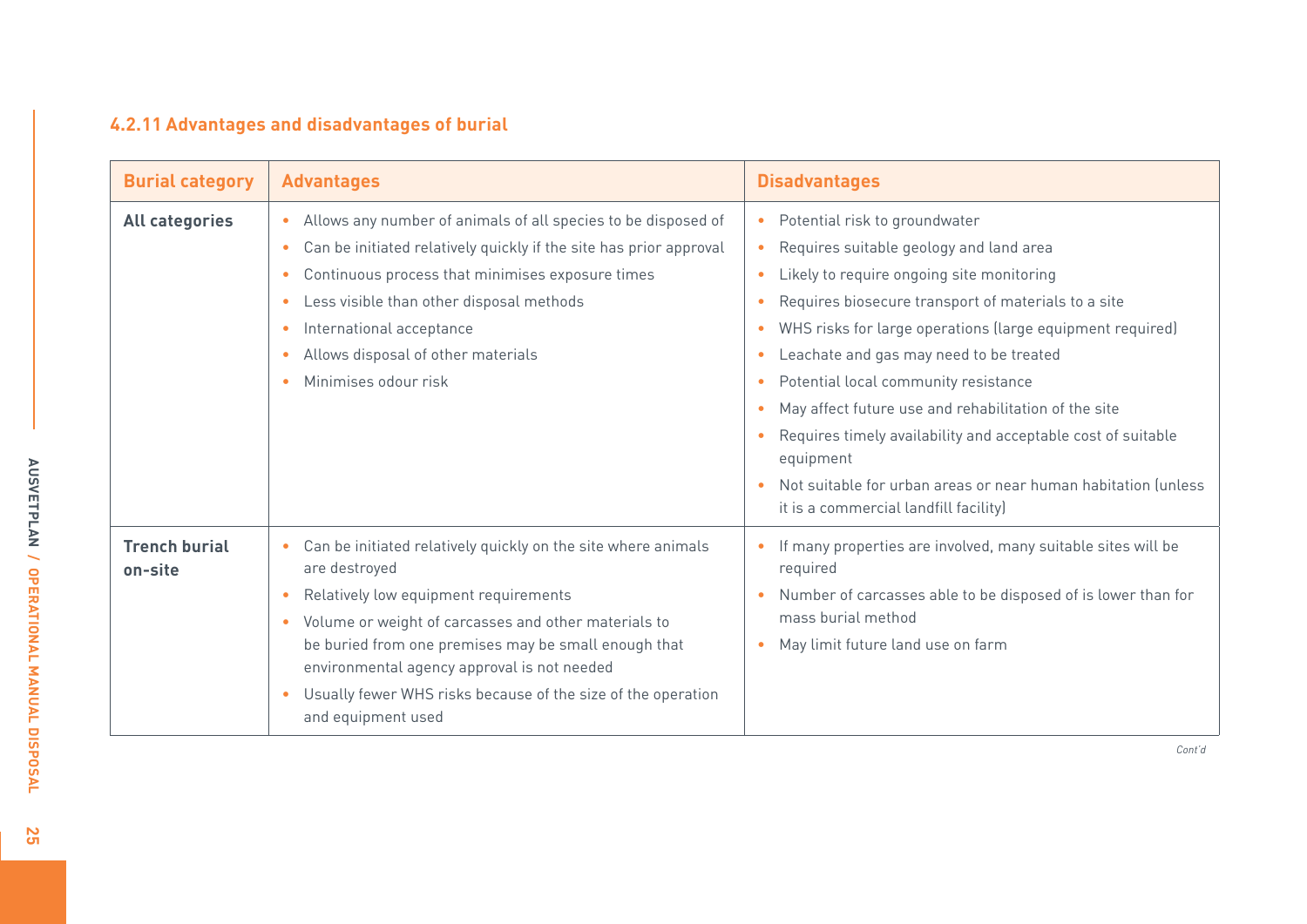| 26                                               | <b>Burial category</b>                    | <b>Advantages</b>                                                                                                                                                                                                                                                                                                                                                                                                                                                                                                         | <b>Disadvantages</b>                                                                                                                                                                                                                                                                                                                                            |
|--------------------------------------------------|-------------------------------------------|---------------------------------------------------------------------------------------------------------------------------------------------------------------------------------------------------------------------------------------------------------------------------------------------------------------------------------------------------------------------------------------------------------------------------------------------------------------------------------------------------------------------------|-----------------------------------------------------------------------------------------------------------------------------------------------------------------------------------------------------------------------------------------------------------------------------------------------------------------------------------------------------------------|
| <b>ADONET PLAN / OPERATIONAL SANCAL DISPOSAL</b> | <b>Commercial</b><br>landfill             | Sites may already be licensed to accept animal waste<br>$\bullet$<br>On-site facilities (power, water, machinery, personnel,<br>$\bullet$<br>security, decontamination facilities) are already in place<br>Environmental protection measures are already designed and<br>$\bullet$<br>implemented (eq infrastructure to treat leachate and gas)<br>• WHS protocols and security arrangements are already in place<br>Many facilities are on government-owned land; therefore<br>$\bullet$<br>government manages the risks | Sites may not be in a suitable location to minimise risks<br>associated with transport of infected carcasses and other<br>materials<br>Sites may not have capacity for burial of large volumes of<br>animal carcasses and other materials<br>• May exhaust a local resource                                                                                     |
|                                                  | <b>Mass burial</b><br>(unlined)           | Can be initiated relatively quickly if the site has prior approval<br>$\bullet$<br>Can be undertaken on suitable land close to the animals that<br>$\bullet$<br>need to be disposed of<br>• May be able to be used for large numbers of carcasses (tens<br>of thousands)                                                                                                                                                                                                                                                  | • Difficult to engage specialised engineering and waste<br>treatment personnel in a timely manner<br>Requires careful management of WHS risks for large<br>operations with significant equipment<br>• May require treatment of leachate and gas                                                                                                                 |
|                                                  | <b>Mass burial</b><br>(lined)             | • Less strict requirements for suitable impermeable soils<br>Lower environmental risks from leachate leaking from the<br>$\bullet$<br>burial pit<br>• May be able to be used for large numbers of carcasses (tens<br>of thousands)                                                                                                                                                                                                                                                                                        | • Suitable lining material is difficult to source and can be<br>technically difficult to install<br>Sourcing lining materials can lead to delays<br>Difficult to engage specialised engineering and waste<br>treatment personnel in a timely manner                                                                                                             |
|                                                  | <b>Mounding (above-</b><br>ground burial) | Can be initiated relatively quickly on the site where animals<br>$\bullet$<br>are destroyed<br>Relatively low equipment requirements<br>$\bullet$<br>• Volume or weight of carcasses and other materials to<br>be buried from one premises may be small enough that<br>environmental agency approval is not needed<br>Carcasses and other materials can be disposed of rapidly<br>$\bullet$<br>• Usually fewer WHS risks because of the size of the operation<br>and equipment used                                       | • If many properties are involved, many suitable sites will be<br>required<br>• Fluids from decomposition will need to be managed<br>• Higher risk of serious odour issues if carcasses and other<br>materials are not covered effectively<br>• Requires large amounts of soil to cover carcasses and other<br>materials<br>• May limit future land use on farm |

**26**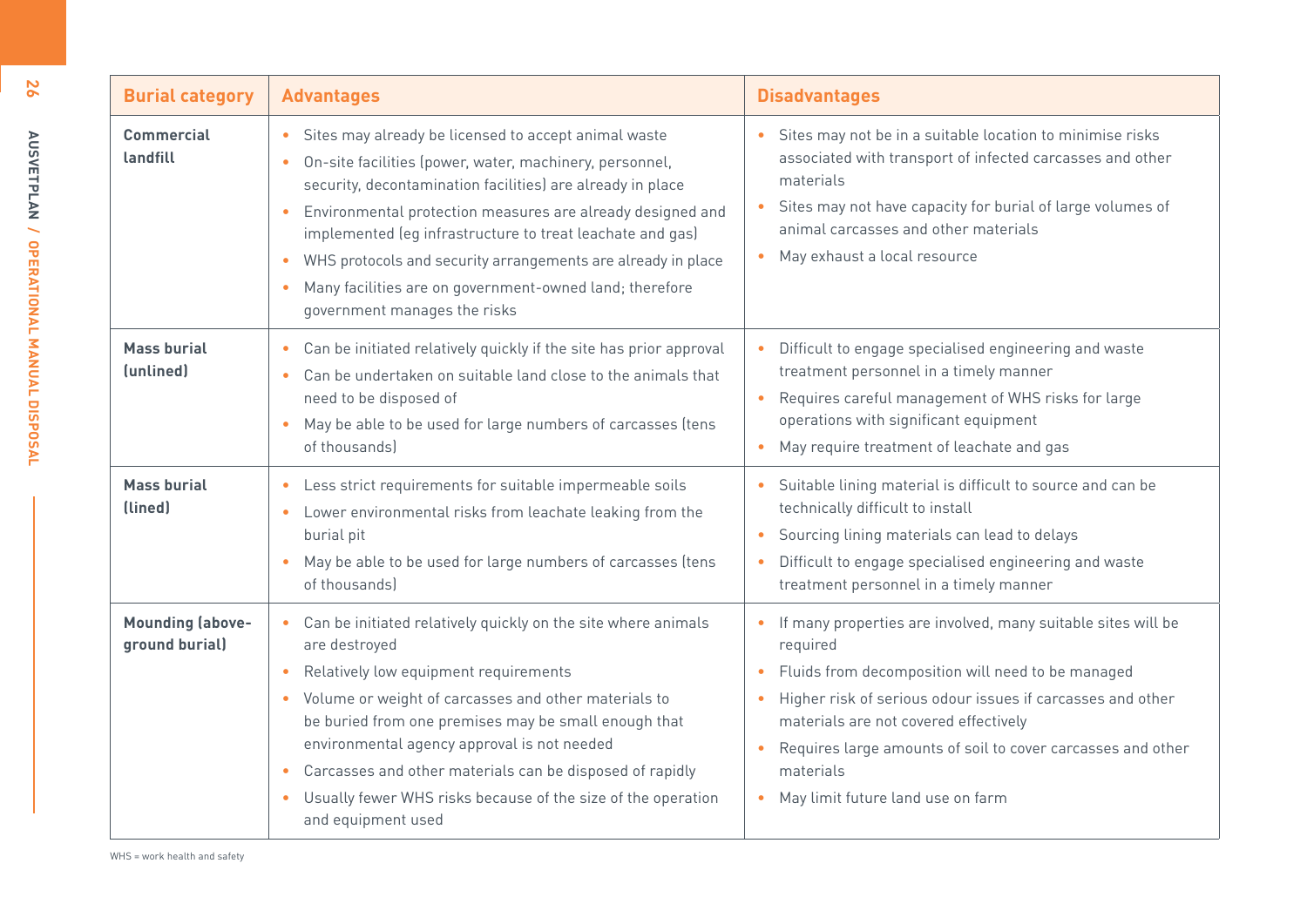## <span id="page-32-0"></span>**4.3 Burning**

Burning or incineration ('thermal treatment') is a waste treatment process that involves the combustion of organic substances contained in waste materials. This process converts waste materials into ash, gas and heat.

There are two broad categories of burning methods:

- open-air burning
- commercial incineration.

#### **4.3.1 Process overview**

#### **Open-air burning**

Open-air burning involves the burning of carcasses in an open setting (outdoors), using combustible materials as a primary fuel source. This category includes pyre burning, below-ground air-curtain incineration (pit burning), above-ground air-curtain incineration (fireboxes) and use of small mobile incinerators (gas fired). Gas-fired mobile incinerators are not readily available in Australia and have limited throughput capacity; these are not addressed further in this manual.

Fuelgel can be used as a fuel source to initiate combustion.

#### *Pyre burning*

Pyre burning involves burning carcasses on 'pyres' constructed of solid fuels such as dry wood or coal briquettes. The carcasses are placed on top of the solid fuel, ensuring that there is sufficient airflow around them for efficient combustion. The pyre design and the quality of the solid fuel used will determine the efficiency of combustion. Generally, the more efficient combustion, the less smoke generated and the greater the temperature achieved. For further details on how to construct a pyre, refer to Appendix 7.

#### *Air-curtain incineration*

Air-curtain incineration (Figure 4.2) involves burning materials in either an earthen pit or a metal refractory box (firebox) using fan-forced air. A machine forces a mass of air across the length of the pit or box, creating a turbulent environment that greatly enhances incineration. The angle of the airflow results in a curtain of air acting as a top for the incinerator and provides oxygen, which results in a more complete burn. Unburned particles are trapped under the curtain of air in the high-temperature zone, where temperatures can reach 1000 °C (1832 °F).<sup>5</sup>

When operating an air-curtain incinerator, solid fuel (eg dry wood) is loaded by an excavator into the receptacle to establish a base fire. Once the base fire is established, the solid waste (carcasses) can be loaded onto the fire. This process can be monitored by observing the volume of smoke leaving the receptacle and adjusting the fuel-to-waste ratio accordingly.

#### *Fuelgel*

Fuelgel — a combination of a powdered aluminium soap and a hydrocarbon — is a fuel source that has been trialled for burning carcasses in Australia. Fuelgel is routinely used by fire agencies in aerial drip-torch operations for prescribed burning (eg hazard reduction burning). More recent liquid gelling products appear to be more operator-friendly than previous solid powder gelling agents.

<sup>5</sup> [www.airburners.com/principle.html](http://www.airburners.com/principle.html)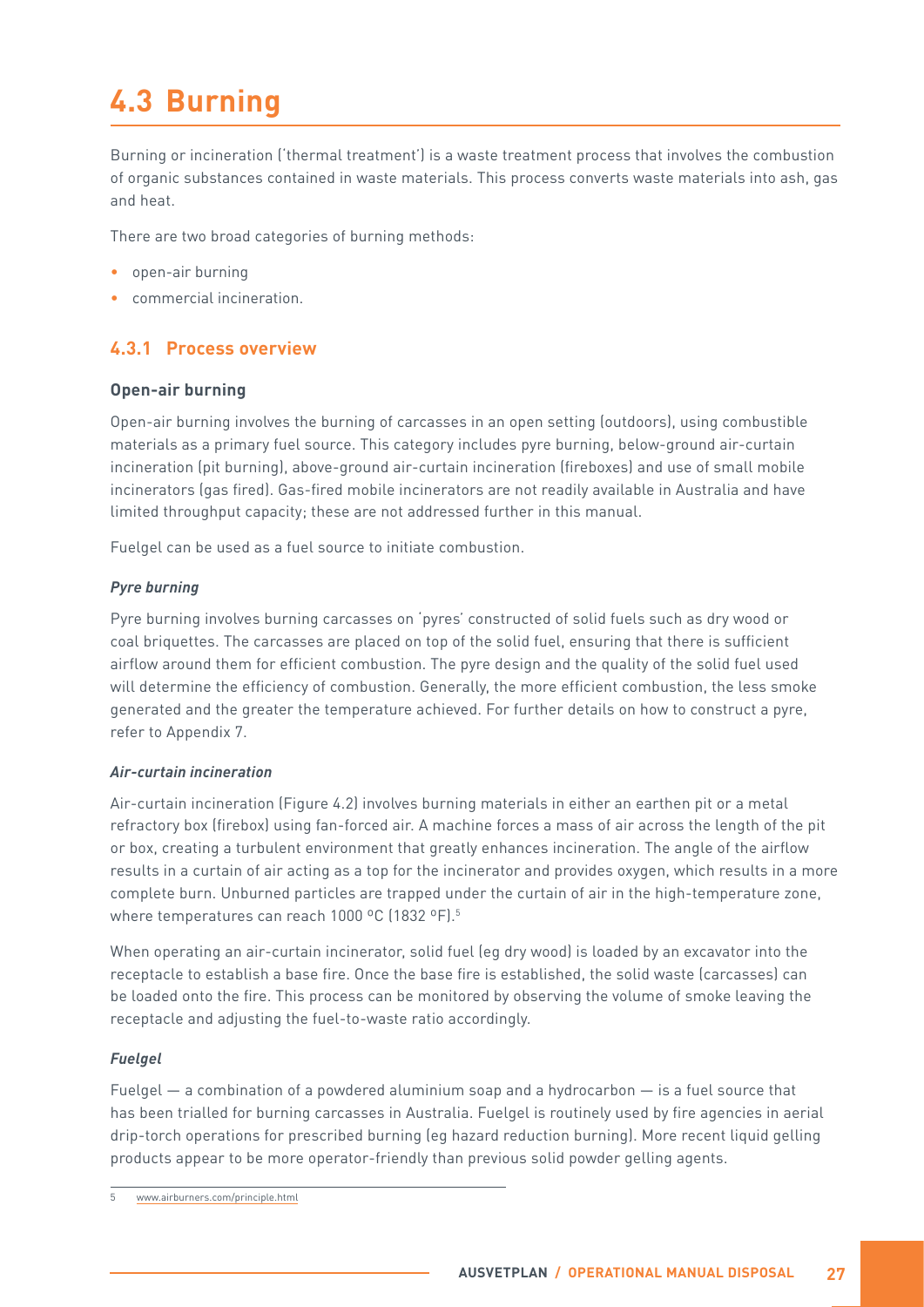<span id="page-33-0"></span>

1. Air curtain machine manifold and nozzles direct high-velocity airflow into refractory lined firebox or earthen pit.

2. Refractory lined wall (firebox) or earthen wall (pit burner).

3. Material to be burned.

4. Initial airflow forms a high-velocity 'curtain' over fire.

5. Continued airflow oxygenates fire, keeping temperatures high. Higher temperatures provide a cleaner and more complete burn. Source: Air Burners Inc (www.airburners.com)

Figure 4.2 Theory of air-curtain incineration

Findings from Australian trials (Worsfold & King 2006) indicate that fuelgel is more appropriate as a secondary fuel source during initiation of a timber pyre burn than as a stand-alone primary fuel source. Fuelgel is not as volatile as straight hydrocarbon products (eg petrol and diesel) and has a more sustained burn time, making it particularly useful for starting long timber pyres.

#### **Commercial incineration**

Commercial incineration (fixed facility incineration) involves the combustion of waste materials in contained and usually highly controlled chambers, which are typically fuelled by gas. This is considered an efficient and safe method of disposing of contaminated waste. This category includes waste incineration plants, pet crematoriums, small on-farm incinerators, cement plants and power plants.

Waste incineration plants are usually located in populated centres and are primarily designed to handle small quantities of material (eg medical waste, quarantine waste and deceased pets). The facilities are usually well set up to transport, store and handle hazardous biological materials in a safe manner. They are licensed and regulated by environmental agencies, and their contained and controlled processes usually allow efficient high-temperature combustion and pollution control. However, because of their poor portability and often restricted throughput, their application to large-scale disposal can be limited. They are more suited to disease situations involving smaller volumes of material (eg disposal of bats, wild birds, dogs, sharps).

Using power plants or cement plants for incineration of carcasses and contaminated materials may be an option. The logistics and commercial implications will vary between facilities.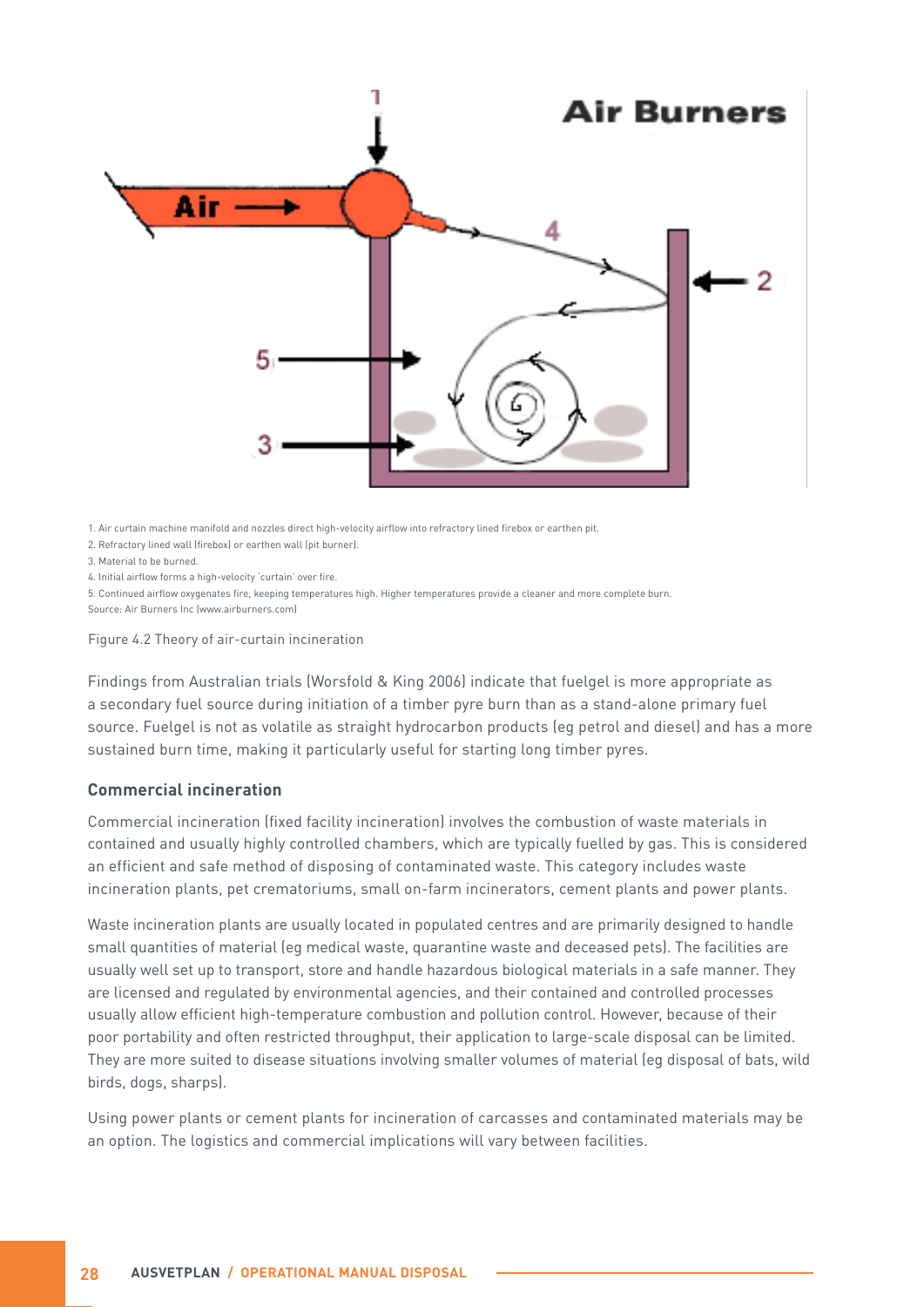#### <span id="page-34-0"></span>**4.3.2 Disease agent considerations**

Bacteria (including spore-forming bacteria), viruses, fungi and parasites should not survive any form of burning. However, the disease agents responsible for TSEs — such as scrapie, bovine spongiform encephalopathy (BSE) and cervid wasting disease — are more durable and will survive temperatures up to 850 °C. TSE experts agree that open-air burning should not be considered a legitimate disposal option for TSE agents (SSC 2003). However, because commercial incineration is highly controlled, the required 850 °C is obtainable. Air-curtain incineration can also achieve the required temperature, but the temperature can depend on the efficiency of the system.

#### **4.3.3 Volume of material for disposal**

The volume of material to be disposed of may directly affect the method of disposal. Because burning is a more resource-intensive method with regard to labour and other inputs than some other disposal methods, it may not be suitable for EAD responses involving large volumes of material. This will not be the case where there is a disease imperative for burning carcasses (eg anthrax).

#### **4.3.4 Location**

Factors affecting where a burning operation can proceed will depend on the type of waste materials and the chosen method.

#### **Open-air burning**

#### *Proximity to neighbours*

Depending on the size of the operation and the materials to be disposed of, burning can affect surrounding neighbours and roads. Impacts can include the presence of smoke and odours, and reduced visual amenity. Impacts can be reduced through appropriate siting of operations on the property, good design and management of pyres or pits, and effective communication with neighbours and property owners.

#### *Availability of fuel*

A suitable and cost-effective supply of solid, liquid or gas fuel is required. Other disposal options should be considered if fuel is severely limiting, unless there is a disease imperative (eg anthrax).

#### *Fire risk*

Personnel should ensure that all possible controls are implemented to reduce the risk of fire spread (eg adequate cleared area, adequate supervision, presence of firefighting capability, fire permits, notification of burn times).

#### *Infrastructure*

Identification of underground and above-ground utilities should be part of any initial property risk assessment.

#### *Site access*

Good access is required to deploy machinery to supply fuel, construct the pyre or pit, maintain the fire and dispose of ashes.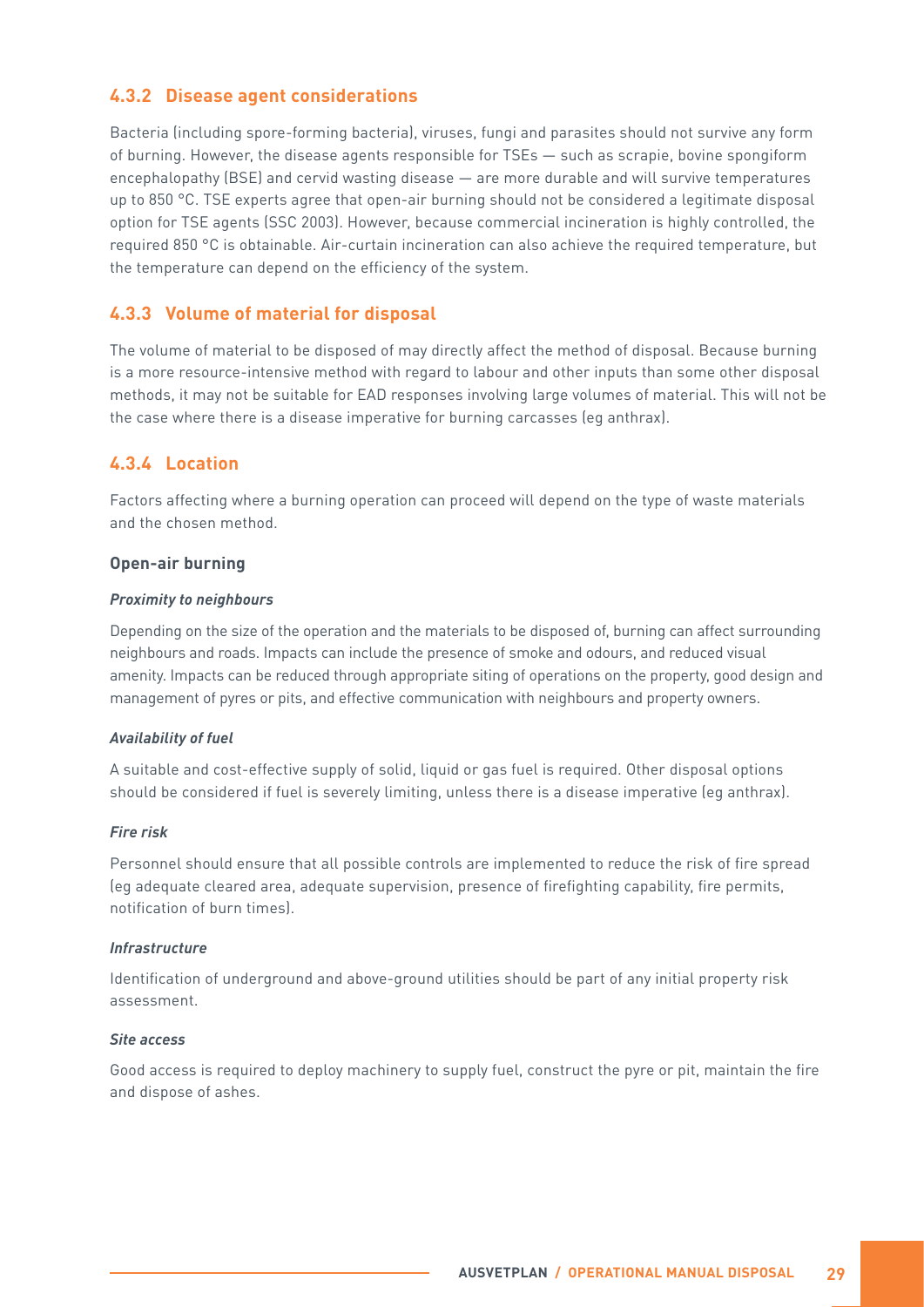#### <span id="page-35-0"></span>**Commercial incineration**

#### *Availability*

Commercial facilities may not be available in some areas; smaller facilities may be available in periurban areas.

#### *Transport*

Adequate transport methods will be required to enable access to the site for personnel and materials.

#### **4.3.5 Environmental implications**

#### **Effects on air quality**

The nature of emissions from open-air burning depends on many factors, including fuel types and efficiency of combustion. Risks associated with open-air burning were the subject of studies during the FMD outbreak in the United Kingdom (UK) in 2001. The fear of dioxins and smoke inhalation, along with the generally poor public perception of pyres, eventually led to discontinuation of the use of mass burn sites in the UK. However, pollution levels never exceeded levels in other urban parts of the UK, did not violate air quality regulations and were deemed not to have unduly affected public health (NABC 2004). Properly operated commercial and aircurtain incineration methods pose fewer pollution concerns than pyre burning (Ford 2003).

#### **Groundwater pollution**

Open-air burning can pose risks to groundwater, although this is usually only if liquid fuels are used for initiating burns.

#### **Soil and food pollution**

Dioxins and polychlorinated biphenyls (PCBs) are known to emanate from pyres. During the UK FMD outbreak in 2001, the UK Food Standards Agency confirmed that levels of these two pollutants, with a few exceptions, were within the normal range throughout the campaign and 'that no significant harm was expected from food produced near pyres' (Cumbria Foot and Mouth Disease Inquiry Panel 2002).

#### **Climatic conditions**

Significant rainfall events can limit combustion efficiency.

#### **Responsibility for environmental controls**

For commercial incineration facilities, environmental considerations (air, water, soil and food) have been accounted for by the facility operator.

#### **4.3.6 Monitoring and remediation**

The monitoring and remediation requirements for burning will vary according to the method used. The main environmental impacts are relatively short term and largely relate to air quality. The necessity to monitor air quality and provide site remediation should be negotiated with jurisdictional environmental agencies.

Where open-air burning is used, the main focus should be on efficient combustion and returning the burn site to a reasonable condition. Burying of ashes on-site or disposal to landfill off-site, followed by clean-up using machinery, should facilitate this process. An advantage of pit burning using an air-curtain incinerator is that the ashes are already buried, and only backfilling is required.

Typically, additional monitoring and site remediation are not required for commercial incineration methods, apart from decontamination requirements.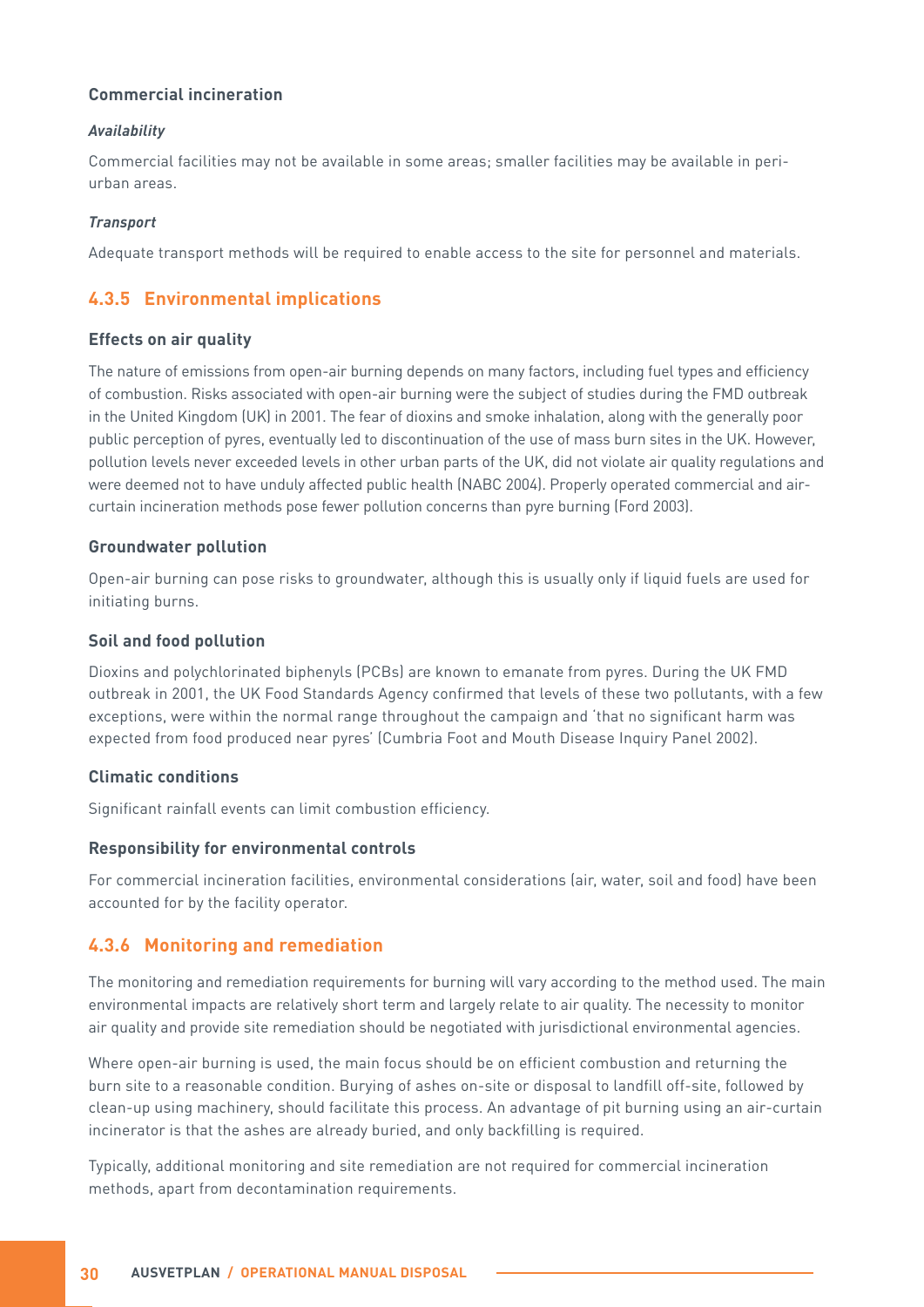#### **4.3.7 Time considerations**

Factors that affect the time taken to prepare for, and complete, incineration of carcasses and contaminated materials include:

- method used
- design and capacity of the method
- proximity of the waste materials to the site (ie on farm vs off farm)
- quality and availability of solid and liquid fuels
- number and class of animals to be disposed of
- experience and availability of personnel
- type and availability of machinery
- weather conditions.

The time taken to construct a pyre will depend on the size of the pyre and the amount of machinery available. Experience from Victorian anthrax responses indicates that around 20–24 hours is required to completely burn an average bovine carcass (or small numbers of carcasses), depending on the quality of the pyre construction and how actively the carcass is managed (ie agitated). Poorly constructed pyres or pyres comprising low-quality solid fuel can significantly increase the burn time (to 3–4 days). This is in contrast to air-curtain incineration in a pit using dry wood — once set up and fully functional, this system can burn a whole bovine carcass in 90 minutes.

Commercial incineration plants can vary greatly in their capacity (tonnes per hour). They may be immediately available because there are no set-up requirements.

#### **4.3.8 Cost considerations**

The costs of open-air burning and commercial incineration can be highly variable. Costs involved in open-air burning include the supply and transport of solid and liquid fuels, contracting of machinery and personnel, and disposal of the remaining ash. The costs of commercial incineration are generally all-inclusive and include the costs of handling, transporting and treating the waste; the costs of decontaminating the facility; and the fixed costs associated with operating the facility.

#### **4.3.9 Resource requirements**

Resources required will vary with the method used and the location of the operation.

#### **Open-air burning**

#### *Fuel*

Solid or liquid fuels are required for open-air burning. Dry hardwood is the preferred solid fuel, especially for large pyres and air-curtain incineration operations. Other solid fuels such as coal briquettes can be used, but briquettes produce larger amounts of smoke because there is limited airspace between the briquettes. Briquettes can be burned more efficiently in an air-curtain operation, particularly in conjunction with wood.

#### *Machinery*

The quantity and type of machinery will depend on the tasks to be undertaken. For safety reasons, when using an air-curtain incinerator, solid fuel should be loaded into the pit or box using an excavator.

Any machinery used on an IP will need to be properly cleaned and disinfected.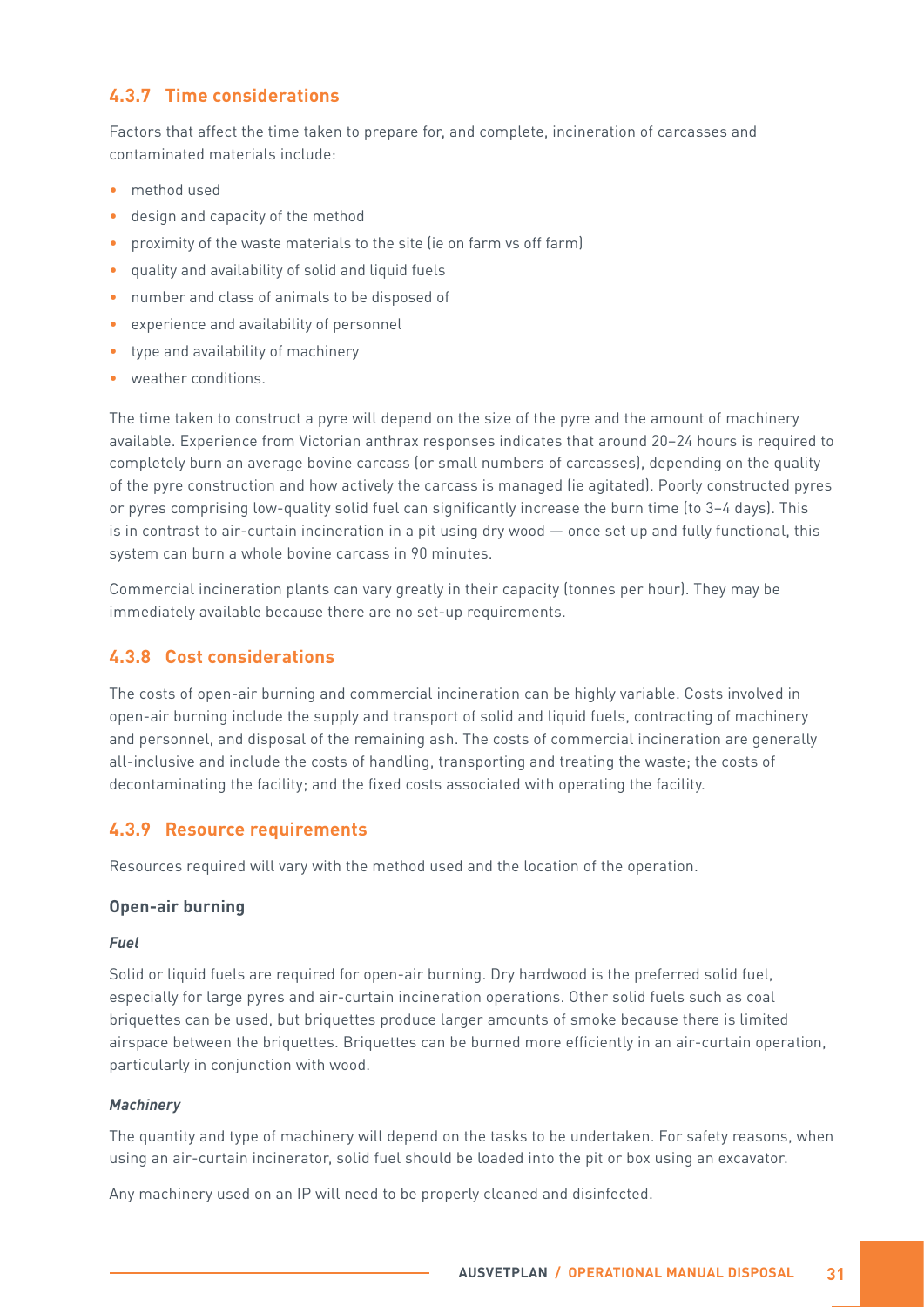#### *Personnel*

The number of personnel required will be dictated by the size of the operation. Personnel should include an IP Site Supervision function and a site safety officer. Personnel should have the required level of biosecurity training for their function.

Wherever possible, machinery rather than manual handling should be used.

#### **Commercial incinerators**

#### *Machinery*

The quantity and type of machinery will depend on the tasks to be undertaken and the facility being used. All machinery and equipment that have been in contact with contaminated materials must be cleaned and disinfected before they are returned to normal operations.

#### *Personnel*

The number of personnel required will be dictated by the facility being used. Access to the facility may be restricted to authorised personnel. Personnel should include an IP Site Supervision function and a site safety officer (possibly supplied by the facility). Personnel should have the required level of biosecurity training for their function.

#### **4.3.10 Health and safety considerations**

Activities on burning sites have significant safety risks, and the safety of operational personnel is an overriding consideration. The engagement of an officer trained in WHS is a critical component of risk management. Layout, design, equipment flow and other important decisions that affect the safety of the site should be made by the IPOPs team, in consultation with the contractors on the site, as well as facility management when commercial incineration sites are used. If the cause of the emergency is a disease that is a zoonosis (eg avian influenza or Hendra virus infection), additional WHS measures may need to be taken to prevent infection of site workers.

Other issues to consider include the hygiene of the personnel working on the site, the availability of rescue equipment, and protection from noise and dust. All operations should be controlled by IPSS personnel or commercial facility personnel. Personnel should be properly trained and briefed before operations begin. Biosecurity for the site remains the responsibility of IPS personnel.

The main health and safety issues are:

- safety of the personnel (including contractors) involved in the operation
- safety of surrounding communities.

Some of the considerations include:

- public perception of health risks associated with open-air burning (eg dioxins, particulate matter)
- weather conditions that increase the chance of fire spreading
- handling of combustible materials (eq liquid fuels)
- manual handling associated with loading of carcasses
- work being undertaken under suboptimal climatic conditions and time pressures
- existing standards for managing waste at commercial incineration facilities
- effects of working with carcasses on health (eg zoonotic diseases) and wellbeing.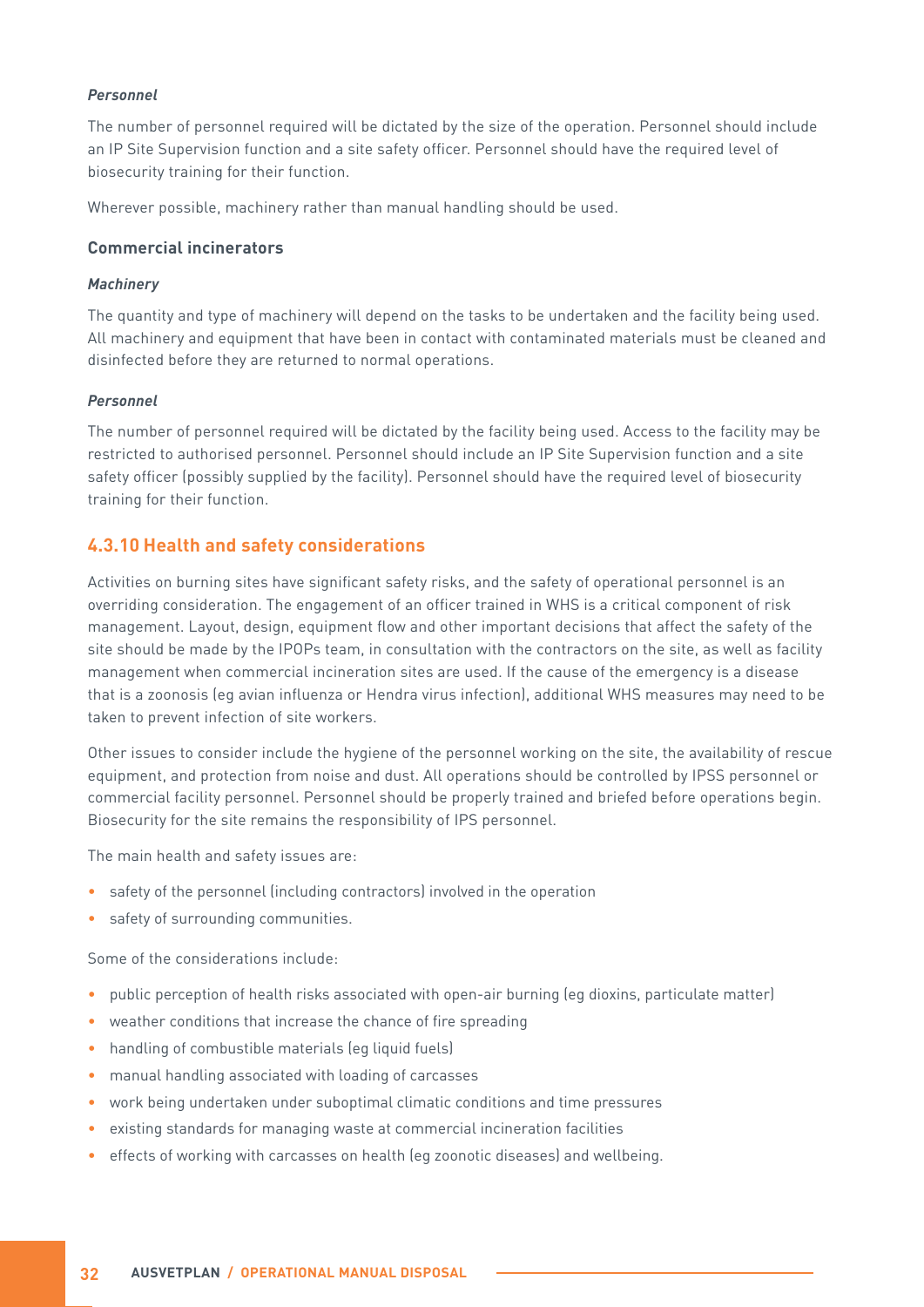#### **4.3.11 Advantages and disadvantages of burning**

| <b>Burial category</b>               | <b>Advantages</b>                                                                                                                                                                                                                                                                                                                                                                                                                                                                                                                                                                                                                      | <b>Disadvantages</b>                                                                                                                                                                                                                                                                                                                                                                                                                                                                                                                                                      |
|--------------------------------------|----------------------------------------------------------------------------------------------------------------------------------------------------------------------------------------------------------------------------------------------------------------------------------------------------------------------------------------------------------------------------------------------------------------------------------------------------------------------------------------------------------------------------------------------------------------------------------------------------------------------------------------|---------------------------------------------------------------------------------------------------------------------------------------------------------------------------------------------------------------------------------------------------------------------------------------------------------------------------------------------------------------------------------------------------------------------------------------------------------------------------------------------------------------------------------------------------------------------------|
| Open-air<br>burning (pyre)           | Low-technology option<br>Can be initiated relatively quickly<br>$\bullet$<br>Can be used where the watertable is high or where soil types<br>$\bullet$<br>preclude burial<br>Should destroy all pathogens, except prions<br>$\bullet$<br>Requires only short-term monitoring<br>$\bullet$<br>Can accommodate all classes of animals<br>$\bullet$                                                                                                                                                                                                                                                                                       | • Can be time consuming and labour intensive to construct<br>Requires large volumes of solid fuel<br>Cost of solid fuels can be considerable<br>Can take time to consume whole carcasses<br>High fire risk at certain times of year<br>$\bullet$<br>Public perception of poor environmental outcome and disease<br>spread risks<br>• Large volumes of ash will need to be disposed of<br>• Short-term effect on air quality (smoke, smell)<br>Combustion efficiency can be affected by climatic conditions<br>(eq rain)<br>Requires 24-hour operation to maintain burning |
| Open-air<br>burning (air<br>curtain) | Can be initiated relatively quickly (if machine available)<br>$\bullet$<br>Machines are portable<br>$\bullet$<br>Efficient combustion achieves high temperatures and minimal<br>smoke<br>Should destroy all pathogens, except prions (unless operated<br>$\bullet$<br>at >850 $°C$ ]<br>Requires only short-term site monitoring<br>$\bullet$<br>Burn site can be easily and quickly rehabilitated<br>$\bullet$<br>Lower fire risk than pyres due to better containment<br>$\bullet$<br>Better fuel economy than pyres<br>$\bullet$<br>Can be used where the watertable is high<br>$\bullet$<br>Can accommodate all classes of animals | Limited availability of purpose-built machines<br>$\bullet$<br>Requires suitable geology to construct the pit (not required for<br>fireboxes<br>Requires specialist operators to manage the site<br>Requires significant site controls to monitor personnel safety<br>Requires active monitoring during operation<br>Requires large volumes of solid fuel<br>Can handle only limited volume of materials<br>$\bullet$<br>Public perception of poor environmental outcome and disease<br>spread risks                                                                      |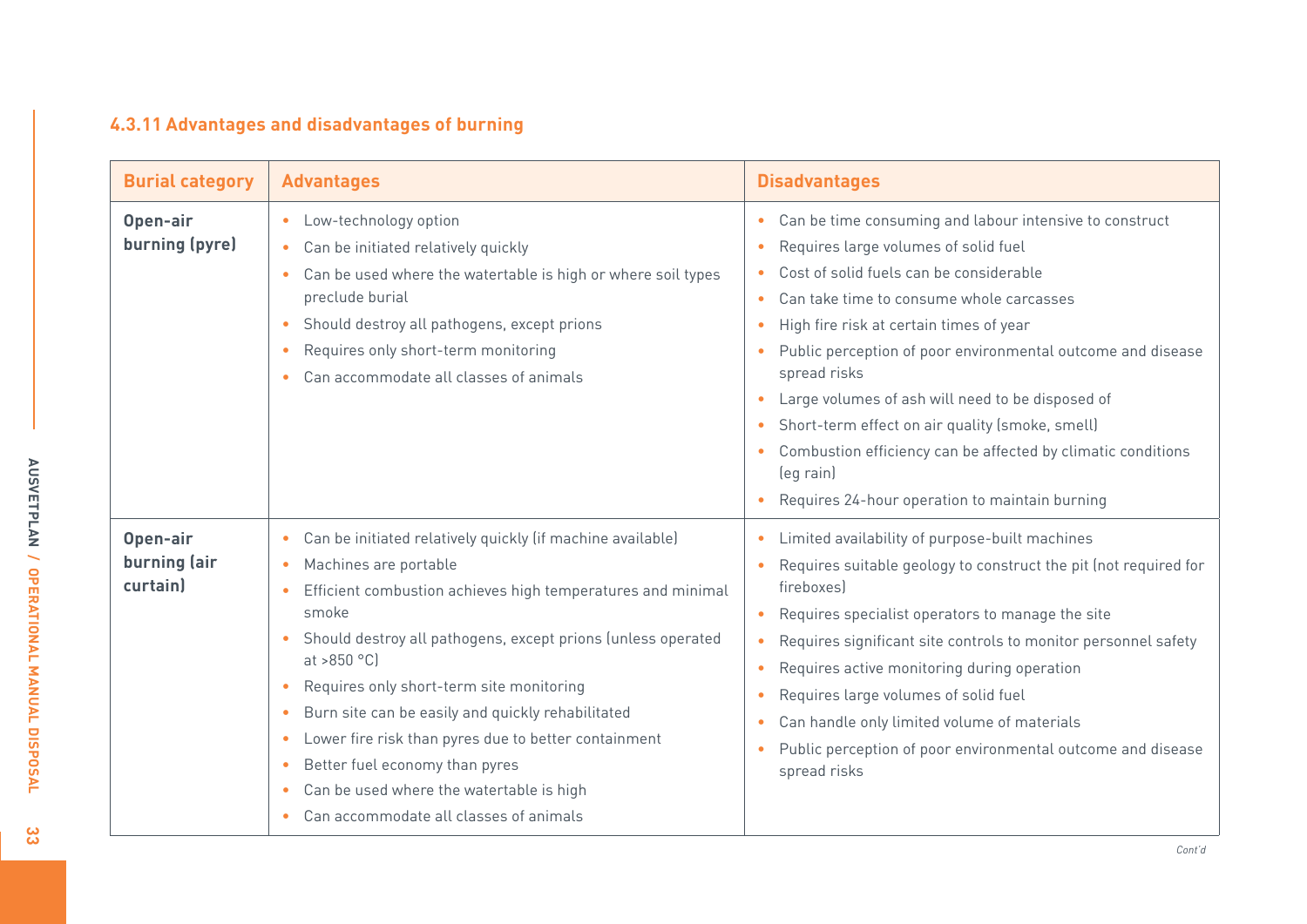| <b>Burial category</b>            | <b>Advantages</b>                                                                                                                                                                                                                                                                                                                                                                                                                                                                                                              | <b>Disadvantages</b>                                                                                                                                                                                                                                                                                                                                                                                                                                                                                                               |
|-----------------------------------|--------------------------------------------------------------------------------------------------------------------------------------------------------------------------------------------------------------------------------------------------------------------------------------------------------------------------------------------------------------------------------------------------------------------------------------------------------------------------------------------------------------------------------|------------------------------------------------------------------------------------------------------------------------------------------------------------------------------------------------------------------------------------------------------------------------------------------------------------------------------------------------------------------------------------------------------------------------------------------------------------------------------------------------------------------------------------|
| <b>Commercial</b><br>incineration | Should destroy all pathogens, including prions<br>$\bullet$<br>Highly efficient and controlled combustion achieves high<br>temperatures<br>Can be initiated relatively quickly (if close to origin of wastes)<br>$\bullet$<br>Environmental monitoring is managed by commercial<br>$\bullet$<br>operator<br>Better pollution controls than other burning methods<br>Management of materials by contractors is usually biosecure<br>and safe to the operator<br>No requirements for site remediation or monitoring<br>$\bullet$ | Capacity of facilities varies - some are limited to smaller<br>animals and/or small volumes<br>Carcasses and materials need to be transported to the site<br>Difficult to engage specialist operators to manage the site in a<br>timely manner<br>Limited location of suitable facilities<br>May require pre-planning arrangements for access to a<br>facility, or access may take some time to arrange<br>Incinerator loading mechanisms (eg conveyor belts) may not<br>be suitable for animal carcasses or easily decontaminated |

**34**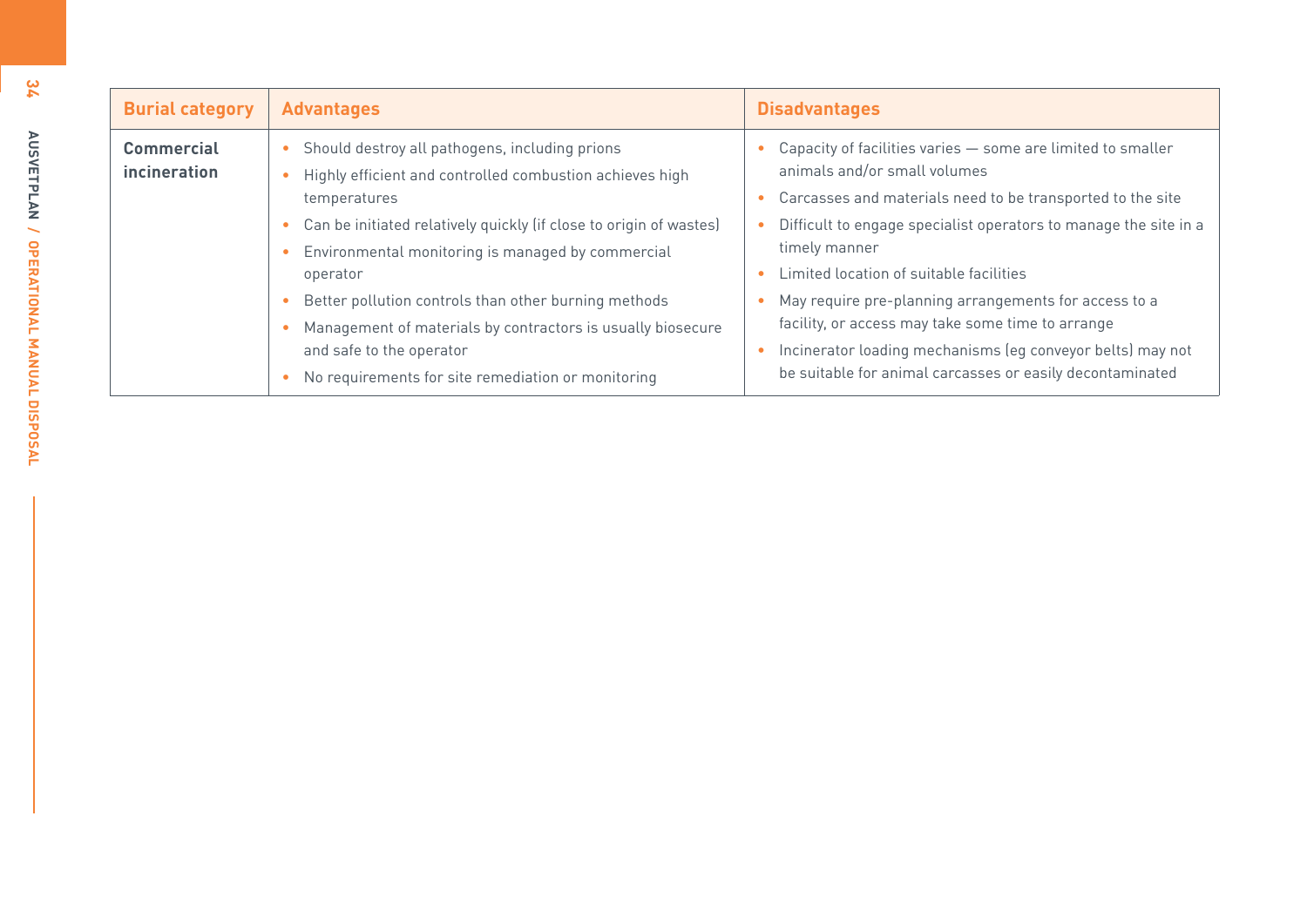### **4.4 Rendering**

#### **4.4.1 Process overview**

'Rendering is the process of heating raw materials to liberate fat from tissues and to separate fat from other solid tissues' (ARA 2011). The general rendering process uses raw materials, which are cut, mixed and cooked; protein and fat materials are then separated. Concentrated protein is dried and ground. Rendering systems produce either 'edible' or 'inedible' byproducts, and use various methods, such as wet, dry, batch, continuous, press dewatering and wet pressure rendering (Auvermann et al 2004). Byproducts of the rendering process include meat meal, fuel, methane and fertiliser. A survey conducted by the Australian Renderers Association in 2011 revealed that there were 81 rendering plants operating in Australia (ARA 2012).

#### **4.4.2 Disease agent considerations**

When considering rendering as a disposal option during an EAD response, the capacity of the rendering process to effectively destroy the causative organism must be determined. Treatment parameters (heat, pressure, time) may vary from facility to facility. Useful references include AUSVETPLAN disease strategies and the **AUSVETPLAN resource document** *Persistence of disease agents in carcases and animal products* (Williams 2003).

#### **4.4.3 Volume of material for disposal**

The volume of material able to disposed of through rendering will vary between facilities. It may be affected by the operator's need to maintain normal business with other clients.

#### **4.4.4 Location**

The proximity of the rendering facility to the affected premises must be evaluated. Where travel distances are large, or the only possible route is through intensive agricultural sectors or townships requiring biosecure transport, additional time and costs will be involved. Rendering facilities that are associated with unaffected industries or areas may not be available for use.

#### **4.4.5 Environmental implications**

Odour and wastewater are the major byproducts of the rendering process that have the potential to pollute the environment. Industry standards provide guidelines for best-practice containment and treatment of these products. Commercial operators have licences from environmental agencies that cover these aspects.

#### **4.4.6 Monitoring and remediation requirements**

Not applicable.

#### **4.4.7 Time considerations**

The capacity of the facility (number of carcasses able to be processed per day) will determine the time taken to dispose of carcasses. In a large EAD response, the availability and capacity of rendering need to be carefully assessed to ensure disposal within reasonable timeframes. Freezing or chilling of materials may allow disposal over a longer timeframe, but will increase costs (Pluimers et al 1999) and may increase the risk of dissemination of disease as a result of increased handling requirements.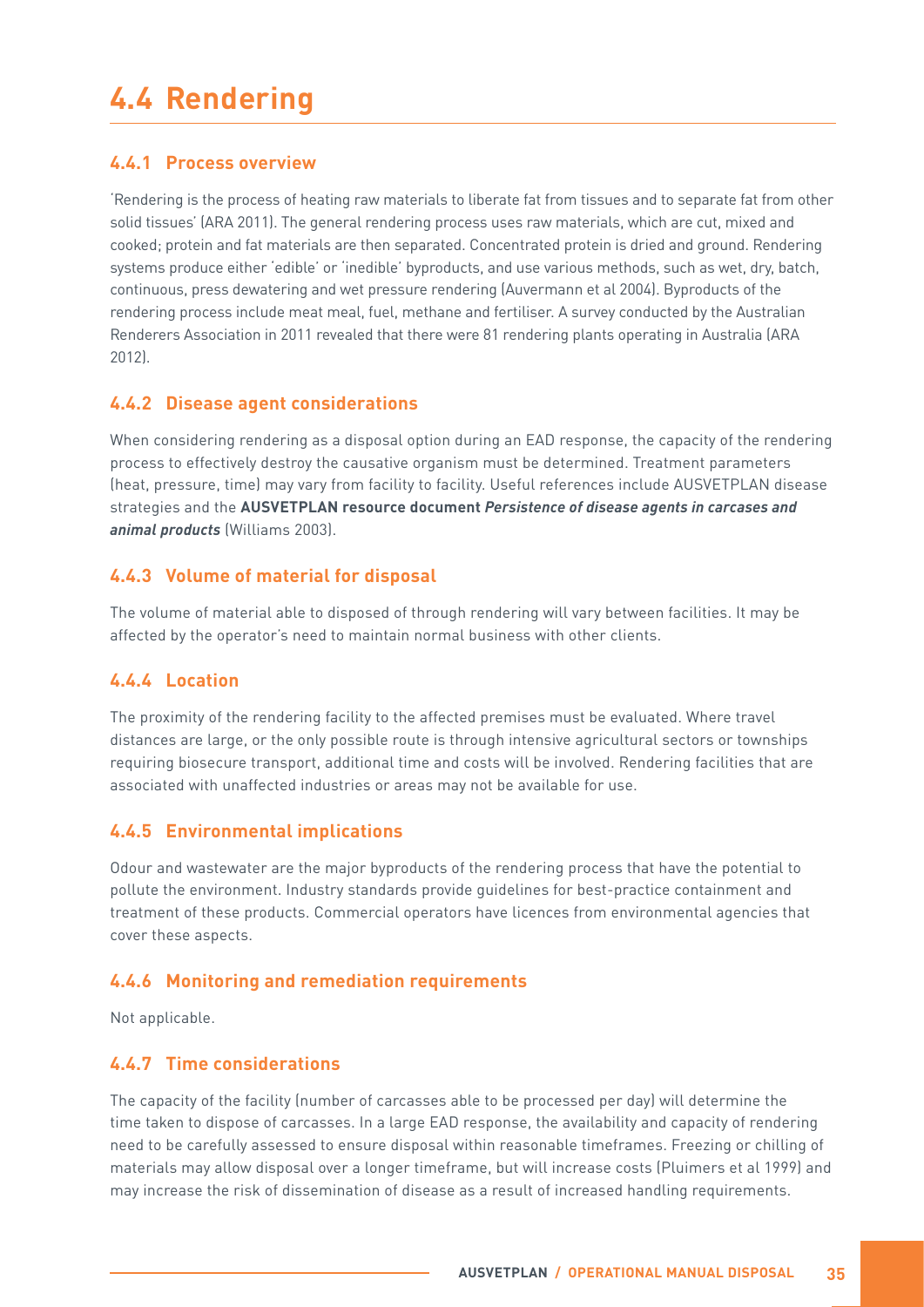#### **4.4.8 Cost considerations**

Economic considerations, including processing costs and potential loss of trade (due to association of the plant with the disease outbreak), will need to be compared with those of alternative disposal methods. Variable costs include collection and transport of materials, storage fees, extra labour requirements and sanitation (Auvermann et al 2004). Costs will increase if markets cannot be found for the safe end products of rendering.

#### **4.4.9 Resource requirements**

The primary resource required for rendering is the facility itself. Given that the premises is established and operating to industry standards, further resources are unlikely to be needed. Further resources might include extra personnel, including an IP Site Supervision function to monitor biosecurity, and additional equipment and facilities, including water and power supply.

#### **4.4.10 Health and safety considerations**

Personnel involved in overseeing operations at a rendering facility will need to be aware of potential exposure to infectious material, noise, manual handling and machinery. Personnel will also need to be adequately trained in biosecurity procedures to prevent the spread of disease.

#### **4.4.11 Advantages and disadvantages of rendering**

| <b>Advantages</b>                                                                                                                                                                                                                                              | <b>Disadvantages</b>                                                                                                                                                                                                                                                                                                                                                                                                                                                                                                                                                                                       |
|----------------------------------------------------------------------------------------------------------------------------------------------------------------------------------------------------------------------------------------------------------------|------------------------------------------------------------------------------------------------------------------------------------------------------------------------------------------------------------------------------------------------------------------------------------------------------------------------------------------------------------------------------------------------------------------------------------------------------------------------------------------------------------------------------------------------------------------------------------------------------------|
| Existing, purpose-built facilities are available<br>Facilities and process must meet industry<br>standards<br>Provides biological containment<br>Produces low-risk products (eg fertiliser, fuel,<br>methane, fats)<br>Destroys most pathogens (except prions) | Capacity of rendering and availability of<br>facilities may be limiting in a large EAD<br>response<br>Complexities associated with cleaning and<br>disinfection of the facility<br>Likely imposition of trading restrictions<br>because many rendering facilities are<br>attached to an abattoir<br>Limitations on the use of meatmeal products<br>because of prion survivability (ie ruminant<br>feed ban restrictions)<br>Limited number of facilities available,<br>necessitating transport over long distances<br>Cost is higher if there is no available or<br>accessible market for safe end product |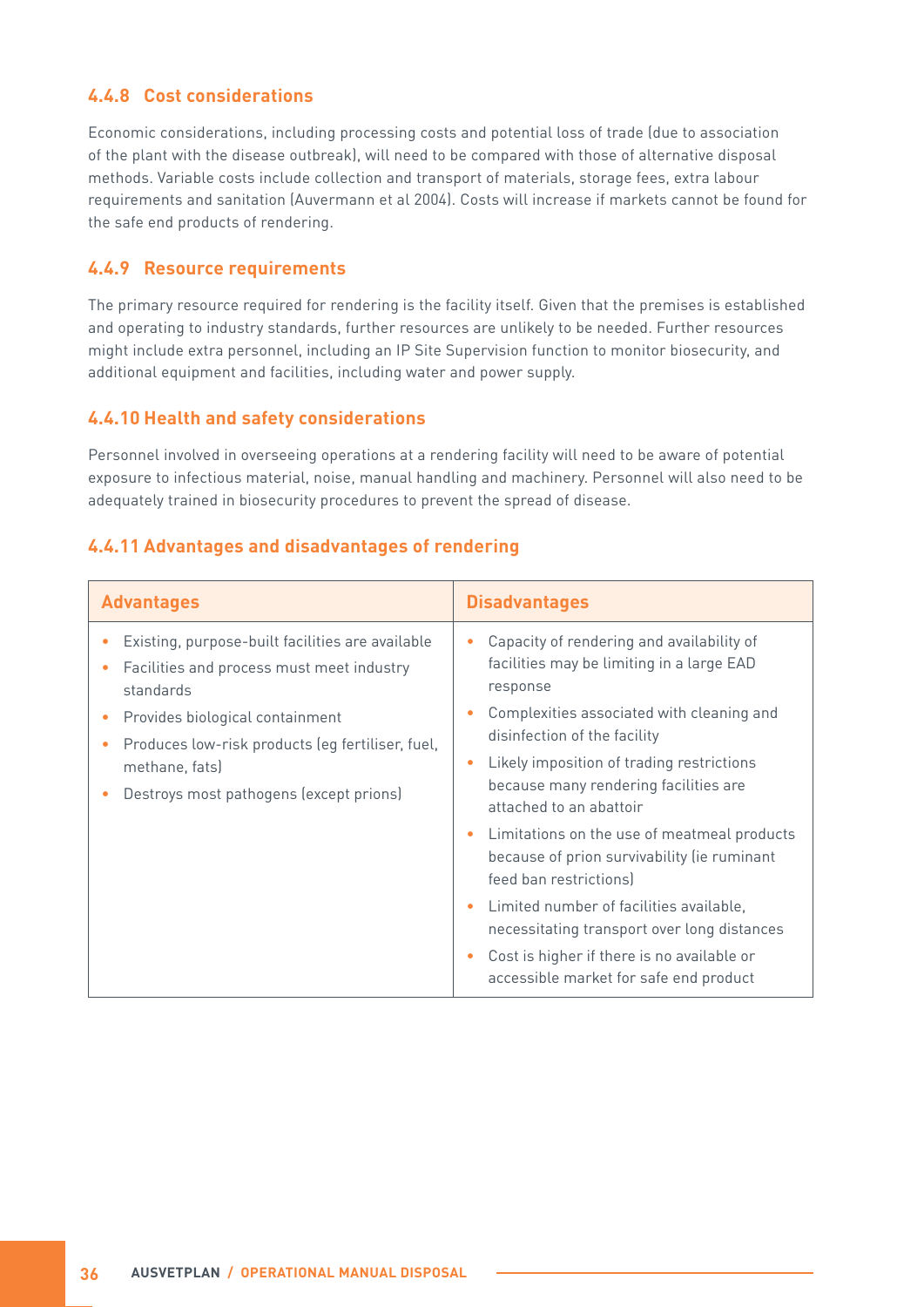# **4.5 Composting**

Composting is a natural biological process that transforms organic materials, in a predominantly aerobic environment, into a useful and biologically stable end product. The process, if carefully implemented and monitored, generates sufficient heat to destroy most pathogenic organisms.

Composting is a proven method for disposal of animal carcasses and associated waste products. Sections of the poultry, pig, dairy and feedlot industries in Australia use composting for on-farm disposal of mortalities that occur under normal production circumstances.

#### **4.5.1 Process overview**

Composting can be carried out on-site or at another appropriate location (eg commercial composting facility). There are three general methods:

- Windrows a long, narrow pile of carcasses and/or other organic, biodegradable matter is encased in uncontaminated co-compost material. The large exposed surface area encourages passive aeration. Dimensions can be adapted to any size and number of carcasses.
- Bins an enclosure with at least three sides on a hard stand is used to contain compost materials, which may be covered by a roof. Hay bales may offer a temporary option.
- Vessels composting material is enclosed in a sealed chamber or vessel, where environmental parameters such as temperature and aeration can be better controlled. Examples are Ag Bags and rotary composters.

The composting process involves either layering or mixing carcasses with co-compost material. The first stage is characterised by increased temperatures and rapid rates of decomposition. These conditions result in the elimination of odours, the destruction of most pathogens and weed seeds, soft tissue decomposition, and the partial softening of bones. Compost piles will reach temperatures sufficient to kill most pathogens in 10–14 days for small carcasses (eg poultry), but longer for larger carcasses. Piles must be monitored for temperature, and the sinking or cracking of cover material. Temperatures decrease at the end of the first stage.

The second stage has lower rates of biological decomposition, and its management will have an impact on the suitability of the end product. The pile can be moved, turned or mixed at the end of the first stage. Turning piles may increase the rate of decomposition of remaining materials (mainly bones) by increasing aeration, therefore reducing compost time. However, it may be associated with biosecurity risks.

The finished product can be recycled, stored or added to the land as a soil amendment. State or territory regulations may affect the final use of the product. Consideration should be given to testing the disease status of the product before it is released for use.

Commercial composting facilities operate in all states but may not be licensed to accept EAD materials for composting or have the required capacity.

#### **4.5.2 Disease agent considerations**

Composting is a well-established method of pathogen reduction. It destroys nearly all pathogenic viruses, bacteria, fungi, protozoa (including cysts) and helminth ova. Exceptions are the endosporeforming bacteria (eg *Bacillus anthracis*) and prions (including BSE).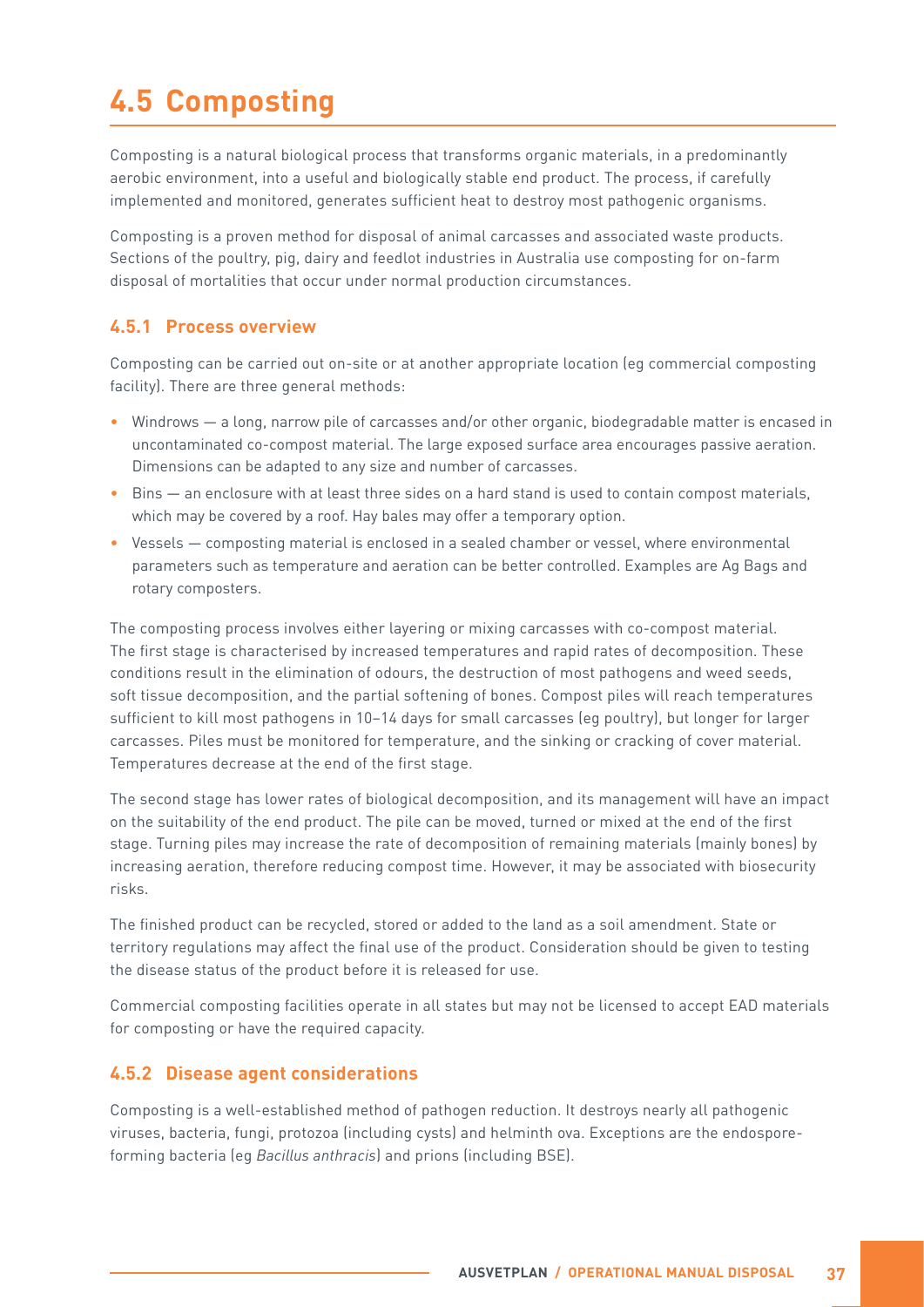Australian research has shown that Newcastle disease virus strain V4 inoculated inside poultry carcasses was killed during composting after 1 day of exposure to temperatures above 45 °C (Wilkinson et al 2014). This finding is supported by other published studies showing that both avian influenza and Newcastle disease viruses are quickly inactivated when composting temperatures reach 40–50 °C (Guan et al 2009).

#### **4.5.3 Volume of material for disposal**

The volume of material (carcasses and other contaminated material) that can be disposed of will be affected by the availability of suitable areas for composting, and the ability to source appropriate cocomposting materials.

#### **4.5.4 Location**

Composting can be completed either inside or outside sheds.

In-shed and vessel composting provide security and protection from wind, rain and scavengers. The logistics of in-shed composting will vary from situation to situation. Older sheds with pillars or with little floor-to-ceiling clearance may prove to be more difficult, since manoeuvrability is restricted, and composting piles will need to be constructed between the pillars.

Locating composting outside sheds (in windrows or bins) requires land with an adequate slope (to facilitate proper drainage and prevent water pooling), all-weather access and security (from people and scavengers).

Commercial operators may not be available in rural or remote areas.

#### **4.5.5 Environmental implications**

#### **Odour**

When conducted properly, composting should not result in excessive odour problems. Peak odour emissions occur during the turning of composting piles (if conducted), although these usually settle down quickly when turned piles are re-covered with new co-composting material.

#### **Groundwater pollution**

Composting should not result in pollution of groundwater, provided that the depth of the base layer is sufficient. Any leakage of fluids from piles should be immediately attended to by the addition of more absorbent co-compost material. Care should be taken not to overwater compost piles. It is better to err on the side of caution and have a drier mix than to have an overly wet one.

#### **Soil contamination**

The top layer of soil under the piles may contain higher nutrient concentrations than surrounding areas, where the compost base layer has not absorbed all fluids from piles.

#### **Climatic conditions**

Significant rainfall events can affect outdoor composting systems. Additional co-compost material or a cover (eg silage covers) may be needed to prevent excessive rain damage.

Composting in cold temperatures may increase the time taken to reach suitable temperatures.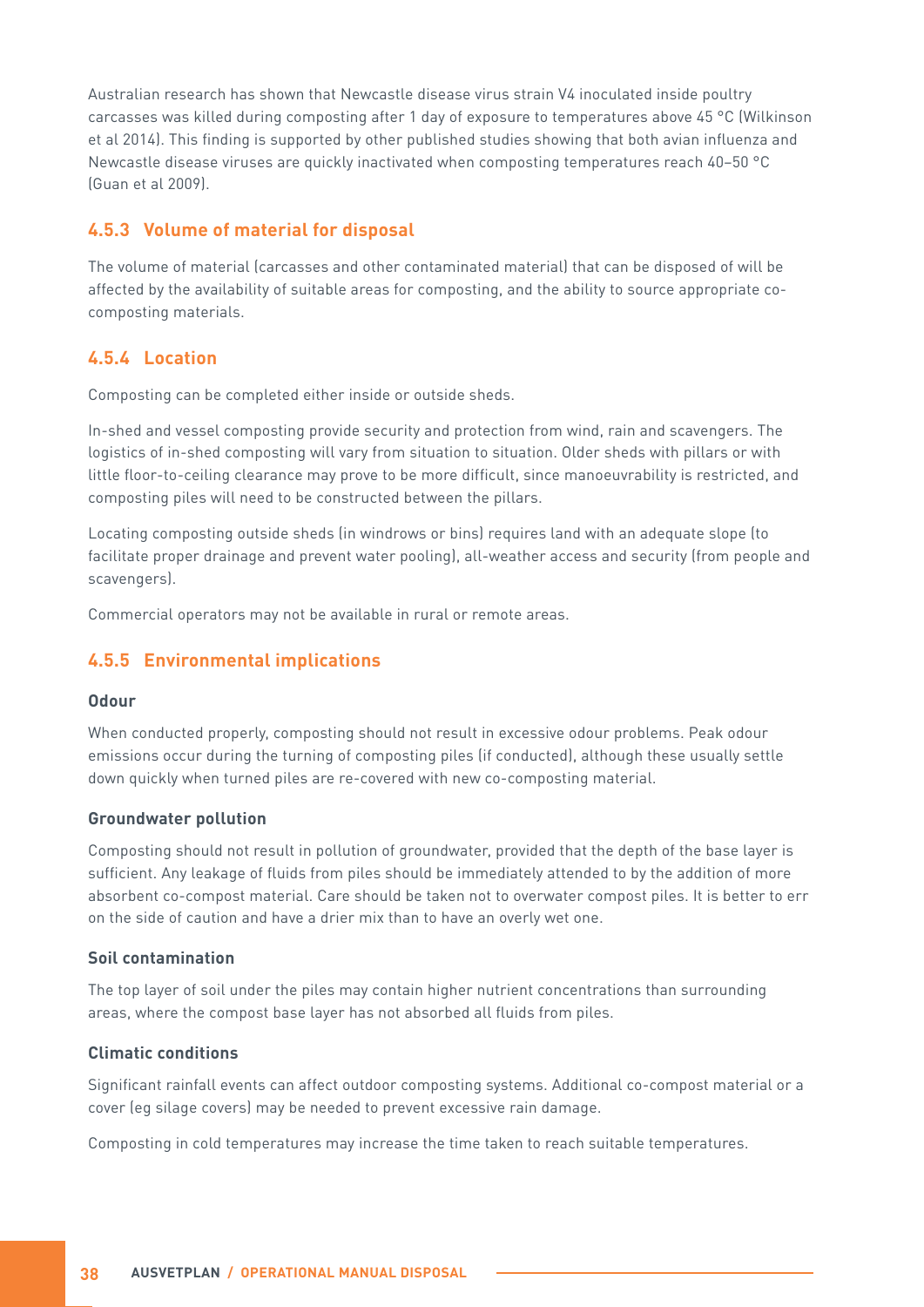### **4.5.6 Monitoring and remediation requirements**

Monitoring is mainly required during the composting process itself, and includes monitoring of compost temperatures, leachate and odour. Monitoring of compost, or sites where composting has been conducted, is not normally required after the process has been completed.

Acceptable uses for the final compost product need to be determined. The finished product may need to be tested for nutrient composition and microbiological profile.

#### **4.5.7 Time considerations**

Composting can be immediately set up on-site if adequate co-composting material is available. Off-site composting at a commercial facility usually requires more organisation but may reduce the quarantine period on an IP.

The time to completion of composting varies with the size of the animals, the co-compost material and management of the pile (eg turning, mixing and watering) (Wilkinson 2006). Generally, the larger the carcass, the longer it will take to compost. Keener et al (2000) concluded that decomposition times are largely a function of carcass mass, and reported weight-based pre¬diction equations for the duration of the primary and secondary phases of composting, as well as windrow height and base measurements for optimal performance.

The first stage of composting is usually complete within about 3 weeks for poultry, and up to 12 weeks for larger carcasses. The second stage takes an additional 3 weeks for poultry and up to about 8 months for larger animals (but this will vary). Composting in sheds will affect the period for which the facilities will be out of production (CFSPH & USDA 2012)

Pre-treatment of carcasses (eg by grinding) will reduce compost times and co-compost material volumes, but will increase biosecurity risks.

#### **4.5.8 Cost**

The cost of a composting operation can be highly variable. Costs include the supply and transport of cocomposting material, contracting of machinery and personnel, and disposal of the end product. Costs will be subject to availability of resources and location of operations. Commercial operators (where available) may be a less costly option.

#### **4.5.9 Resource requirements**

#### **Co-compost material**

The depth of litter on the floor of a poultry shed in Australia (typically around 50 mm) is unlikely to be sufficient in most cases to set up a composting process without importing additional co-composting material (Wilkinson et al 2014).

Green sawdust is probably the most commonly used co-composting material, as it is highly absorbent and promotes high temperatures for prolonged periods. It is also currently widely used in Australia as bedding material in poultry sheds. However, other co composting materials can be successfully used, depending on cost and availability. Some of these other options are pine shavings, sawdust/shaving mixes, uncontaminated poultry litter, rice hulls, straw and green waste.

Sourcing and delivery of co-composting material may be difficult, particularly in remote areas.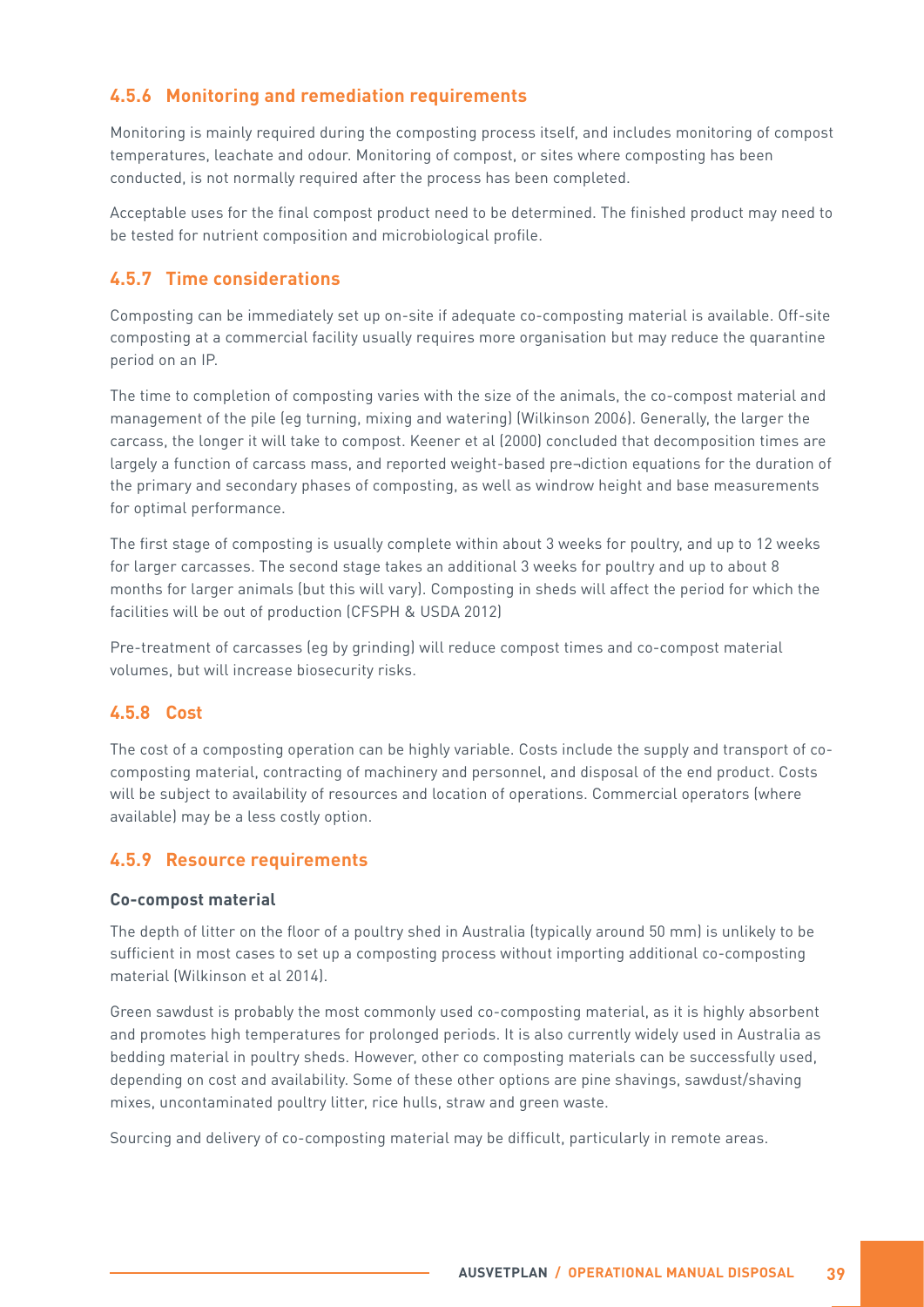#### **Equipment**

Composting requires sufficient and suitably sized earthmoving equipment that has adequate reach to safely build piles or load bins. Equipment is also required when piles are turned or moved.

Stainless steel compost temperature probes or data loggers are required to monitor composting on a regular basis, especially during the first stage of composting. Probes and data loggers should be calibrated before use.

#### **Personnel**

Skilled operators of earthmoving equipment are essential. Personnel experienced in the composting process — for example, in routine mortality composting (eg farm managers) — would be an advantage.

#### **4.5.10 Health and safety considerations**

Some of the WHS considerations include:

- working with co-compost material and carcasses, which may create airborne particulates, requiring suitable personal protective equipment
- manual handling by personnel assisting in the composting process
- community safety
- public perception of health risks
- working around large machinery or in enclosed sheds.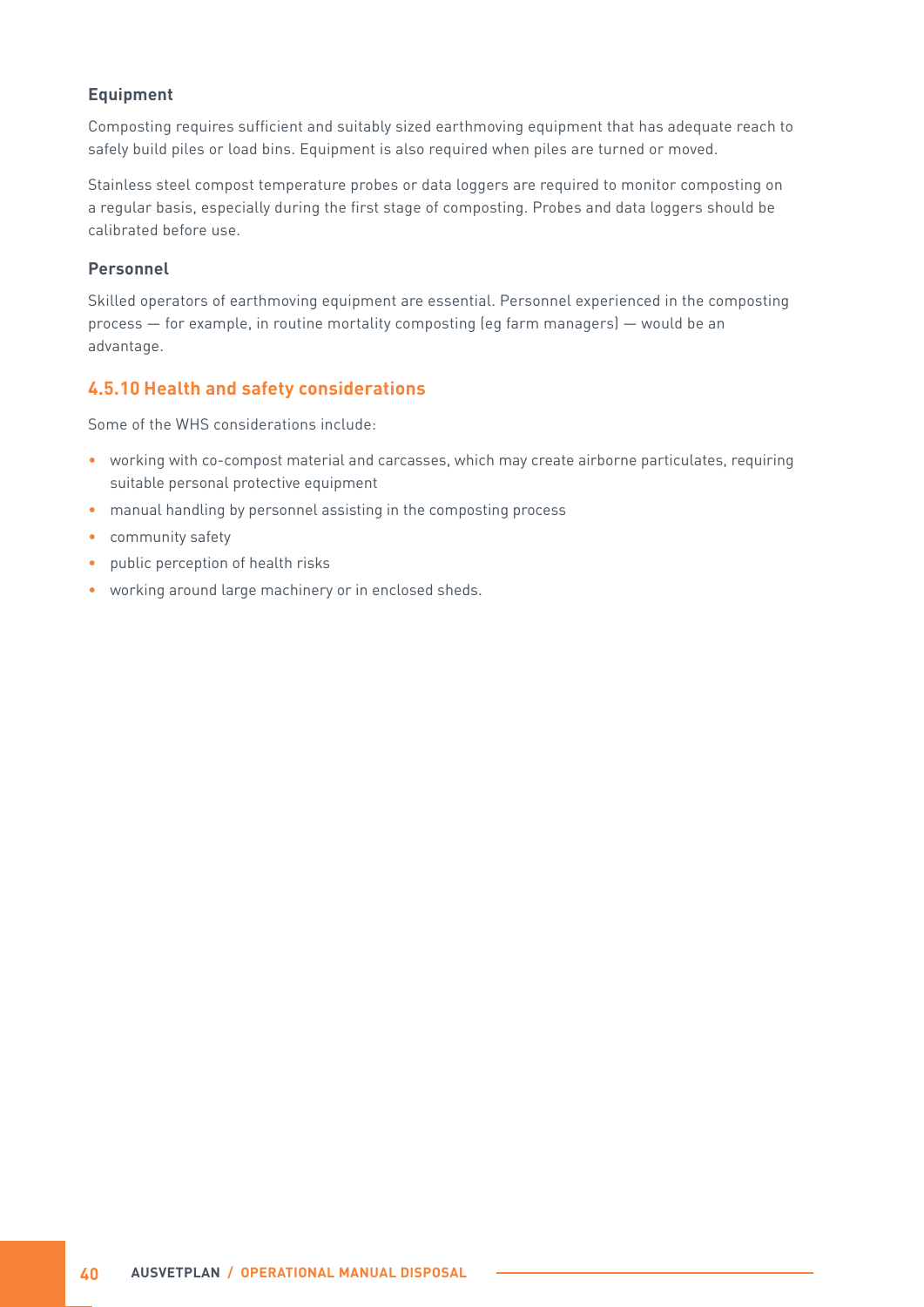### **4.5.11 Advantages and disadvantages of composting**

| <b>Advantages</b>                                                                                                                                                                                                                                                                                                                                                                                                                                                                                                                                                                                                                                                                                                                                                                                                             | <b>Disadvantages</b>                                                                                                                                                                                                                                                                                                                                                                                                                                                                                                                                                                                                                                                                                                                                                                                                                                                                   |  |
|-------------------------------------------------------------------------------------------------------------------------------------------------------------------------------------------------------------------------------------------------------------------------------------------------------------------------------------------------------------------------------------------------------------------------------------------------------------------------------------------------------------------------------------------------------------------------------------------------------------------------------------------------------------------------------------------------------------------------------------------------------------------------------------------------------------------------------|----------------------------------------------------------------------------------------------------------------------------------------------------------------------------------------------------------------------------------------------------------------------------------------------------------------------------------------------------------------------------------------------------------------------------------------------------------------------------------------------------------------------------------------------------------------------------------------------------------------------------------------------------------------------------------------------------------------------------------------------------------------------------------------------------------------------------------------------------------------------------------------|--|
| Low-technology disposal method<br>$\bullet$<br>$\bullet$<br>Can be done either on-site or off-site<br>Can be used where a high watertable or<br>۰<br>unsuitable soil types preclude other disposal<br>methods<br>Commercial operators are available<br>Destroys all pathogens except endospore-<br>forming bacteria (eg anthrax) and prions (eg<br><b>BSE)</b><br>Can be initiated immediately if adequate co-<br>$\bullet$<br>composting material is available<br>Recycles carcasses and results in a saleable<br>product (subject to acceptable use)<br>$\bullet$<br>Can take all livestock, suitable fomites and<br>some industry products<br>$\bullet$<br>Does not require long-term monitoring or<br>$\bullet$<br>remediation<br>Promotes an environmentally responsible<br>image<br>$\bullet$<br>$\bullet$<br>$\bullet$ | May require a large area<br>May require a large supply of co-composting<br>material<br>Possibility of localised odour and soil<br>contamination if poorly managed<br>Requires daily control and monitoring during<br>initial stages<br>Biosecurity risk if required temperatures are<br>not achieved<br>May take longer than other disposal<br>methods, which may affect release of<br>quarantine (if conducted on-site)<br>Efficiency may be affected by adverse<br>climatic conditions<br>Limited experience in mass mortalities of<br>large carcasses<br>No data for composting of livestock with<br>heavy fleece<br>Potential local community resistance<br>Transport required for off-site or commercial<br>composting<br>Access to commercial composters may<br>require pre-planning or additional time to<br>arrange<br>May require final product testing to release<br>compost |  |

### **4.6 Anaerobic digestion**

Anaerobic digestion facilities are being built on farms to convert animal effluent to biogas (methane), which is then used for heating and/or electricity generation. Similar facilities could be used in the event of an EAD outbreak for the disposal of effluent and carcasses (NABC 2004).

#### **4.6.1 Process overview**

The process of anaerobic digestion involves the use of a mixed bacterial ecosystem, without oxygen, to transform organic material into methane, carbon dioxide and a sludge. Initially, hydrolysis breaks down lipids, polysaccharides, proteins and nucleic acids into fatty acids, monosaccharides, amino acids, and purines and pyrimidines. Acetogenic bacteria convert these to organic acids, carbon dioxide and hydrogen. The organic acids are then converted to methane and carbon dioxide. A balance between the various microbial populations must be maintained during this process.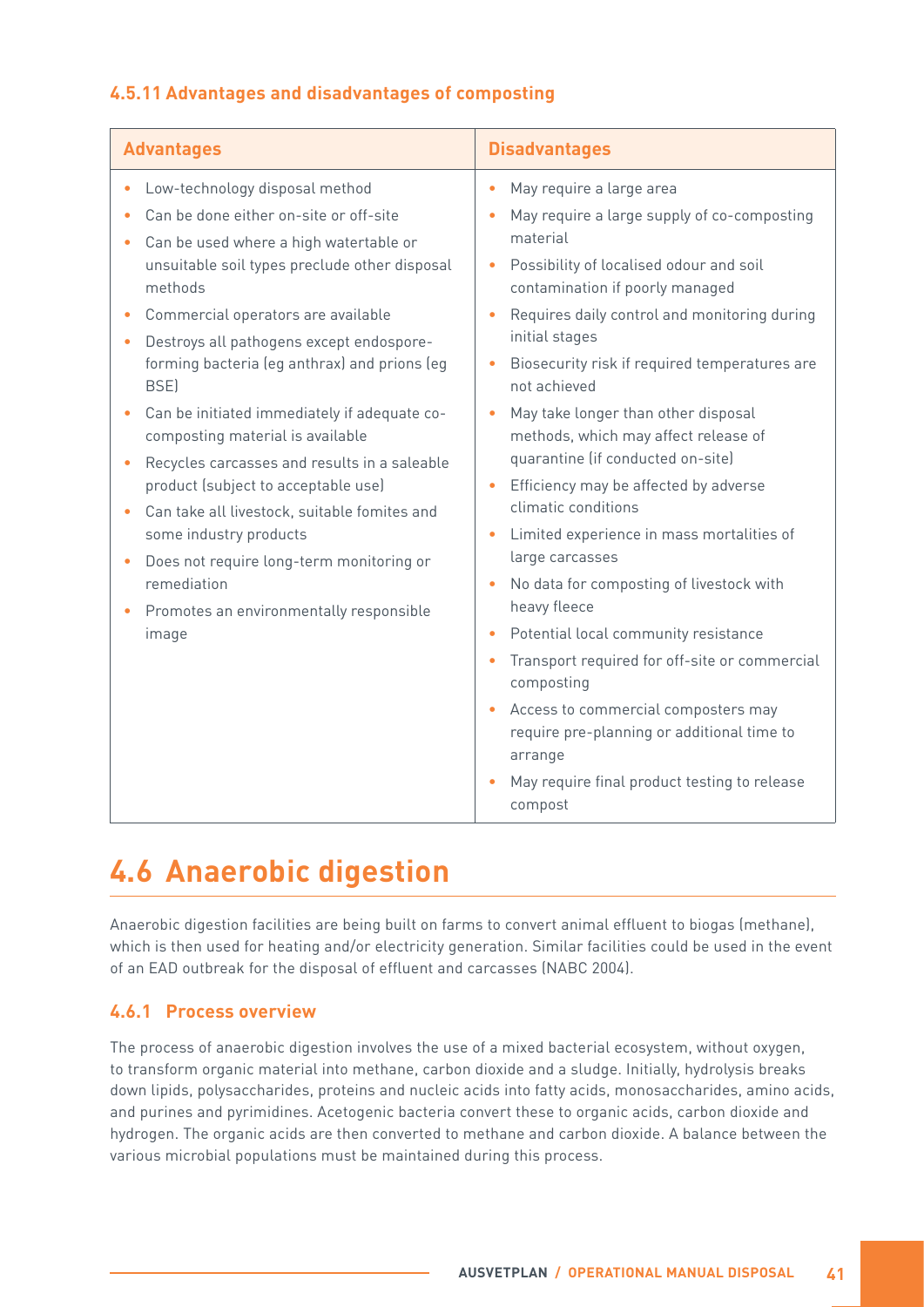#### **4.6.2 Disease agent considerations**

Pathogen containment and destruction require careful consideration. Thermophilic organisms can be used in the digestion process to achieve temperatures of around 55 °C. An additional heating step can be included after the digestion is complete to inactivate pathogenic organisms that survive the digestion process (NABC 2004). This process is not suitable for destruction of anthrax spores or prions.

#### **4.6.3 Volume of material for disposal**

Carcasses have a higher nitrogen content than most wastes. The resulting ammonia levels can inhibit the digestion process, and this limits the loading rate for digesters. It is estimated that digesters can handle 3.6 kg of meat per cubic metre of digester capacity per day.

#### **4.6.4 Location**

Only existing operating facilities could be used because of the time required to set up a facility, and the complexity of the facility and the process. Large-scale pig and poultry operations may have such facilities. Materials for disposal would need to be transferred to the facility.

#### **4.6.5 Environmental implications**

This process results in the formation of fertiliser and methane, both of which can be recycled. Anaerobic digesters should already have the necessary environmental approvals.

#### **4.6.6 Monitoring and remediation requirements**

The process requires continuous monitoring for optimum processing.

#### **4.6.7 Time considerations**

It takes 4–6 months to construct and start up the digester, so existing facilities would need to be used.

#### **4.6.8 Cost**

The construction, start-up and operation costs of the facilities are high. Use of thermophilic bacteria in the digestion process would increase the cost, as would the need for a final heating process for the resultant sludge.

#### **4.6.9 Resource requirements**

The process requires the construction of a digester at a considerable cost, or the use of an existing facility. Larger carcasses would need to be broken down before being placed in the digester. Optimum particle size is 5 cm diameter or less. This could result in a large labour requirement.

Digesters require water and electricity for operation. An external heating coil may be required to maintain optimum temperature.

#### **4.6.10 Health and safety considerations**

The main risks associated with anaerobic digestion relate to manual handling associated with loading and preparation of carcasses. Operators need to be trained in WHS and risks associated with potential zoonoses.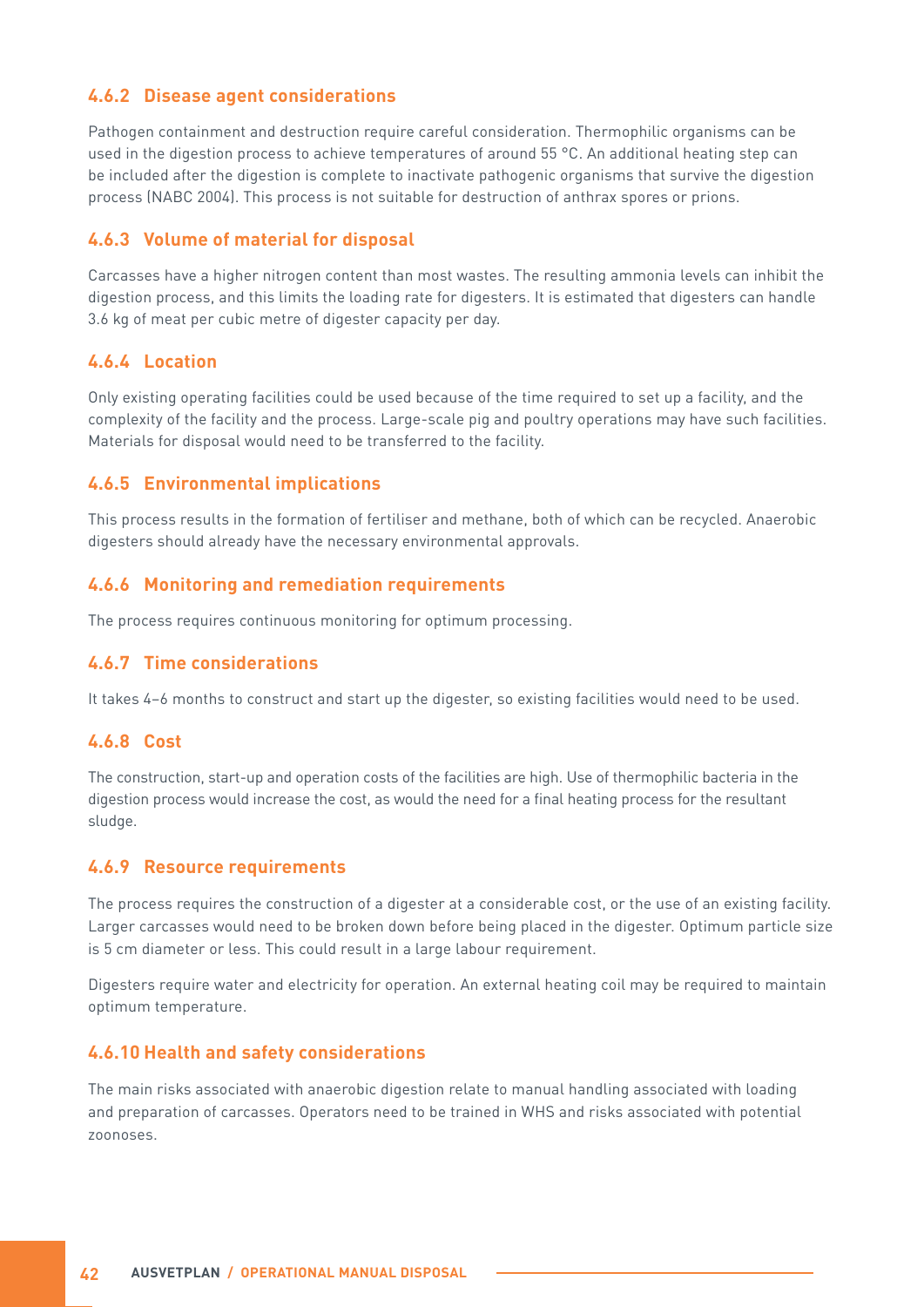### **4.6.11 Advantages and disadvantages of anaerobic digestion**

| <b>Advantages</b>                                                                                                              | <b>Disadvantages</b>                                                                                                                                                                                                                                                                                                                                              |
|--------------------------------------------------------------------------------------------------------------------------------|-------------------------------------------------------------------------------------------------------------------------------------------------------------------------------------------------------------------------------------------------------------------------------------------------------------------------------------------------------------------|
| Produces methane, a potential energy source<br>Produces fertiliser<br>Eliminates most pathogens (except anthrax<br>and prions) | Requires construction of expensive, large-<br>scale facilities or use of pre-existing<br>facilities, which are currently limited in<br>number<br>Requires storage of methane<br>Requires treatment and management of<br>sludge before use as fertiliser<br>Requires electricity and water supply<br>Not suitable for spore-forming bacterial or<br>prion diseases |

### **4.7 Other methods of disposal**

### **4.7.1 Alkaline hydrolysis**

Alkaline hydrolysis uses heat, pressure and an alkaline solution (sodium or potassium hydroxide) to dissolve and sterilise biological materials. It involves the hydrolysis of materials (proteins, nucleic acids, carbohydrates, lipids, etc) into a sterile aqueous solution of small peptides, amino acids, sugars and soaps. Heat is applied to significantly accelerate the process.

Alkaline hydrolysis is effective against all known pathogens (including prions). However, because of its high capital expense and relatively small throughput, its application is generally confined to specialised operations (eg research facilities, laboratories).

#### **4.7.2 Leave in situ ('destroy and let lie')**

'Destroy and let lie' could be used in extensive areas of Australia that have populations of unmusterable livestock or feral animals. The method involves leaving destroyed animals in situ, and relies on changes in temperature and pH to reduce survival of the EAD agent.

Trials have been conducted under different environmental conditions and with various species of animals. Although preliminary results to date indicate that this could be a viable technique for an extensive emergency response, further investigation in a number of climate areas will be needed before the method can be adopted routinely.

Use of this method may be possible in isolated areas following detailed risk assessments. The risk assessment should include consideration of the potential for disease spread by scavenging species, and the potential for introduction of pathogens into wild or feral populations.

#### **4.7.3 Ocean disposal**

International conventions define the conditions to be met for disposal at sea. They include the United Nations Convention on the Law of the Sea, the Convention on the Prevention of Marine Pollution by Dumping of Wastes and Other Matter 1972 (also known as the London Convention or the Marine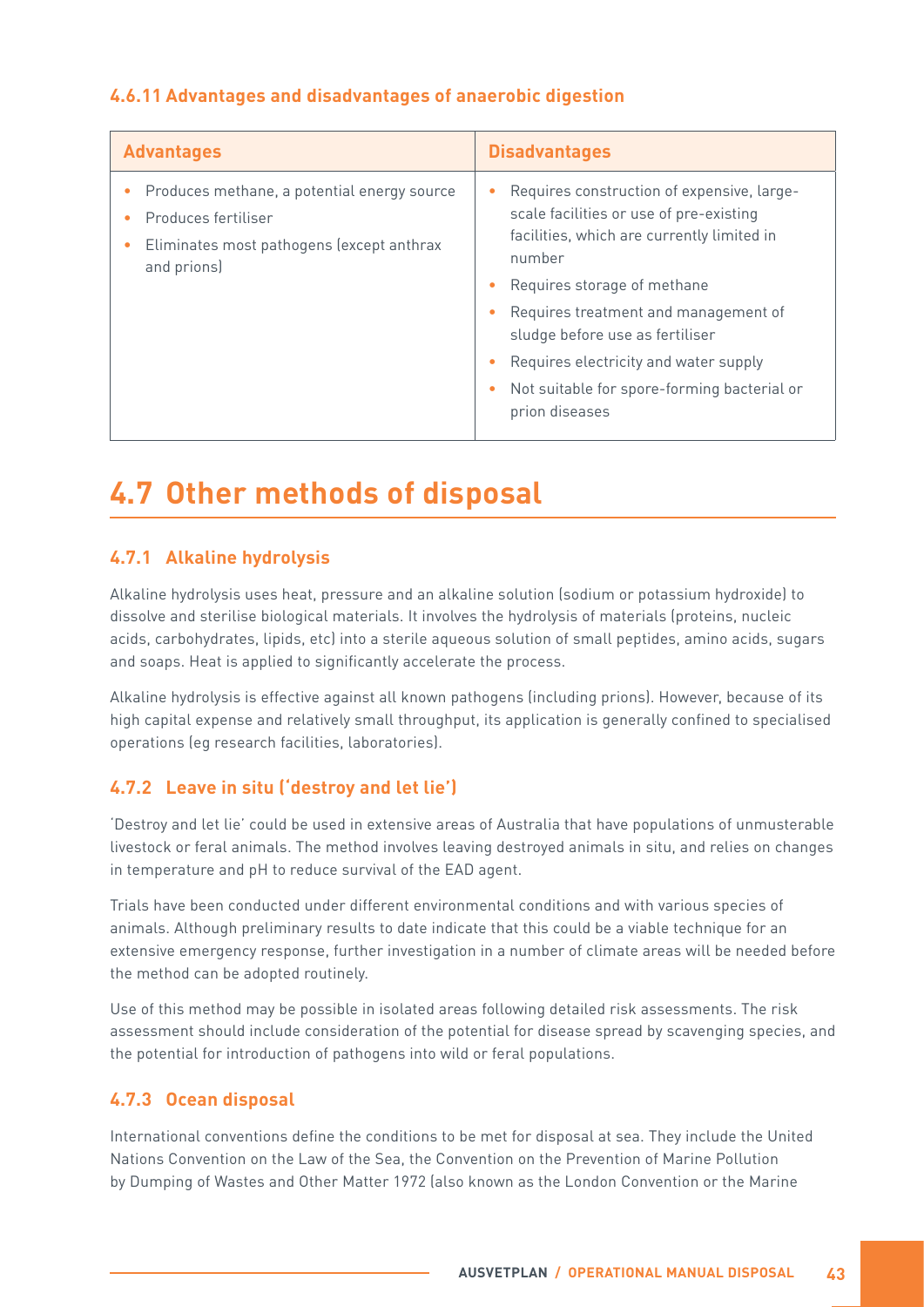Dumping Convention), and the 1996 Protocol to the Dumping Convention. Australia is a signatory to these conventions and protocols.

The following issues need to be considered:

- Ocean disposal could be a practical solution with fewer environmental impacts than other disposal methods.
- Although disposal at sea poses a pollution problem, this needs to be balanced against the pollution and environmental impacts of other disposal options.
- A lack of research means that there is little hard evidence to support this option.
- Ocean disposal could provide a positive contribution to the ocean food chain.
- Australia, given its large coastline and continental shelf, may be uniquely placed to use ocean disposal.
- Resourcing and logistical considerations may limit the feasibility of this method. There is significant uncertainty about the logistics, resourcing, management and personnel safety issues of handling containers of partially decomposing carcasses. A comprehensive discussion with experts in shipping and maritime issues would be required to assess the practical feasibility of disposal at sea. Transfer sites at ports that do not disrupt other commerce would need to be identified.
- The need to prevent floating debris may require preprocessing, such as grinding carcasses, or disposal in containers.
- Disposal of animal carcasses near land may promote the presence of scavengers, which could interfere with human activities.
- This option would need to have industry, stakeholder and community support. Public opinion on disposal at sea will be a major factor in decision making. (Some level of public opposition might occur for any disposal option.)
- Use of this method would require a well-informed and robustly constructed communications plan, and a comprehensive public education campaign.
- Effects on markets and international support would need to be carefully assessed. Although Australia may have a legitimate right to use disposal at sea, it would need to take into consideration the opinions of other jurisdictions and, in particular, trading partners.
- The method would need to be thoroughly discussed and agreed with all interested parties ahead of time. It is unlikely to be an option in an emergency without prior discussion and consensus.
- From a regulatory perspective, ocean disposal is likely to be an option of last resort.

#### **4.7.4 Refeeding to nonsusceptible species**

Refeeding is the use of whole or cut-up carcasses to feed other species. It has been used in the past for feeding of animals bred for the fur trade, in hunt kennels, and for feeding of zoo collections and farmed reptiles (crocodiles). It should be noted that reptiles eat less in cooler months, and reptile farms are restricted to northern Australia.

Under Australian legislation (including legislation relating to swill feeding and restricted animal material), it is illegal to feed animal tissue to mammals, to prevent transmission of EADs.

This method would require the collection and transport of carcasses under biosecure means to the feeding point, storage of carcasses at the feeding point, and decontamination of transports. Some form of preprocessing of carcasses (grinding, breaking down) may be required.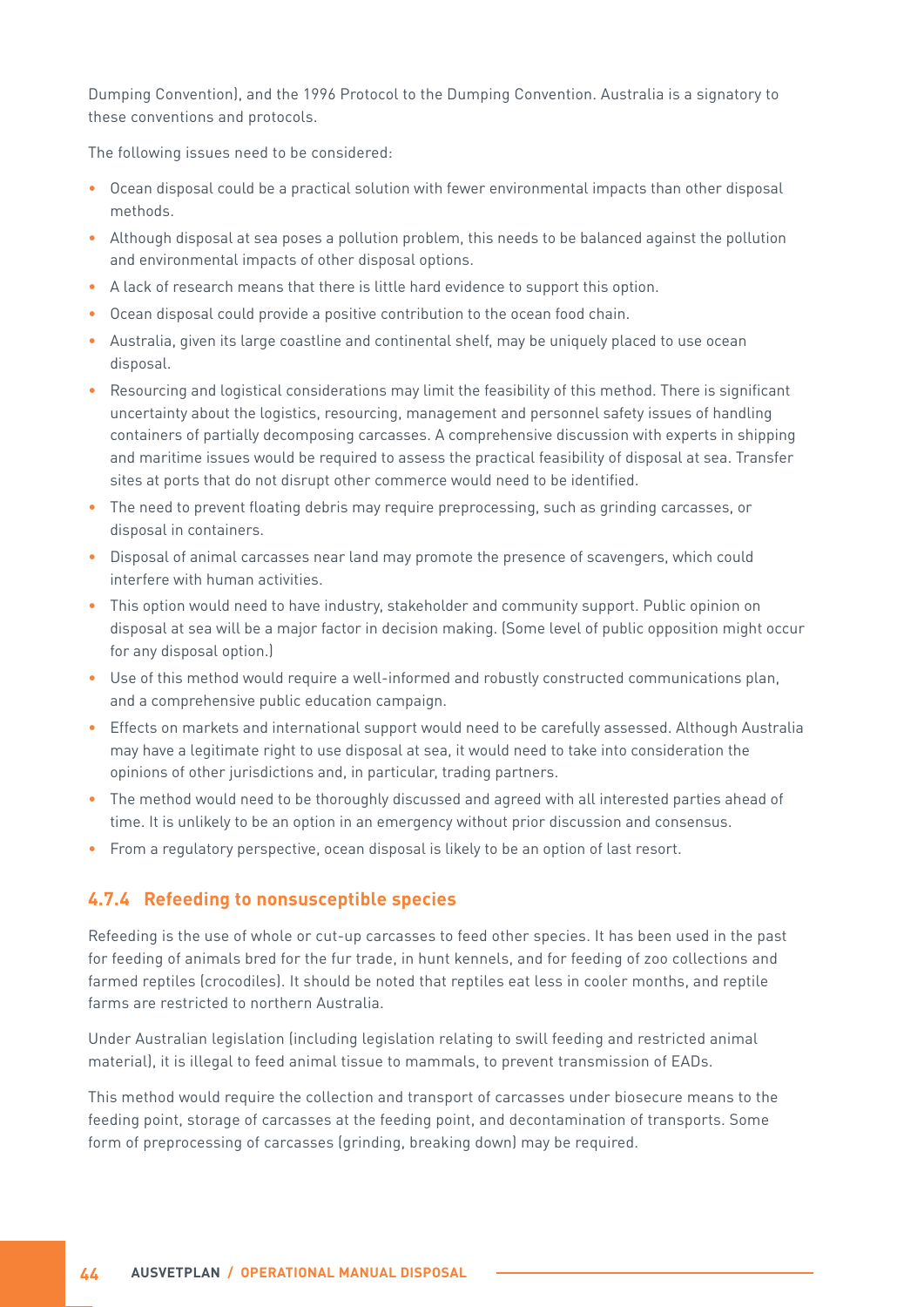Although refeeding is a low-technology solution, it is associated with some risk of diseases jumping between species. For example, highly pathogenic avian influenza has infected zoo tigers that were fed chicken carcasses, and BSE has infected zoo cats fed cattle carcasses. Refeeding is unlikely to be able to handle large numbers of carcasses.

All contaminated and potentially contaminated carcasses, animal products, materials and wastes should be disposed of by one of the methods outlined in Section 4. However, specific disposal considerations apply to the materials listed below.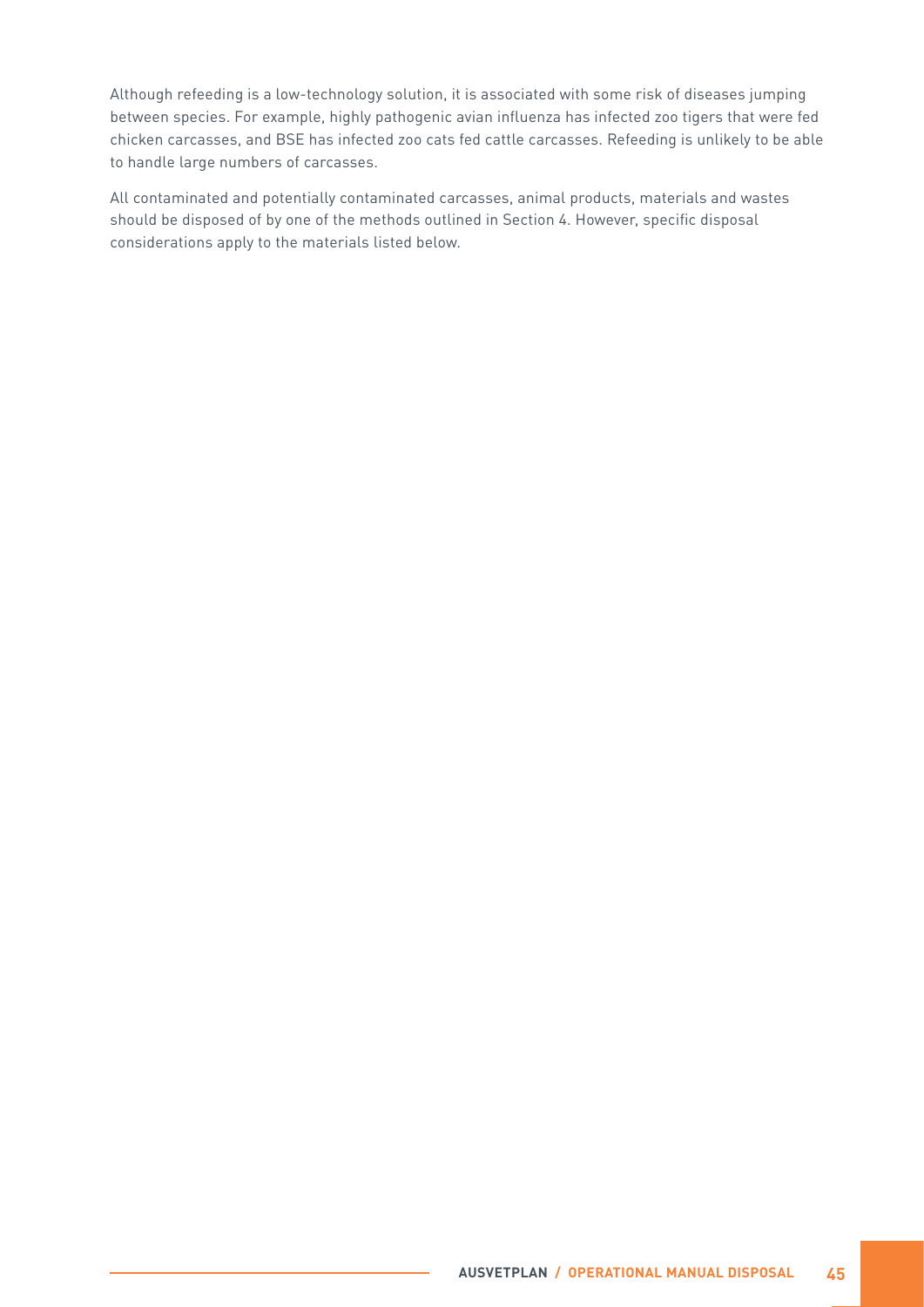# Items requiring special<br>consideration

# **5.1 Milk and other dairy products**

Disposal of milk products presents particular difficulties because large volumes are often involved. Milk products are difficult to dispose of in effluent disposal systems because the fats in milk block screens and interfere with the aerobic digestion process.

It is essential that milk be treated to inactivate the emergency animal disease (EAD) agent before disposal (see the **AUSVETPLAN operational manual** *Decontamination*). This includes large volumes of contaminated milk in dairy farm vats, at dairy factories or in tankers. Chemicals such as formalin should not be used to treat milk because this would create a hazardous substance, reducing the options for disposal.

Treated milk could be incinerated, sprayed on pasture, fed to animals, or processed to remove a high proportion of the water content and then incinerated or buried.

In the Netherlands during the outbreak of foot-and-mouth disease (FMD) in 2001, milk from infected farms was acidified with citric acid to pH <5, rendered and then incinerated. Milk from vaccinated farms was subjected to high-temperature, short-duration pasteurisation treatment, and then heated again until a negative reaction to the peroxidase test was obtained. It was then converted to powdered milk at a designated factory (De Klerk 2002).

### **5.1.1 Feeding to animals**

Feeding of milk, milk products, waste, surplus and out-of-date retail milk, and washings from processing plants may be possible, depending on the EAD and the risk of infecting other livestock (refer to the relevant AUSVETPLAN disease strategy). In the case of FMD, feeding untreated milk to pigs and other livestock carries a high risk of introducing FMD to a herd.

#### **5.1.2 Spraying onto pastures after inactivation of pathogen**

Milk can be treated on farm to inactivate the EAD agent — for example, with citric acid in the case of FMD virus — and then diluted and sprayed onto pastures. On-farm disposal of milk is only feasible for short periods (a few days); it would therefore need to be used in conjunction with rapid drying off or destruction of cattle (eg on infected premises).

Milk must not be permitted to run off the property, and odour could be a concern. Use of this method would require approval from the local or regional environment protection agency.

### **5.1.3 Composting**

A few milk processing plants may already use composting for disposal of dilute dairy waste. The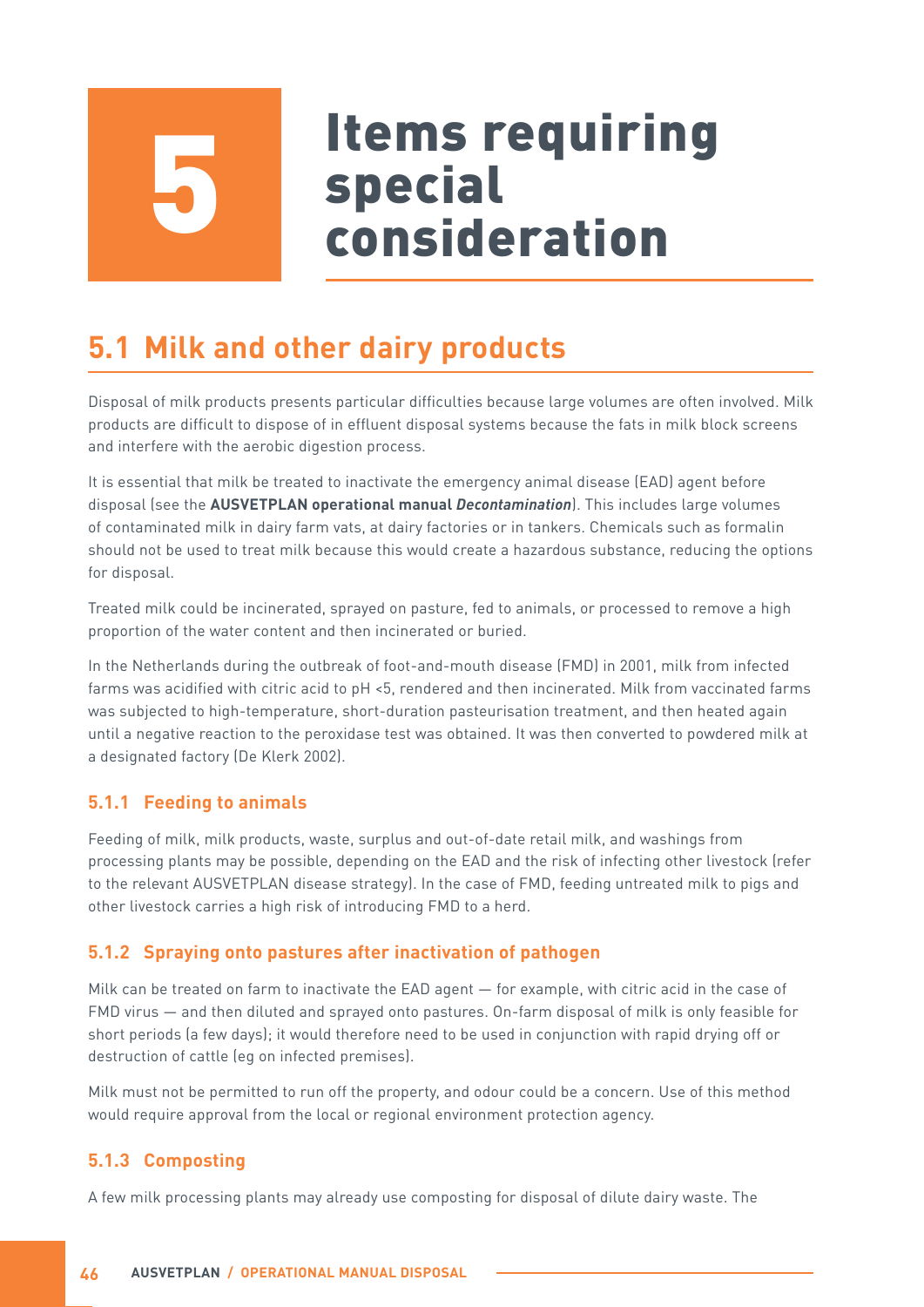feasibility of composting is limited by the high fat content of milk, which may reduce the effectiveness of composting and result in odour. The high fat content could also produce potentially phytotoxic compost if oxygen levels are not sufficient during composting, resulting in the formation of organic acids such as lactic and acetic acids. As well, the high moisture content and large volumes of milk lead to problems with transport, storage, mixing with co-composting materials and control of leachate. The feasibility of composting could be increased by first reducing the moisture content of dairy wastes — by water extraction or conversion to milk powder — followed by storage and subsequent composting of the waste (see also Section 5.1.6).

#### **5.1.4 Burial**

Milk can be buried in trenches and other carcass disposal pits, given that livestock may be culled and require disposal. However, milk is very difficult to bury, because the casein component combines with clay in soils to form a colloidal barrier that prevents absorption of the fluid fraction. This results in difficulties with sealing a pit that contains both carcasses and milk.

#### **5.1.5 Commercial waste disposal (landfill or composting)**

Use of landfill sites for disposal is limited by the high volume and moisture content of milk. The feasibility of this method could be improved by first reducing the moisture content of dairy wastes — by water extraction or conversion to milk powder — for storage and subsequent burial or composting (see also Section 5.1.6).

Before milk can be disposed of in commercial landfill or composting facilities, the outcome of treatment of the milk must be known, to ensure that the EAD agent is inactivated (preferably, milk would be treated before it is collected). This option may be limited by cost and the capacity of commercial operations.

#### **5.1.6 Processing into milk powder for storage and subsequent disposal**

Processing of milk into milk powder for storage and subsequent disposal has limited applicability because processing plants for spray drying seldom have spare capacity. Commercial plants that process milk from low-risk premises for sale may not accept milk from higher-risk premises unless contracted. A milk powder plant that is not operating at the time (because of loss of export markets) could be contracted solely to process milk from higher-risk premises, with subsequent disposal of the powder in landfill, by burial or by incineration. Memoranda of understanding may be considered for this purpose.

#### **5.1.7 Use of central effluent wastewater disposal sites**

The use of larger central sites where milk can be stored, treated and disposed of safely — for example, a retired water authority sewage treatment facility — should be considered. However, such a site may not be available during an outbreak. Milk would be treated to inactivate the EAD agent before disposal.

#### **5.1.8 Use of tallow recyclers**

Use of tallow recyclers is limited, as they may only accept high-quality fats.

#### **5.1.9 Use of effluent ponds on farm**

Use of effluent ponds for disposal raises problems due to the high biological oxygen demand of milk. However, this method may be possible where milk can be effectively and rapidly diluted. Remedial treatments to restore aerobic decomposition may be required.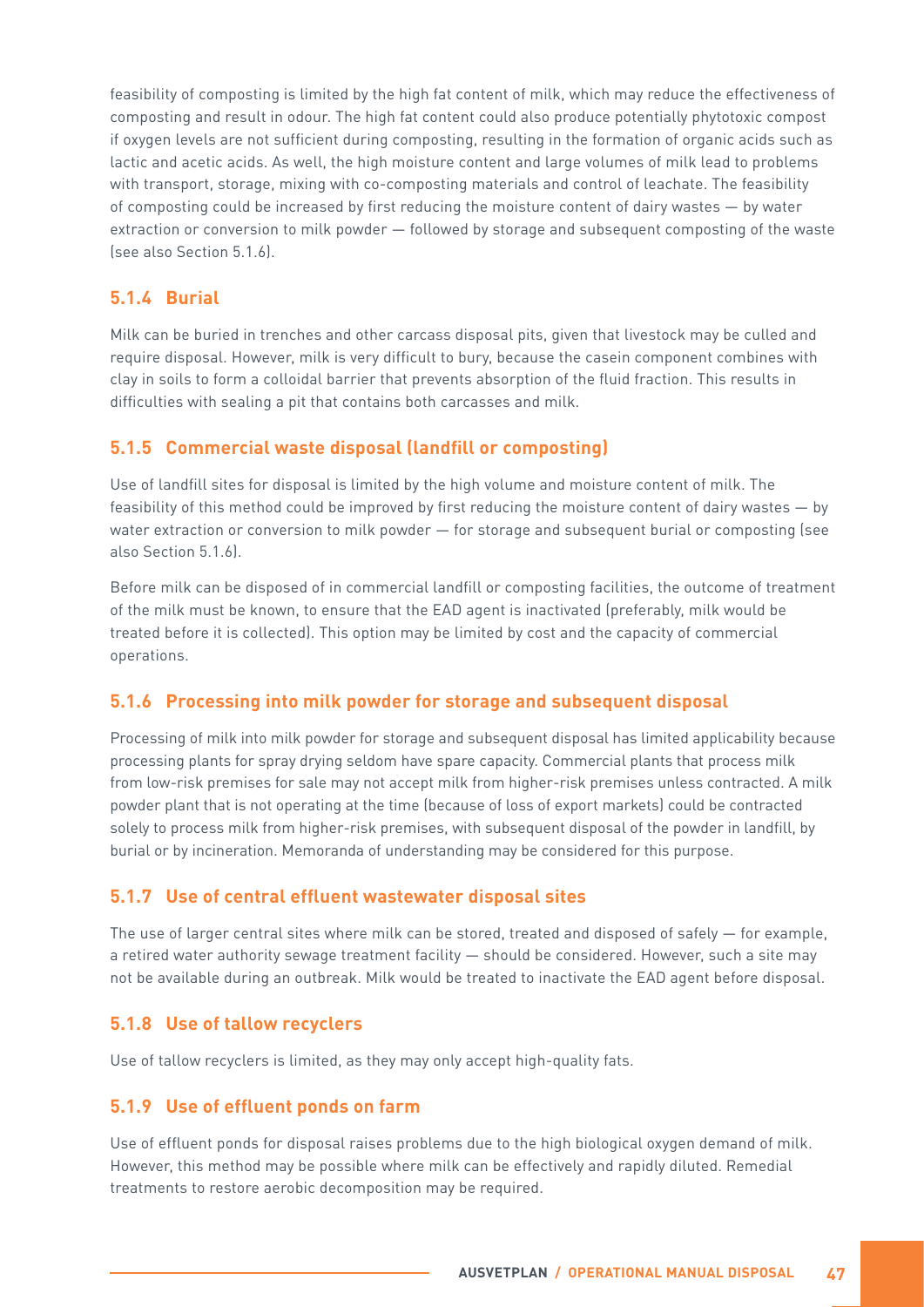# **5.2 Hatching eggs and hatchery waste**

Before disposal of hatching eggs and hatchery waste into burial pits, all material should be macerated to ensure that live chickens are destroyed. Assistance should be sought from the poultry industry for the supply of suitable equipment and guidance on its use.

## **5.3 Effluent**

Appendix 9 provides an overview of effluent systems and principles.

#### **5.3.1 Effluent management during an emergency animal disease response**

Effluent management during disease control activities is complicated by the increased use of large volumes of disinfectants, cleaning materials and rinse water required for effective biosecurity. Effluent containing disinfectants and cleaning material should not be mixed with the normal effluent in effluent ponds because it will disrupt the bacterial and phytoplankton population and retard the treatment process. If possible, the effluent containing disinfectant should be collected and stored separately. It may need to be treated and then disposed of by another method (eg burial, spraying on pasture, capping and closure of the pond, or off-site disposal).

The total pond storage capacity is an important criterion, as the increased volumes of chemicals and wash materials resulting from disease control measures can be considerable. Arrangements to capture and store the additional volumes may have to be made.

In the case of contagious diseases, the effluent pond and its contents pose a risk for the spread of disease. Use of disinfectants or pH modifiers (acids and alkalis) to reduce the risk may be considered.

The cost of different disinfectants and pH modifiers varies considerably. Cost will be an important consideration when deciding which disinfectant or pH modifiers to use. The effect of disinfectants and pH modifiers on equipment needs to be considered, including whether the systems and equipment in use are able to withstand exposure to such chemicals.

#### **5.3.2 Dairy processing facilities**

Effluent (such as washing water) from dairy factories presents special problems because of its volume. Chemical treatment of large volumes of effluent may render it unacceptable to a sewage disposal unit, but 0.2% citric acid should cause no problems for waste treatment. The danger of disease spread from effluent is greatly reduced by dilution, and the free use of more water than normal in the usual cleaning processes will further reduce the danger.

Where effluent is normally used for irrigating pastures, the pastures should not be grazed for at least 2 weeks after irrigation (or for the period given in the relevant disease strategy). Rennet, casein, whey or other wastes must not be sprayed over pastures, discharged into drains or fed to animals, unless treated with disinfectant as for milk.

#### **5.3.3 Dairy farms**

Effluent systems for modern milking sheds often reuse the water for cleaning yards. The large volumes of waste from wash-down and sanitisation of equipment require special attention because they are difficult to contain and decontaminate.

Dairy farms often have a well-developed effluent management systems in place. During disease control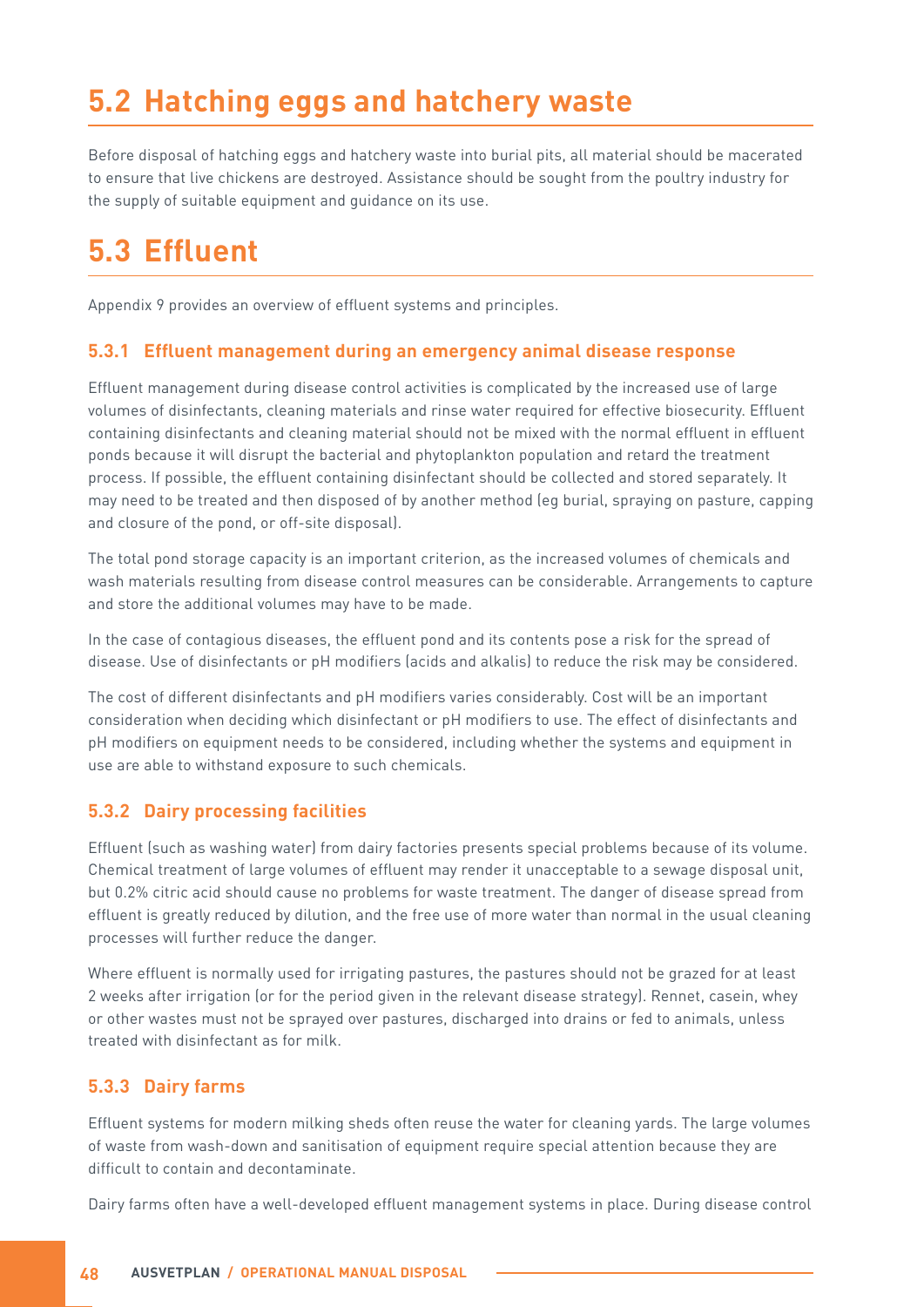activities, the effluent, disinfectants and wash water should, if possible, be directed to a separate effluent pond, as discussed in Section 5.3.1. Milk should not be disposed of in effluent systems because of its high biological oxygen demand and the precipitation of fats.

#### **5.3.4 Piggeries**

Intensive piggeries will have well-developed effluent management plans for normal operations. The principles of effluent management described above also apply to intensive piggeries.

### **5.4 Manure and litter**

Small amounts of solid manure may be disposed of by burial or incineration.

Composting is an effective way to deal with both manure and litter waste. Material can be composted inside sheds or otherwise on-site, eliminating the risk of spreading the EAD agent during transport. Alternatively, composting off-site  $-$  for example, at a commercial compost facility  $-$  is also an option.

Manure must be removed by biosecure transport methods. If litter is to be removed, it may be necessary to moisten the surface to reduce dust.

Manure can be stored in piles or windrows (with no co-compost material) for a period that is sufficient to destroy the EAD agent. The pile is covered to protect it from the weather and birds, and the temperature is monitored frequently to demonstrate that the pile has reached a sufficient temperature for the period required to inactivate the EAD agent. For example, avian influenza was inactivated in field chicken manure in 6 days at 15–20 °C (Lu et al 2003, Guan et al 2009). This method is usually conducted on farm and requires few resources. Consideration should be given to testing the disease status of the product before it is released for use (Lu et al 2003).

### **5.5 Wool and mohair**

Significant research is being undertaken to investigate and approve methods that effectively decontaminate wool and mohair so that the product can be salvaged. Outcomes of this research should be carefully considered before it is decided that wool or mohair needs to be disposed of (see the **AUSVETPLAN operational manual** *Decontamination*).

If disposal is the only option, deep burial or high-temperature incineration appear to be the only effective methods.

For large volumes of wool that may be involved in an EAD incident, burning might be logistically very difficult to achieve in a timely and efficient manner. Wool does not burn easily and this creates a significant challenge for this form of disposal.

### **5.6 Semen and ova**

If genetic material is stored on infected premises or dangerous contact premises, its existence should be brought to the attention of the controller of the local control centre (LCC), who will determine if it constitutes a risk and must be destroyed. Because of the potential value of such material, no action should be taken to dispose of it without the express authorisation of the LCC Controller (see the **Artificial breeding centres manual**).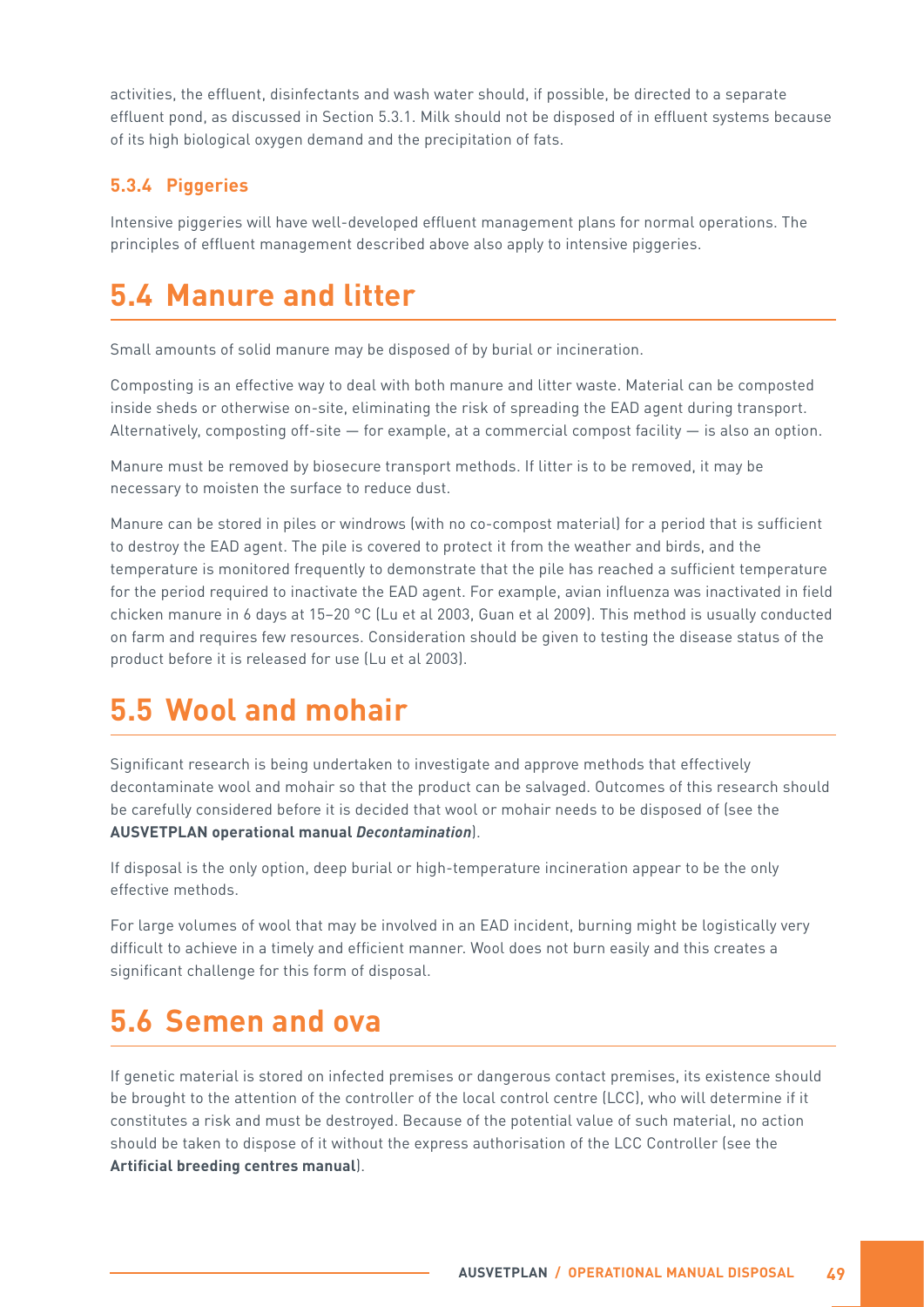## **5.7 Laboratory wastes**

For the disposal of laboratory wastes, see the **AUSVETPLAN management manual** *Laboratory preparedness*.

Laboratory waste includes materials that have been exposed to EAD agents or other pathogens. This includes personal protective equipment, sampling equipment and sample containers.

The **AUSVETPLAN operational manual** *Decontamination* and applicable nationally agreed standard operating procedures outline the general principles of decontamination for EAD agents and other pathogens at field sites. Standard AS/NZS 2243.3:2010 (Safety in laboratories — microbiological safety and containment) describes preferred disinfection methods in microbiology laboratories.

All waste produced from an EAD response must be decontaminated or treated appropriately. In many cases, this may require sterilisation or incineration. Where adequate equipment, such as an autoclave or incinerator, is not available, plans and risk assessments should be in place for transporting waste material to a suitable facility. Any transport must comply with the requirements of relevant regulatory bodies and AS/NZS 2243.3:2010. The expected volume of waste generated will be an important consideration in these plans.

Disposal of contaminated material should follow the following procedures:

- Dispose of material as close to the laboratory as possible, to minimise the area of potential contamination.
- Where possible, bag and incinerate animal bodies and tissues on-site. Bag other laboratory waste in autoclave bags, and incinerate or deep bury it after autoclaving.
- Laboratories without direct access to an autoclave and incinerator should double bag and seal all contaminated waste at the site of handling, and thoroughly disinfect (preferably in a dunk tank) the external surface of the bags before transferring them securely for safe disposal (eg by incineration at another site).
- Double bag protective clothing. Thoroughly disinfect the surface of the outer bag before transporting it from the contaminated area for autoclaving, and subsequent laundering or deep burial.
- Soak grossly contaminated protective clothing overnight in disinfectant before laundering.
- Immerse boots in disinfectant.
- Double bag clinical waste generated in the field, decontaminate the external surface of the bags, then dispose of the bags using a suitable method, such as a licensed clinical waste contractor, burial, incineration or autoclaving.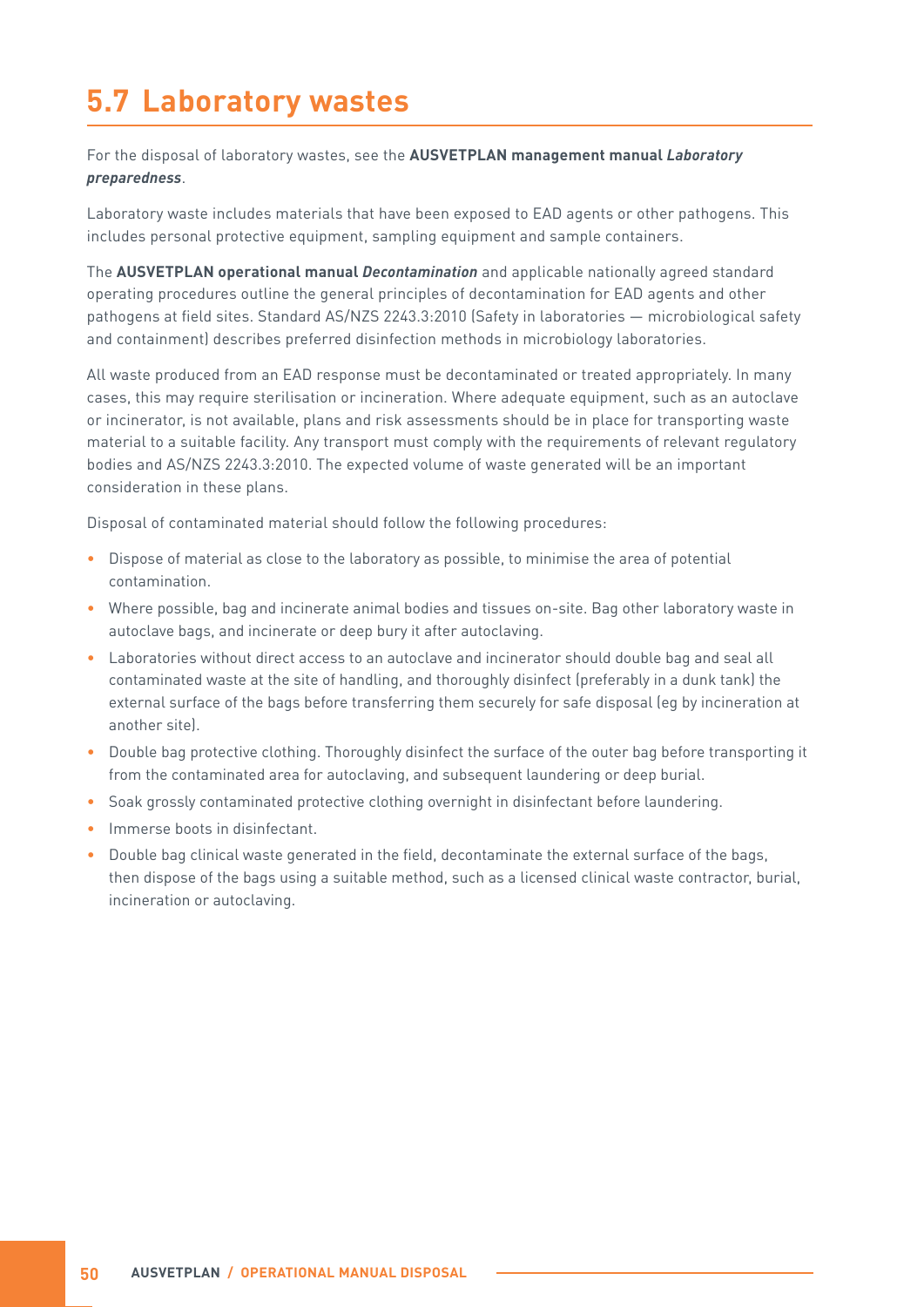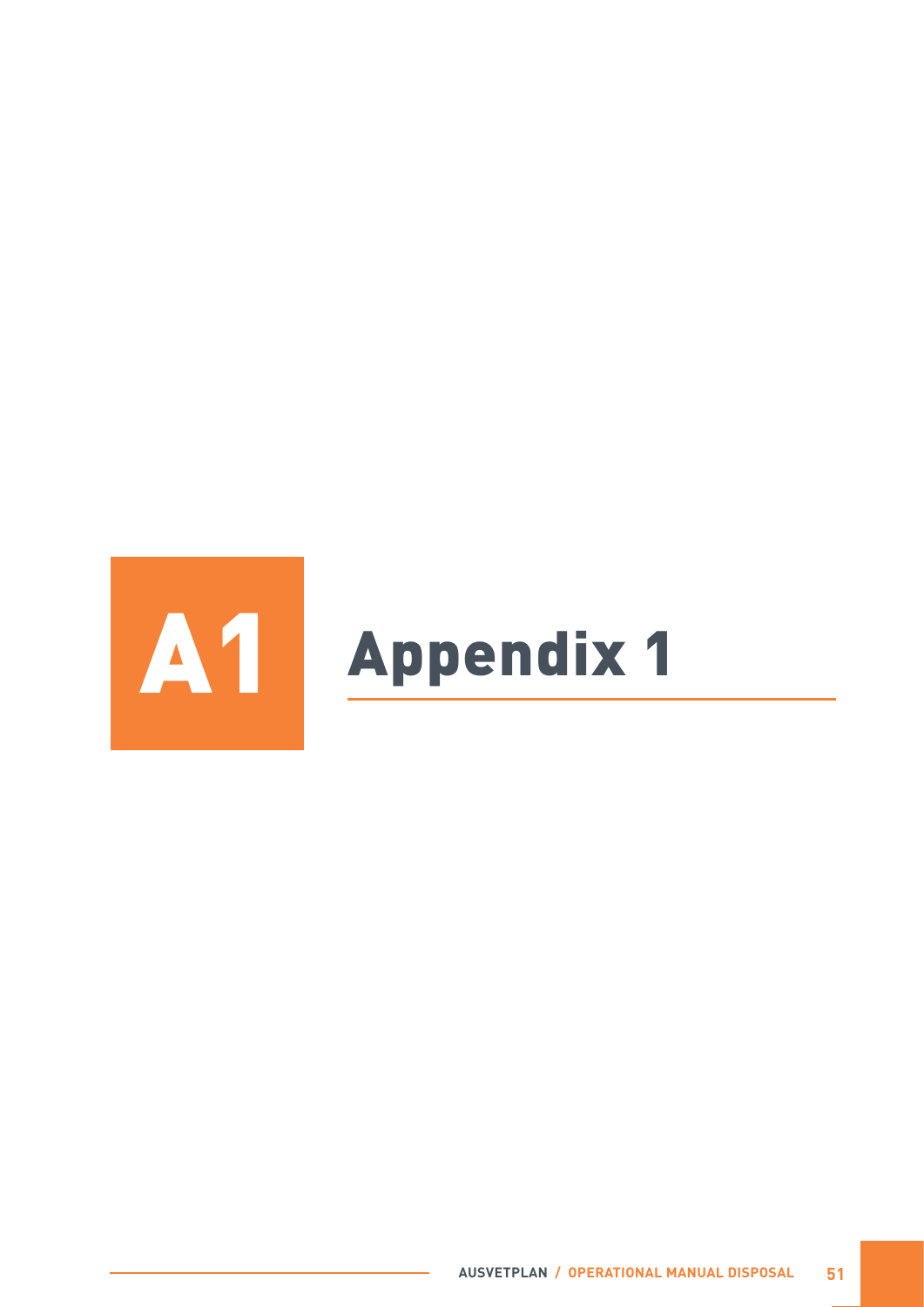| <b>Material</b>                                 | <b>Description</b>                                                                                                                                                       | <b>Comments</b>                                                                                                                                                                                                            |
|-------------------------------------------------|--------------------------------------------------------------------------------------------------------------------------------------------------------------------------|----------------------------------------------------------------------------------------------------------------------------------------------------------------------------------------------------------------------------|
| <b>Acidic and basic</b><br>(alkaline) solutions | Prepared solutions for treating contaminated material                                                                                                                    | • May require neutralising before transport and disposal                                                                                                                                                                   |
| Acids and bases in<br>solid form                | Solid form of acids and bases before preparation                                                                                                                         | Refer to SDS for information on work health and safety,<br>storage, handling and disposal options                                                                                                                          |
| Air filters and residues<br>from air filters    | Derived from equipment, including large machinery, involved<br>in disposal and decontamination activities                                                                | Consign to licensed hazardous waste disposal agent,<br>or treat. Treatment will depend on the infective agent.<br>Biosecurity of transporting contaminated materials needs to<br>be subjected to risk assessment           |
| <b>Animal carcasses</b><br>(infected)           | Assumes animals were slaughtered recently to prevent loss of<br>significant quantities of fluid. May need to consider carcasses<br>removed to knackeries or at abattoirs | Can be very difficult to handle<br>Decomposition occurs quickly, within hours of slaughter<br>Ifaster in summer than in winterl                                                                                            |
|                                                 |                                                                                                                                                                          | Ruminants (cattle, sheep, goats, etc) begin to expand<br>rapidly after death because of gases trapped in the rumen.<br>Nonruminants (eg horses) pose a similar but lesser<br>problem                                       |
|                                                 |                                                                                                                                                                          | Odours can cause significant public concern and may affect<br>$\bullet$<br>the willingness of workers to deal with carcasses                                                                                               |
|                                                 |                                                                                                                                                                          | Leakage of materials must be avoided. Suitable liners<br>that fit transport vehicles and can withstand loading of<br>animal carcasses without puncturing may be required.<br>Alternatively, leakproof vehicles can be used |

**52**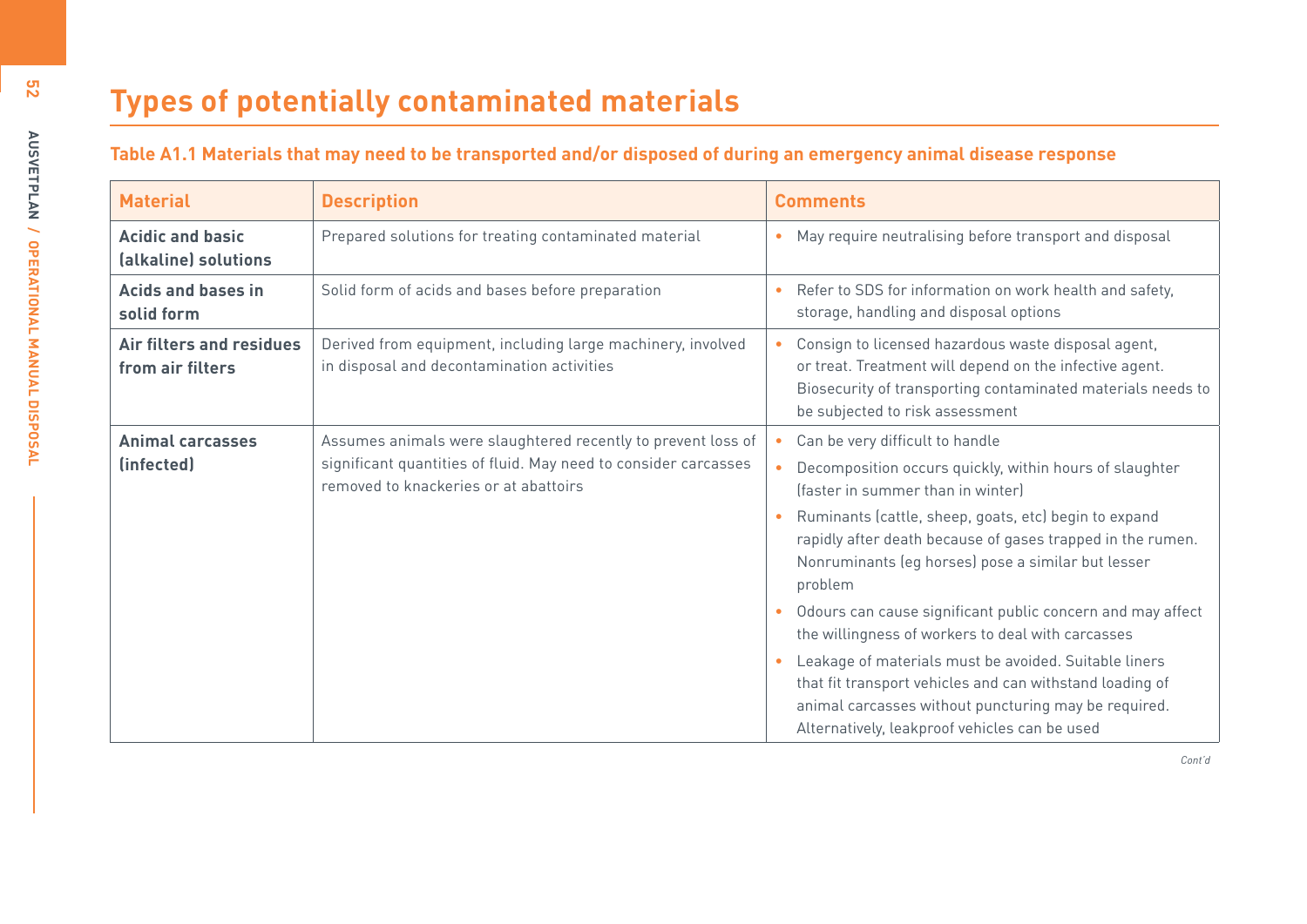| <b>Material</b>                             | <b>Description</b>                                                                                    | <b>Comments</b>                                                                               |
|---------------------------------------------|-------------------------------------------------------------------------------------------------------|-----------------------------------------------------------------------------------------------|
| Animal fluids (rumen<br>fluid, blood, etc)  | Largely viscous fluid                                                                                 | Similar problems to animal carcasses<br>$\bullet$                                             |
| Animal viscera, meat and<br>bone (infected) | Mixture of fluid and semiprocessed animal parts                                                       | Similar problems to animal carcasses                                                          |
| Ash/remnants after<br>burning               | Remains of the funeral pyre, which may contain some<br>incompletely burnt animal material, bones, etc | Bury<br>$\bullet$                                                                             |
| <b>Bedding and litter</b><br>(contaminated) | Used or unused bedding and litter that may be contaminated<br>with the disease agent                  | Conduct risk assessment of biosecurity of transporting<br>$\bullet$<br>contaminated materials |
|                                             |                                                                                                       | Quantity of material may be substantial<br>$\bullet$                                          |
|                                             |                                                                                                       | Material may be in a solid, semisolid or liquid form<br>$\bullet$                             |
|                                             |                                                                                                       | Leakage must be avoided                                                                       |
|                                             |                                                                                                       | May be suitable for composting                                                                |
| <b>Blood and bone products</b>              | Processed material that has already been put on market<br>shelves or is destined for the market       | Risk assessment may be required to determine infectivity<br>$\bullet$<br>risk                 |
|                                             |                                                                                                       | Used material may require treatment to ensure that<br>$\bullet$<br>infectivity is eliminated  |
|                                             |                                                                                                       | Procedures for recall, treatment and disposal need to be put<br>in place                      |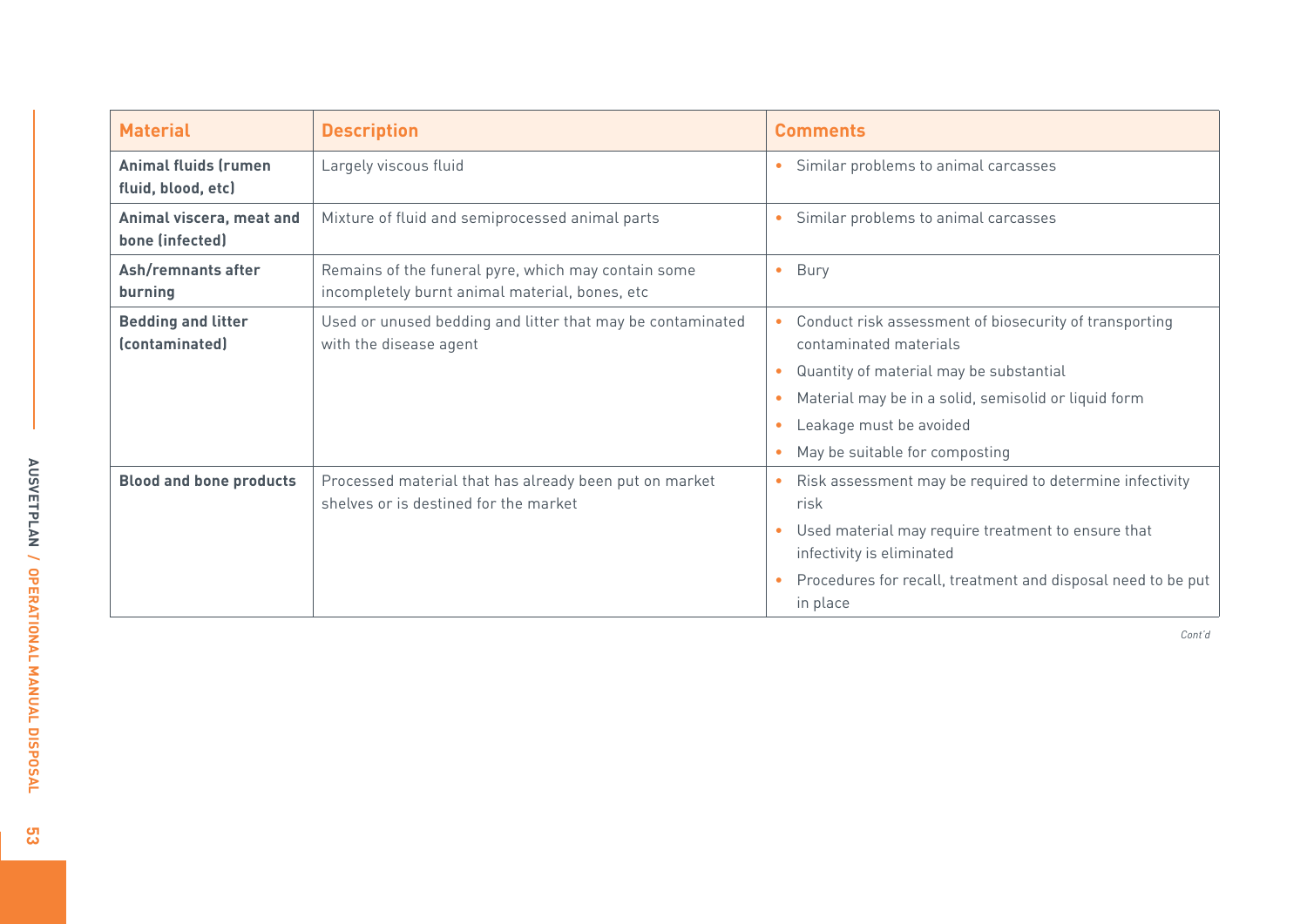| <b>Material</b>                                                           | <b>Description</b>                                                                                                              | <b>Comments</b>                                                                                                                                                                                                                                                                                                                |
|---------------------------------------------------------------------------|---------------------------------------------------------------------------------------------------------------------------------|--------------------------------------------------------------------------------------------------------------------------------------------------------------------------------------------------------------------------------------------------------------------------------------------------------------------------------|
| <b>Chemical containers</b>                                                | Disinfectants, etc come in a variety of container shapes and<br>sizes. There will be large numbers of these containers          | • Check SDS for instructions on handling and storage<br>• Triple washing of containers is considered adequate to<br>remove most chemicals and reduce the hazard, but this<br>depends on the chemical. Container label should identify<br>contents<br>Dispose of washings from containers in an environmentally<br>sound manner |
| <b>Clinical and related</b><br>wastes (including<br>sharps)               | A complex mix of material containing potentially infectious<br>materials, sharps, etc                                           | • Conduct risk assessment of biosecurity of transporting<br>contaminated materials<br>Dispose of in usual way, ensuring use of biohazard disposal<br>containers                                                                                                                                                                |
| <b>Clothing and footwear</b><br>- disposable<br>(contaminated)            | Single use or single-premises use; used in slaughter,<br>transportation, decontamination and disposal stages of EAD<br>response | System for appropriate treatment and packing is needed<br>before disposal                                                                                                                                                                                                                                                      |
| <b>Compost</b>                                                            | Some intensive enterprises (eg poultry units, feedlots)<br>compost bedding, litter and carcasses. May be in large<br>volumes    | • Manage process and site as per standard operating<br>procedures<br>Monitor compost windrow conditions and infectivity<br>$\bullet$<br>Ownership of compost end products needs to be established<br>$\bullet$<br>at start of process<br>Potential markets and users need to be identified                                     |
| <b>Detergents and</b><br>surface-active agents<br>(diluted and undiluted) | Used in normal clean down operations (refer to SDS for active<br>ingredients)                                                   | Refer to SDS and use appropriate method of disposal<br>$\bullet$                                                                                                                                                                                                                                                               |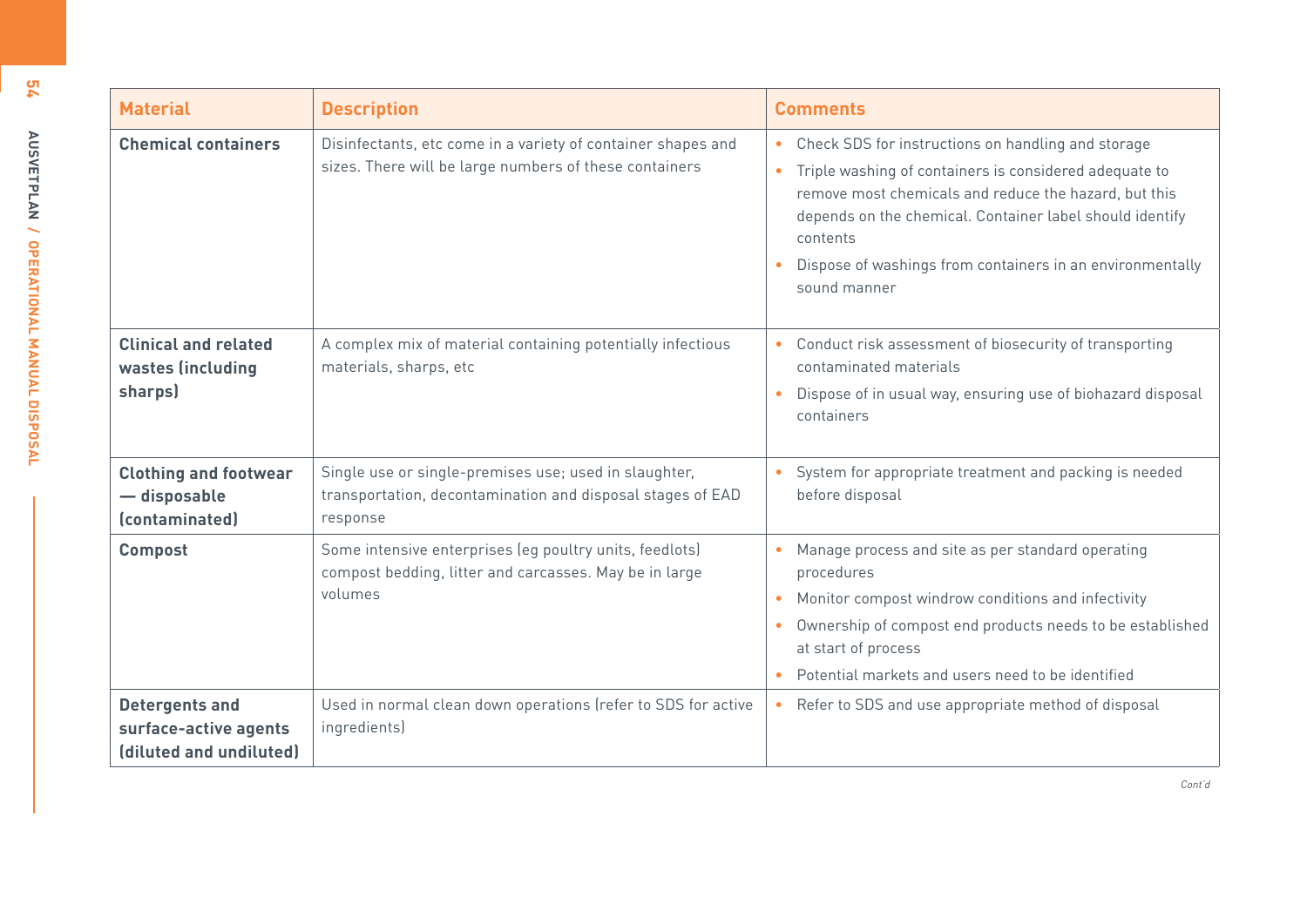| <b>Material</b>                                                  | <b>Description</b>                                                                                                                    | <b>Comments</b>                                                                                                                                                                                                                                                                                                                                                                                                                                        |
|------------------------------------------------------------------|---------------------------------------------------------------------------------------------------------------------------------------|--------------------------------------------------------------------------------------------------------------------------------------------------------------------------------------------------------------------------------------------------------------------------------------------------------------------------------------------------------------------------------------------------------------------------------------------------------|
| <b>Disinfectant mats</b>                                         | Carpet and other types of matting used on roadways and at<br>entrances for disinfecting car tyres                                     | Usually limited numbers<br>$\bullet$<br>Disposal at local landfill site is probably acceptable, but<br>$\bullet$<br>check state/territory regulations                                                                                                                                                                                                                                                                                                  |
| <b>Disinfectant wash-</b><br>down water<br>Portable shower waste | Water that may contain acids, bases, oxidising agents,<br>detergents and surface-active agents, along with low levels of<br>soil, etc | Contain waste water in a suitable vessel (eg sump) and treat<br>with suitable disinfectant to eliminate infectivity<br>Containment, treatment and disposal of wastes must be<br>$\bullet$<br>included in any EAD response program                                                                                                                                                                                                                      |
| <b>Effluent</b> - animal                                         | From saleyards, abattoirs, intensive agriculture operations,<br>etc                                                                   | Biologically highly active<br>$\bullet$<br>May be in significant volumes<br>$\bullet$<br>May be able to be disposed of to liquid waste facilities or<br>sewerage systems, but further research is needed<br>May require treatment with disinfectants or other chemicals<br>$\bullet$<br>that modify pH, resulting in deactivation of microflora that<br>normally aid decomposition<br>Solids from effluent may be suitable for composting<br>$\bullet$ |
| Eggs, egg pulp                                                   | May be on farm; in transit; or in packaging plants, bakeries,<br>supermarkets                                                         | • Procedures for recall, treatment and disposal may need to<br>be put in place<br>May require refrigeration until disposed of<br>$\bullet$<br>Leakage must be avoided. Suitable liners that fit transport<br>$\bullet$<br>vehicles may be required. Alternatively, leakproof vehicles<br>may be used                                                                                                                                                   |
| <b>Equipment</b>                                                 | Equipment considered not worth keeping once contaminated<br>(eg personal protective equipment, including respirators,<br>bootsl       | May be possible to consign to licensed hazardous waste<br>$\bullet$<br>disposal operation or bury at a licensed landfill site                                                                                                                                                                                                                                                                                                                          |

<mark>ទ</mark>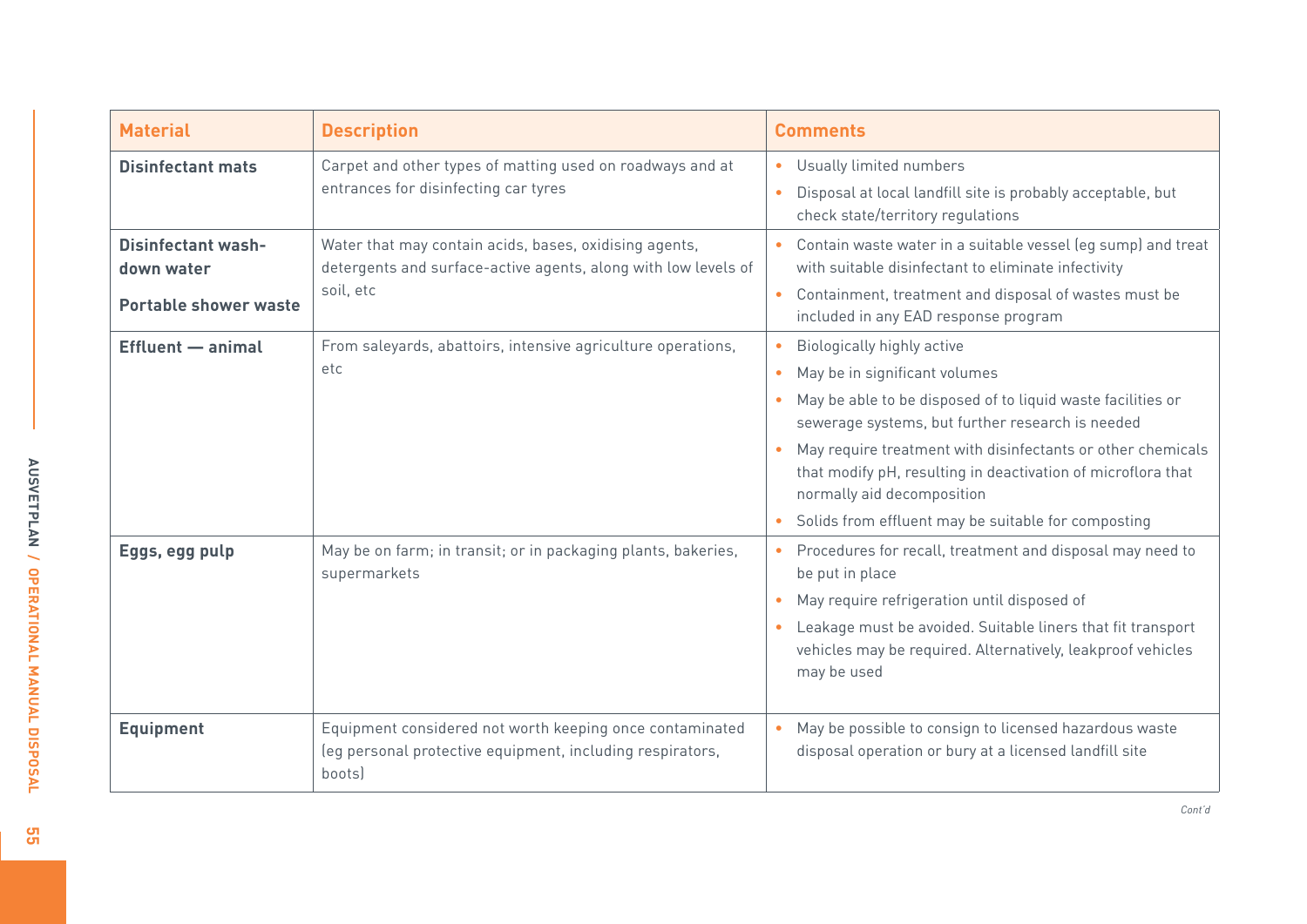| ŏ.                                                                        | <b>Material</b>                                                                         | <b>Description</b>                                                                                               | <b>Comments</b>                                                                                              |
|---------------------------------------------------------------------------|-----------------------------------------------------------------------------------------|------------------------------------------------------------------------------------------------------------------|--------------------------------------------------------------------------------------------------------------|
| <b>ANSIONAL DISPOSSION IN ANUMENT IN A MARKET PLANE IN A MARKET PLANE</b> | Feed (animal) -<br>hay, lucerne, grain,<br>etc (potentially<br>contaminated)            | Suspected or confirmed infective                                                                                 | • Treatment will vary with material and EAD agent                                                            |
|                                                                           | <b>Filter cake</b>                                                                      | From sewage treatment                                                                                            | • See Effluent $-$ animal                                                                                    |
|                                                                           | <b>Fire debris and fire</b><br>wash waters                                              | Water used to wash fire area, or rainfall on fire area                                                           | • Conduct risk assessment to determine infectivity<br>Ensure that water does not run into groundwater drains |
|                                                                           | <b>First-aid wastes</b>                                                                 | Bandages, bandaids, slings, etc used to treat personnel                                                          | • Consign to licensed hazardous waste disposal operation                                                     |
|                                                                           | Food - unprocessed,<br>or partially or fully<br>processed (potentially<br>contaminated) | May be on farm; in transit; or at abattoirs, milk processing<br>factories, pet food manufacturers, supermarketsl | • May require refrigeration until disposed of<br>Leakage must be avoided<br>$\bullet$ .                      |
|                                                                           | <b>Food and drink</b><br>packaging                                                      | Used on infected premises                                                                                        | • See Food                                                                                                   |
|                                                                           | <b>Food packaging</b>                                                                   | Recalled produce (eg milk cartons, meat wrappings, egg<br>cartons                                                | $-$ See Food                                                                                                 |
|                                                                           | <b>Grease-trap waste</b>                                                                | As part of sewage or waste stream processing                                                                     | • Bury or incinerate                                                                                         |
|                                                                           | Hatchery waste -<br>eggs                                                                | May require maceration before disposal                                                                           | May require pretreatment before disposal, depending on<br>EAD agent                                          |
|                                                                           | Hides, and partially or<br>fully processed leather                                      | Located on farm, in abattoirs and further down the process<br>line                                               | • Conduct risk assessment to determine infectivity<br>• Disposal as for carcasses                            |

**56**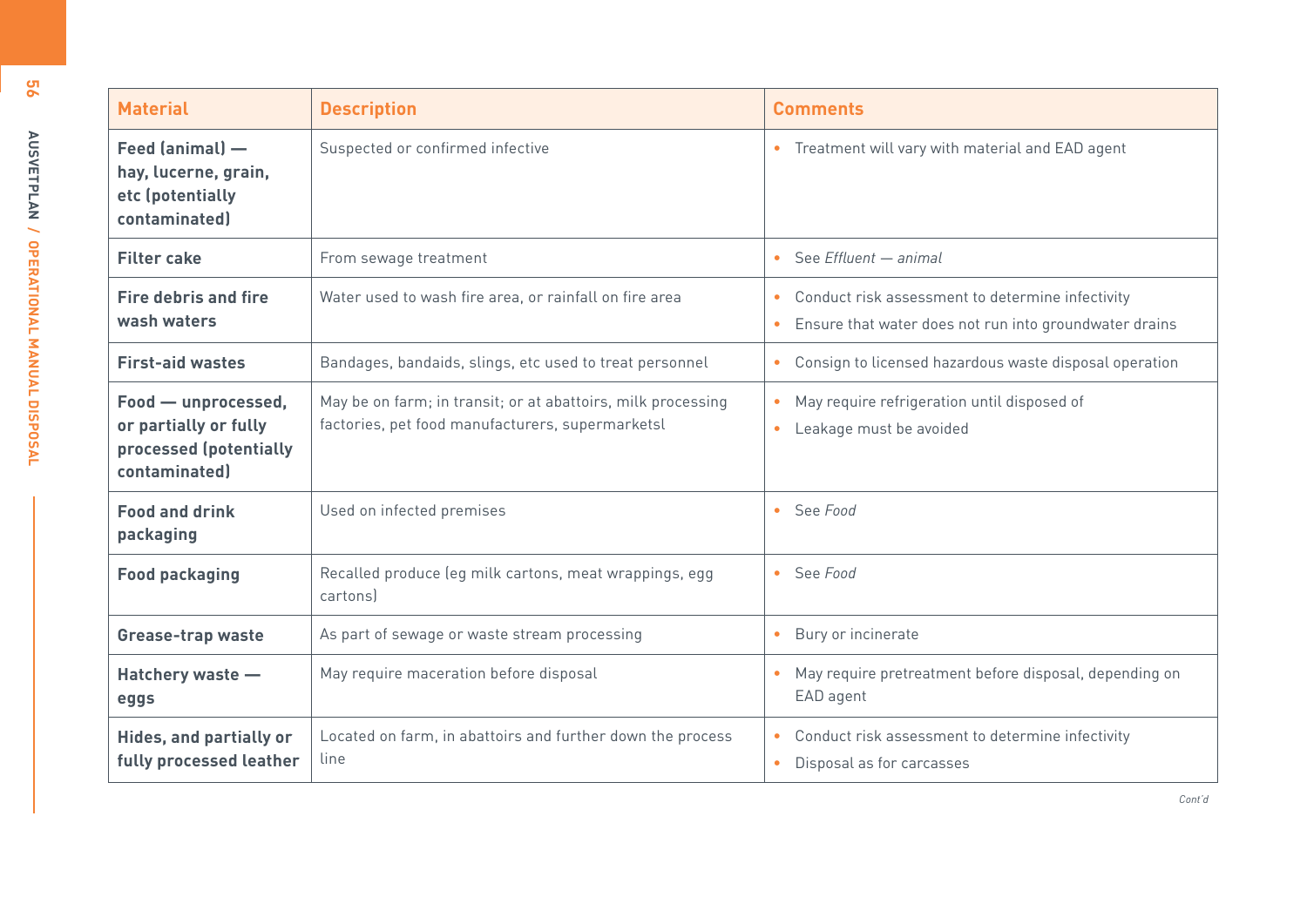| <b>Material</b>                                                                                                      | <b>Description</b>                                                                                                                    | <b>Comments</b>                                                                                                                                                                                                                                                                                                                                                                 |
|----------------------------------------------------------------------------------------------------------------------|---------------------------------------------------------------------------------------------------------------------------------------|---------------------------------------------------------------------------------------------------------------------------------------------------------------------------------------------------------------------------------------------------------------------------------------------------------------------------------------------------------------------------------|
| Laboratory animal<br>specimen waste                                                                                  | Specimens taken from infected and suspect animals for<br>analysis                                                                     | • Volumes will probably be greater than under normal<br>operations<br>Continue to use normal disposal routes                                                                                                                                                                                                                                                                    |
| Liners for trucks used<br>to transport infected<br>animal carcasses                                                  | Liners will probably require frequent replacement, so<br>quantities of used and contaminated liners will become a<br>disposal problem | • May require pretreatment before disposal, depending on<br>EAD agent                                                                                                                                                                                                                                                                                                           |
| <b>Manure</b>                                                                                                        | On farms, on land, in sheds, in saleyards, in abattoirs, etc                                                                          | Similar issues to filter cake<br>$\bullet$<br>• May be able to be composted or beneficially used,<br>depending on EAD agent                                                                                                                                                                                                                                                     |
| Meat - unprocessed<br>or partially or fully<br>processed (potentially<br>contaminated)                               | May be on farm; in transit; or at abattoirs, knackeries, pet<br>food manufacturers, supermarkets                                      | • Procedures for recall, treatment and disposal may need to<br>be put in place<br>May require refrigeration until disposed of<br>$\bullet$<br>Leakage must be avoided<br>$\bullet$                                                                                                                                                                                              |
| <b>Milk and dairy products</b><br>- unprocessed, or<br>partially or fully<br>processed (potentially<br>contaminated) | May be on farm; in transit; or at milk processing factories,<br>supermarkets                                                          | • Conduct risk assessments to determine infectivity or other<br>risks<br>• Procedures for recall, treatment and disposal may need to<br>be put in place<br>• May be treated to eliminate infectivity (treatment is<br>essential if the material is known to be infective)<br>• May require refrigeration until disposed of<br>Leakage and aerosols must be avoided<br>$\bullet$ |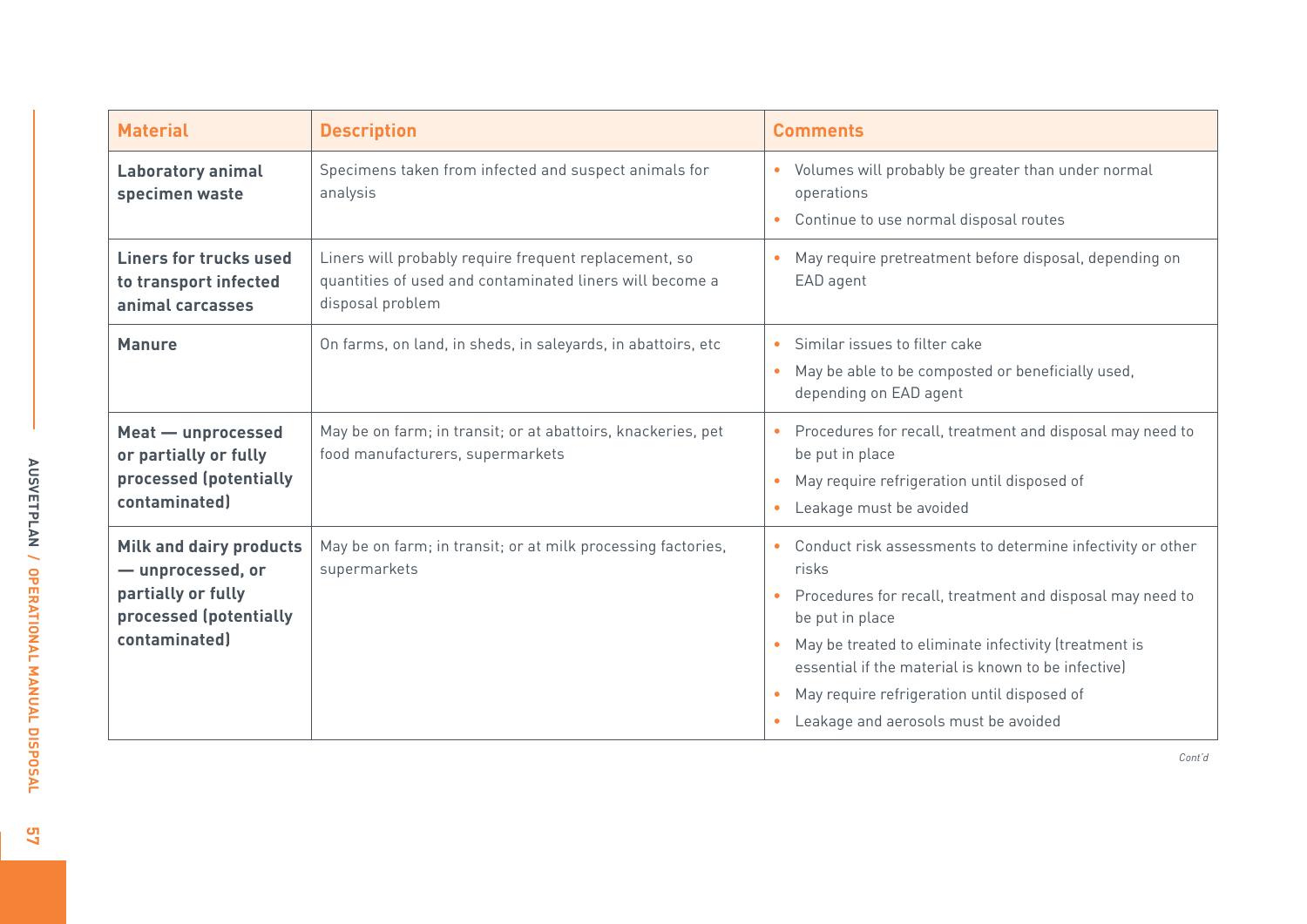| ဗူး                                       | <b>Material</b>                                                                                     | <b>Description</b>                                                                                                           | <b>Comments</b>                                                                                                                                                                                      |
|-------------------------------------------|-----------------------------------------------------------------------------------------------------|------------------------------------------------------------------------------------------------------------------------------|------------------------------------------------------------------------------------------------------------------------------------------------------------------------------------------------------|
| <b>ADSOUTHLAND / OPERATIONAL MANDSOUS</b> | <b>Miscellaneous</b><br>items from disposal<br>operations not listed<br>elsewhere                   | All other waste not listed separately. May include equipment/<br>housing materials that cannot be effectively decontaminated | • Conduct risk assessments to determine infectivity or other<br>risks                                                                                                                                |
|                                           | <b>Office wastes</b>                                                                                | Some office wastes may be confidential and will need to be<br>secured at all times                                           | • Use usual recycling, reuse and disposal methods unless<br>contaminated                                                                                                                             |
|                                           | Oil/hydrocarbon and<br>water mixtures or<br>emulsions                                               | May be in chemicals used to treat infected animals and<br>materials, etc                                                     | • Treat and/or dispose of in appropriate and environmentally<br>safe manner                                                                                                                          |
|                                           | <b>Oxidising agents</b><br>(diluted)                                                                | Products such as Virkon® prepared for treating infected/<br>contaminated material                                            | • If used in decontaminating equipment, ensure that all<br>equipment is adequately rinsed, and washings are collected<br>and appropriately treated before disposal                                   |
|                                           | Pesticides - unused<br>remnants                                                                     | Incidental use of chemicals required                                                                                         | Follow procedures in SDS or on container label<br>Follow relevant quidelines for disposal<br>Use only in accordance with label<br>۰                                                                  |
|                                           | Pharmaceuticals, drugs<br>and medicines (surplus<br>to use, out of 'use by'<br>date, residual, etc) | Includes drugs used to euthanase infected, suspect or<br>dangerous contact animals                                           | Follow appropriate normal procedures for treatment and<br>$\bullet$<br>disposal                                                                                                                      |
|                                           | Postdecomposition<br>products                                                                       | Safe byproduct of a chemical, anaerobic or aerobic disposal<br>process                                                       | May be a commercial product or require burying<br>$\bullet$<br>Arrange suitable market<br>$\bullet$<br>Ownership of compost end products needs to be established<br>$\bullet$<br>at start of process |
|                                           | <b>Seeds and grain</b>                                                                              | Principally found on farm, possibly contaminated                                                                             | Disinfect in sealed containers<br>$\bullet$                                                                                                                                                          |

**58**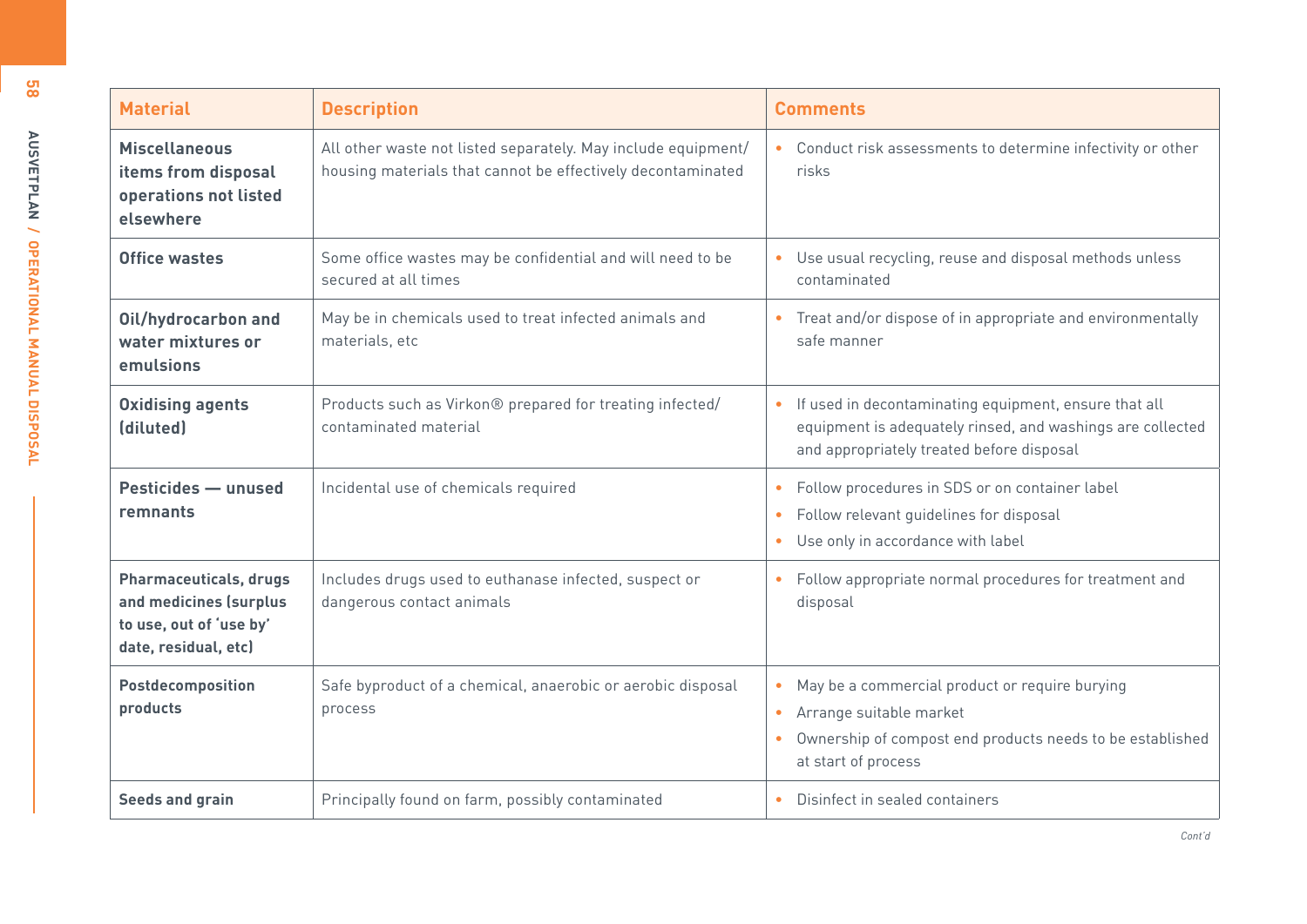| <b>Material</b>                                                      | <b>Description</b>                                                               | <b>Comments</b>                                                                                                           |
|----------------------------------------------------------------------|----------------------------------------------------------------------------------|---------------------------------------------------------------------------------------------------------------------------|
| <b>Semen and ova</b><br>(infected)                                   | Origin must be traced by following document trail from<br>infected premises      | May need disinfection before disposal<br>$\bullet$<br>Conduct risk assessment to determine exposure and/or<br>infectivity |
| Sewage sludge or<br>residues                                         | Mainly saleyards, abattoirs and intensive operations (eg<br>dairies, feedlots)   | See Filter cake<br>$\bullet$                                                                                              |
| <b>Soil contaminated</b><br>with disinfectants,<br>detergents, etc   | Soil contaminated with chemical spillage from treatment or<br>disinfection areas | Check SDS for information on constituents and safety<br>$\bullet$<br>information                                          |
| Soil contaminated as a<br>result of the slaughter<br>process         | Contaminated byproduct of the slaughter process                                  | May require decontamination and/or disposal, depending on<br>the EAD agent                                                |
| <b>Tallows</b>                                                       | Found principally in abattoirs and tanneries                                     | Conduct risk assessments to determine infectivity or other<br>risks<br>Bury or incinerate<br>Consider suitable market     |
| Tannery wastes,<br>including leather dust,<br>ash sludges and flours | Specialised industry                                                             | Wastes may require neutralising<br>$\bullet$                                                                              |
| Truck wash-down<br>containing faeces, body<br>fluids, etc            | Will be an infectious material                                                   | See Fffluent<br>$\bullet$                                                                                                 |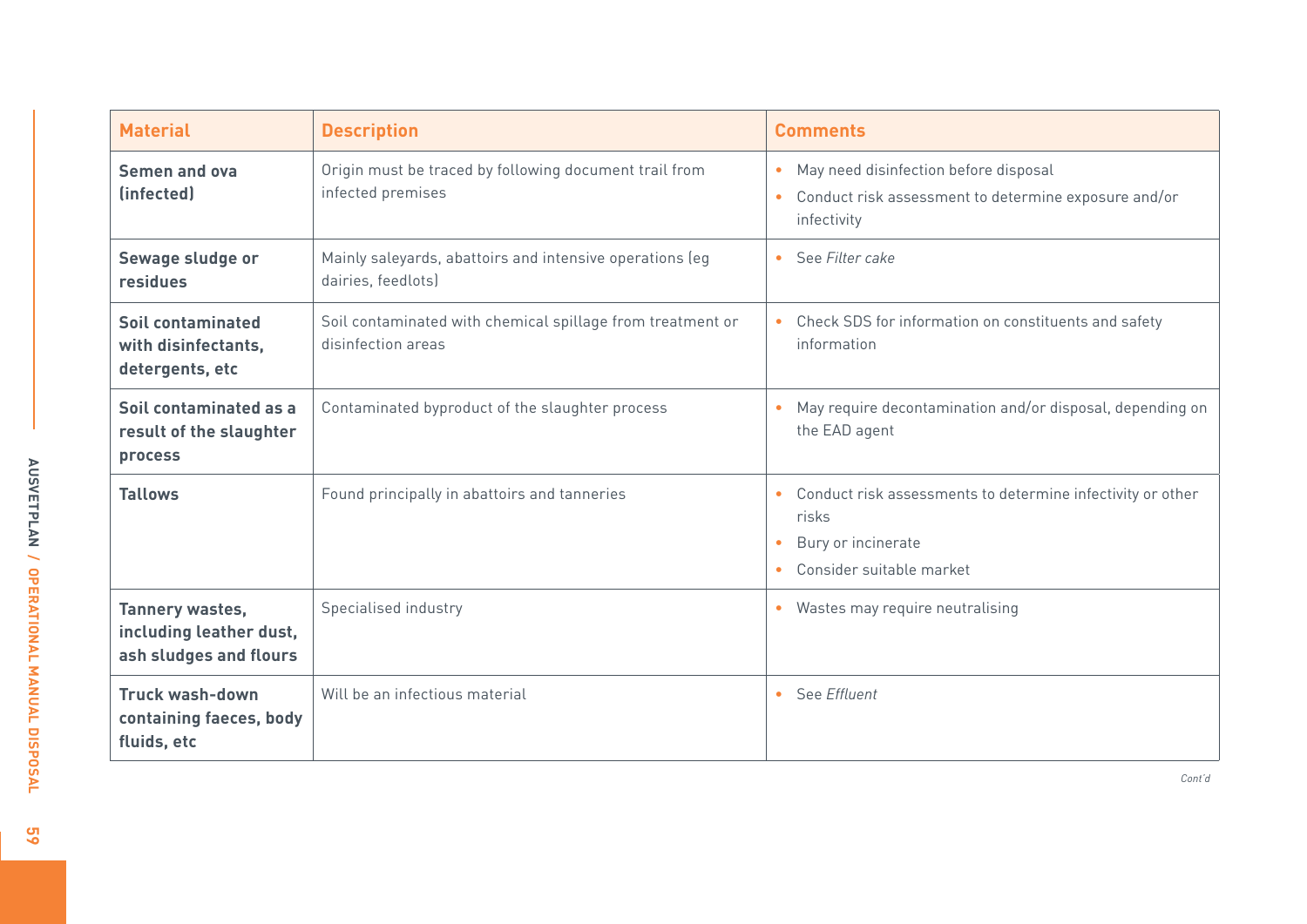| ŏ                                     | <b>Material</b>                                                                                         | <b>Description</b>                                                                 | <b>Comments</b>                                                                                                                                                                                                                                                             |
|---------------------------------------|---------------------------------------------------------------------------------------------------------|------------------------------------------------------------------------------------|-----------------------------------------------------------------------------------------------------------------------------------------------------------------------------------------------------------------------------------------------------------------------------|
| <b>AUSVETPLAN</b>                     | <b>Vaccines (partially</b><br>used or out of date),<br>empty containers,<br>administrative<br>equipment | May be on farms, at control centres or at central storage sites                    | Need to adhere to manufacturers' and licensing authority<br>guidelines<br>May need decontamination before disposal<br>Bury or incinerate                                                                                                                                    |
|                                       | <b>Waste derived</b><br>from processing<br>contaminated food                                            | Byproducts derived from processing of animal carcasses, etc                        | May follow similar disposal path to food, effluent or filter<br>cake                                                                                                                                                                                                        |
| <b>OPERALIONAL MANUAL DISPERALION</b> | <b>Wool scouring wastes</b>                                                                             | At fellmongers, abattoirs, etc                                                     | Most organisms are unlikely to survive this treatment. Any<br>٠<br>treatment will depend on the EAD agent involved<br>Determine whether treatment of products and perception<br>$\bullet$<br>of continued infectivity allow for economic use of products<br>after treatment |
|                                       | Wool, cashmere,<br>mohair, feathers, deer<br>velvet                                                     | On farm; at fellmongers, abattoirs, wool processing<br>industries, stockpiles, etc | Determine whether treatment of products and perception<br>of continued infectivity allow for economic use of products<br>after treatment                                                                                                                                    |

EAD = emergency animal disease; SDS = safety data sheet

Note: Each product will need to be classified according to local legislation relevant to waste disposal.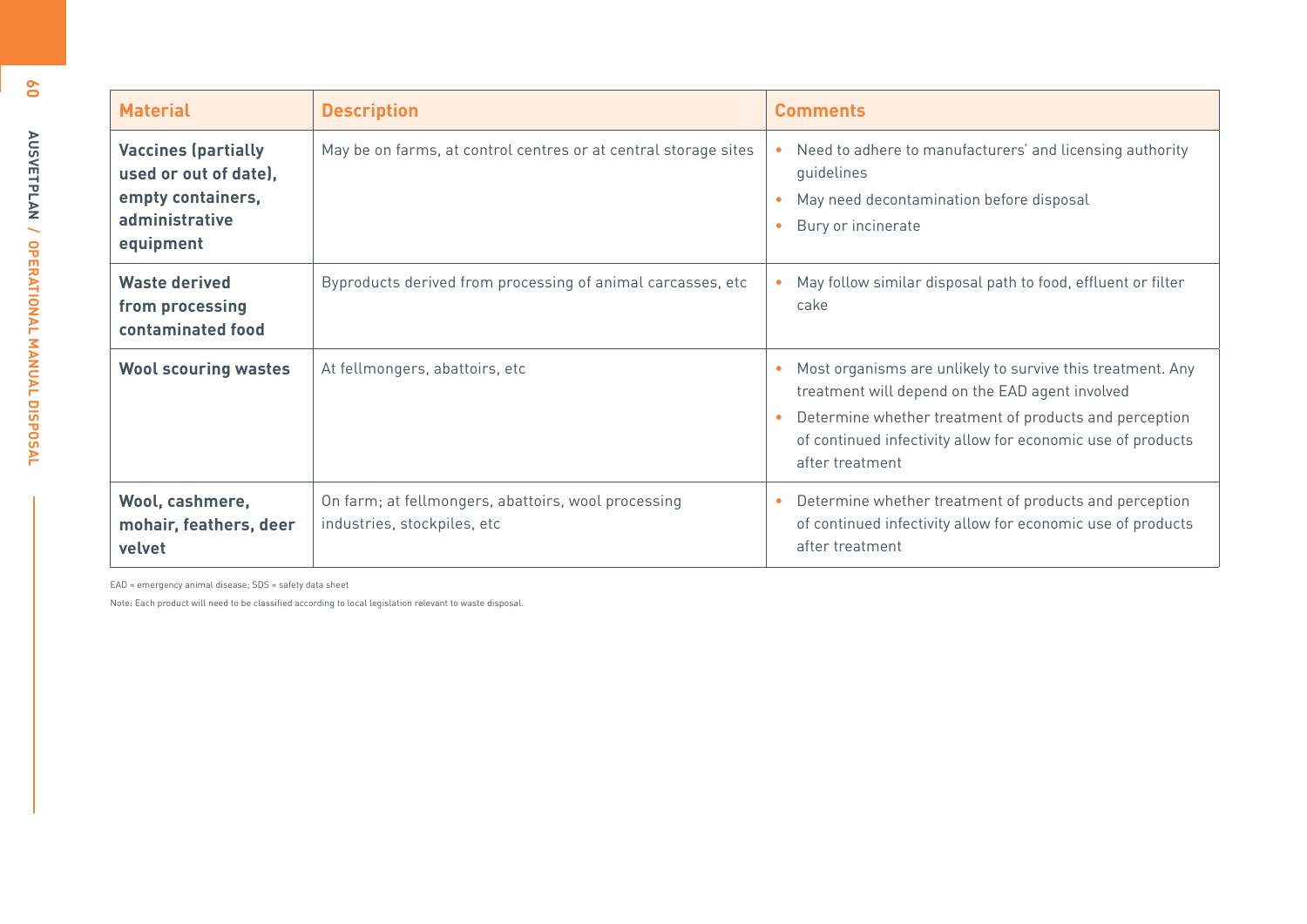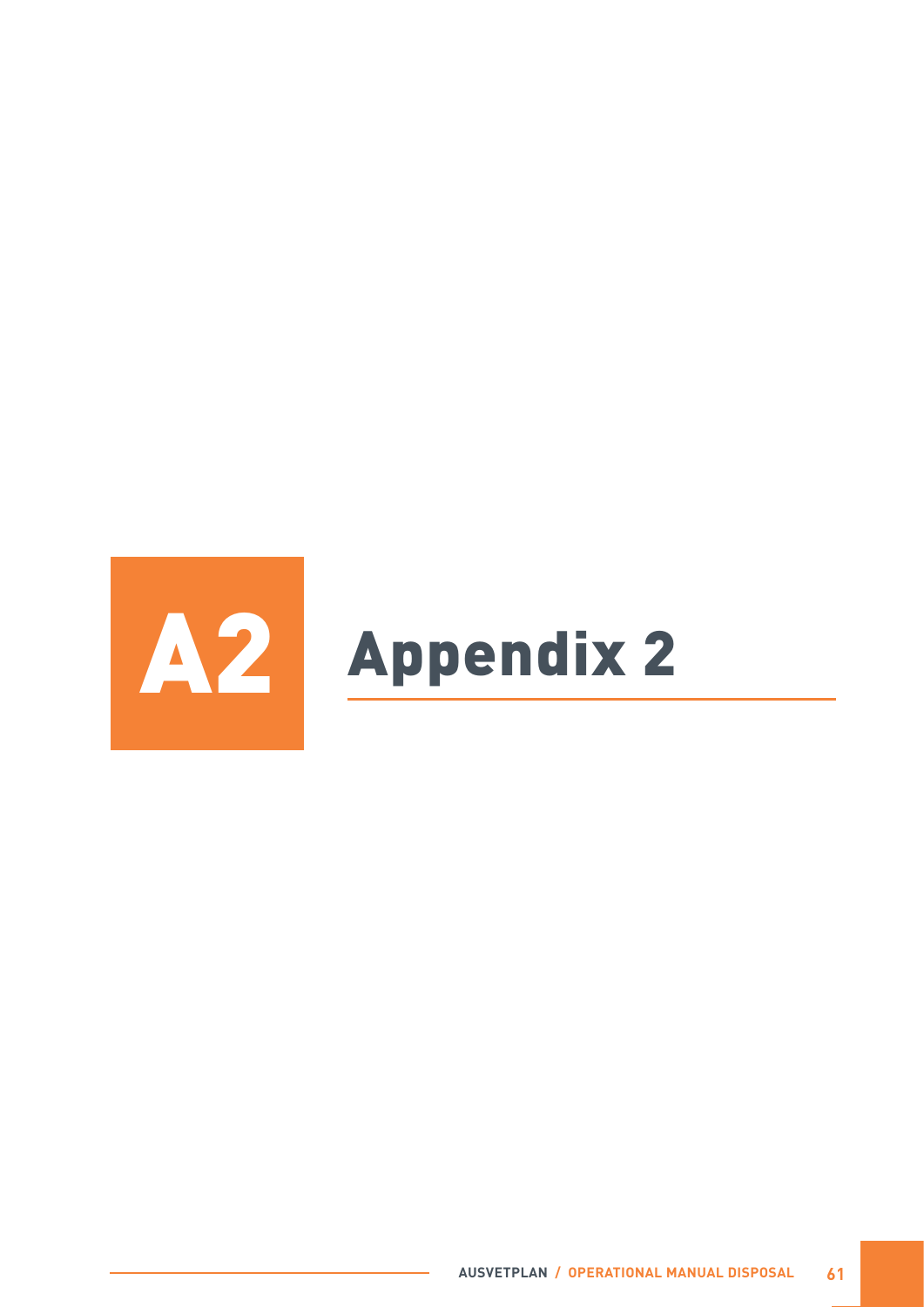| <b>Table A2.1 Predisposal processing methods</b><br>Some disposal options can be considered as predisposal processing methods themselves, in that they reduce or destroy pathogens, reduce moisture content,<br>or reduce total mass before final disposal is completed using another method. Examples are composting followed by incineration, and rendering followed by<br>burial. |                                                                                                                                                                                                                                                                                                           |                                                                                                    |                                                                                                                                                                                |
|--------------------------------------------------------------------------------------------------------------------------------------------------------------------------------------------------------------------------------------------------------------------------------------------------------------------------------------------------------------------------------------|-----------------------------------------------------------------------------------------------------------------------------------------------------------------------------------------------------------------------------------------------------------------------------------------------------------|----------------------------------------------------------------------------------------------------|--------------------------------------------------------------------------------------------------------------------------------------------------------------------------------|
| <b>Treatment</b>                                                                                                                                                                                                                                                                                                                                                                     | <b>Principle</b>                                                                                                                                                                                                                                                                                          | <b>Advantages</b>                                                                                  | <b>Disadvantages</b>                                                                                                                                                           |
| <b>Chemical</b><br>sterilisation/<br>decontamination                                                                                                                                                                                                                                                                                                                                 | Many AUSVETPLAN decontamination<br>procedures are based on use of chemicals<br>for sterilisation or decontamination. The<br>chemicals used vary for each disease. They<br>range from agents that simply change pH,<br>such as citric acid and NaOH, to more powerful<br>oxidising agents, such as Virkon® | Procedures for chemical disinfection<br>are well documented and understood                         | WHS concerns<br>$\bullet$<br>Environmental concerns<br>$\bullet$<br>Chemical needs to come in contact<br>with organism to be effective                                         |
| <b>Heat</b><br>sterilisation/<br>decontamination                                                                                                                                                                                                                                                                                                                                     | Heat sterilisation is a well-recognised method<br>of destroying pathogens. It can use direct<br>sunlight, gas and electrical heating elements.<br>Covering materials with black plastic in<br>summer may raise temperature to required<br>levelssia                                                       | Uses existing technology<br>Available throughout Australia<br>Can be used immediately<br>$\bullet$ | Not suitable for some materials<br>Rendering capacity is limited<br>Requires monitoring to ensure<br>required temperature is achieved<br>throughout the material being treated |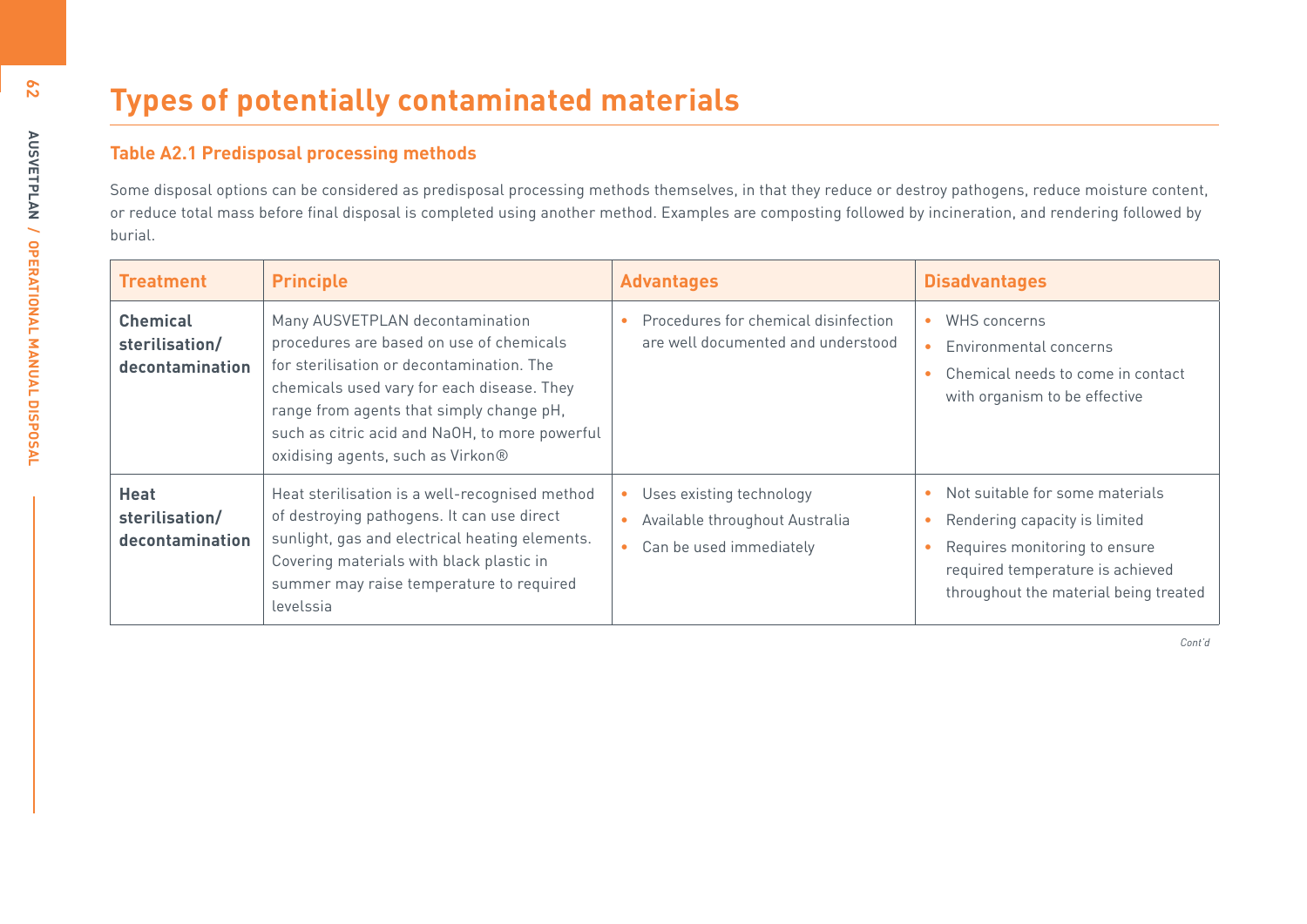| <b>Treatment</b>                                         | <b>Principle</b>                                                                                                                                                              | <b>Advantages</b>                                                                                                                                                                                                                                                                                                                                                                                                                                                                                                                                                                           | <b>Disadvantages</b>                                                                                                                                                                                                                                                                                                                                                                                                |
|----------------------------------------------------------|-------------------------------------------------------------------------------------------------------------------------------------------------------------------------------|---------------------------------------------------------------------------------------------------------------------------------------------------------------------------------------------------------------------------------------------------------------------------------------------------------------------------------------------------------------------------------------------------------------------------------------------------------------------------------------------------------------------------------------------------------------------------------------------|---------------------------------------------------------------------------------------------------------------------------------------------------------------------------------------------------------------------------------------------------------------------------------------------------------------------------------------------------------------------------------------------------------------------|
| Maceration/<br>grinding                                  | Maceration of carcasses and other materials<br>will generally reduce their volume, and<br>possibly make them easier to handle and<br>speed the rate of decomposition/disposal | • Ease of handling resultant material<br>Different types of vehicles can be used<br>$\bullet$<br>to transport the material (eg tankers,<br>concrete trucks)<br>Allows improved mixing of disinfectant<br>$\bullet$<br>products (adjuvants) with material<br>• Increases speed of decomposition/<br>disposal (composting/fermenting)<br>• Inceases range of possible disposal<br>options<br>• Large units can handle about 15<br>tonne/hour                                                                                                                                                  | Increased production of aerosols<br>$\bullet$<br>Need for additional equipment<br>$\bullet$<br><b>WHS concerns</b><br>$\bullet$<br>Difficulty decontaminating equipment<br>$\bullet$<br>Adverse owner and public perceptions<br>$\bullet$<br>Bulking agent needs to be added to<br>absorb liquid released from carcasses<br>at grinding<br>Large labour requirement<br>$\bullet$                                    |
| <b>Combined steam</b><br>sterilisation and<br>maceration | Sterilisation combined with maceration<br>involves steam sterilising the waste and then<br>grinding it for delivery to landfill or composting                                 | Steam sterilisation will remove most<br>infective agents<br>Waste produced can be buried in<br>landfill site that accepts uninfected<br>putrescible waste<br>A portable unit can be taken on farm<br>$\bullet$<br>Suitable for treating small ruminant<br>and poultry carcasses<br>Ease of handling resultant material<br>$\bullet$<br>Different types of vehicles can be used<br>$\bullet$<br>to transport the material (eg tankers,<br>concrete trucks)<br>• Increases speed of decomposition/<br>disposal (by composting/fermenting)<br>• Inceases range of possible disposal<br>options | Capacity is too small for large<br>$\bullet$<br>numbers of large ruminants and<br>horses<br>Requires monitoring of final product<br>Not suitable for anthrax or TSEs<br>Requires skilled labour<br>$\bullet$<br>High cost of equipment<br>$\bullet$<br>Adverse owner and public perceptions<br>$\bullet$<br>Bulking agent needs to be added to<br>$\bullet$<br>absorb liquid released from carcasses<br>at grinding |

 $\mathcal{E}$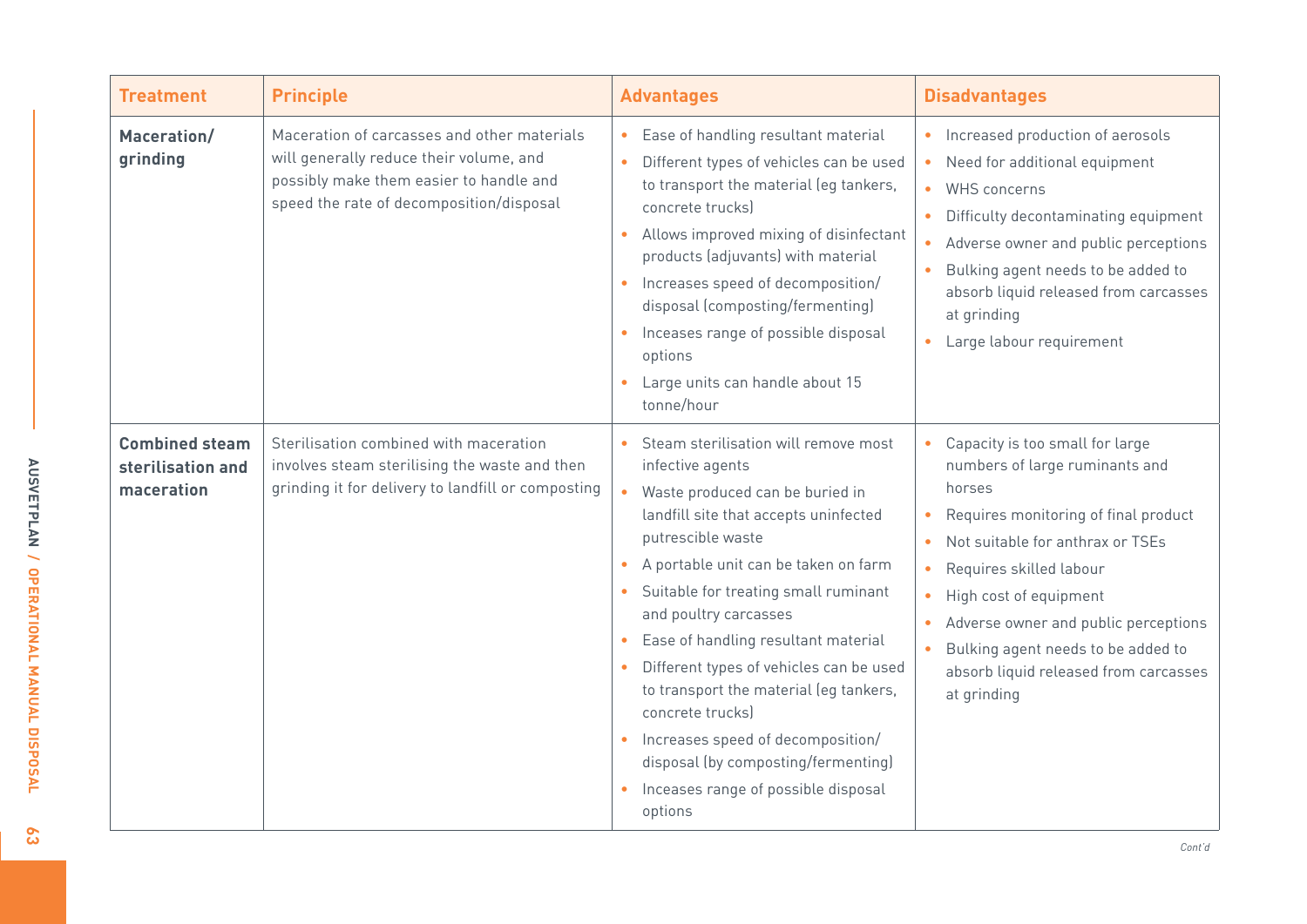| <b>Treatment</b>         | <b>Principle</b>                                                                                                                                                                                                                                                                                                                                                                                                                                                                      | <b>Advantages</b>                                                                                                                                                                                                                                                                                                                 | <b>Disadvantages</b>                                                                                                                                                                                                                                                                                                                                                                                                                                                       |
|--------------------------|---------------------------------------------------------------------------------------------------------------------------------------------------------------------------------------------------------------------------------------------------------------------------------------------------------------------------------------------------------------------------------------------------------------------------------------------------------------------------------------|-----------------------------------------------------------------------------------------------------------------------------------------------------------------------------------------------------------------------------------------------------------------------------------------------------------------------------------|----------------------------------------------------------------------------------------------------------------------------------------------------------------------------------------------------------------------------------------------------------------------------------------------------------------------------------------------------------------------------------------------------------------------------------------------------------------------------|
| <b>Chilling/freezing</b> | Chilling has been used in Europe as an<br>emergency measure to hold carcasses for later<br>disposal. Opportunities could arise if chilling<br>facilities at an abattoir become available<br>because the abattoir is itself caught up in<br>the EAD outbreak. Chilling also needs to be<br>considered as an option for animal products to<br>be disposed of later                                                                                                                      | Quick response to a medium-scale<br>incident<br>Freezers are generally easy to<br>build. Some mobile freezers may<br>be available from the game meat<br>industry. Refrigerated containers may<br>be used for short-term storage<br>Offers time to consider future action<br>$\bullet$<br>Could handle carcasses and<br>byproducts | Expensive to source and maintain<br>High electricity costs<br>$\bullet$<br>Potential impact on future trading of<br>enterprises involved<br>Difficult to handle whole carcasses<br>Rehabilitation of chiller equipment<br>$\bullet$<br>required<br>Freezer trucks will not freeze material<br>not already frozen (designed to hold<br>items that have already been frozen to<br>$-20$ °C)<br>May not be enough refrigerated<br>containers available in a large<br>outbreak |
| <b>Time treatment</b>    | Many pathogens responsible for causing EAD<br>emergencies survive for only limited periods<br>in the environment (refer to relevant disease<br>strategy), particularly if conditions are hot<br>and dry. If it is known that a pathogen will<br>deteriorate and disappear over time, it may<br>be more appropriate to do nothing other than<br>restrict access to the area and wait. This is an<br>option for remote and feral animal populations<br>that can be isolated by distance | No chemicals used<br>$\bullet$<br>Minimal labour requirements<br>$\bullet$<br>$\bullet$<br>Low cost<br>Waste classification changes from<br>hazardous to a lesser category<br>No transport requirements                                                                                                                           | Public perception may be negative<br>Some organisms may not disappear<br>$\bullet$<br>as quickly as predicted<br>Inability to use the property during the<br>$\bullet$<br>waiting period<br>Potential impact on trade<br>$\bullet$<br>Inability to restrict access by feral<br>$\bullet$<br>animals                                                                                                                                                                        |

**64**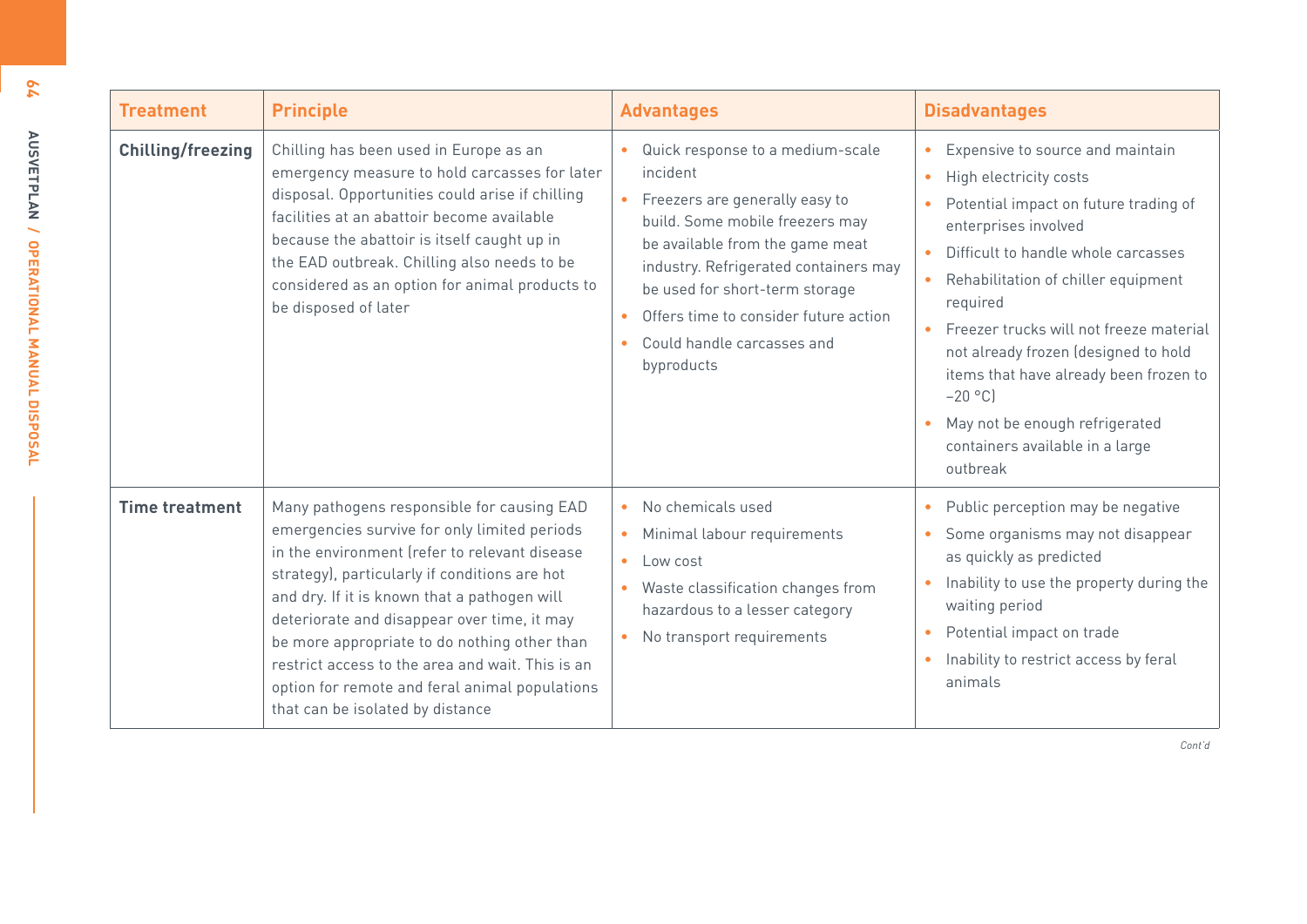| <b>Treatment</b>                                                             | <b>Principle</b>                                                                                                                                                                                                                                                                                                                                                                  | <b>Advantages</b>                                                                                                                                                                                                              | <b>Disadvantages</b>                                                                                                                                                                                                    |
|------------------------------------------------------------------------------|-----------------------------------------------------------------------------------------------------------------------------------------------------------------------------------------------------------------------------------------------------------------------------------------------------------------------------------------------------------------------------------|--------------------------------------------------------------------------------------------------------------------------------------------------------------------------------------------------------------------------------|-------------------------------------------------------------------------------------------------------------------------------------------------------------------------------------------------------------------------|
| <b>Carcass</b><br>breakdown<br>(skinning,<br>evisceration and<br>quartering) | Some disposal options (eg rendering) require<br>that carcasses and materials are broken down<br>before they can be disposed of effectively. This<br>could include:<br>skinning<br>$\bullet$<br>eviscerating<br>$\bullet$<br>quartering or chunking<br>$\bullet$<br>prebreaking or grinding<br>$\bullet$<br>slashing<br>$\bullet$<br>removing limbs (disarticulation)<br>$\bullet$ | Reduces total volume of material for<br>disposal<br>Speeds up decomposition or<br>composting                                                                                                                                   | Increases biosecurity risks<br>Increases WHS concerns<br>$\bullet$<br>Increases resource and time<br>requirements<br>Requires specific and specialised<br>skills                                                        |
| <b>Lactic acid</b><br>fermentation                                           | Lactic acid fermentation should be viewed as a<br>means to preserve carcasses until they can be<br>disposed of. The low pH prevents undesirable<br>degradation processes. Carcasses are ground<br>to fine particles, mixed with a fermentable<br>carbohydrate source and culture innoculant,<br>and then added to a fermentation container                                        | Decontaminates carcasses<br>Possibility of recycling into a feedstuff<br>$\bullet$<br>Allows storage of carcass material<br>$\bullet$<br>Potentially mobile process<br>$\bullet$<br>Minimal environmental impacts<br>$\bullet$ | Not all pathogens are destroyed<br>Risk of contamination from grinding<br>due to aerosols<br>Corrosion of containers<br>Need carbohydrate source and culture<br>of Lactobacillus acidophilus<br>Capacity may be limited |

EAD = emergency animal disease; TSE = transmissible spongiform encephalopathy; WHS = work health and safety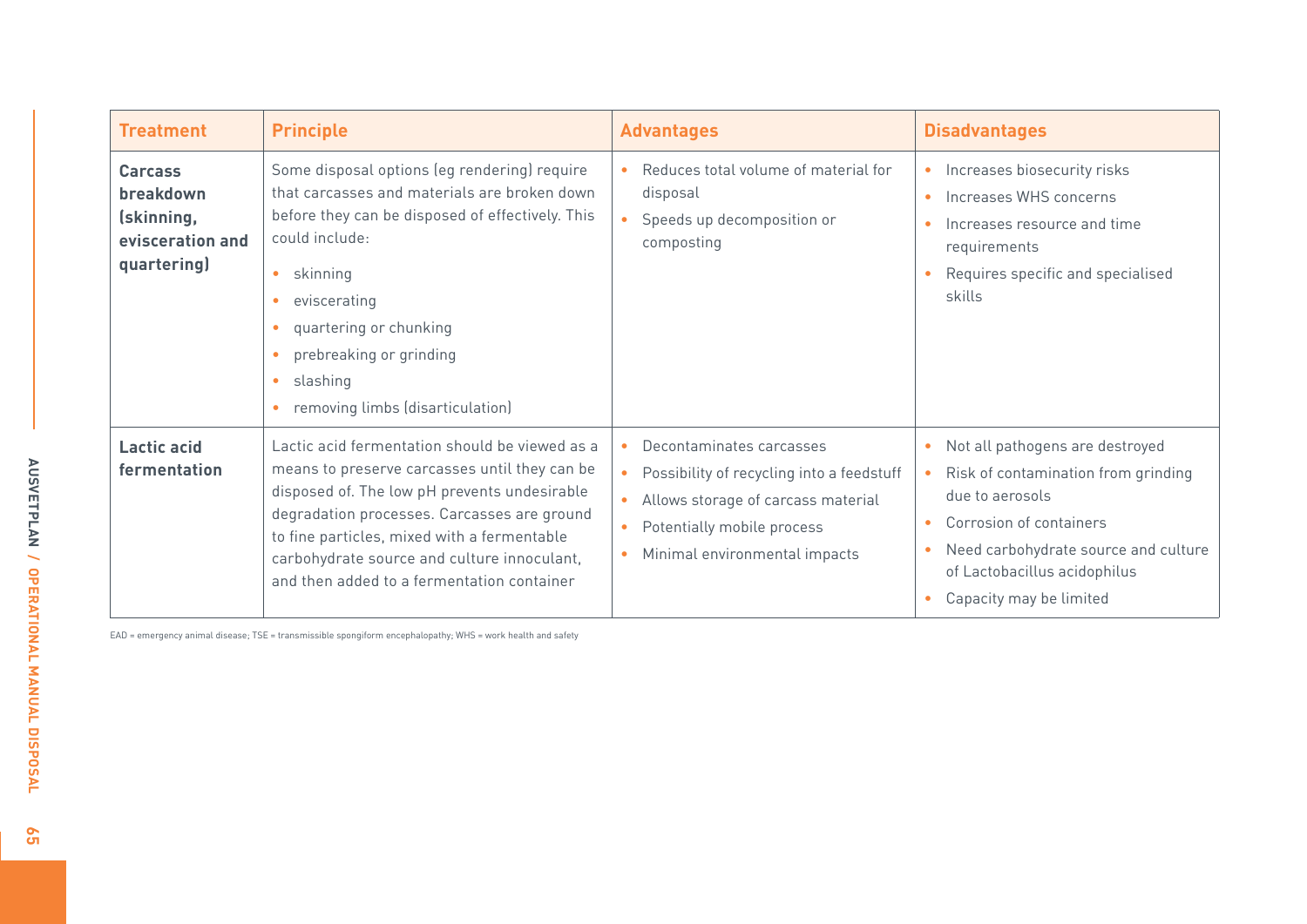# **Appendix 3**

## **Environmental checklist**

This checklist should be used as a prompt.

Detailed consideration of many items will not be required if adequate contingency planning has taken place.

Use of an appropriate expert team, including those with local knowledge, will speed consideration of most items.

The items grouped under 'Assessment' require early consideration, whereas those grouped under 'Operational' can be considered later.

#### **Wastes**

#### **Assessment**

- Check whether the potential for beneficial reuse of the material, rather than disposal, has been assessed.
- Check that waste minimisation and management plans are in place for the activity.
- $\Box$  Check that all likely waste products have been classified and disposal method(s) have been identified.
- $\Box$  Check that biohazards posed by the emergency animal disease (EAD) agent have been assessed.
- Check that measures to inactivate the EAD agent have been identified.

#### **Site**

#### **Assessment**

- Check that the proposed sites for treatment and disposal have been identified and GPS coordinates recorded.
- Check that relevant topographical, geological and hydrological characteristics of the site have been identified.
- Check the distance of the site from population centres, and the direction of the prevailing wind.
- Check whether the site is located within an environmentally sensitive or protected area.
- Check whether use of the site is restricted or prevented by a legal instrument, planning instrument, declaration, agreement or other device.
- $\Box$  Check that the necessary environmental and planning approvals for the activity can be gained in a timely manner.
- $\Box$  Check the previous land uses of the site.
- Check if the site is potentially contaminated and, if so, consider how this can be managed.
- $\Box$  Check whether contamination of the site could result from the activity.
- $\Box$  If an environmental impact statement is needed for approval of this type of activity, ensure that the required information is available.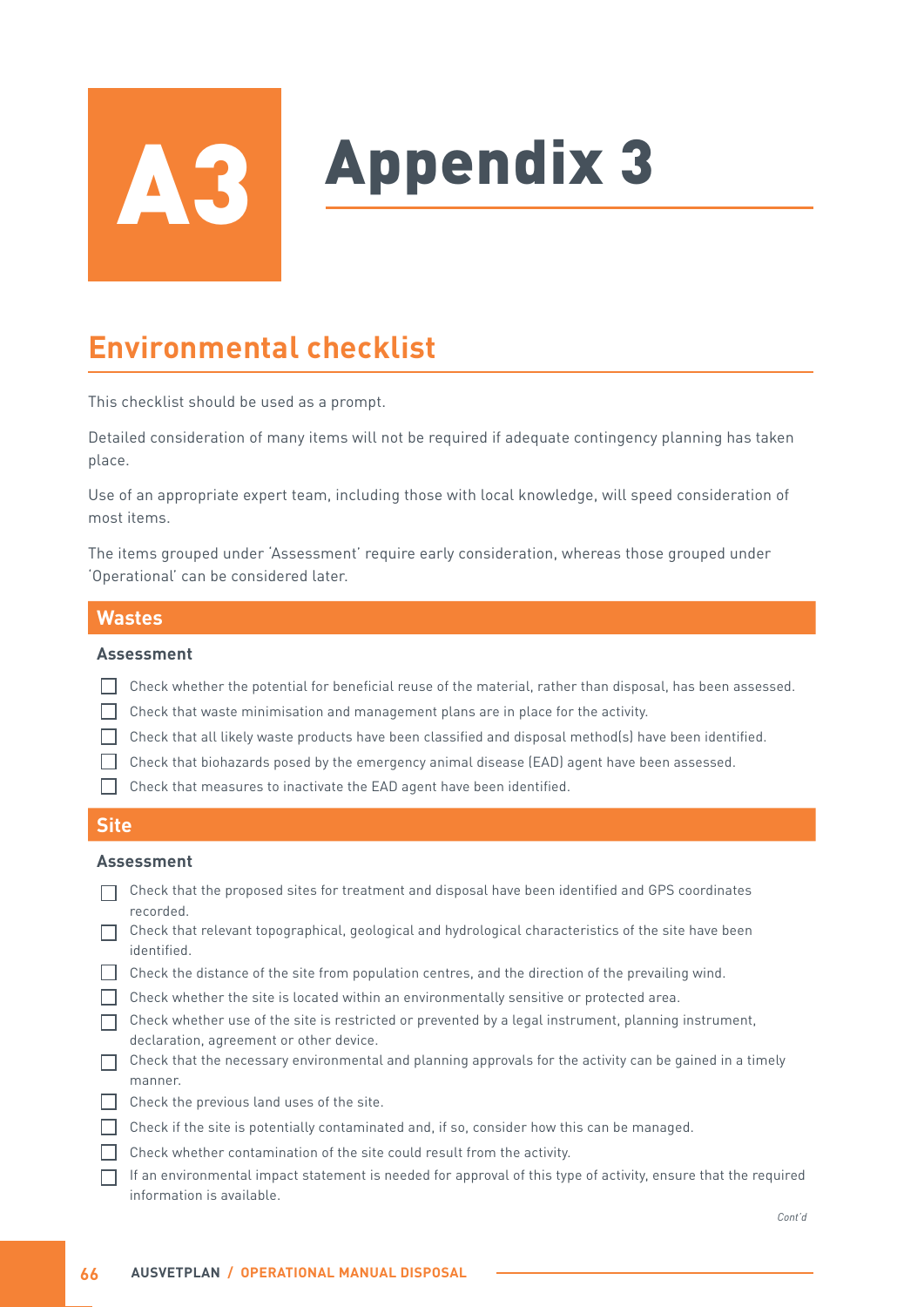- $\Box$  Assess the risks to the local ecosystem or other wildlife, including aquatic life.
- Assess whether the activity is likely to have an impact on any future use of the area.
- Ensure that a process is planned to consult neighbours and stakeholders about the proposed activity.
- Check whether rehabilitation plans are needed for the site after the activity.

#### **Operational**

- Check whether mitigation procedures for odour or air pollution are needed and have been put in place.
- Check whether mitigation measures for noise and vibration are needed and have been put in place.
- $\Box$  Check whether dust mitigation measures are needed and have been put in place.
- Check plans for optimum prevention of site contamination.
- $\Box$  Check the need for vermin control to minimise the risk of disease transmission outside areas that are already contaminated.
- $\Box$  Check that environmental protection measures will be put in place during the construction phase. This is especially important if heavy equipment is used, because of the need for sediment and erosion control.
- Ensure that personnel have been adequately trained in the use of chemicals and other materials classed as dangerous goods or hazardous substances.
- Ensure appropriate security measures for environmental protection and protection of human health.
- Ensure that appropriate environmental monitoring and recording systems are in place.

#### **Weather**

#### **Assessment**

 $\Box$  Check that the current weather and weather forecast for the area of disposal are favourable.

#### **Water**

#### **Assessment**

- $\Box$  Check that surface water (rivers, creeks, lakes, dams, etc) in the area is an appropriate distance from the site, and consider containment methods.
- Assess whether surface water could be polluted or otherwise affected.
- $\Box$  Ensure that the surface water is not a source for drinking water supplies.
- Assess the drainage of surface water, and how receiving waterways and downstream waterways may be affected by the proposed activity or ongoing activities.
- Assess the survival of the EAD agent in water.
- $\Box$  Assess the presence and depth of aquifers in the area.
- Assess the likely future movement of the watertable.
- Assess the current and possible future use of groundwater under the site.
- $\Box$  Assess the permeability of the soils surrounding the operation.
- Assess options to prevent pollution of groundwater.

#### **Transport**

#### **Assessment**

Assess the requirement for, and availability of, appropriately licensed waste transporters and other contractors.

#### **Operational**

Ensure that drivers have been trained and licensed, and vehicles are licensed, to transport the appropriate class of dangerous goods.

Ensure that appropriate biosecurity measures are in place.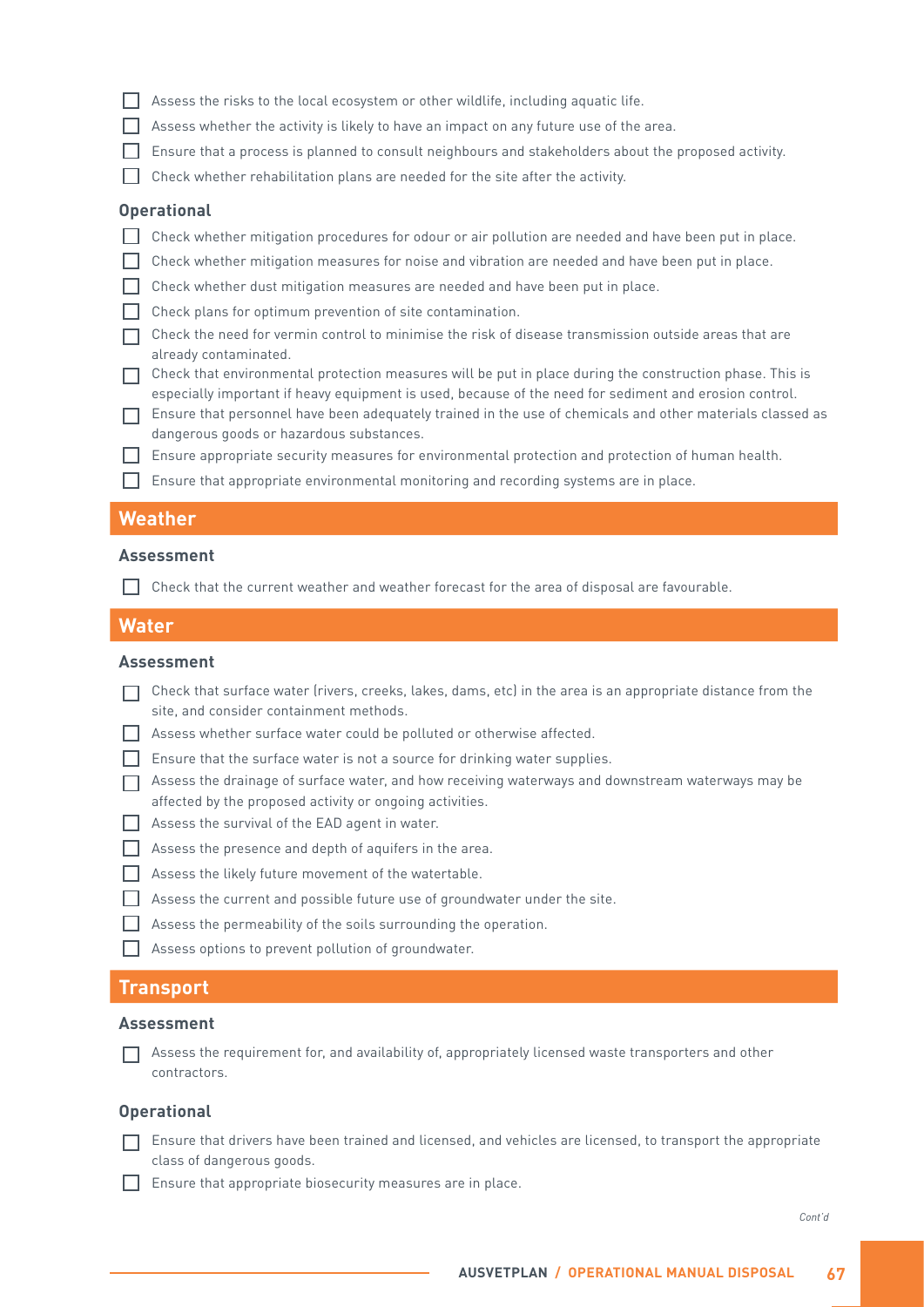#### **Monitoring**

#### **Operational**

- $\Box$  Check that a monitoring program appropriate for the site and surrounding environment is in place, with clear responsibility for its operation.
- $\Box$  Check who the monitoring data should be provided to and assessed by.
- Check the requirement for, and duration of, a monitoring program.
- Ensure that contingency procedures exist should the monitoring indicate a problem, and that it is clear who will be responsible for taking action.

#### **Burning of carcases**

#### **Assessment**

- $\Box$  Check the direction and speed of the prevailing winds and other likely winds, and ensure that contingency plans are available if wind direction changes.
- $\Box$  Check that the current weather and weather forecast in the area are favourable for pit/pyre construction and burning. Ensure that fuels of appropriate quality and quantity are available.
- Ensure that plans are in place to minimise emissions and air pollution.
- $\Box$  Ensure that care has been taken in construction to ensure that runoff from the site does not cause pollution of waters or site contamination.
- Ensure that the smoke generated by the fire does not cause an aviation hazard or adversely affect the community.
- $\Box$  Ensure that the pyres as constructed will result in 100% kill of the EAD agent.

#### **Operational**

- $\Box$  Check that no fire ban or no-burn day is current, and that appropriate permits have been obtained.
- Check that arrangements have been made to dispose of ash and minimise the risk of leaching.
- $\Box$  Ensure that personnel constructing the pyre or pit have been trained in its construction to maximise the efficiency of the burn.
- $\Box$  Ensure that smoke from the fire is minimised and burning is efficient.
- $\Box$  Ensure that air quality monitoring is planned.
- $\Box$  If pits are constructed, ensure that site remediation is planned.

#### **Burial**

#### **Assessment**

- $\Box$  Check whether the soil at depth is nonpermeable, and the integrity of the soil is such that it will retain leachate over time.
- Assess soil acidity.
- $\Box$  Check whether the bottom or sides of the pit show signs of fissures that might result in loss of containment.
- Assess the need for liners to be used, if the soils may not provide sufficient protection of groundwater.
- Plan whether leachate should be collected or processed, and the need for leachate to be treated.
- $\Box$  Assess whether gas generation from putrescible waste is likely to be a problem, and plan how the gases generated from the site will be released or processed.

#### **Operational**

- $\Box$  Obtain any necessary permits.
- Assess the availability and timeliness of supply of suitable liner and capping material, if required.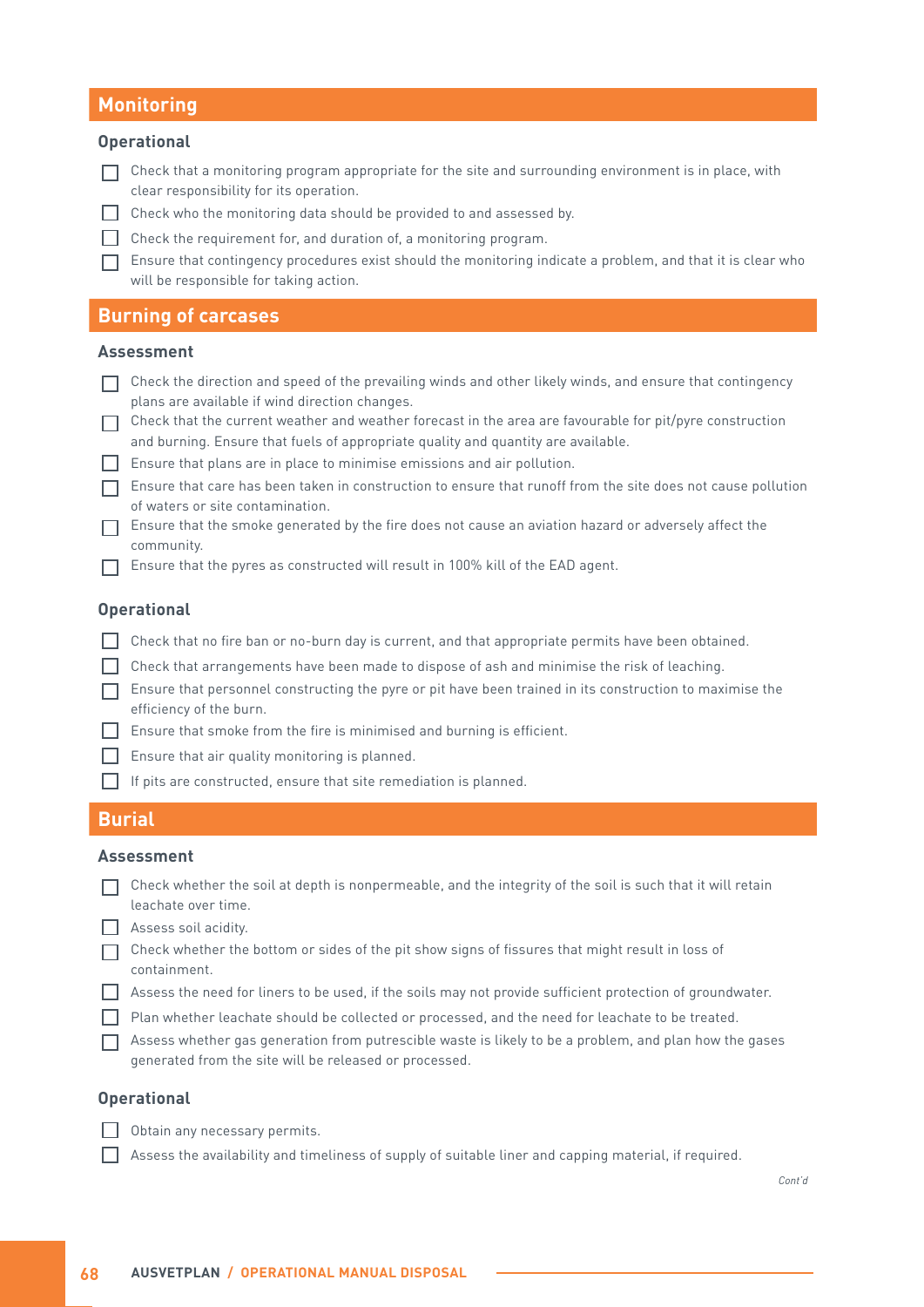- $\Box$  Assess the requirement for capping material and the type to be used.
- Assess the monitoring regime to be implemented for the burial site, leachate system, gas system and groundwater.
- Assess likely subsidence of the pit with the total decomposition of the buried carcasses, and implement appropriate contingency plans to remediate this.
- $\Box$  Assess the need for medium term mitigation of risks to the public.

#### **Landfill**

#### **Assessment**

- $\Box$  Assess the availability of suitable landfills within a practical distance.
- Assess the licence type and quality of management of the landfill site. Assess the need for extra biosecurity procedures and measures at the site, and training for site personnel.
- Check whether the use of the landfill is likely to cause short-, medium- or long-term problems for the local community because of diminished capacity as a result of its use in the EAD response.

#### **Operational**

- $\Box$  Check the monitoring procedures that are required.
- Develop a monitoring plan for biosecurity measures implemented.

#### **Composting**

#### **Assessment**

- Assess the availability of sufficient suitable land on the infected premises or within practical distance from the infected premises. Check whether an existing commercial operation can be used.
- Assess the need for management practices to protect the environment.
- $\Box$  Ensure that a suitable source of the carbon required for composting is available.
- Assess the need for extra biosecurity procedures and measures at the site, and training for site personnel.
- Assess the options for using or disposing of the final compost product (eg farms with or without livestock, forest land, gardens, disposal to landfill or other burial).

#### **Operational**

- Assess the availability of ongoing expertise to manage the process.
- Plan the implementation of best-practice management of the site.
- $\Box$  Ensure that measures to protect the site from predators and feral animals are in place.
- $\Box$  Assess the need for monitoring procedures for the site.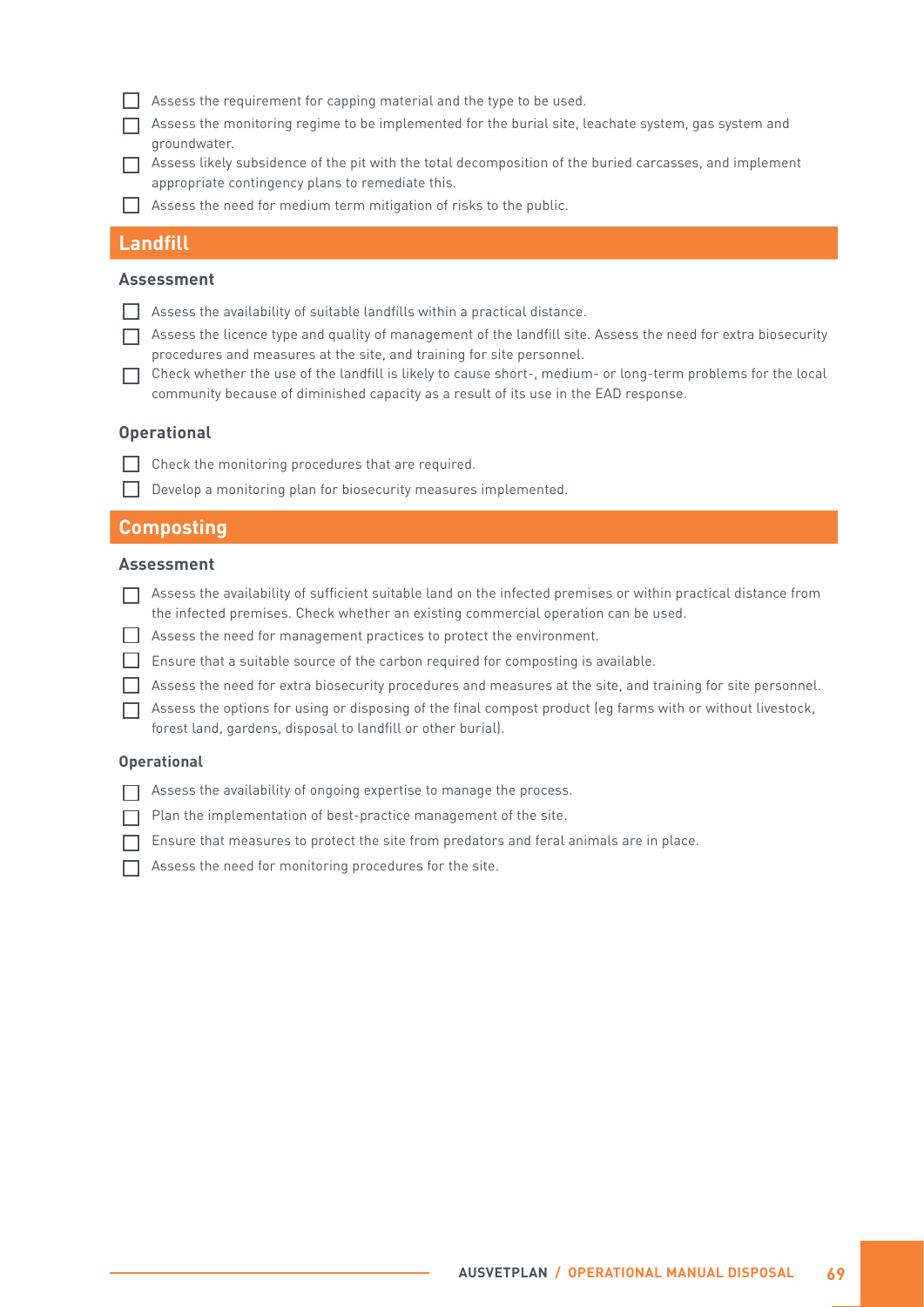

# **Appendix 4**

## **Transport checklist**

### **General What needs to be transported?**  $\Box$  Liquids  $\Box$  Solids  $\Box$  Live animals (consider animal welfare issues) □ Carcasses Machinery  $\Box$  Fuel Other: \_\_\_\_\_\_\_\_\_\_\_\_\_\_\_\_\_\_\_\_\_\_\_\_\_\_\_\_\_\_\_\_\_\_\_\_\_\_\_\_\_\_\_\_\_\_\_\_\_\_\_\_\_\_\_\_\_\_\_\_\_\_\_\_\_\_\_\_\_\_\_\_\_\_

#### **How much is to be transported?**

Approximate volume:

#### **What far does it have to be transported?**

Approximate distance:

**What is the timeframe for transport?**

#### **What biosecurity procedures need to be implemented?**

**How will the vehicles be loaded and unloaded?**

#### **Given the type and volume of materials to be transported, and the distance, are there readily available transport resources to meet the task?**

**Is the disease transmissible to humans?**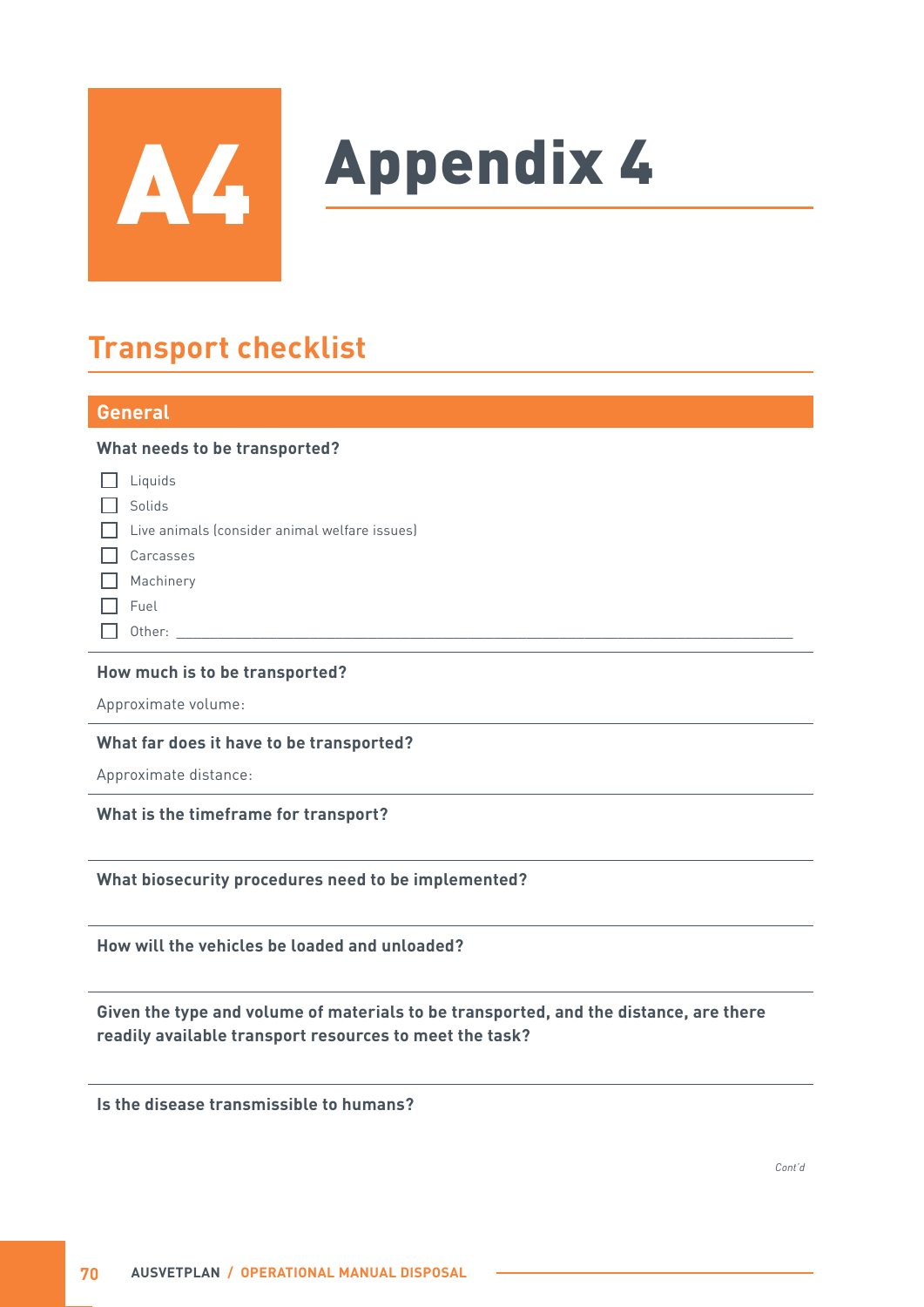**Is there a ready supply of covers and liners for trucks? If not, what is the lead time for supply?**

**What decontamination processes for drivers and vehicles need to be followed? (These will affect turnaround time and environmental protection.)**

**Has a site for decontamination of vehicles been established?**

**Will decontamination processes affect the vehicle? What protections need to be in place?**

**What training is required? (See below, under 'Driver training'.)**

**Are there adequate access and exit points for vehicles at pick up, at destination and along the route to be followed?**

**Is the ground suitable for heavy vehicles at all points, taking into account the stability of the ground and axle loadings on uneven ground?**

**Is there a ready supply of tarps, etc for trucks? If not, what is the lead time for supply?**

**For chilling, are the carcasses already frozen? (Refrigerated vehicles will keep frozen goods at –20 °C, but will not freeze them.)**

**Is the option chosen realistic, given the available resources?**

**Is there an approved road accident strategy?**

**Has the emergency management transport coordinator been consulted in the decisionmaking process?**

**Are all vehicles fit for purpose, and has a process been established to record vehicle defects? (This should be done before starting work.)**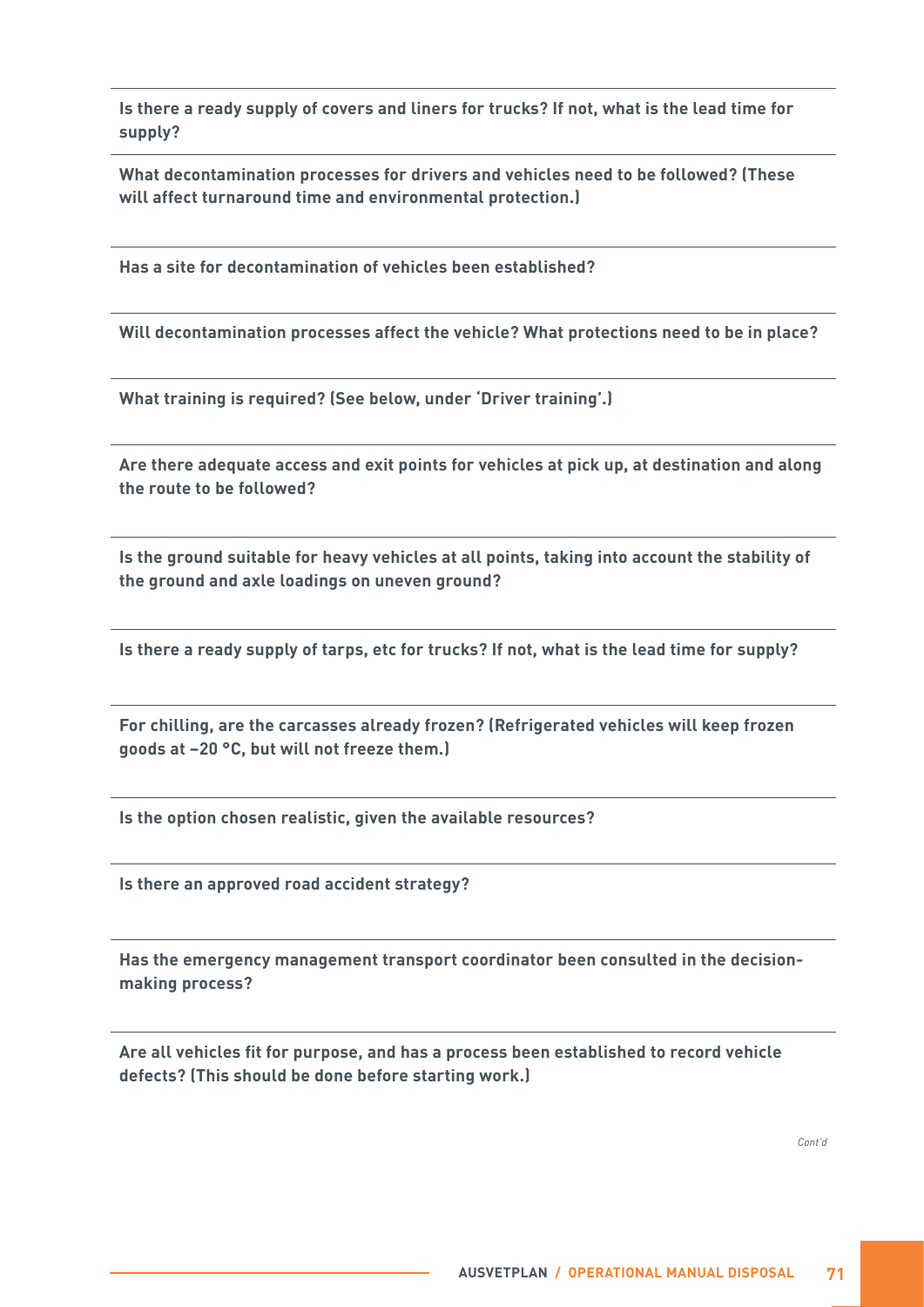**Are legal requirements satisfied (eg classes of material to be transported, specification of routes, requirements for placards, times of travel, driver qualifications)?**

**Has the appropriate authority been involved?**

**Has the public been advised of routes and the safeguards in place?**

**What are the likely costs, and have they been approved?**

#### **Driver training**

**Has consideration been given to precautions the driver needs to take?**

**Is there any long-term impact on the vehicle?**

**What training is required for the drivers and owners of vehicles?**

**Is a training information package available?**

**What timeframe is required to deliver the training?**

**Does the training/education material address all the concerns of the driver/owner?**

**Are emergency decontamination kits available, and are drivers trained in their use?**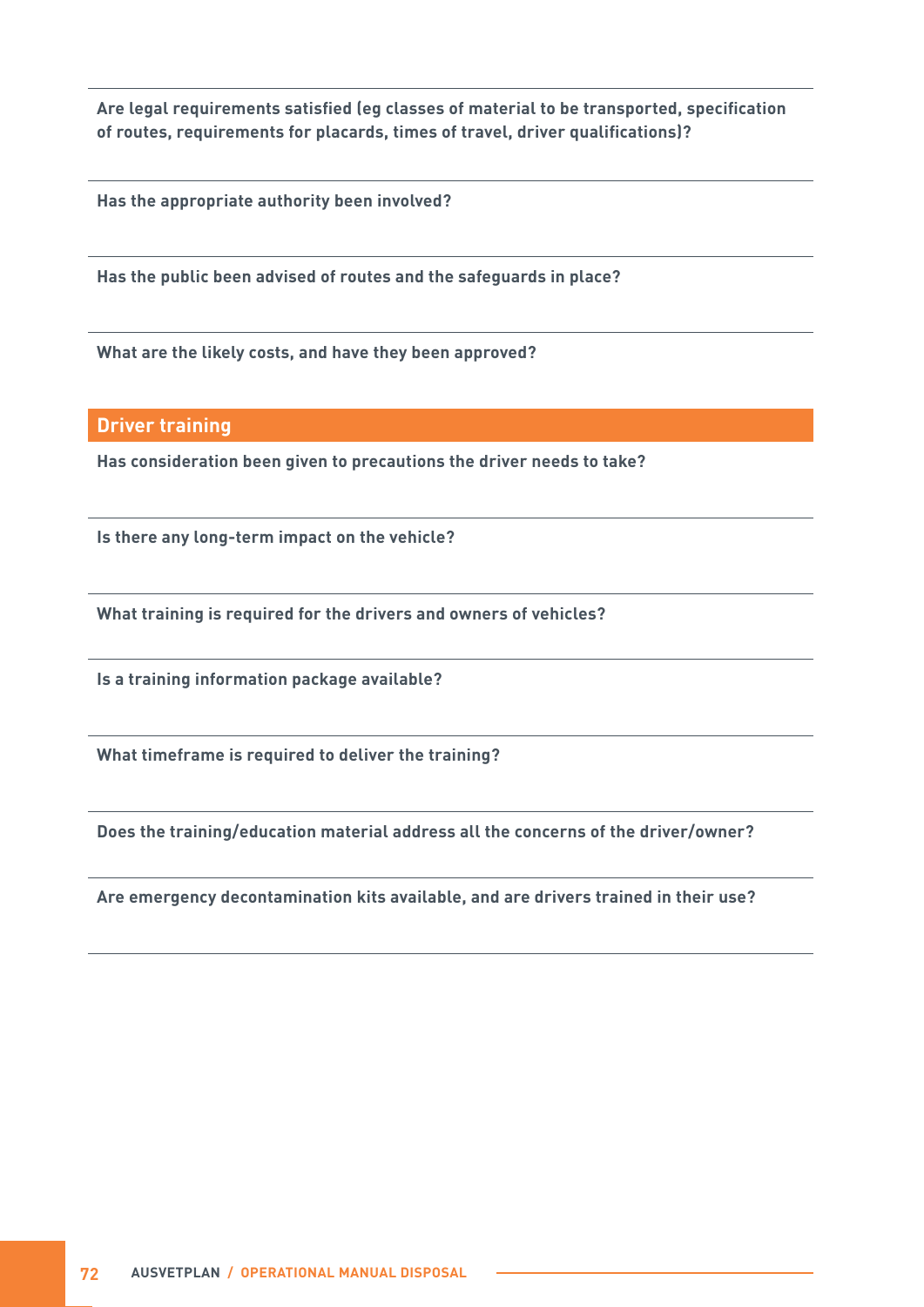

## Appendix 5

### **Form for reporting recommendations to LCC Controller on disposal options**

| Case no: |  |  |  |
|----------|--|--|--|
|          |  |  |  |

LCC \_\_\_\_\_\_\_\_\_\_\_\_\_\_\_\_\_\_\_\_\_\_\_(location) Property identifier/district \_\_\_\_\_\_\_\_\_\_\_\_\_\_\_\_\_\_\_\_\_\_\_\_(location)

**I recommend that the following disposal options be implemented at (description of properties or relevant area):**

| Prioritised list of recommended disposal option: |
|--------------------------------------------------|
| . .                                              |
|                                                  |
|                                                  |
|                                                  |
|                                                  |

**Rationale for this recommendation in summary (further information attached):**

#### **LCC Disposal Coordination**

| <b>Attachments</b>                                       |                                                                 |  |  |  |  |  |  |
|----------------------------------------------------------|-----------------------------------------------------------------|--|--|--|--|--|--|
| Membership of expert team                                |                                                                 |  |  |  |  |  |  |
| Decision making process                                  |                                                                 |  |  |  |  |  |  |
|                                                          | Summary of advantages and disadvantages for each recommendation |  |  |  |  |  |  |
| Summary of reasons for rejection of unacceptable options |                                                                 |  |  |  |  |  |  |
| List of reference material used                          |                                                                 |  |  |  |  |  |  |
| <b>Approved</b>                                          |                                                                 |  |  |  |  |  |  |
| <b>LCC Operations Management</b>                         |                                                                 |  |  |  |  |  |  |
|                                                          |                                                                 |  |  |  |  |  |  |
| <b>LCC Controller</b>                                    |                                                                 |  |  |  |  |  |  |
|                                                          |                                                                 |  |  |  |  |  |  |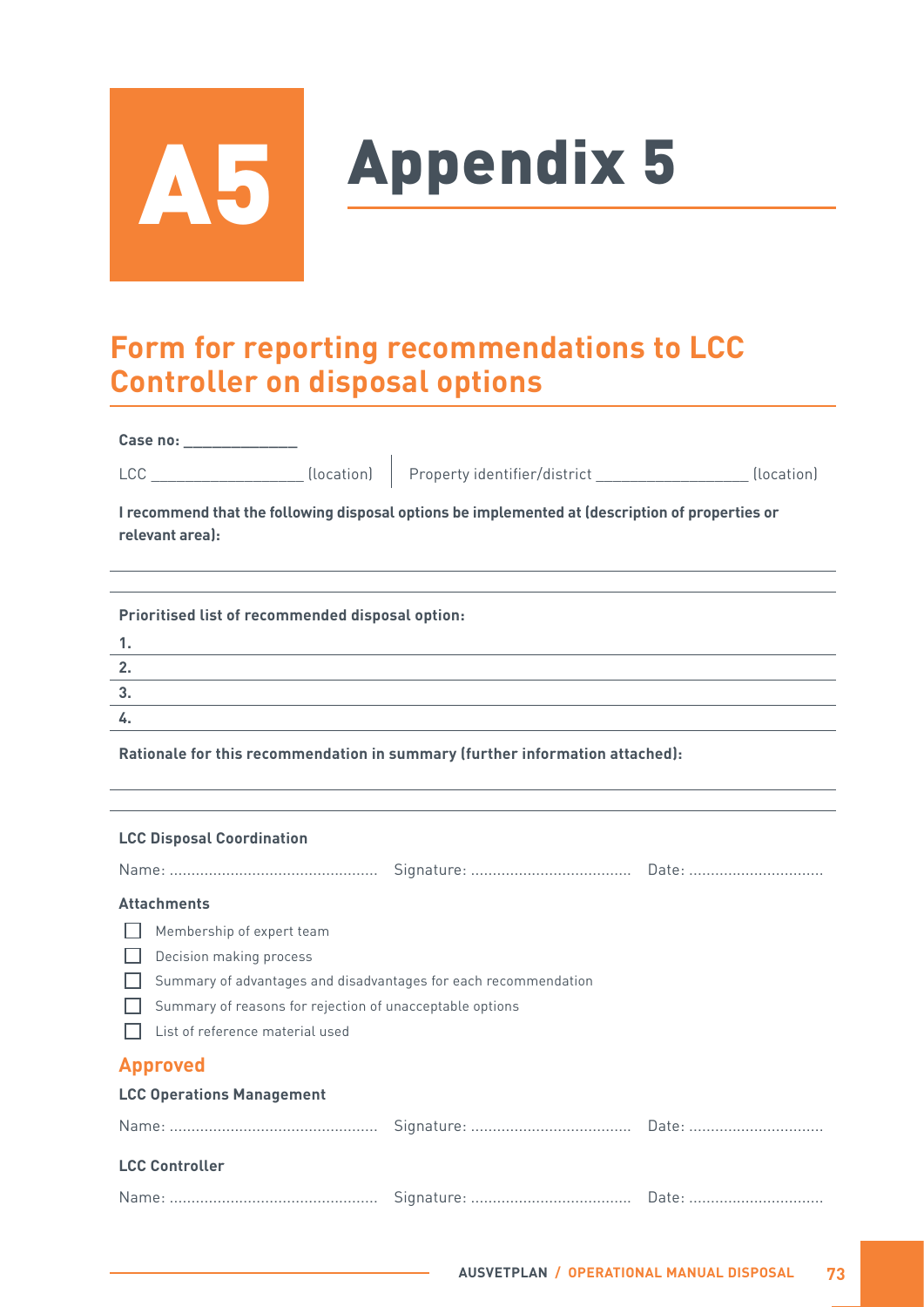## **Appendix 6**

### **Burial pit construction**

Activities on burial sites have significant safety risks, and the safety of operational personnel is an overriding consideration. The engagement of an officer trained in work health and safety (WHS) is a critical component of risk management. Decisions on layout, design, equipment flow and other issues that affect the safety of the site should be made by the infected premises operations (IPOPs) team, in consultation with the contractors on the site, as well as facility management when commercial landfills are used. If the cause of the emergency is a disease that is a zoonosis (eg avian influenza or Hendra virus infection), additional WHS measures may need to be taken to prevent infection of burial site workers.

Other issues to consider include the hygiene of the personnel working on the site, the availability of rescue equipment if a person falls into the pit or if the pit wall collapses, and protection from noise and dust. All operations should be controlled by infected premises site supervisory (IPSS) personnel or commercial facility personnel. Personnel should be properly trained and briefed before operations begin. Biosecurity for the site remains the responsibility of infected premises security (IPS) personnel.

#### **Earthmoving equipment**

The preferred equipment for digging the burial pit will depend on the design of the pit. Excavators are the most efficient equipment for construction of long, deep, vertically sided pits, and allow the easy storage of topsoil separately from subsoil. If required, the equipment can also be used to fill the pit with carcasses or other materials, and to close it without disturbing the contents. Most excavators have an attachable hammer for rock work.

Loaders, bulldozers, road graders and backhoes (for small jobs) may be used if excavators are not available.

Excavators and backhoes remain in a fixed position while digging, and therefore move soil faster, with less cost and less damage to the site surrounding the pit. The other types of equipment move across the site during work.

#### **Burial pit construction**

The expert team should select the pit design. Construction of the pit and whether it needs to be lined will rely on advice from engineers and representatives from environment protection agencies.

Soils should be stable enough to withstand the weight of equipment used to construct and fill the pit. If necessary, surface runoff should be prevented from entering the pit by the construction of diversion banks. Similar banks should be constructed to prevent any liquids escaping from the burial site. Fencing may be necessary to exclude animals and people until the site is safe for use.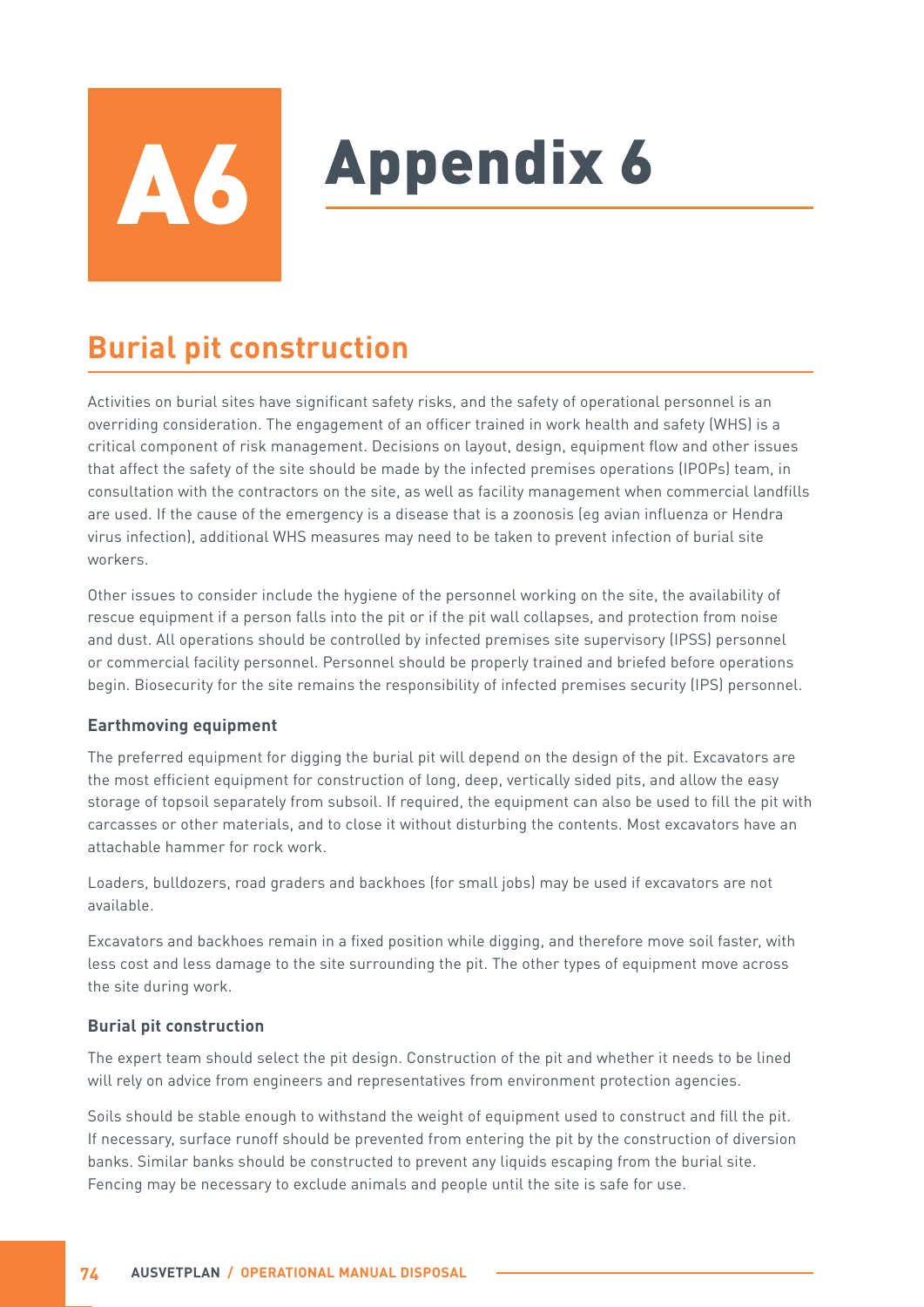#### **Straight-sided (trench) pit dimensions**

The following guidelines may help in determining the pit volume required for straight-sided pits.

The base of the pit must be at the required level (at least 2 metres) above the watertable.

The volume required will depend on the size of the animals. As a guide, use the information below; then modify the volume using observed dimensions occupied by the first carcasses deposited in the pit:

- $\bullet$  1.5 m<sup>3</sup> per mature cow.
- 0.3 m<sup>3</sup> per mature pig or sheep.
- 0.005 m<sup>3</sup> per grown broiler/commercial layer (200 birds/m<sup>3</sup>).
- Required depth of soil to cover carcasses: 2 m.

The number of cows or sheep that can be accommodated per linear metre of a pit 3 metres wide and 5 metres deep filled with carcasses to within 2 metres of ground level (see Figure A6.1) can be calculated as shown below.

First, calculate the volume of pit available for burial per linear metre of the pit (the effective volume):

Effective volume = width x depth of carcasses x length

$$
= 3.0 \text{ m} \times 3.0 \text{ m} \times 1.0 \text{ m}
$$

 $= 9.0 m<sup>3</sup>$ 

Then divide by the volume required per animal:

 $9.0/1.5 = 6$  cattle

9.0/0.3 = 30 sheep



Figure A6.1 Example of the dimensions of a straight-sided pit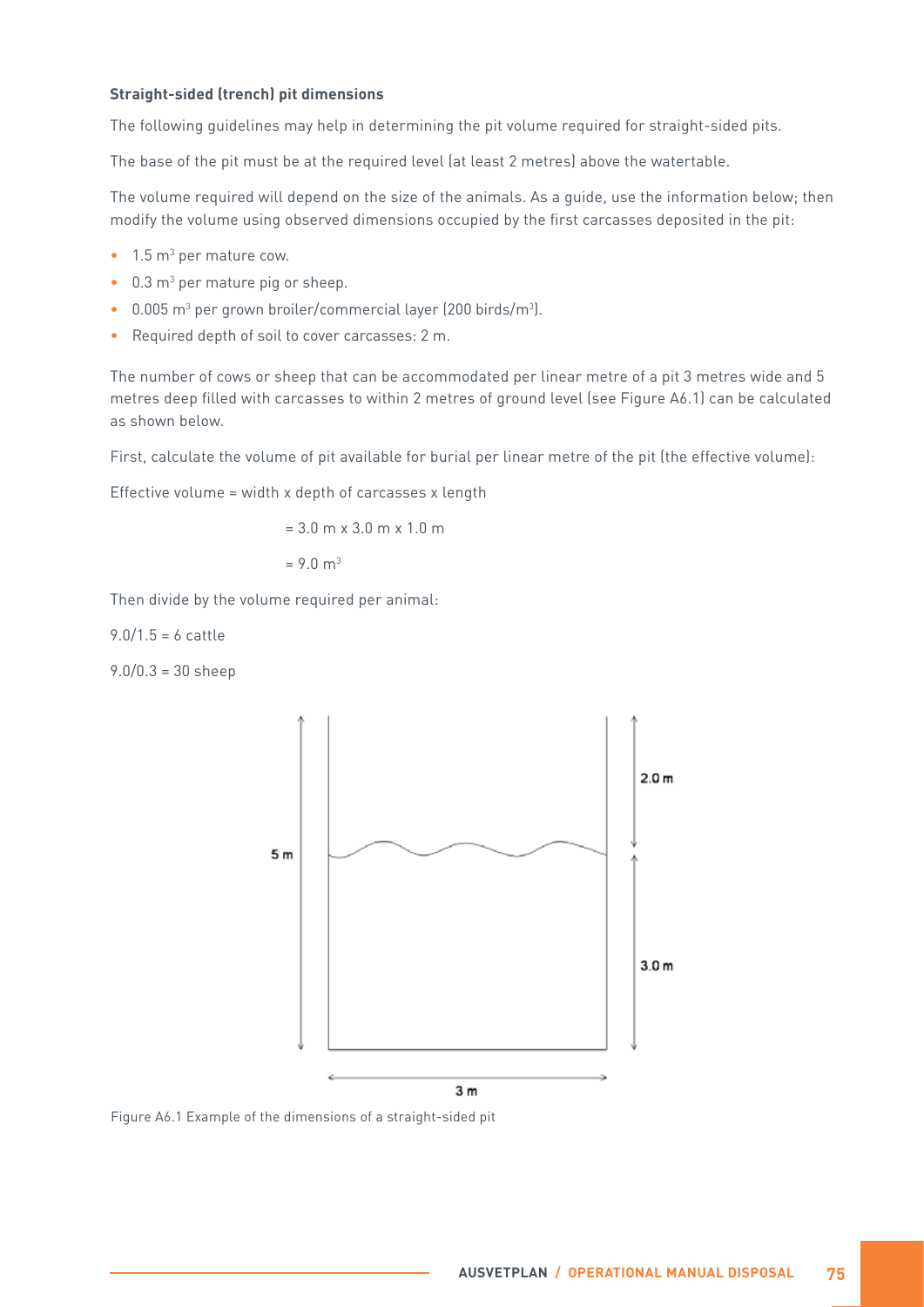#### **Battered pit dimensions**

To overcome the WHS issues associated with straight-sided pits in some locations, such as collapsing walls, and environmental concerns about uncontained leachate, it may be necessary to use a pit with outwardly sloping (battered) sides to prevent collapse and allow for impervious liners to contain leachate. There must also be enough cover to prevent carcasses from surfacing.

Relevant information is as follows:

- $\bullet$  1.5 m<sup>3</sup> per cow.
- 0.3 m<sup>3</sup> per pig or sheep.
- Minimum depth of pit: 5 m.
- Required depth of soil to cover carcasses: 2 m.

The number of cows and sheep that can be accommodated per linear metre of a pit 3 metres wide at the base, 5 metres wide at the top of the carcasses, and 5 metres deep, filled with carcasses to within 2 metres of ground level (see Figure A6.2) can be calculated as follows.

Because the width changes from the top to the bottom of a battered pit, the average width must be used to calculate the volume of the pit. That is:

Volume of a pit = mean width x vertical height x length

Therefore, first calculate the mean width of the effective volume:

Width at base of pit: 3 m

Width at top of carcasses: 5 m

Mean width: 4 m

Then calculate the effective volume:

Effective volume = mean width (of effective volume) x (vertical height of carcasses) x length

 $= 4$  m x  $(5 - 2)$  m x 1 m  $= 12$  m $<sup>3</sup>$ </sup>

Then divide by the volume required per animal:

eg 12/1.5 = 8 cattle

 $12/0.3 = 40$  sheep



Figure A6.2 Example of the dimensions of a battered burial pit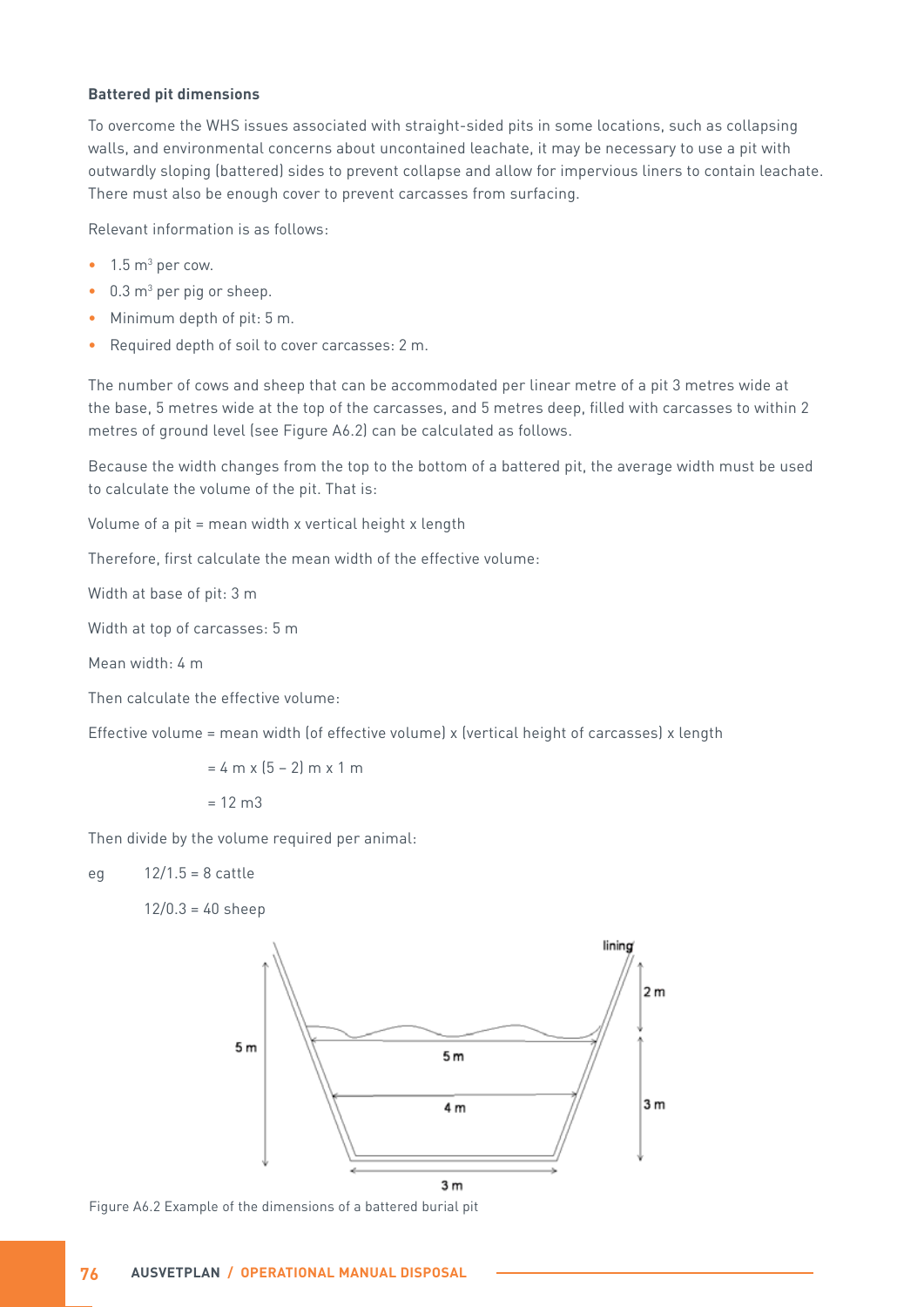## **Ly** Appendix 7

## **Pyre construction**

When constructing a pyre, it is important to maximise the airflow from wind. Typically, pyres are rectangular in shape, with the long edge at 90 degrees to the direction of the prevailing wind. When timber is used as a solid fuel source, the bottom row should be parallel to the wind, with a gap between the lengths equivalent to the diameter of the timber pieces. The second layer should be placed at 90 degrees to the first layer, again with a gap between lengths. This cross-hatching should continue until the desired height is achieved. Larger-diameter timber should be used at the base of the pyre and smaller timber towards the top. Additional trenching underneath the pyre may improve airflow but is not necessary if the pyre is constructed in the above manner.

Other primary fuel sources (eg coal briquettes) can be used to supplement some of the timber; however, too large a quantity will reduce the overall airflow and produce more smoke. One layer in the middle of the pyre will be effective.

Straw or hay should only be used as a fire starter, not in the main body of the pyre. Bales should be opened and spread along the windward side of the pyre.

Experience has demonstrated that a single bovine carcass (around 500 kg) can be completely consumed using 1.5 tonne of dry timber (Worsfold & King 2006). For multiple carcasses, the amount of timber can be reduced to around 1.0 tonne per adult bovine. Carcasses are layered onto the pyre, preferably on their backs. Because the rear ends of bovine carcasses are usually the hardest to consume, alternating carcasses head to tail can even out the burn. Carcasses should only be stacked one row high and should have sufficient air space around them (Figure A7.1). The number of carcasses per pyre should be limited to a manageable level. Restricting airflow around the carcasses will reduce the efficiency of combustion and produce more smoke. Excavators are preferable for laying carcasses, but front-end loaders and chains can be used. There is no need to cut extensor tendons before burning.

Liquid fuels are required to start burning a pyre; the volume required depends on the size. For safety reasons, diesel is the preferred liquid fuel. When lighting, ignition points should be prepared at suitable intervals along the length of the pyre. These may consist of rags soaked in hydrocarbon (ie diesel). Alternatively, fuelgel $^6$  can be used to initiate large pyres — it can provide a more sustained burn time and is not as volatile as liquid fuel.

The pyre should be monitored for unstable carcasses and adjusted only when safe to proceed. A wellconstructed large pyre should consume carcasses within 24–48 hours. The remaining ashes should be disposed of by burial on-site.

Fuelgel is the product that results from mixing a liquid or solid gelling agent with a hydrocarbon.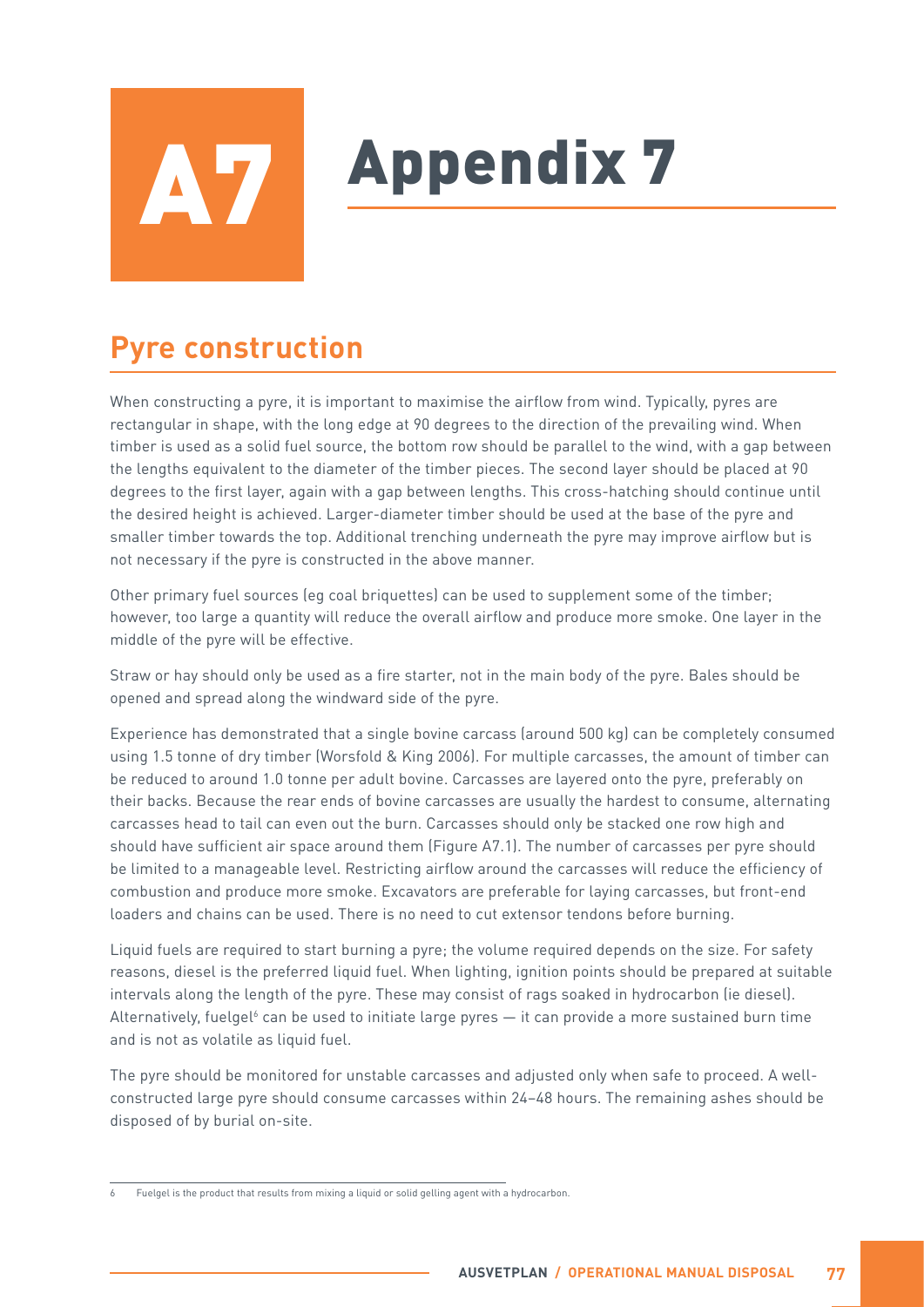



Figure A7.1 Example of construction of a pyre, including aerial view (lower diagram)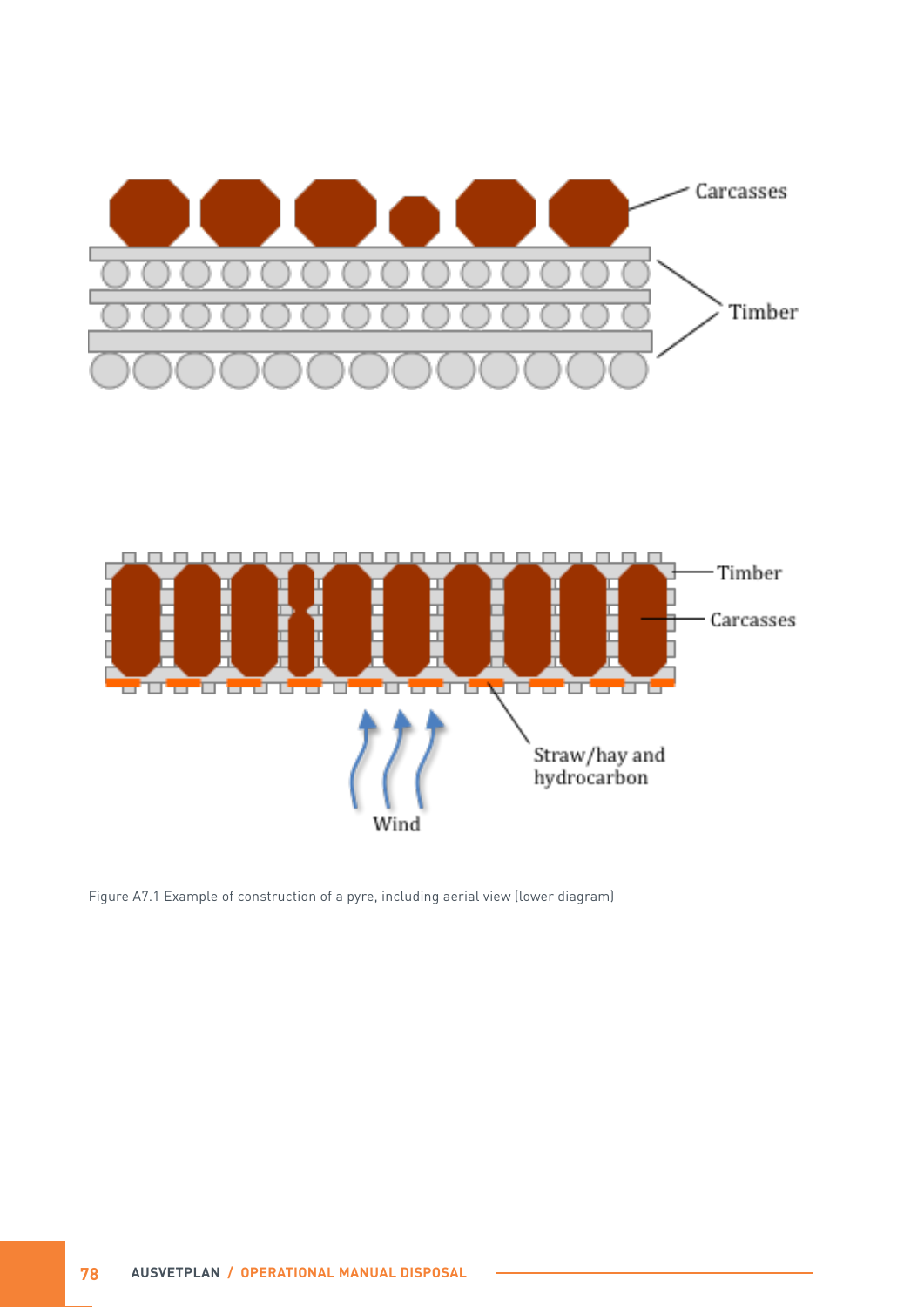## **Appendix 8**

### **Sample decision-making process for determining appropriate disposal options**

#### **Step 1**

Determine which disposal methods can be effectively used to control and destroy the emergency animal disease (EAD) agent.

#### **Step 2**

Appendix 1 lists wastes generated during EAD outbreaks. Determine the type and quantity of waste likely to be generated and the waste-stream classification that each category of waste is likely to be in. If necessary, treat the waste to reduce its waste category to the lowest level (ie the easiest for disposal). Much of the waste generated will be in small quantities and, unless it is 'hazardous', should be able to be processed using existing waste treatment facilities. For example, clinical wastes and sharps could be disposed of via licensed clinical waste contractors.

#### **Step 3**

Assess the relative importance of the following factors for the disposal methods identified in steps 1 and 2 (additional factors may need to be included, as appropriate):

- operator safety
- community concerns
- international acceptance
- transport availability
- legislative requirements
- industry standards
- cost-effectiveness
- speed of resolution.

Use a decision-making matrix to compare each method with the others, taking all of the factors into account. The matrix can be set up in a spreadsheet, with the disposal methods listed in columns and the factors in rows (see Table A8.1). Using a spreadsheet will allow quick recalculation of weightings and values, and testing of various combinations. Different matrixes may be required for different materials (eg carcasses, litter, products), depending on the situation.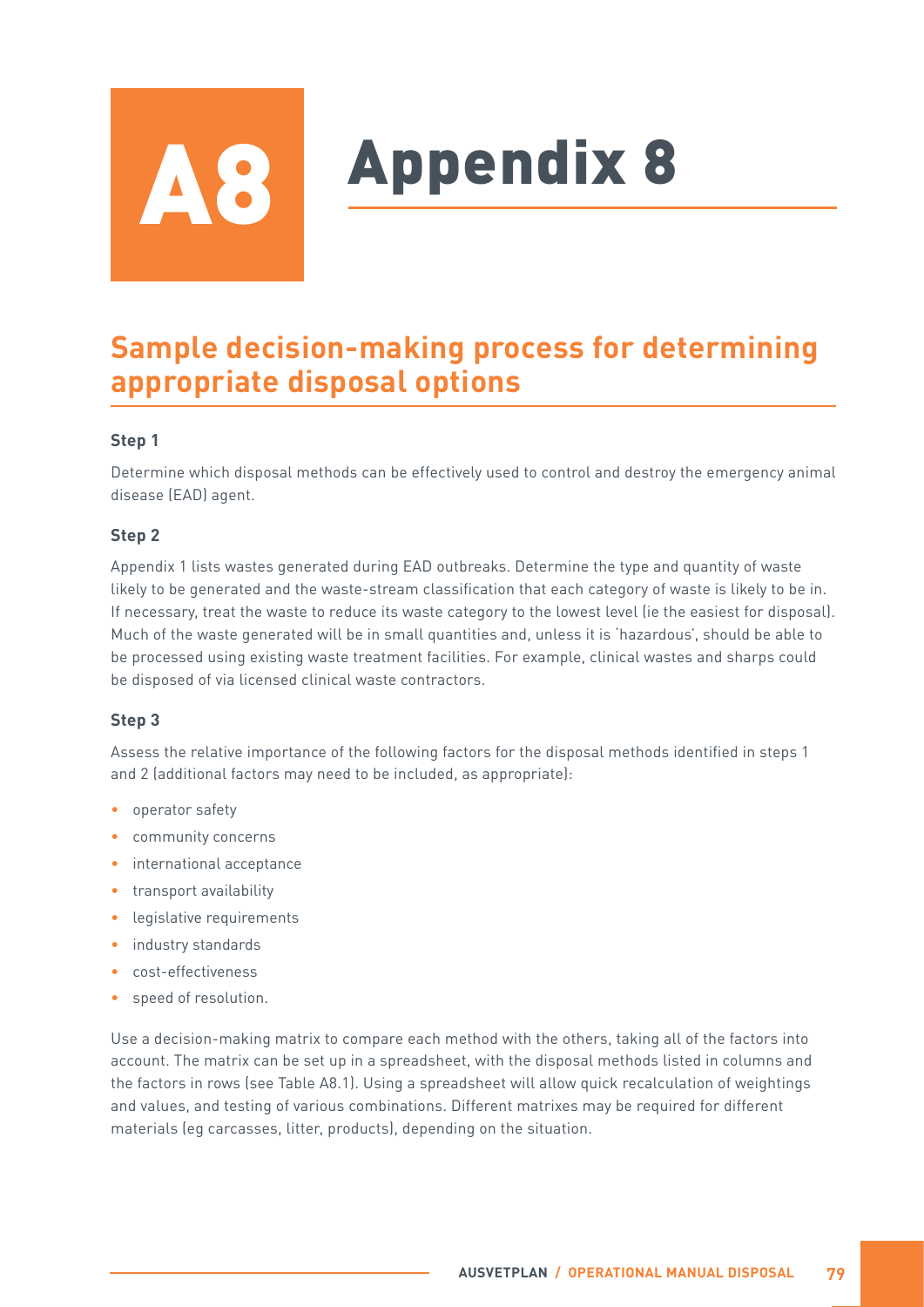#### **Table A8.1 Blank decision matrix**

|                                    |                  | <b>Method</b>  |              |                |               |                |                   |                |                  |
|------------------------------------|------------------|----------------|--------------|----------------|---------------|----------------|-------------------|----------------|------------------|
| <b>Factor</b>                      | <b>Weighting</b> |                | <b>Pyre</b>  |                | <b>Burial</b> |                | <b>Composting</b> |                | <b>Rendering</b> |
|                                    |                  | <b>Utility</b> | <b>Value</b> | <b>Utility</b> | <b>Value</b>  | <b>Utility</b> | <b>Value</b>      | <b>Utility</b> | <b>Value</b>     |
| Operator<br>safety                 |                  |                |              |                |               |                |                   |                |                  |
| Community<br>concerns              |                  |                |              |                |               |                |                   |                |                  |
| <b>International</b><br>acceptance |                  |                |              |                |               |                |                   |                |                  |
| <b>Transport</b><br>availability   |                  |                |              |                |               |                |                   |                |                  |
| Legislative<br>requirements        |                  |                |              |                |               |                |                   |                |                  |
| Industry<br><b>standards</b>       |                  |                |              |                |               |                |                   |                |                  |
| Cost-<br>effectiveness             |                  |                |              |                |               |                |                   |                |                  |
| <b>Speed of</b><br>resolution      |                  |                |              |                |               |                |                   |                |                  |
| <b>Total</b>                       | 100              |                | <b>Sum</b>   |                | <b>Sum</b>    |                | <b>Sum</b>        |                | <b>Sum</b>       |

Each factor is weighted by its relative importance (F). For example, operator safety and community concern will be weighted highly compared with other factors. The total of all weightings must be 100 (Table A8.2). For each disposal method being assessed, allocate two columns. The first column is a utility value (U). This value is a number between 1 and 10, allocated according to how well a disposal method achieves or attains the ideal (1 = the worst possible fit and 10 = the best fit). The second column is the value (V) of the factor's weighting (F) multiplied by the utility value (V = F x U).<sup>7</sup>

7 The figures used in the example in these tables are not meant to reflect a particular EAD or situation.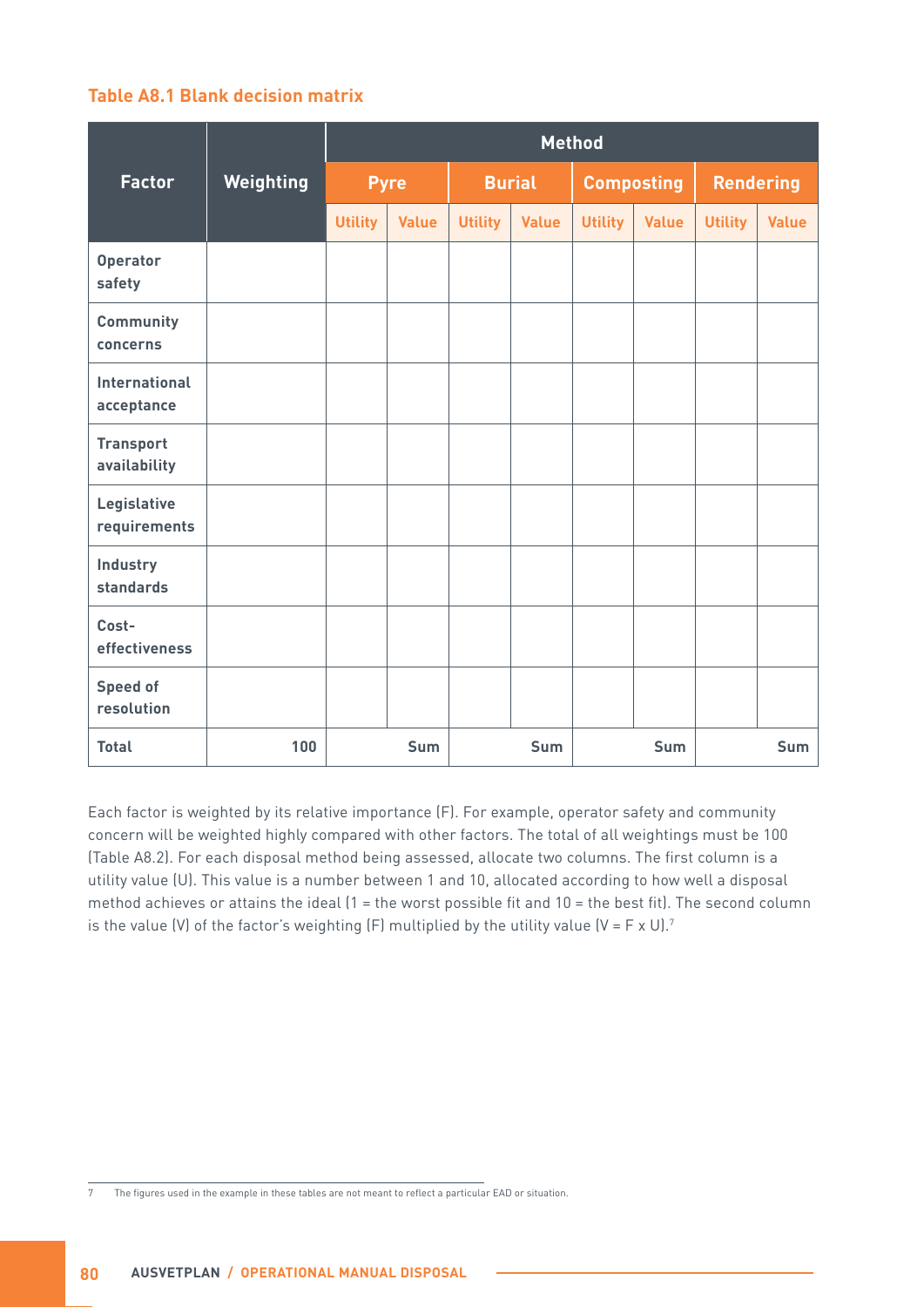#### **Table A8.2 Example matrix with weightings**

|                                    |           | <b>Method</b>  |              |                |               |                |                   |                |                  |
|------------------------------------|-----------|----------------|--------------|----------------|---------------|----------------|-------------------|----------------|------------------|
| <b>Factor</b>                      | Weighting |                | <b>Pyre</b>  |                | <b>Burial</b> |                | <b>Composting</b> |                | <b>Rendering</b> |
|                                    |           | <b>Utility</b> | <b>Value</b> | <b>Utility</b> | <b>Value</b>  | <b>Utility</b> | <b>Value</b>      | <b>Utility</b> | <b>Value</b>     |
| <b>Operator</b><br>safety          | 20        |                |              |                |               |                |                   |                |                  |
| Community<br>concerns              | 15        |                |              |                |               |                |                   |                |                  |
| <b>International</b><br>acceptance | 15        |                |              |                |               |                |                   |                |                  |
| <b>Transport</b><br>availability   | 15        |                |              |                |               |                |                   |                |                  |
| Legislative<br>requirements        | 10        |                |              |                |               |                |                   |                |                  |
| Industry<br><b>standards</b>       | 10        |                |              |                |               |                |                   |                |                  |
| Cost-<br>effectiveness             | 10        |                |              |                |               |                |                   |                |                  |
| <b>Speed of</b><br>resolution      | 5         |                |              |                |               |                |                   |                |                  |
| <b>Total</b>                       | 100       |                | <b>Sum</b>   |                | <b>Sum</b>    |                | <b>Sum</b>        |                | <b>Sum</b>       |

The factor weightings and the utility values are estimates made at the location by people who know and understand local conditions. There are no hard-and-fast rules for the estimates, other than that they should be in proportion to each other based on knowledge of local conditions. Because any one person will be unlikely to have a full understanding of all the information required, it is suggested that the expert team (see Section 2.4) be consulted before this decision framework is used.

After a weighting is given to each factor and a utility value is allocated to each disposal method, values produced for each factor can be summed to give a total for each disposal method (Table A8.3). Once this is calculated for all methods, they can be compared with each other and ranked according to their sums. In this example, rendering is best, followed by burial and composting.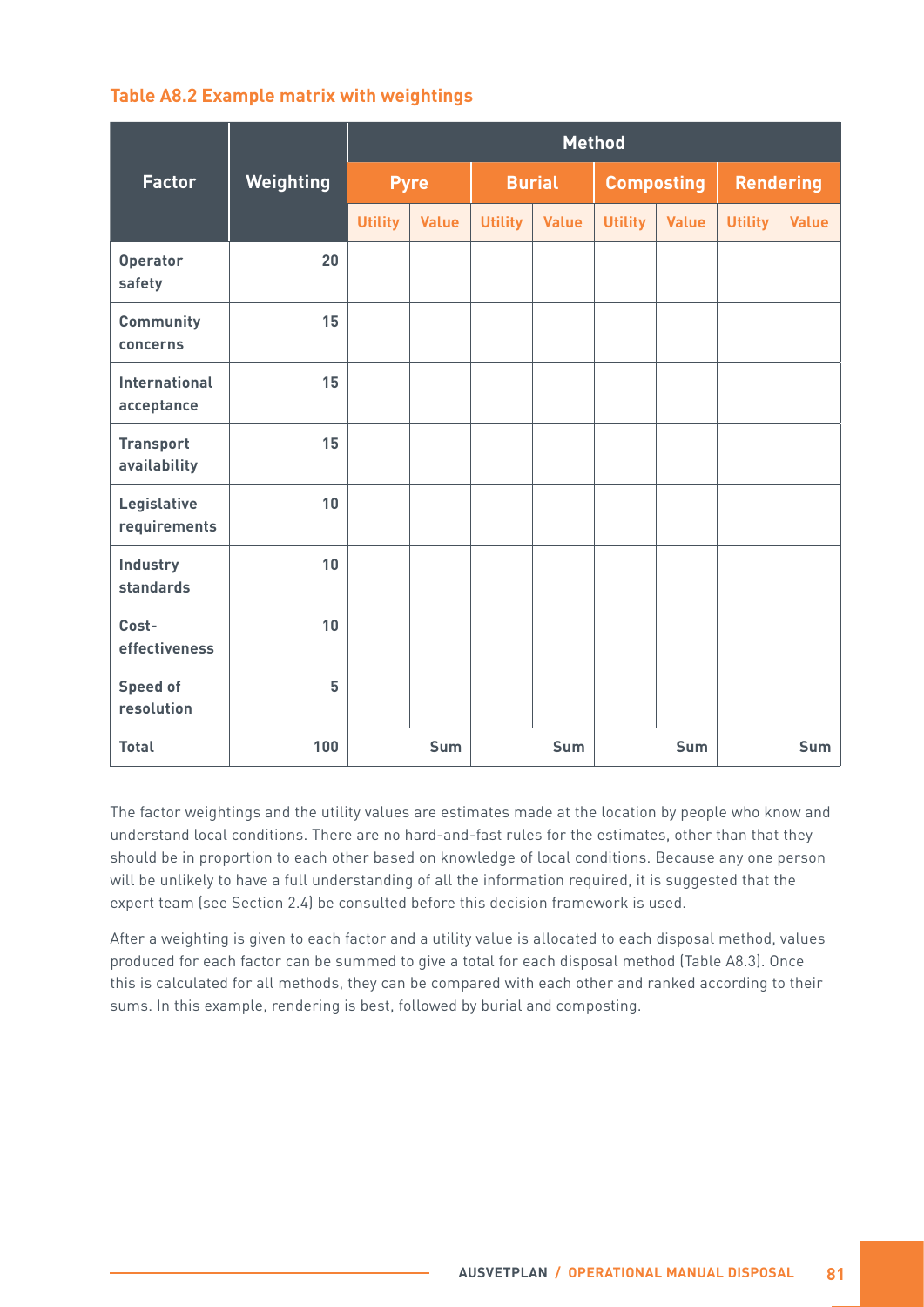#### **Table A8.3 Example of completed matrix**

|                                  |           | <b>Method</b>  |              |                |               |                |                   |                |                  |
|----------------------------------|-----------|----------------|--------------|----------------|---------------|----------------|-------------------|----------------|------------------|
| <b>Factor</b>                    | Weighting |                | <b>Pyre</b>  |                | <b>Burial</b> |                | <b>Composting</b> |                | <b>Rendering</b> |
|                                  |           | <b>Utility</b> | <b>Value</b> | <b>Utility</b> | <b>Value</b>  | <b>Utility</b> | <b>Value</b>      | <b>Utility</b> | <b>Value</b>     |
| <b>Operator</b><br>safety        | 20        | 5              | 100          | 5              | 100           | 8              | 160               | 10             | 200              |
| Community<br>concerns            | 15        | $\overline{2}$ | 30           | 6              | 90            | 8              | 120               | 10             | 150              |
| International<br>acceptance      | 15        | 8              | 120          | 8              | 120           | 5              | 75                | 10             | 150              |
| <b>Transport</b><br>availability | 15        | 10             | 150          | 10             | 150           | 10             | 150               | 4              | 60               |
| Legislative<br>requirements      | 10        | 10             | 100          | 8              | 80            | 8              | 80                | 10             | 100              |
| Industry<br><b>standards</b>     | 10        | 6              | 60           | 8              | 80            | 5              | 50                | 10             | 100              |
| Cost-<br>effectiveness           | 10        | 5              | 50           | 5              | 50            | 5              | 50                | 6              | 60               |
| <b>Speed of</b><br>resolution    | 5         | 8              | 40           | 8              | 40            | 5              | 25                | 10             | 50               |
| <b>Total</b>                     | 100       |                | 650          |                | 710           |                | 710               |                | 870              |

#### **Step 4**

Assess the resources available to carry out the disposal methods identified in step 3. If resources are not available, delete the method. If resources are limited, plan to use the disposal method with the highest score first, before moving to the method with the next highest score. For example, rendering usually outscores most other disposal methods, but has either a limited capacity or none at all. If it is available, use it first.<sup>8</sup>

#### **Step 5**

Assess the environmental impacts of the remaining disposal methods and choose the method with the least impact on the environment.

<sup>8</sup> See AS 5008:2007: Australian standard for the hygienic rendering of animal products ([www.publish.csiro.au/pid/5666.htm\)](http://www.publish.csiro.au/pid/5666.htm).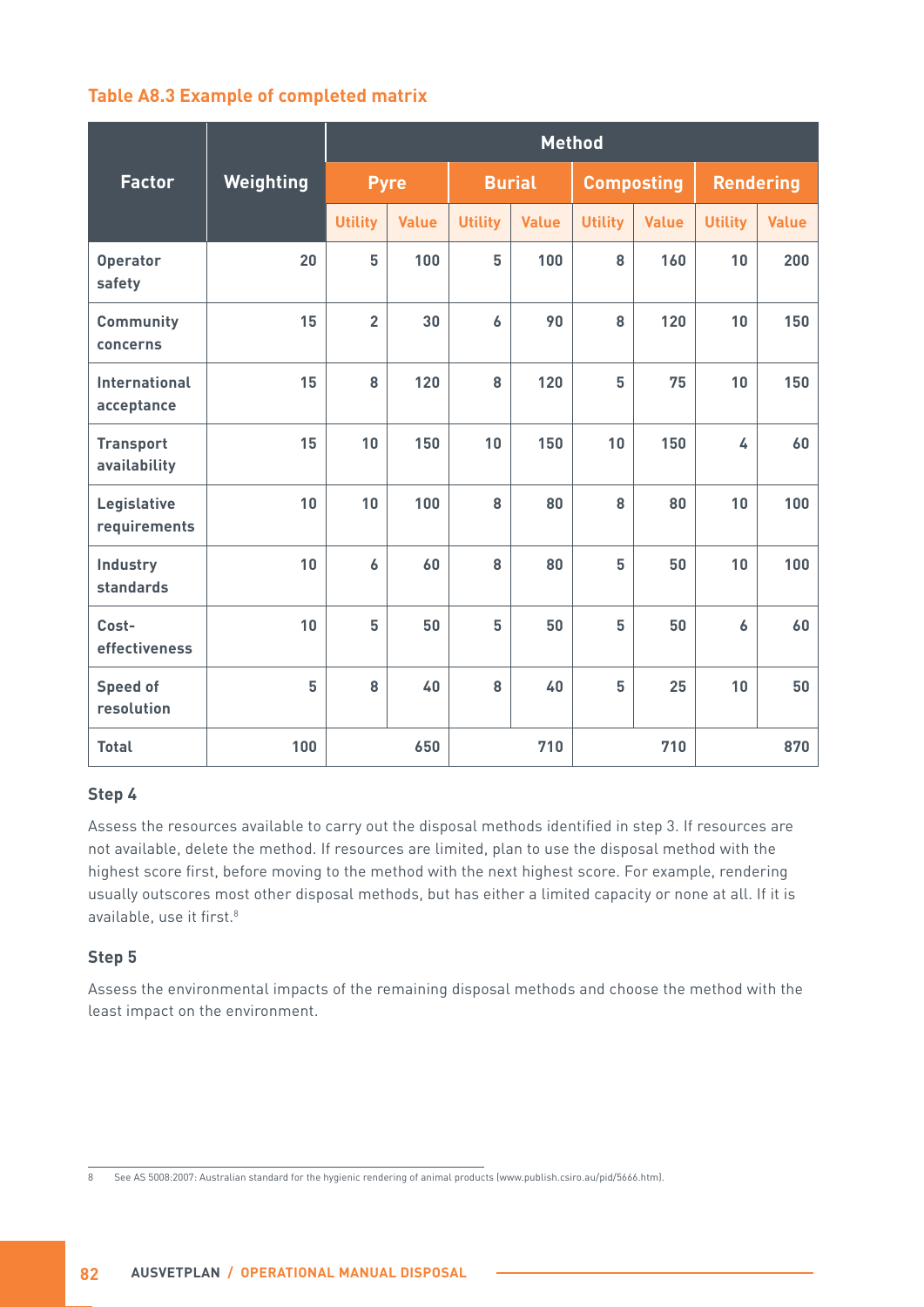## **Appendix 9**

## **Overview of effluent systems**

#### **Terminology**

Collectively, urine and dung are called excreta. Excreta is typically mixed with wash water produced by cleaning yards; with wash water, chemicals and residual milk from cleaning equipment; with waste feed or bedding material; and occasionally with rainwater. The resulting liquid is usually referred to as effluent (or dairy shed effluent or wastewater).

Excreta that dries before being collected (eg by scraping from feed pads or loafing yards) and is handled as a semisolid or solid is called manure. Manure can also contain waste feed or bedding material, and soil removed by scraping nonconcrete areas.

#### **Effluent systems and principles**

Once considered purely as a useless byproduct or waste, and a potential environmental pollutant, effluent is now considered a valuable nutrient and water resource if it is properly managed, and if environmental risks are identified and addressed.

Most agricultural activity involving farm animals will produce some level of effluent, which is managed during usual activities. Dairy farms and intensive operations (eg feedlots, pigs and poultry) produce the largest amounts of effluent.

There are two major types of effluent management systems: continuous application systems, and treatment and storage systems (effluent ponds).

#### **Continuous application systems**

Continuous application systems are not designed to treat effluent and have limited storage capacity. Consequently, they rely on regular collection and application of effluent, usually twice daily. The effluent is generally collected in a concrete sump and applied directly to pasture as raw (untreated) effluent.

The main types of continuous application systems are:

- sump and gravity flow (generally through a movable hose)
- sump, pump and movable sprinkler
- sump and effluent tanker.

To protect pumps and prevent pipe blockages, each of these systems needs a stone trap, screen or trafficable solids trap to remove coarse solids and foreign material from the effluent stream before it enters the sump.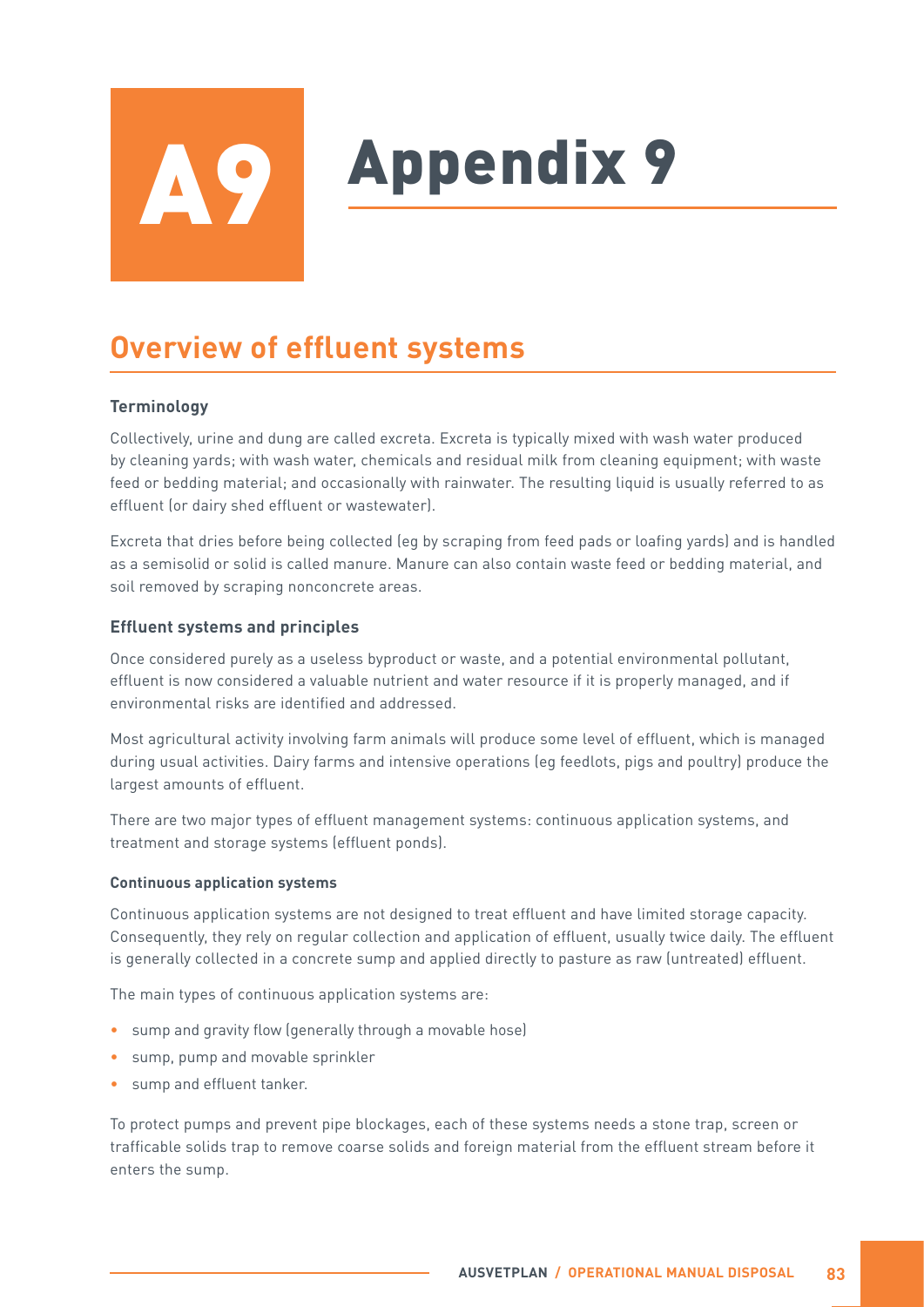Provision should be made to store the effluent during extended periods of wet weather when spray irrigation of effluent should not take place (to avoid pollution of rivers and creeks from the runoff). Application of effluent to pastures by a spray irrigator requires regular manual or automatic shifting of the irrigator to avoid excessive application, so that the soil is not overloaded and the pasture is palatable to cows at the next grazing.

#### **Single or multiple effluent ponds**

From an environmental perspective, effluent ponds are generally preferable to continuous application systems in drier areas.

On dairy farms, these systems employ one or more ponds (generally one or two) to treat the daily inflow of effluent from the milking shed and yards, and to store both the liquid effluent and solids (sludge) that settle out of the effluent. Pond systems can also collect, treat and store runoff from concrete and earth yards, and, in some cases, feed pads and regularly used laneways. The liquid effluent is stored until it is either irrigated onto crop or pasture, or recycled for yard flushing purposes.

A number of ponds may be constructed in series to treat and store effluent. The first pond in such a series is generally referred to as the primary pond and the second pond as the secondary pond. The quality of the treated effluent in the final pond generally improves as the number of ponds in the effluent management system increases.

Sludge accumulates in the primary pond and is removed at regular intervals. Primary ponds are commonly designed to store 1–10 years of accumulated sludge. The sludge storage capacity generally depends on the intended method of sludge removal. For example, if a farmer wishes to employ a contractor with an excavator to remove the sludge, they may prefer to limit desludging operations to a frequency of once every 10 years. Alternatively, if the farmer has ready access to a vacuum tanker, they may choose to pump out and apply the sludge as a fertiliser much more frequently, perhaps annually.

Regardless of the number of ponds in the effluent management system, the following three storage/ treatment volume components must be provided:

- active treatment volume to maintain the necessary bacterial population to treat and break down the organic matter in the effluent stream
- sludge storage volume to store the solids that settle out of the effluent during treatment
- wet weather storage volume to store liquid effluent during periods when the land is too wet for effluent irrigation, or until the timing of effluent irrigation suits other farm management considerations.

In a single-pond system, each of these three treatment/storage volumes must be provided in the primary pond (see Figure A9.1). In a double-pond system, the active treatment volume and sludge storage volume must be provided in the primary pond, and the wet weather storage volume in the secondary pond (see Figure A9.2).

Effluent ponds should have sufficient wet weather storage capacity to limit effluent spills (overtopping) to a frequency not exceeding once every 10 years, except in sensitive environmental areas, where less frequent overtopping may be desirable. Effluent ponds should not generally be located close to watercourses. However, if this is unavoidable, additional wet weather storage capacity may be required to further limit effluent spills.

The 'treatment' of the effluent consists of allowing solids to settle to the bottom of the pond as sludge. Both sludge and liquids become a medium for the growth of bacteria that occur normally in faecal matter or the environment. These bacteria may be aerobic, anaerobic or both (facultative). The bacteria and phytoplankton break down the remaining organic compounds in the effluent and produce either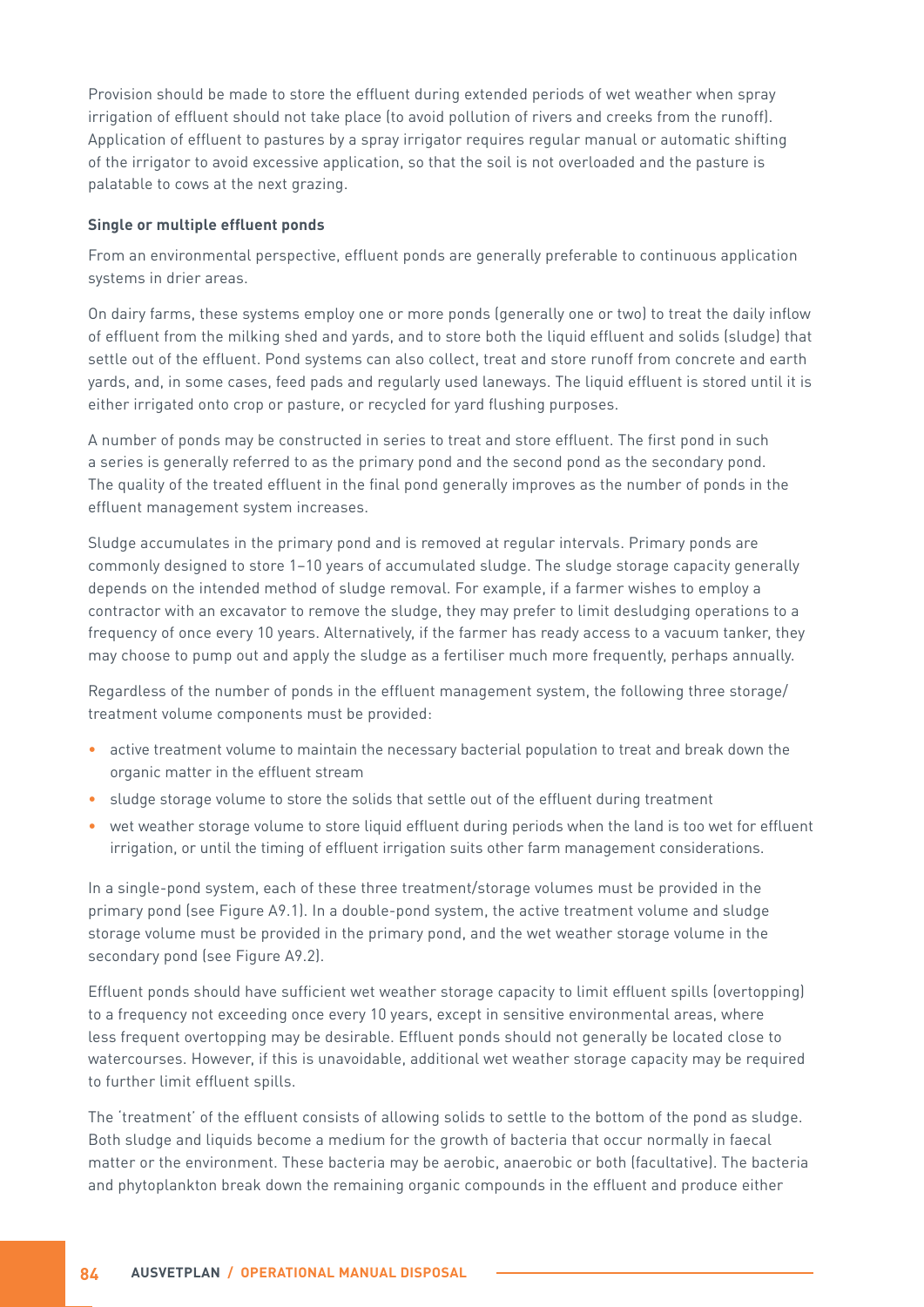methane and carbon dioxide (anaerobic) or water and carbon dioxide (aerobic) as byproducts. The remaining effluent contains simpler organic nutrients and minerals that are more suitable for applying to pasture.



Figure A9.1 Cross-section of single effluent pond, showing treatment volumes



Figure A9.2 Cross-section of double effluent pond, showing location of storage volumes in each pond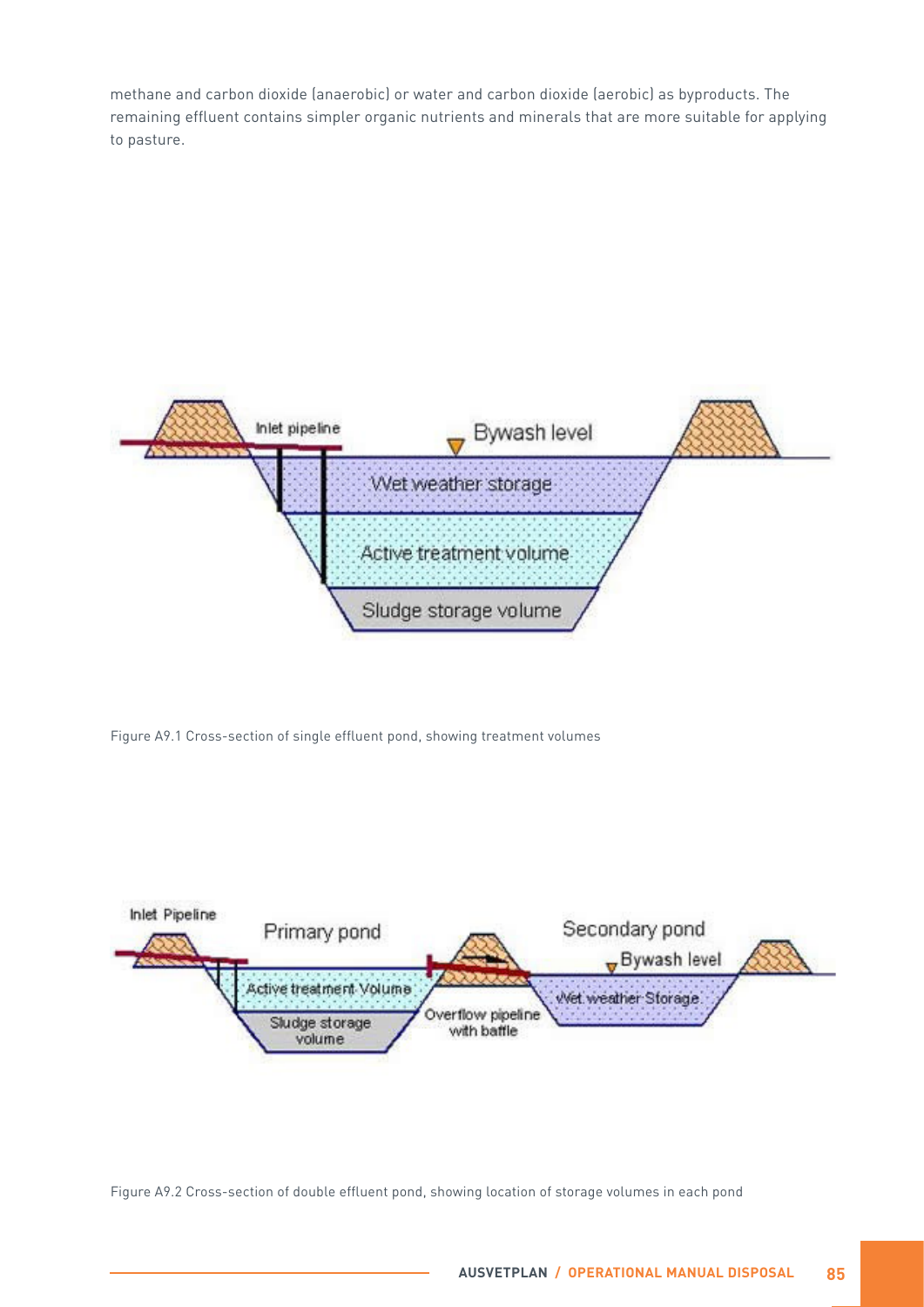## Glossary

### **Disease-specific terms**

|                          | <b>Primary case</b> The first case of the disease or infection.                                                                                           |
|--------------------------|-----------------------------------------------------------------------------------------------------------------------------------------------------------|
| <b>Rendering</b>         | See also index case in 'Standard AUSVEPTLAN terms'. Note<br>that the index case will not necessarily be the primary case.                                 |
| <b>Vesicular disease</b> | Processing by heat to inactivate infective agents. Rendered<br>material may be used in various products according to<br>particular disease circumstances. |

### **Standard AUSVETPLAN terms**

| <b>Animal byproducts</b>       | Products of animal origin that are not for consumption but are<br>destined for industrial use (eg hides and skins, fur, wool, hair,<br>feathers, hoofs, bones, fertiliser).                                                                                                                                                                                                                                                                                                                                                                                                                                                                                   |
|--------------------------------|---------------------------------------------------------------------------------------------------------------------------------------------------------------------------------------------------------------------------------------------------------------------------------------------------------------------------------------------------------------------------------------------------------------------------------------------------------------------------------------------------------------------------------------------------------------------------------------------------------------------------------------------------------------|
| <b>Animal Health Committee</b> | A committee whose members are the chief veterinary officers<br>of the Commonwealth, states and territories, along with<br>representatives from the CSIRO Australian Centre for Disease<br>Preparedness (CSIRO-ACDP) and the Australian Government<br>Department of Agriculture, Water and the Environment. There<br>are also observers from Animal Health Australia, Wildlife<br>Health Australia, and the New Zealand Ministry for Primary<br>Industries. The committee provides advice to the National<br>Biosecurity Committee on animal health matters, focusing on<br>technical issues and regulatory policy.<br>See also National Biosecurity Committee |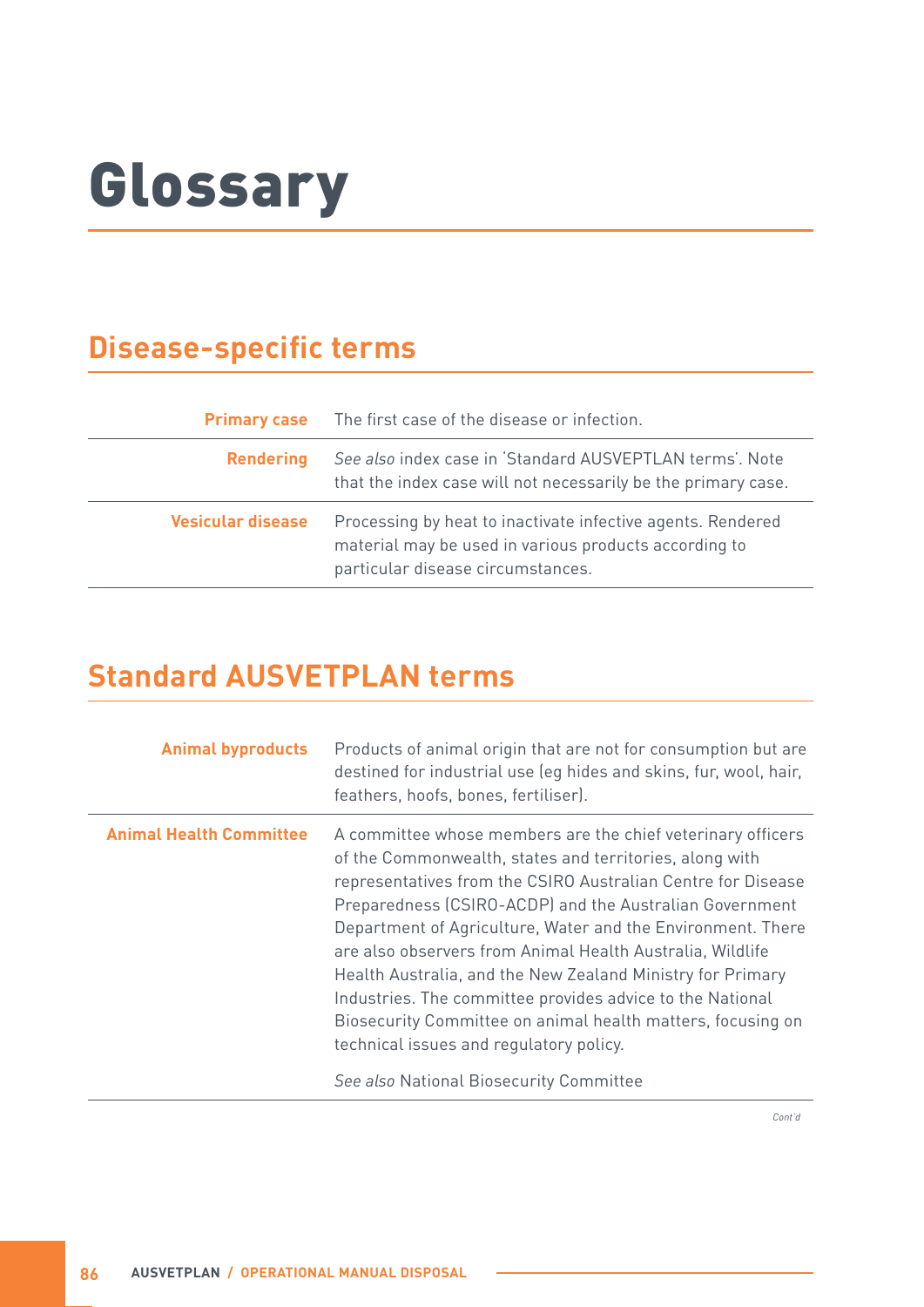| <b>Animal products</b>                               | Meat, meat products and other products of animal origin<br>(eg eggs, milk) for human consumption or for use in animal<br>feedstuff.                                                                                                                                                                                                     |
|------------------------------------------------------|-----------------------------------------------------------------------------------------------------------------------------------------------------------------------------------------------------------------------------------------------------------------------------------------------------------------------------------------|
| <b>Approved disposal site</b>                        | A premises that has zero susceptible livestock and has been<br>approved as a disposal site for animal carcasses, or potentially<br>contaminated animal products, wastes or things.                                                                                                                                                      |
| <b>Approved processing facility</b>                  | An abattoir, knackery, milk processing plant or other such<br>facility that maintains increased biosecurity standards. Such<br>a facility could have animals or animal products introduced<br>from lower-risk premises under a permit for processing to an<br>approved standard.                                                        |
| <b>At-risk premises</b>                              | A premises in a restricted area that contains a live susceptible<br>animal(s) but is not considered at the time of classification<br>to be an infected premises, dangerous contact premises,<br>dangerous contact processing facility, suspect premises or<br>trace premises.                                                           |
| <b>Australian Chief Veterinary</b><br><b>Officer</b> | The nominated senior veterinarian in the Australian<br>Government Department of Agriculture, Water and the<br>Environment who manages international animal health<br>commitments and the Australian Government's response to an<br>animal disease outbreak.                                                                             |
|                                                      | See also Chief veterinary officer                                                                                                                                                                                                                                                                                                       |
| <b>AUSVETPLAN</b>                                    | Australian Veterinary Emergency Plan. Nationally agreed<br>resources that guide decision making in the response to<br>emergency animal diseases (EADs). It outlines Australia's<br>preferred approach to responding to EADs of national<br>significance, and supports efficient, effective and coherent<br>responses to these diseases. |
| <b>Carcase</b>                                       | The body of an animal slaughtered for food.                                                                                                                                                                                                                                                                                             |
| <b>Carcass</b>                                       | The body of an animal that died in the field.                                                                                                                                                                                                                                                                                           |
| <b>Chief veterinary officer</b><br>(CVO)             | The senior veterinarian of the animal health authority in each<br>jurisdiction (national, state or territory) who has responsibility<br>for animal disease control in that jurisdiction.                                                                                                                                                |
|                                                      | See also Australian Chief Veterinary Officer                                                                                                                                                                                                                                                                                            |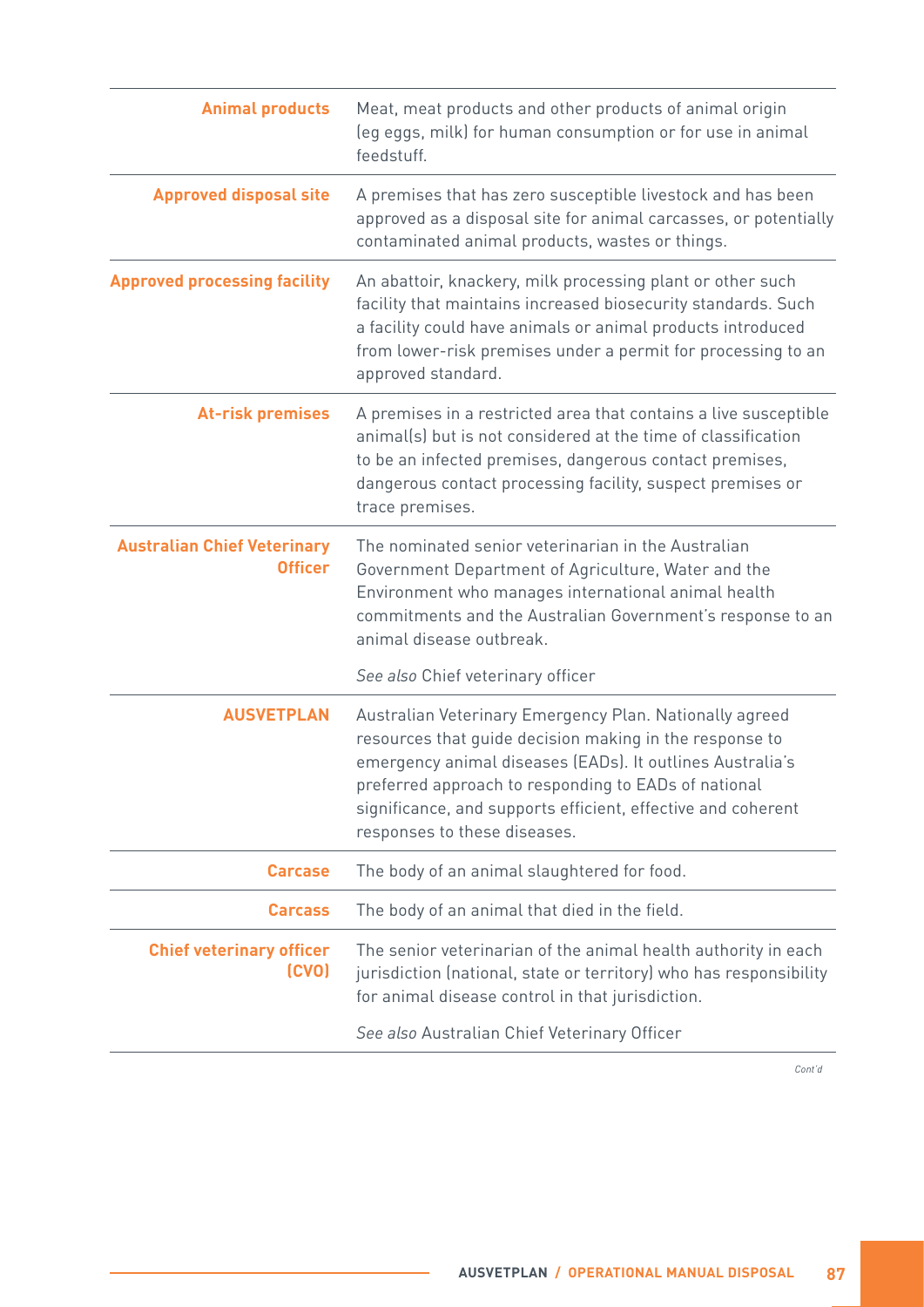| <b>Compartmentalisation</b>                                                     | The process of defining, implementing and maintaining<br>one or more disease-free establishments under a common<br>biosecurity management system in accordance with OIE<br>guidelines, based on applied biosecurity measures and<br>surveillance, to facilitate disease control and/or trade.                                                                                                                                                                                                                              |
|---------------------------------------------------------------------------------|----------------------------------------------------------------------------------------------------------------------------------------------------------------------------------------------------------------------------------------------------------------------------------------------------------------------------------------------------------------------------------------------------------------------------------------------------------------------------------------------------------------------------|
| <b>Compensation</b>                                                             | The sum of money paid by government to an owner for<br>livestock or property that are destroyed for the purpose of<br>eradication or prevention of the spread of an emergency<br>animal disease, and livestock that have died of the emergency<br>animal disease.                                                                                                                                                                                                                                                          |
|                                                                                 | See also Cost-sharing arrangements, Emergency Animal<br>Disease Response Agreement                                                                                                                                                                                                                                                                                                                                                                                                                                         |
| <b>Consultative Committee</b><br>on Emergency Animal<br><b>Diseases (CCEAD)</b> | The key technical coordinating body for animal health<br>emergencies. Members are state and territory chief veterinary<br>officers, representatives of CSIRO-ACDP and the relevant<br>industries, and the Australian Chief Veterinary Officer as chair.                                                                                                                                                                                                                                                                    |
| <b>Control area (CA)</b>                                                        | A legally declared area where the disease controls, including<br>surveillance and movement controls, applied are of lesser<br>intensity than those in a restricted area (the limits of a control<br>area and the conditions applying to it can be varied during an<br>incident according to need).                                                                                                                                                                                                                         |
| <b>Cost-sharing arrangements</b>                                                | Arrangements agreed between governments (national and<br>state/territory) and livestock industries for sharing the costs of<br>emergency animal disease responses.                                                                                                                                                                                                                                                                                                                                                         |
|                                                                                 | See also Compensation, Emergency Animal Disease Response<br>Agreement                                                                                                                                                                                                                                                                                                                                                                                                                                                      |
| <b>Dangerous contact animal</b>                                                 | A susceptible animal that has been designated as being<br>exposed to other infected animals or potentially infectious<br>products following tracing and epidemiological investigation.                                                                                                                                                                                                                                                                                                                                     |
| <b>Dangerous contact</b><br>premises (DCP)                                      | A premises, apart from an abattoir, knackery or milk<br>processing plant (or other such facility) that, after investigation<br>and based on a risk assessment, is considered to contain<br>a susceptible animal(s) not showing clinical signs, but<br>considered highly likely to contain an infected animal(s) and/<br>or contaminated animal products, wastes or things that<br>present an unacceptable risk to the response if the risk is not<br>addressed, and that therefore requires action to address the<br>risk. |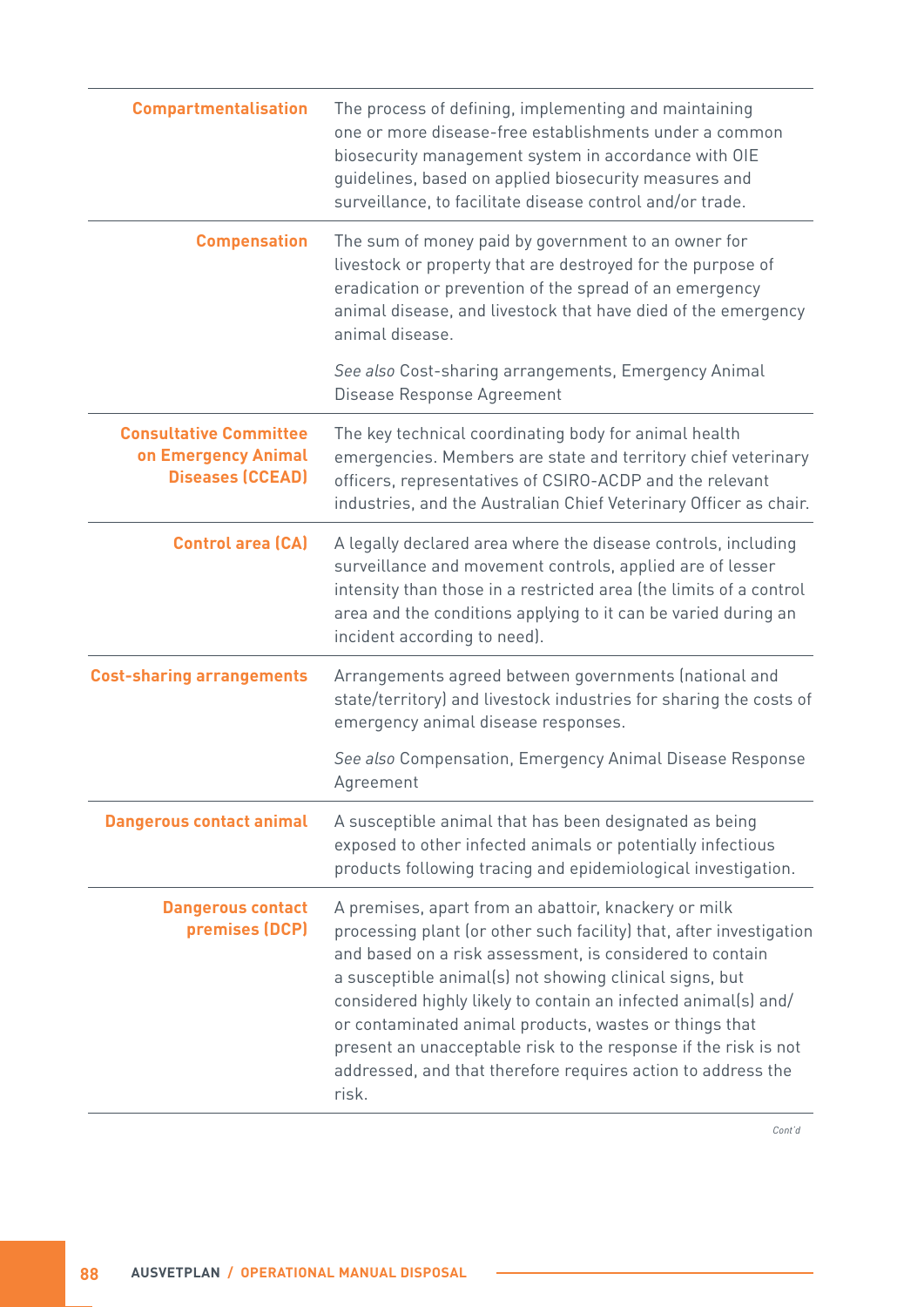| <b>Dangerous contact</b><br>processing facility (DCPF) | An abattoir, knackery, milk processing plant or other such<br>facility that, based on a risk assessment, appears highly likely<br>to have received infected animals, or contaminated animal<br>products, wastes or things, and that requires action to address<br>the risk.                                                                                                    |
|--------------------------------------------------------|--------------------------------------------------------------------------------------------------------------------------------------------------------------------------------------------------------------------------------------------------------------------------------------------------------------------------------------------------------------------------------|
| <b>Declared area</b>                                   | A defined tract of land that is subjected to disease control<br>restrictions under emergency animal disease legislation.<br>There are two types of declared areas: restricted area and<br>control area.                                                                                                                                                                        |
| <b>Decontamination</b>                                 | Includes all stages of cleaning and disinfection.                                                                                                                                                                                                                                                                                                                              |
| <b>Depopulation</b>                                    | The removal of a host population from a particular area to<br>control or prevent the spread of disease.                                                                                                                                                                                                                                                                        |
| <b>Destroy (animals)</b>                               | To kill animals humanely.                                                                                                                                                                                                                                                                                                                                                      |
| <b>Disease agent</b>                                   | A general term for a transmissible organism or other factor<br>that causes an infectious disease.                                                                                                                                                                                                                                                                              |
| <b>Disease Watch Hotline</b>                           | 24-hour freecall service for reporting suspected incidences of<br>exotic diseases - 1800 675 888.                                                                                                                                                                                                                                                                              |
| <b>Disinfectant</b>                                    | A chemical used to destroy disease agents outside a living<br>animal.                                                                                                                                                                                                                                                                                                          |
| <b>Disinfection</b>                                    | The application, after thorough cleansing, of procedures<br>intended to destroy the infectious or parasitic agents of animal<br>diseases, including zoonoses; applies to premises, vehicles<br>and different objects that may have been directly or indirectly<br>contaminated.                                                                                                |
| <b>Disinsectisation</b>                                | The destruction of insect pests, usually with a chemical agent.                                                                                                                                                                                                                                                                                                                |
| <b>Disposal</b>                                        | Sanitary removal of animal carcasses, animal products,<br>materials and wastes by burial, burning or some other process<br>so as to prevent the spread of disease.                                                                                                                                                                                                             |
| <b>Emergency animal disease</b>                        | A disease that is (a) exotic to Australia or (b) a variant of an<br>endemic disease or (c) a serious infectious disease of unknown<br>or uncertain cause or (d) a severe outbreak of a known<br>endemic disease, and that is considered to be of national<br>significance with serious social or trade implications.<br>See also Endemic animal disease, Exotic animal disease |
|                                                        |                                                                                                                                                                                                                                                                                                                                                                                |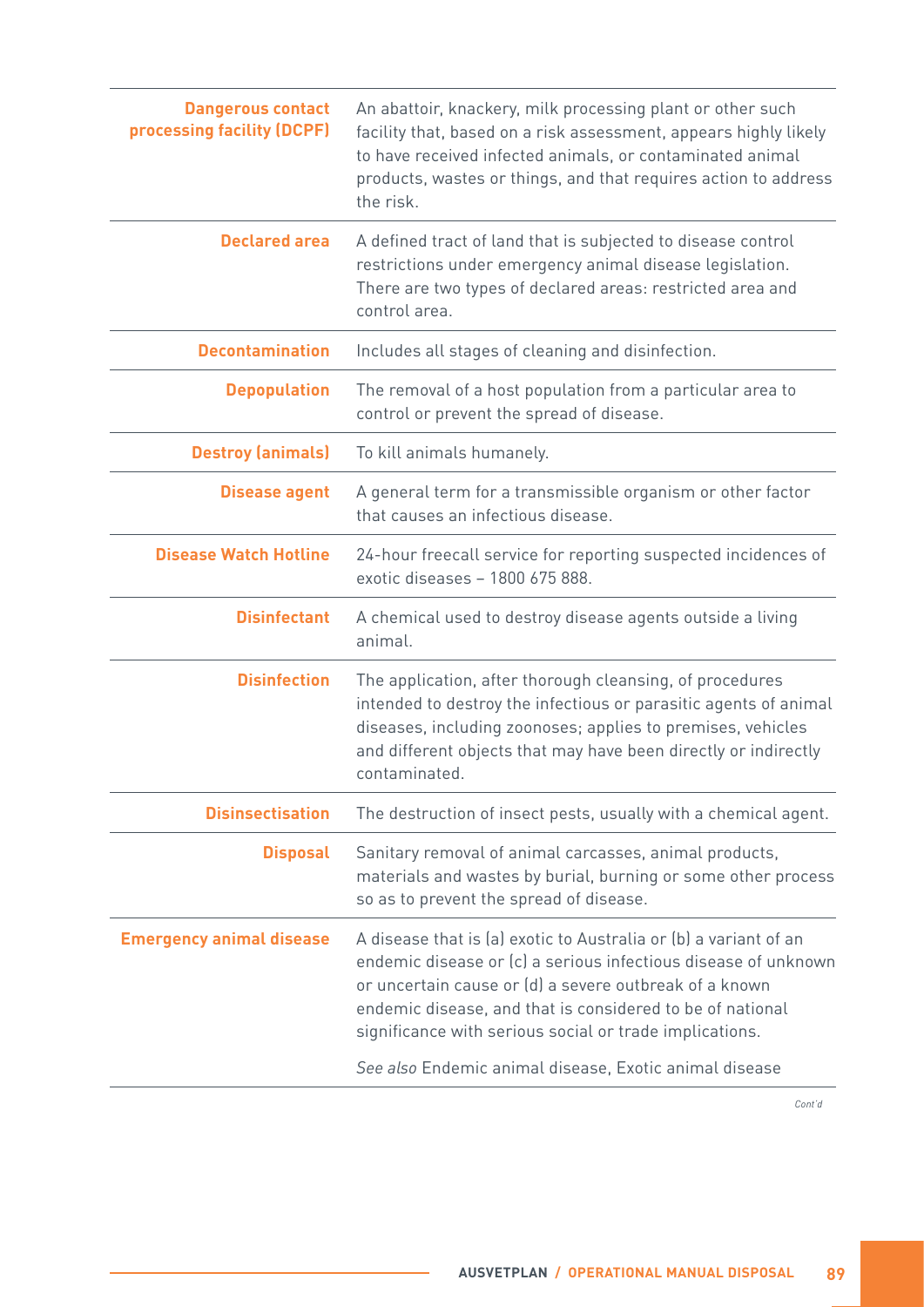| <b>Emergency Animal Disease</b><br><b>Response Agreement</b> | Agreement between the Australian and state/territory<br>governments and livestock industries on the management<br>of emergency animal disease responses. Provisions include<br>participatory decision making, risk management, cost sharing,<br>the use of appropriately trained personnel and existing<br>standards such as AUSVETPLAN. |
|--------------------------------------------------------------|------------------------------------------------------------------------------------------------------------------------------------------------------------------------------------------------------------------------------------------------------------------------------------------------------------------------------------------|
|                                                              | See also Compensation, Cost-sharing arrangements                                                                                                                                                                                                                                                                                         |
| <b>Endemic animal disease</b>                                | A disease affecting animals (which may include humans) that<br>is known to occur in Australia.                                                                                                                                                                                                                                           |
|                                                              | See also Emergency animal disease, Exotic animal disease                                                                                                                                                                                                                                                                                 |
| <b>Enterprise</b>                                            | See Risk enterprise                                                                                                                                                                                                                                                                                                                      |
| <b>Enzyme-linked</b><br>immunosorbent assay<br>(ELISA)       | A serological test designed to detect and measure the<br>presence of antibody or antigen in a sample. The test uses an<br>enzyme reaction with a substrate to produce a colour change<br>when antigen-antibody binding occurs.                                                                                                           |
| <b>Epidemiological</b><br>investigation                      | An investigation to identify and qualify the risk factors<br>associated with the disease.                                                                                                                                                                                                                                                |
|                                                              | See also Veterinary investigation                                                                                                                                                                                                                                                                                                        |
| <b>Epidemiology</b>                                          | The study of disease in populations and of factors that<br>determine its occurrence.                                                                                                                                                                                                                                                     |
| <b>Exotic animal disease</b>                                 | A disease affecting animals (which may include humans) that<br>does not normally occur in Australia.                                                                                                                                                                                                                                     |
|                                                              | See also Emergency animal disease, Endemic animal disease                                                                                                                                                                                                                                                                                |
| <b>Exotic fauna/feral animals</b>                            | See Wild animals                                                                                                                                                                                                                                                                                                                         |
| <b>Fomites</b>                                               | Inanimate objects (eg boots, clothing, equipment, instruments,<br>vehicles, crates, packaging) that can carry an infectious<br>disease agent and may spread the disease through mechanical<br>transmission.                                                                                                                              |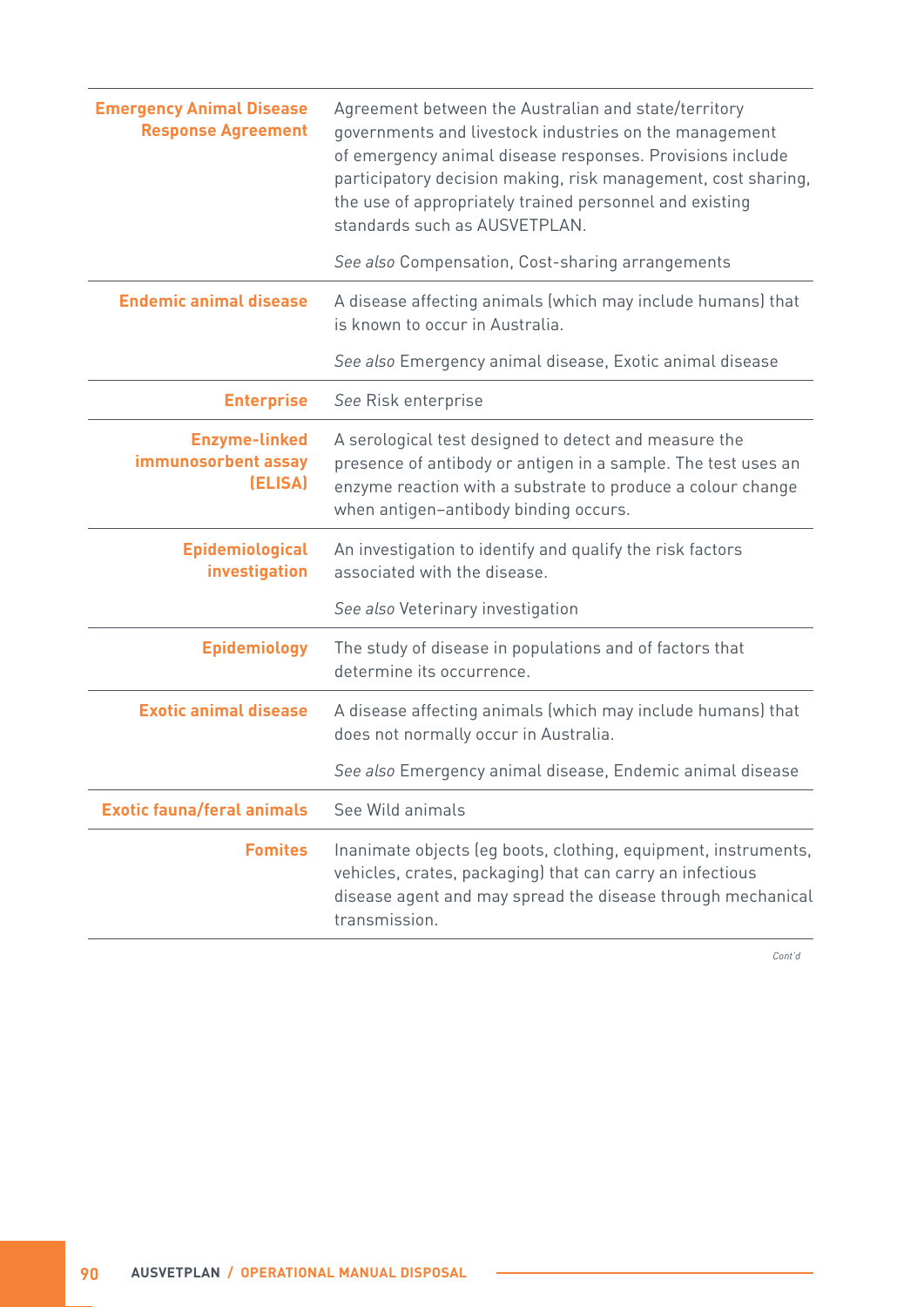| <b>General permit</b>         | A legal document that describes the requirements for<br>movement of an animal (or group of animals), commodity<br>or thing, for which permission may be granted without the<br>need for direct interaction between the person moving the<br>animal(s), commodity or thing and a government veterinarian<br>or inspector. The permit may be completed via a webpage or in<br>an approved place (such as a government office or commercial<br>premises). A printed version of the permit must accompany<br>the movement. The permit may impose preconditions and/or<br>restrictions on movements. |
|-------------------------------|-------------------------------------------------------------------------------------------------------------------------------------------------------------------------------------------------------------------------------------------------------------------------------------------------------------------------------------------------------------------------------------------------------------------------------------------------------------------------------------------------------------------------------------------------------------------------------------------------|
|                               | See also Special permit                                                                                                                                                                                                                                                                                                                                                                                                                                                                                                                                                                         |
| <b>In-contact animals</b>     | Animals that have had close contact with infected animals,<br>such as noninfected animals in the same group as infected<br>animals.                                                                                                                                                                                                                                                                                                                                                                                                                                                             |
| <b>Incubation period</b>      | The period that elapses between the introduction of a<br>pathogen into an animal and the first clinical signs of the<br>disease.                                                                                                                                                                                                                                                                                                                                                                                                                                                                |
| <b>Index case</b>             | The first case of the disease to be diagnosed in a disease<br>outbreak.                                                                                                                                                                                                                                                                                                                                                                                                                                                                                                                         |
|                               | See also Index property                                                                                                                                                                                                                                                                                                                                                                                                                                                                                                                                                                         |
| <b>Index property</b>         | The property on which the index case is found.                                                                                                                                                                                                                                                                                                                                                                                                                                                                                                                                                  |
|                               | See also Index case                                                                                                                                                                                                                                                                                                                                                                                                                                                                                                                                                                             |
| <b>Infected premises (IP)</b> | A defined area (which may be all or part of a property) on<br>which animals meeting the case definition are or were present,<br>or the causative agent of the emergency animal disease is<br>present, or there is a reasonable suspicion that either is<br>present, and that the relevant chief veterinary officer or their<br>delegate has declared to be an infected premises.                                                                                                                                                                                                                |
| <b>Local control centre</b>   | An emergency operations centre responsible for the command<br>and control of field operations in a defined area.                                                                                                                                                                                                                                                                                                                                                                                                                                                                                |
| <b>Monitoring</b>             | Routine collection of data for assessing the health status<br>of a population or the level of contamination of a site for<br>remediation purposes.<br>See also Surveillance                                                                                                                                                                                                                                                                                                                                                                                                                     |
|                               |                                                                                                                                                                                                                                                                                                                                                                                                                                                                                                                                                                                                 |
| <b>Movement control</b>       | Restrictions placed on the movement of animals, people and<br>other things to prevent the spread of disease.                                                                                                                                                                                                                                                                                                                                                                                                                                                                                    |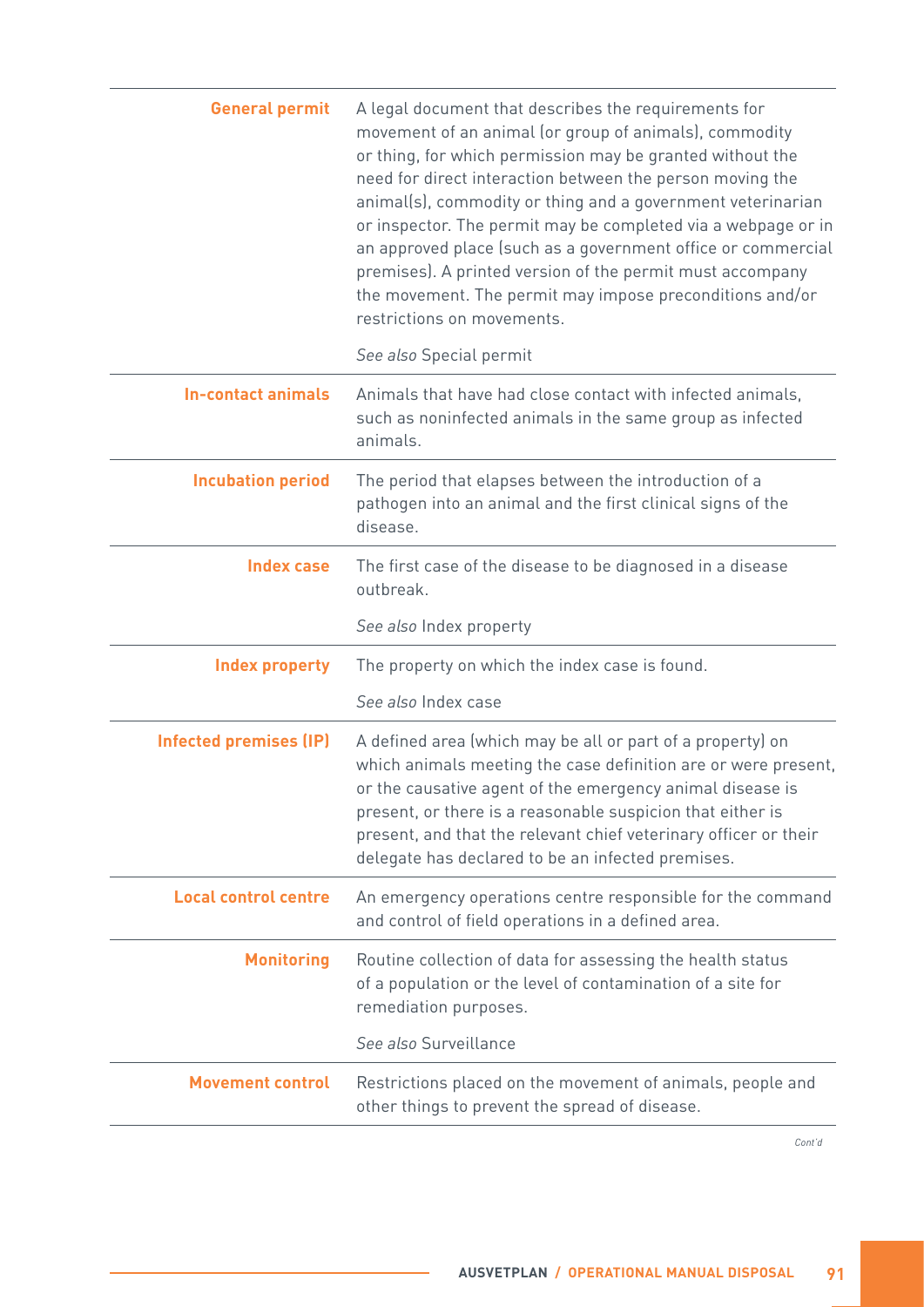| <b>National Biosecurity</b><br><b>Committee</b>  | A committee that was formally established under the<br>Intergovernmental Agreement on Biosecurity (IGAB). The<br>IGAB was signed on 13 January 2012, and signatories include<br>all states and territories except Tasmania. The committee<br>provides advice to the Agriculture Senior Officials Committee<br>and the Agriculture Ministers' Forum on national biosecurity<br>issues, and on the IGAB.                                         |
|--------------------------------------------------|------------------------------------------------------------------------------------------------------------------------------------------------------------------------------------------------------------------------------------------------------------------------------------------------------------------------------------------------------------------------------------------------------------------------------------------------|
| <b>National Management</b><br><b>Group (NMG)</b> | A group established to approve (or not approve) the invoking<br>of cost sharing under the Emergency Animal Disease<br>Response Agreement. NMG members are the Secretary of the<br>Australian Government Department of Agriculture, Water and<br>the Environment as chair, the chief executive officers of the<br>state and territory government parties, and the president (or<br>analogous officer) of each of the relevant industry parties. |
| <b>Native wildlife</b>                           | See Wild animals                                                                                                                                                                                                                                                                                                                                                                                                                               |
| <b>OIE Terrestrial Code</b>                      | OIE Terrestrial Animal Health Code, Describes standards for<br>safe international trade in animals and animal products.<br>Revised annually and published on the internet at: www.oie.int/<br>international-standard-setting/terrestrial-code/access-online.                                                                                                                                                                                   |
| <b>OIE Terrestrial Manual</b>                    | OIE Manual of diagnostic tests and vaccines for terrestrial<br>animals. Describes standards for laboratory diagnostic<br>tests, and the production and control of biological products<br>(principally vaccines). The current edition is published on<br>the internet at: www.oie.int/en/standard-setting/terrestrial-<br>manual/access-online.                                                                                                 |
| <b>Operational procedures</b>                    | Detailed instructions for carrying out specific disease control<br>activities, such as disposal, destruction, decontamination and<br>valuation.                                                                                                                                                                                                                                                                                                |
| <b>Outside area (OA)</b>                         | The area of Australia outside the declared (control and<br>restricted) areas.                                                                                                                                                                                                                                                                                                                                                                  |
| <b>Owner</b>                                     | Person responsible for a premises (includes an agent of the<br>owner, such as a manager or other controlling officer).                                                                                                                                                                                                                                                                                                                         |
| <b>Polymerase chain reaction</b><br>(PCR)        | A method of amplifying and analysing DNA sequences that can<br>be used to detect the presence of viral DNA.                                                                                                                                                                                                                                                                                                                                    |
| <b>Premises</b>                                  | A tract of land including its buildings, or a separate farm<br>or facility that is maintained by a single set of services and<br>personnel.                                                                                                                                                                                                                                                                                                    |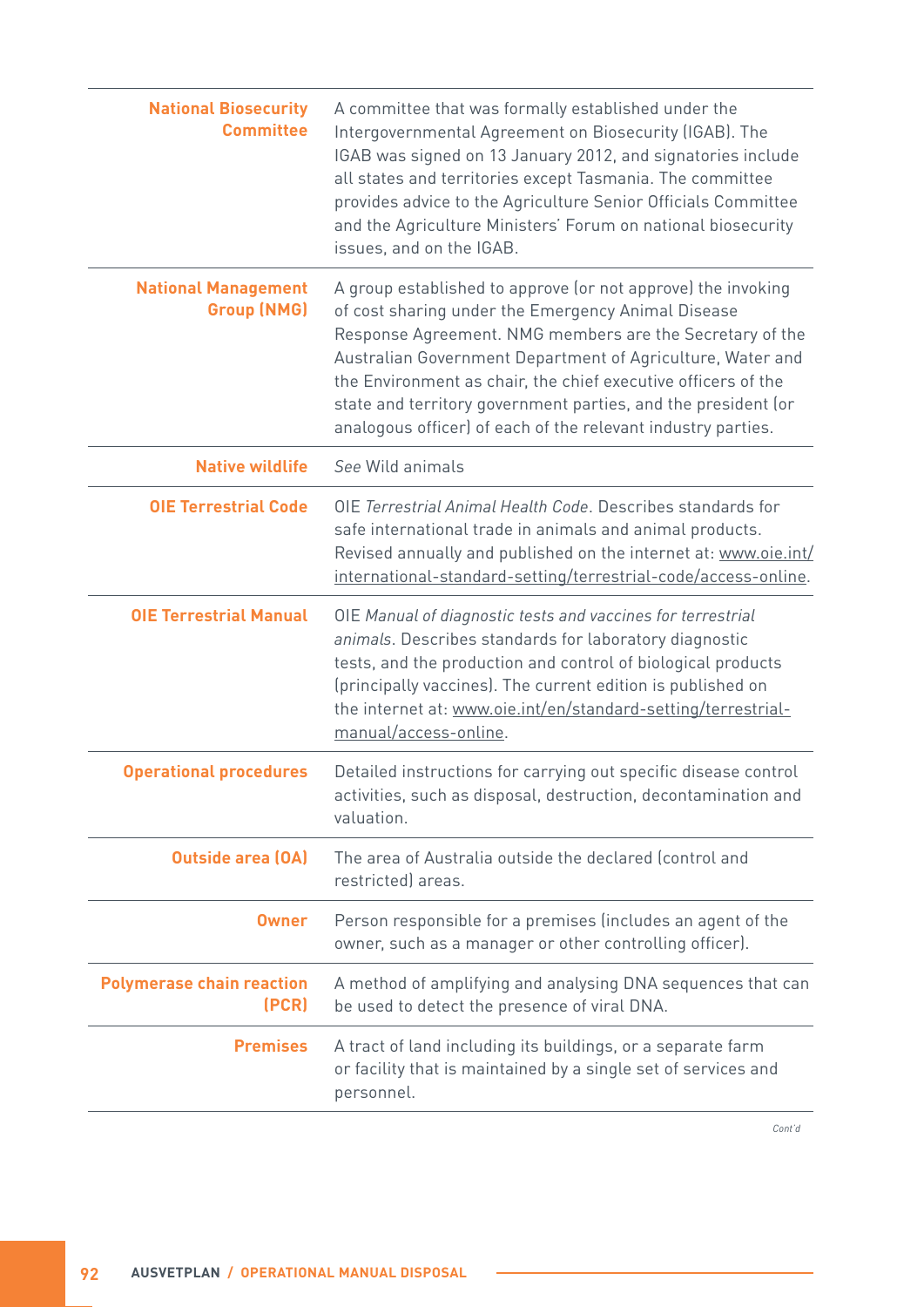| <b>Premises of relevance</b><br>(POR) | A premises in a control area that contains a live susceptible<br>animal(s) but is not considered at the time of classification to<br>be an infected premises, suspect premises, trace premises,<br>dangerous contact premises or dangerous contact processing<br>facility.                                                                                                                                          |
|---------------------------------------|---------------------------------------------------------------------------------------------------------------------------------------------------------------------------------------------------------------------------------------------------------------------------------------------------------------------------------------------------------------------------------------------------------------------|
| <b>Prevalence</b>                     | The proportion (or percentage) of animals in a particular<br>population affected by a particular disease (or infection or<br>positive antibody titre) at a given point in time.                                                                                                                                                                                                                                     |
| <b>Proof of freedom</b>               | Reaching a point following an outbreak and post-outbreak<br>surveillance when freedom from the disease can be claimed<br>with a reasonable level of statistical confidence.                                                                                                                                                                                                                                         |
| Qualifiers                            |                                                                                                                                                                                                                                                                                                                                                                                                                     |
| - assessed negative                   | Assessed negative (AN) is a qualifier that may be applied to<br>ARPs, PORs, SPs, TPs, DCPs or DCPFs. The qualifier may be<br>applied following surveillance, epidemiological investigation,<br>and/or laboratory assessment/diagnostic testing and indicates<br>that the premises is assessed as negative at the time of<br>classification.                                                                         |
| - sentinels on site                   | Sentinels on site (SN) is a qualifier that may be applied to IPs<br>and DCPs to indicate that sentinel animals are present on the<br>premises as part of response activities (ie before it can be<br>assessed as an RP).                                                                                                                                                                                            |
| - vaccinated                          | The vaccinated (VN) qualifier can be applied in a number of<br>different ways. At its most basic level, it can be used to identify<br>premises that contain susceptible animals that have been<br>vaccinated against the EAD in question. However, depending on<br>the legislation, objectives and processes within a jurisdiction,<br>the VN qualifier may be used to track a range of criteria and<br>parameters. |
| <b>Quarantine</b>                     | Legally enforceable requirement that prevents or minimises<br>spread of pests and disease agents by controlling the<br>movement of animals, persons or things.                                                                                                                                                                                                                                                      |
| <b>Resolved premises (RP)</b>         | An infected premises, dangerous contact premises or<br>dangerous contact processing facility that has completed the<br>required control measures, and is subject to the procedures<br>and restrictions appropriate to the area in which it is located.                                                                                                                                                              |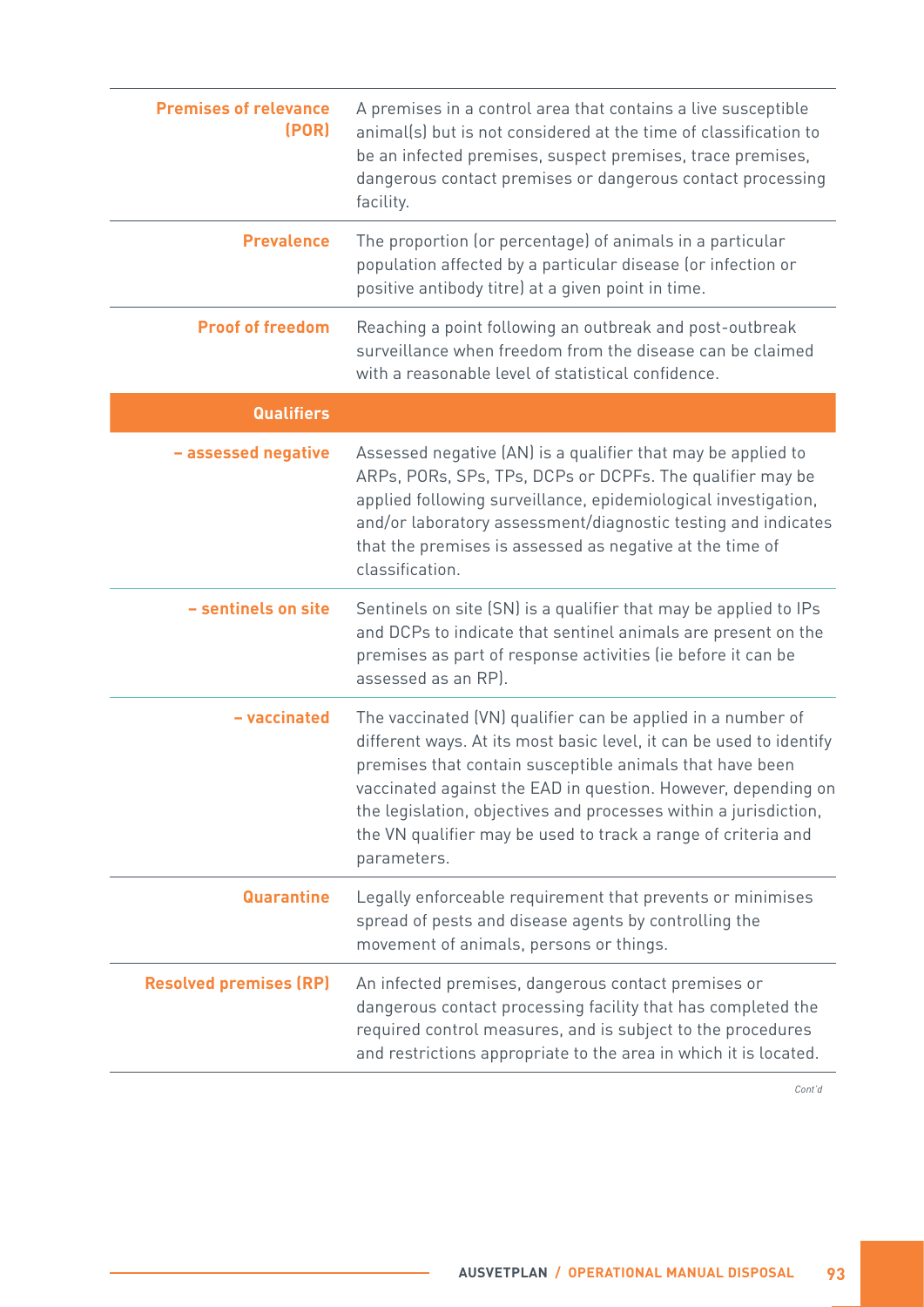| <b>Restricted area (RA)</b>      | A relatively small legally declared area around infected<br>premises and dangerous contact premises that is subject to<br>disease controls, including intense surveillance and movement<br>controls.                                                                                                                                                                                                                                                                         |
|----------------------------------|------------------------------------------------------------------------------------------------------------------------------------------------------------------------------------------------------------------------------------------------------------------------------------------------------------------------------------------------------------------------------------------------------------------------------------------------------------------------------|
| <b>Risk enterprise</b>           | A defined livestock or related enterprise that is potentially a<br>major source of infection for many other premises. Includes<br>intensive piggeries, feedlots, abattoirs, knackeries, saleyards,<br>calf scales, milk factories, tanneries, skin sheds, game meat<br>establishments, cold stores, artificial insemination centres,<br>veterinary laboratories and hospitals, road and rail freight<br>depots, showgrounds, field days, weighbridges and garbage<br>depots. |
| <b>Sensitivity</b>               | The proportion of truly positive units that are correctly<br>identified as positive by a test.                                                                                                                                                                                                                                                                                                                                                                               |
|                                  | See also Specificity                                                                                                                                                                                                                                                                                                                                                                                                                                                         |
| <b>Sentinel animal</b>           | Animal of known health status that is monitored to detect the<br>presence of a specific disease agent.                                                                                                                                                                                                                                                                                                                                                                       |
| <b>Seroconversion</b>            | The appearance in the blood serum of antibodies (as<br>determined by a serology test) following vaccination or natural<br>exposure to a disease agent.                                                                                                                                                                                                                                                                                                                       |
| <b>Serosurveillance</b>          | Surveillance of an animal population by testing serum samples<br>for the presence of antibodies to disease agents.                                                                                                                                                                                                                                                                                                                                                           |
| <b>Serotype</b>                  | A subgroup of microorganisms identified by the antigens<br>carried (as determined by a serology test).                                                                                                                                                                                                                                                                                                                                                                       |
| <b>Serum neutralisation test</b> | A serological test to detect and measure the presence of<br>antibody in a sample. Antibody in serum is serially diluted to<br>detect the highest dilution that neutralises a standard amount<br>of antigen. The neutralising antibody titre is given as the<br>reciprocal of this dilution.                                                                                                                                                                                  |
| <b>Slaughter</b>                 | The humane killing of an animal for meat for human<br>consumption.                                                                                                                                                                                                                                                                                                                                                                                                           |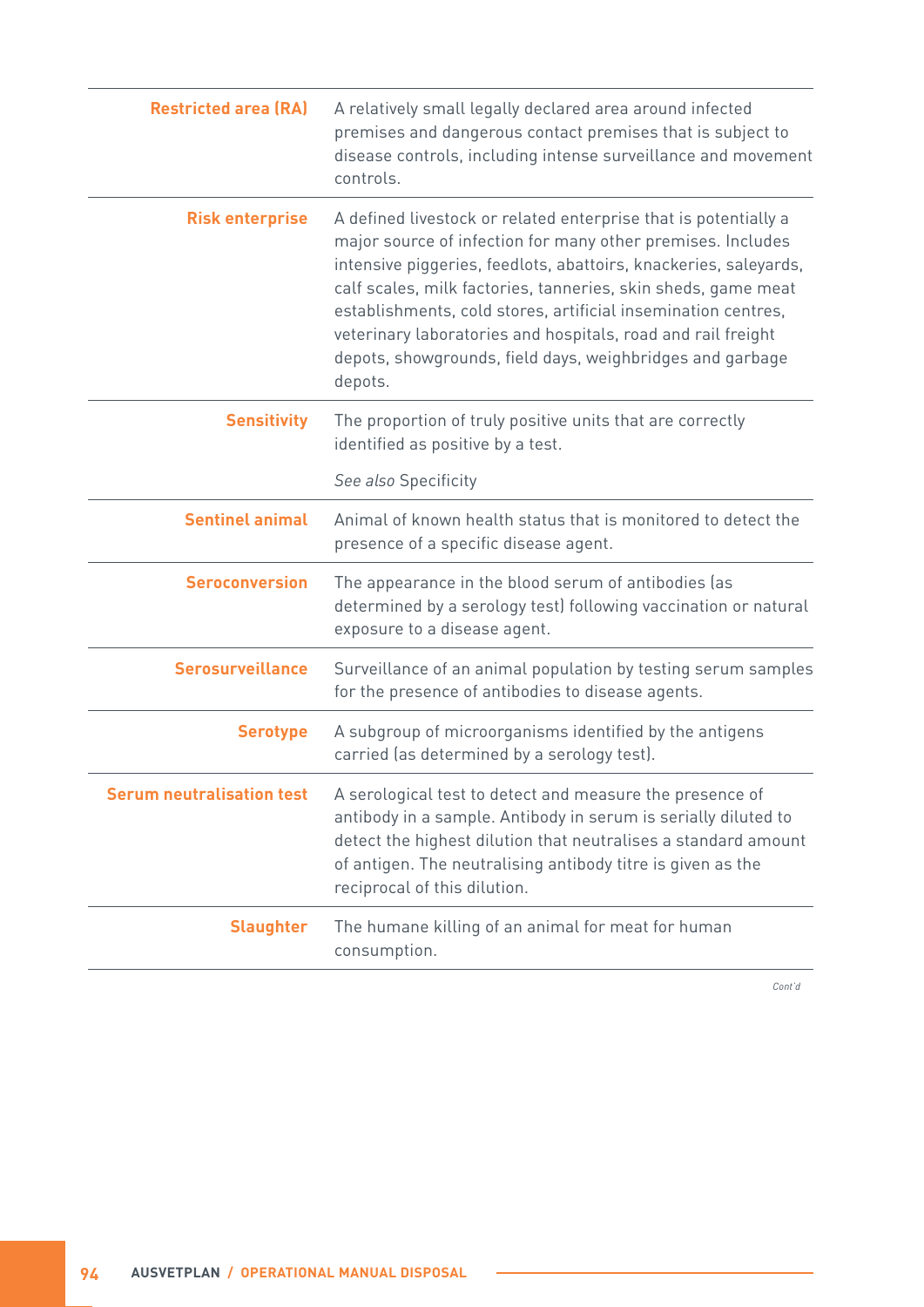| <b>Special permit</b>            | A legal document that describes the requirements for<br>movement of an animal (or group of animals), commodity or<br>thing, for which the person moving the animal(s), commodity<br>or thing must obtain prior written permission from the<br>relevant government veterinarian or inspector. A printed<br>version of the permit must accompany the movement. The<br>permit may impose preconditions and/or restrictions on<br>movements.<br>See also General permit |
|----------------------------------|---------------------------------------------------------------------------------------------------------------------------------------------------------------------------------------------------------------------------------------------------------------------------------------------------------------------------------------------------------------------------------------------------------------------------------------------------------------------|
| <b>Specificity</b>               | The proportion of truly negative units that are correctly<br>identified as negative by a test.                                                                                                                                                                                                                                                                                                                                                                      |
|                                  | See also Sensitivity                                                                                                                                                                                                                                                                                                                                                                                                                                                |
| <b>Stamping out</b>              | The strategy of eliminating infection from premises through<br>the destruction of animals in accordance with the particular<br>AUSVETPLAN manual, and in a manner that permits<br>appropriate disposal of carcasses and decontamination of the<br>site.                                                                                                                                                                                                             |
| <b>State coordination centre</b> | The emergency operations centre that directs the disease<br>control operations to be undertaken in a state or territory.                                                                                                                                                                                                                                                                                                                                            |
| <b>Surveillance</b>              | A systematic program of investigation designed to establish<br>the presence, extent or absence of a disease, or of infection<br>or contamination with the causative organism. It includes the<br>examination of animals for clinical signs, antibodies or the<br>causative organism.                                                                                                                                                                                |
| <b>Susceptible animals</b>       | Animals that can be infected with a particular disease.                                                                                                                                                                                                                                                                                                                                                                                                             |
| <b>Suspect animal</b>            | An animal that may have been exposed to an emergency<br>disease such that its quarantine and intensive surveillance, but<br>not pre-emptive slaughter, is warranted.                                                                                                                                                                                                                                                                                                |
|                                  | or                                                                                                                                                                                                                                                                                                                                                                                                                                                                  |
|                                  | An animal not known to have been exposed to a disease agent<br>but showing clinical signs requiring differential diagnosis.                                                                                                                                                                                                                                                                                                                                         |
| <b>Suspect premises (SP)</b>     | Temporary classification of a premises that contains a<br>susceptible animal(s) not known to have been exposed to the<br>disease agent but showing clinical signs similar to the case<br>definition, and that therefore requires investigation(s).                                                                                                                                                                                                                  |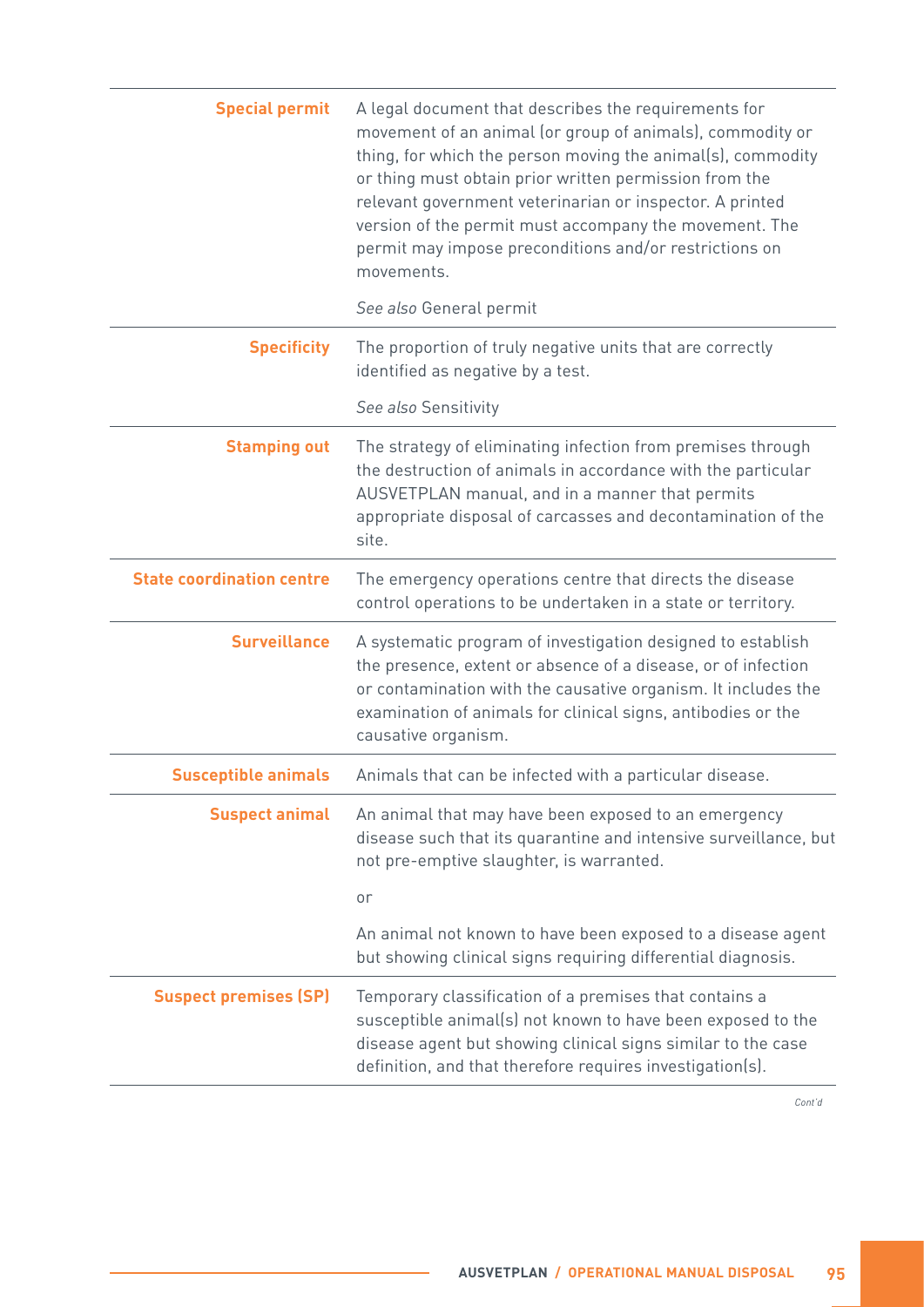| <b>Swill</b> | Also known as 'prohibited pig feed', means material of<br>mammalian origin, or any substance that has come in contact<br>with this material, but does not include:                                                                                                              |
|--------------|---------------------------------------------------------------------------------------------------------------------------------------------------------------------------------------------------------------------------------------------------------------------------------|
|              | i. milk, milk products or milk byproducts either of Australian<br>provenance or legally imported for stockfeed use into<br>Australia                                                                                                                                            |
|              | ii. material containing flesh, bones, blood, offal or mammal<br>carcases that is treated by an approved process1                                                                                                                                                                |
|              | iii. a carcass or part of a domestic pig, born and raised on the<br>property on which the pig or pigs that are administered the<br>part are held, that is administered for therapeutic purposes<br>in accordance with the written instructions of a veterinary<br>practitioner. |
|              | iv. material used under an individual and defined-period<br>permit issued by a jurisdiction for the purposes of research<br>or baiting.                                                                                                                                         |
|              | <sup>1</sup> In terms of (ii), approved processes are:                                                                                                                                                                                                                          |
|              | 1. rendering in accordance with the Australian Standard for<br>the Hygienic Rendering of Animal Products                                                                                                                                                                        |
|              | 2. under jurisdictional permit, cooking processes subject to<br>compliance verification that ensure that a core temperature<br>of at least 100 °C for a minimum of 30 minutes, or<br>equivalent, has been reached                                                               |
|              | 3. treatment of cooking oil, which has been used for cooking<br>in Australia, in accordance with the National Standard<br>for Recycling of Used Cooking Fats and Oils Intended for<br><b>Animal Feeds</b>                                                                       |
|              | 4. under jurisdictional permit, any other nationally agreed<br>process approved by AHC for which an acceptable risk<br>assessment has been undertaken and that is subject to<br>compliance verification.                                                                        |
|              | The national definition is a minimum standard. Some<br>jurisdictions have additional conditions for swill feeding that<br>pig producers in those jurisdictions must comply with, over<br>and above the requirements of the national definition.                                 |
|              | Cont'd                                                                                                                                                                                                                                                                          |
|              |                                                                                                                                                                                                                                                                                 |

 $\sim$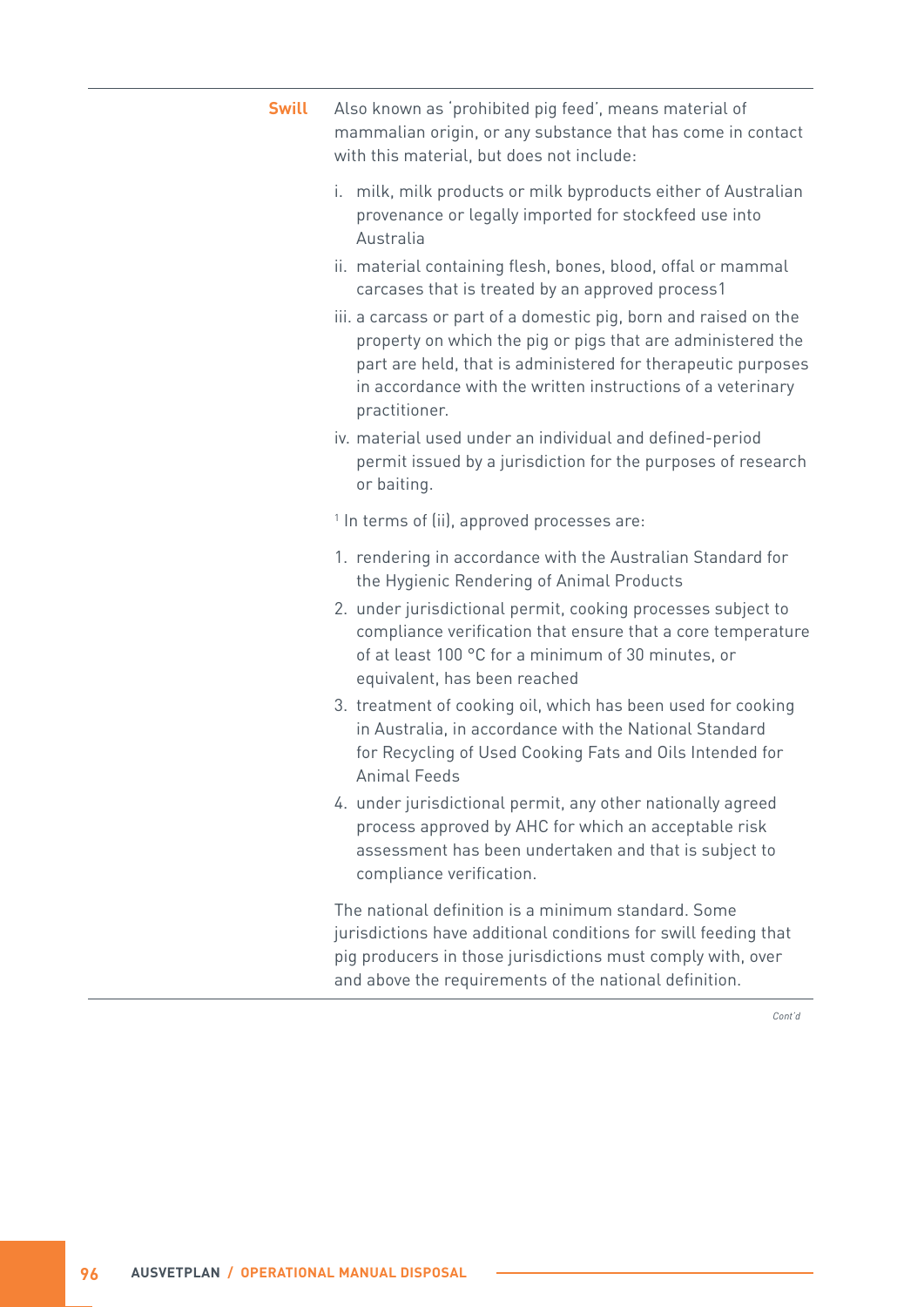| <b>Swill feeding</b>                   | Also known as 'feeding prohibited pig feed', it includes:                                                                                                                                                                                                                                                                                                                                       |
|----------------------------------------|-------------------------------------------------------------------------------------------------------------------------------------------------------------------------------------------------------------------------------------------------------------------------------------------------------------------------------------------------------------------------------------------------|
|                                        | • feeding, or allowing or directing another person to feed,<br>prohibited pig feed to a pig<br>allowing a pig to have access to prohibited pig feed<br>$\bullet$<br>• the collection and storage or possession of prohibited pig<br>feed on a premises where one or more pigs are kept<br>supplying to another person prohibited pig feed that the<br>supplier knows is for feeding to any pig. |
|                                        | This definition was endorsed by the Agriculture Ministers'<br>Council through AGMIN 00S 04/2014.                                                                                                                                                                                                                                                                                                |
| <b>Trace premises (TP)</b>             | Temporary classification of a premises that contains<br>susceptible animal(s) that tracing indicates may have been<br>exposed to the disease agent, or contains contaminated animal<br>products, wastes or things, and that requires investigation(s).                                                                                                                                          |
| <b>Tracing</b>                         | The process of locating animals, people or other items that<br>may be implicated in the spread of disease, so that appropriate<br>action can be taken.                                                                                                                                                                                                                                          |
| <b>Unknown status premises</b><br>(UP) | A premises within a declared area where the current presence<br>of susceptible animals and/or risk products, wastes or things<br>is unknown.                                                                                                                                                                                                                                                    |
| <b>Vaccination</b>                     | Inoculation of individuals with a vaccine to provide active<br>immunity.                                                                                                                                                                                                                                                                                                                        |
| <b>Vaccine</b>                         | A substance used to stimulate immunity against one or several<br>disease-causing agents to provide protection or to reduce the<br>effects of the disease. A vaccine is prepared from the causative<br>agent of a disease, its products or a synthetic substitute, which<br>is treated to act as an antigen without inducing the disease.                                                        |
| - adjuvanted                           | A vaccine in which one or several disease-causing agents are<br>combined with an adjuvant (a substance that increases the<br>immune response).                                                                                                                                                                                                                                                  |
| - attenuated                           | A vaccine prepared from infective or 'live' microbes that are<br>less pathogenic but retain their ability to induce protective<br>immunity.                                                                                                                                                                                                                                                     |
| - gene deleted                         | An attenuated or inactivated vaccine in which genes for non-<br>essential surface glycoproteins have been removed by genetic<br>engineering. This provides a useful immunological marker for<br>the vaccine virus compared with the wild virus.                                                                                                                                                 |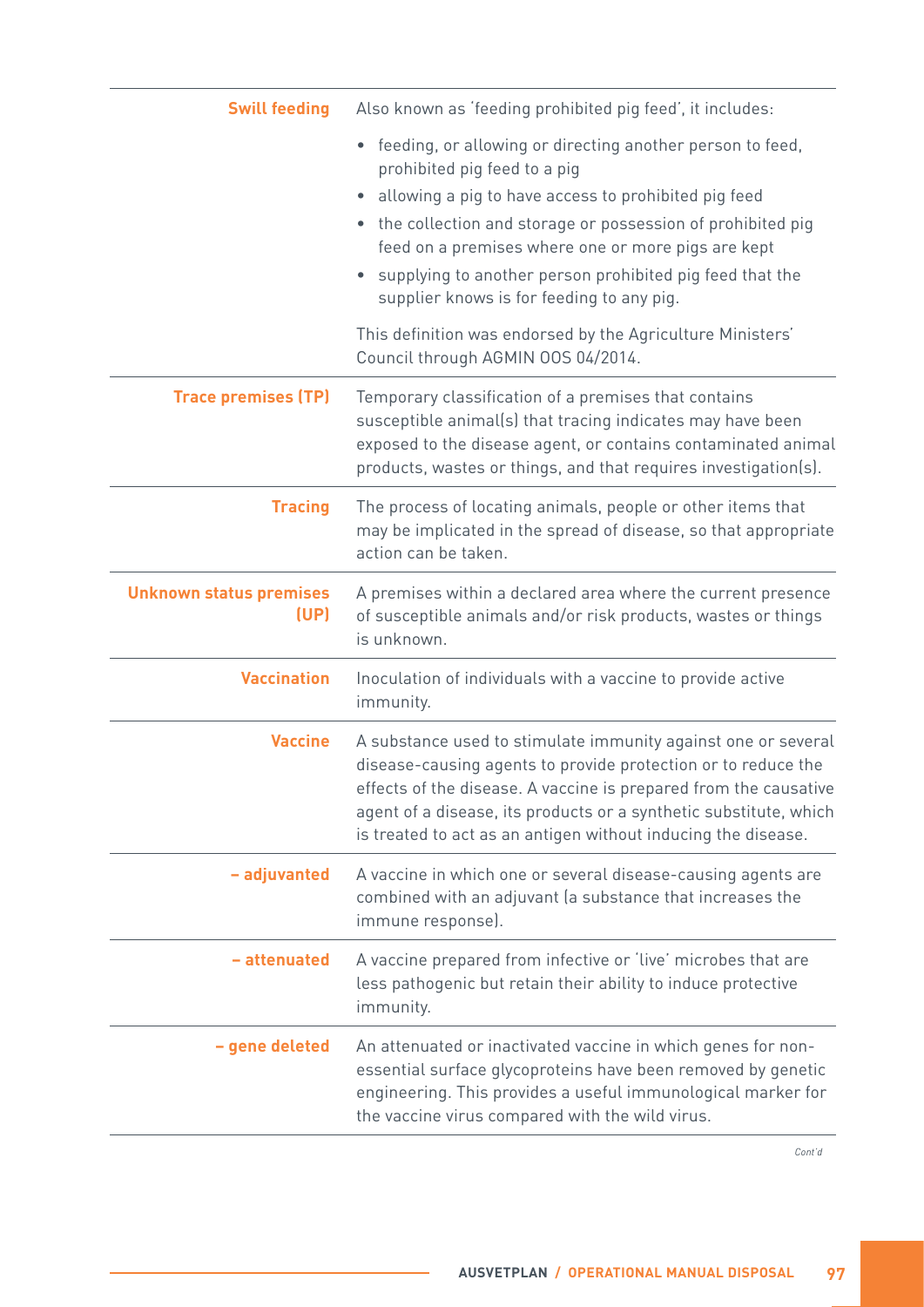| - inactivated                             | A vaccine prepared from a virus that has been inactivated<br>('killed') by chemical or physical treatment.                                                                                                                                                                                                                                                                                          |
|-------------------------------------------|-----------------------------------------------------------------------------------------------------------------------------------------------------------------------------------------------------------------------------------------------------------------------------------------------------------------------------------------------------------------------------------------------------|
| - recombinant                             | A vaccine produced from virus that has been genetically<br>engineered to contain only selected genes, including those<br>causing the immunogenic effect.                                                                                                                                                                                                                                            |
| <b>Vector</b>                             | A living organism (frequently an arthropod) that transmits an<br>infectious agent from one host to another. A biological vector<br>is one in which the infectious agent must develop or multiply<br>before becoming infective to a recipient host. A mechanical<br>vector is one that transmits an infectious agent from one host<br>to another but is not essential to the lifecycle of the agent. |
| <b>Veterinary investigation</b>           | An investigation of the diagnosis, pathology and epidemiology<br>of the disease.                                                                                                                                                                                                                                                                                                                    |
|                                           | See also Epidemiological investigation                                                                                                                                                                                                                                                                                                                                                              |
| <b>Viraemia</b>                           | The presence of viruses in the blood.                                                                                                                                                                                                                                                                                                                                                               |
| <b>Wild animals</b>                       |                                                                                                                                                                                                                                                                                                                                                                                                     |
| - native wildlife                         | Animals that are indigenous to Australia and may be<br>susceptible to emergency animal diseases (eg bats, dingoes,<br>marsupials).                                                                                                                                                                                                                                                                  |
| - feral animals                           | Animals of domestic species that are not confined or under<br>control (eg cats, horses, pigs).                                                                                                                                                                                                                                                                                                      |
| - exotic fauna                            | Nondomestic animal species that are not indigenous to<br>Australia (eg foxes).                                                                                                                                                                                                                                                                                                                      |
| <b>Wool</b>                               | Sheep wool.                                                                                                                                                                                                                                                                                                                                                                                         |
| Zero susceptible species<br>premises (ZP) | A premises that does not contain any susceptible animals or<br>risk products, wastes or things.                                                                                                                                                                                                                                                                                                     |
| <b>Zoning</b>                             | The process of defining, implementing and maintaining<br>a disease-free or infected area in accordance with OIE<br>guidelines, based on geopolitical and/or physical boundaries<br>and surveillance, to facilitate disease control and/or trade.                                                                                                                                                    |
| <b>Zoonosis</b>                           | A disease of animals that can be transmitted to humans.                                                                                                                                                                                                                                                                                                                                             |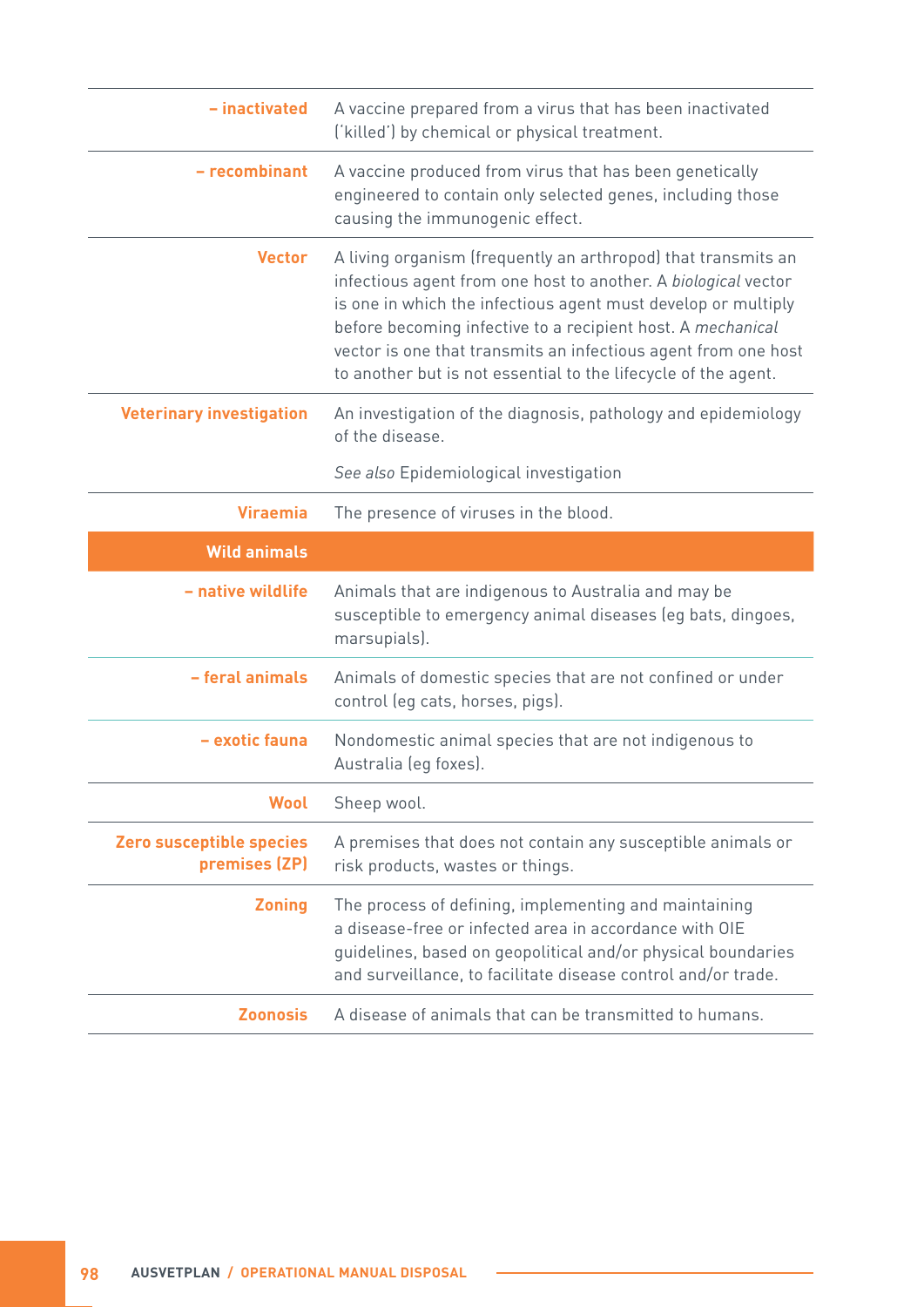## Abbreviations

### **Standard AUSVETPLAN abbreviations**

| <b>ACDP</b>       | Australian Centre for Disease Preparedness                         |
|-------------------|--------------------------------------------------------------------|
| <b>AN</b>         | assessed negative                                                  |
| <b>ARP</b>        | at-risk premises                                                   |
| <b>AUSVETPLAN</b> | Australian Veterinary Emergency Plan                               |
| <b>CA</b>         | control area                                                       |
| <b>CCEAD</b>      | Consultative Committee on Emergency Animal Diseases                |
| <b>CSIRO</b>      | Commonwealth Scientific and Industrial Research<br>Organisation    |
| <b>CVO</b>        | chief veterinary officer                                           |
| <b>DCP</b>        | dangerous contact premises                                         |
| <b>DCPF</b>       | dangerous contact processing facility                              |
| <b>EAD</b>        | emergency animal disease                                           |
| <b>EADRA</b>      | <b>Emergency Animal Disease Response Agreement</b>                 |
| <b>EADRP</b>      | Emergency Animal Disease Response Plan                             |
| <b>EDTA</b>       | ethylenediaminetetraacetic acid (anticoagulant for whole<br>bloodl |
| <b>ELISA</b>      | enzyme-linked immunosorbent assay                                  |
| <b>GP</b>         | general permit                                                     |
| <b>IETS</b>       | International Embryo Transfer Society                              |
| IP                | infected premises                                                  |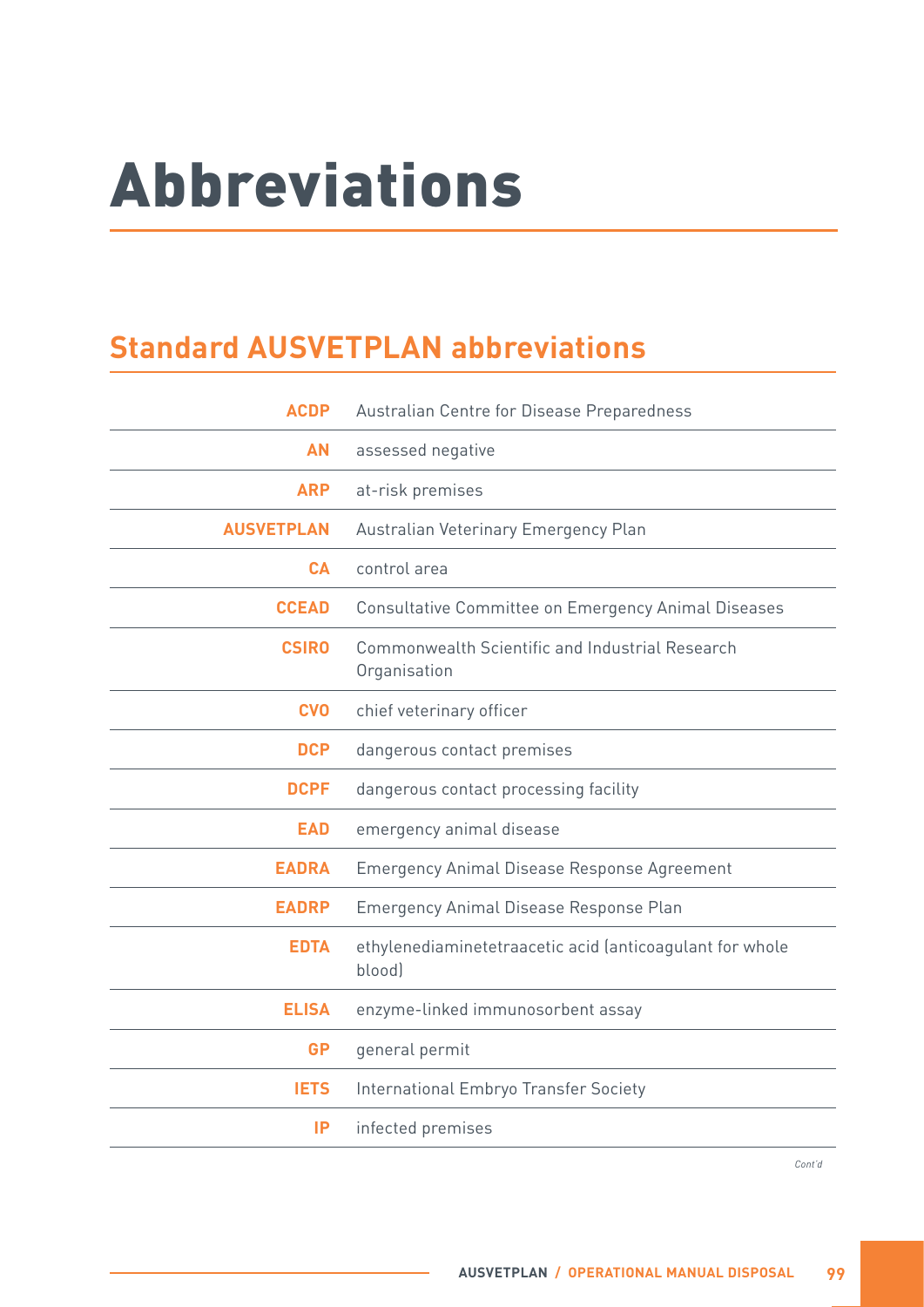| <b>LCC</b> | local control centre                 |
|------------|--------------------------------------|
| <b>NMG</b> | National Management Group            |
| <b>OA</b>  | outside area                         |
| <b>OIE</b> | World Organisation for Animal Health |
| <b>PCR</b> | polymerase chain reaction            |
| <b>POR</b> | premises of relevance                |
| <b>RA</b>  | restricted area                      |
| <b>RP</b>  | resolved premises                    |
| <b>SCC</b> | state coordination centre            |
| <b>SP</b>  | suspect premises                     |
| <b>SpP</b> | special permit                       |
| <b>TP</b>  | trace premises                       |
| <b>UP</b>  | unknown status premises              |
| <b>ZP</b>  | zero susceptible stock premises      |

 $\sim$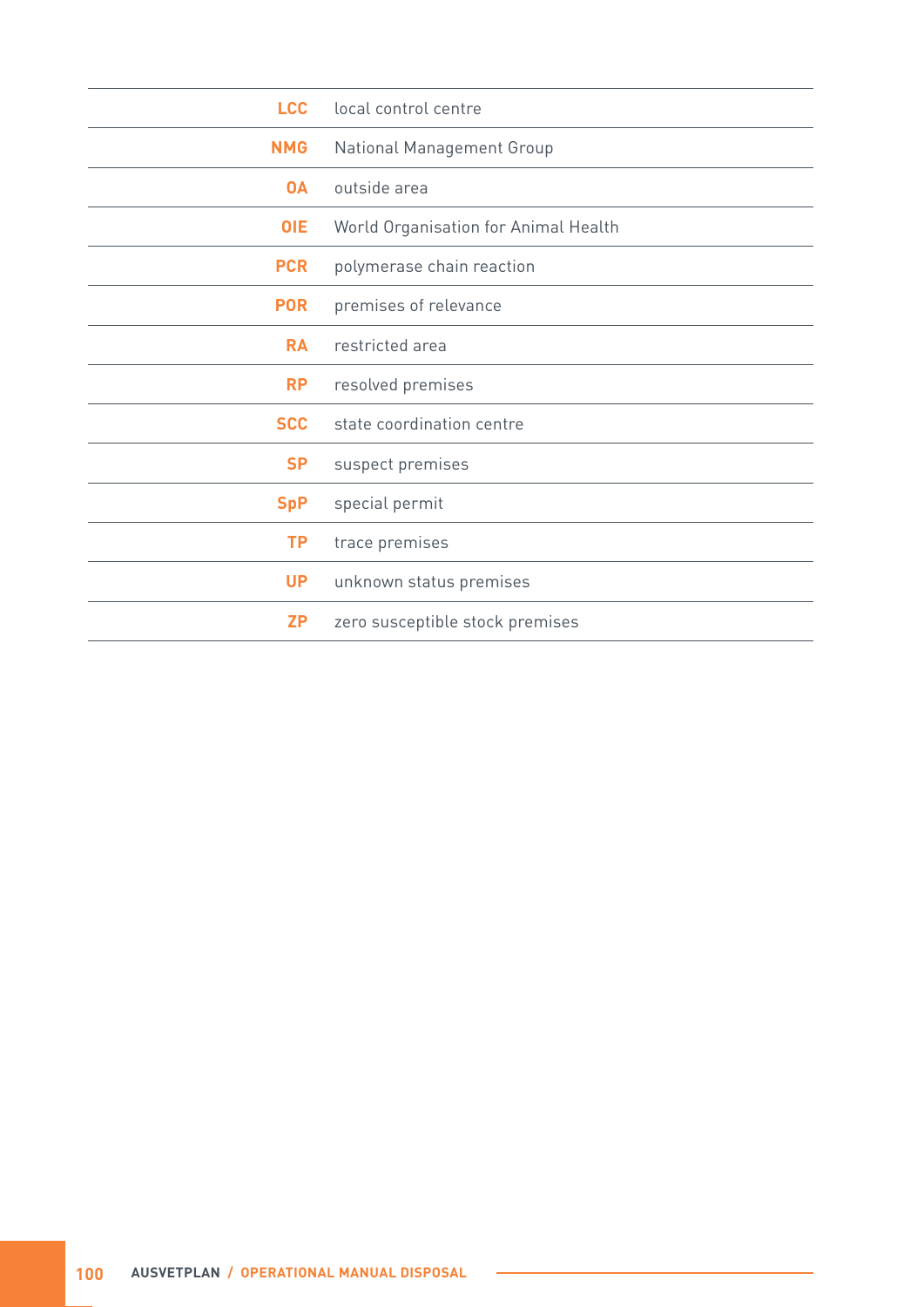## References

ARA (Australian Renderers Association Inc) (2011). *2011 ARA Code of practice for hygienic rendering of animal products*. ARA, Baulkham Hills, New South Wales.

ARA (Australian Renderers Association Inc) (2012). 2011 *rendering facts*. ARA, Baulkham Hills, New South Wales.

Auvermann B, Kalbasi A & Ahmed A (2004). Rendering. In: *Carcass disposal: a comprehensive review*, National Agricultural Biosecurity Center, Kansas State University, Chapter 4, 8–13.

Bourne D (2001). *Burning of carcasses for foot-and-mouth disease (Disease investigation and control treatment and care)*. Foot-and-Mouth Disease — Special Edition, WILDPro(R) v3.0, CD.

CFSPH & USDA (Center for Food Security and Public Health, and United States Department of Agriculture) (2012). *NAHEMS guidelines: disposal*. [www.aphis.usda.gov/animal\\_health/emergency\\_](http://www.aphis.usda.gov/animal_health/emergency_management/downloads/nahems_guidelines/disposal_nahems.pdf) [management/downloads/nahems\\_guidelines/disposal\\_nahems.pdf](http://www.aphis.usda.gov/animal_health/emergency_management/downloads/nahems_guidelines/disposal_nahems.pdf)

Cumbria Foot and Mouth Disease Inquiry Panel (2002). *Cumbria foot and mouth disease inquiry report*, 76. [www.cumbria.gov.uk/eLibrary/Content/Internet/538/716/37826163827.pdf](http://www.cumbria.gov.uk/eLibrary/Content/Internet/538/716/37826163827.pdf)

De Klerk PF (2002). Carcass disposal: lessons from the Netherlands after the foot and mouth outbreak of 2001. OIE Scientific and Technical Review 21(3):789–796.

Ford G (2003). Disposal technology seminar on air-curtain incineration. Midwest Regional Carcass Disposal Conference, Kansas City.

Gloster J, Hewson H, Mackay D, Garland T, Donaldson A, Mason I & Brown R (2001). Spread of foot-andmouth disease from the burning of animal carcases on open pyres. Special article. *Veterinary Record*, 12 May 2001, 585–586.

Guan J, Chan M, Grenier C, Wilkie DC, Brooks BW & Spencer JL (2009). Survival of avian influenza and Newcastle disease viruses in compost and at ambient temperatures based on virus isolation and realtime reverse transcriptase PCR. *Avian Diseases* 53:26–33.

Himsworth CG (2008). The danger of lime use in agricultural anthrax disinfection procedures: the potential role of calcium in the preservation of anthrax spores. Special report. *Canadian Veterinary Journal* 49:12081210.

Keener HM, Elwell DL & Monnin MJ (2000). Procedures and equations for sizing of structures and windrows for composting animal mortalities. *Applied Engineering in Agriculture* 16(6):681–692.

Lu H, Castro AE, Pennick K, Liu J, Yang Q, Dunn P, Weinstock D & Henzler D (2003). Survival of avian influenza virus H7N2 in SPF chickens and their environments. *Avian Diseases* 47:1015–1021.